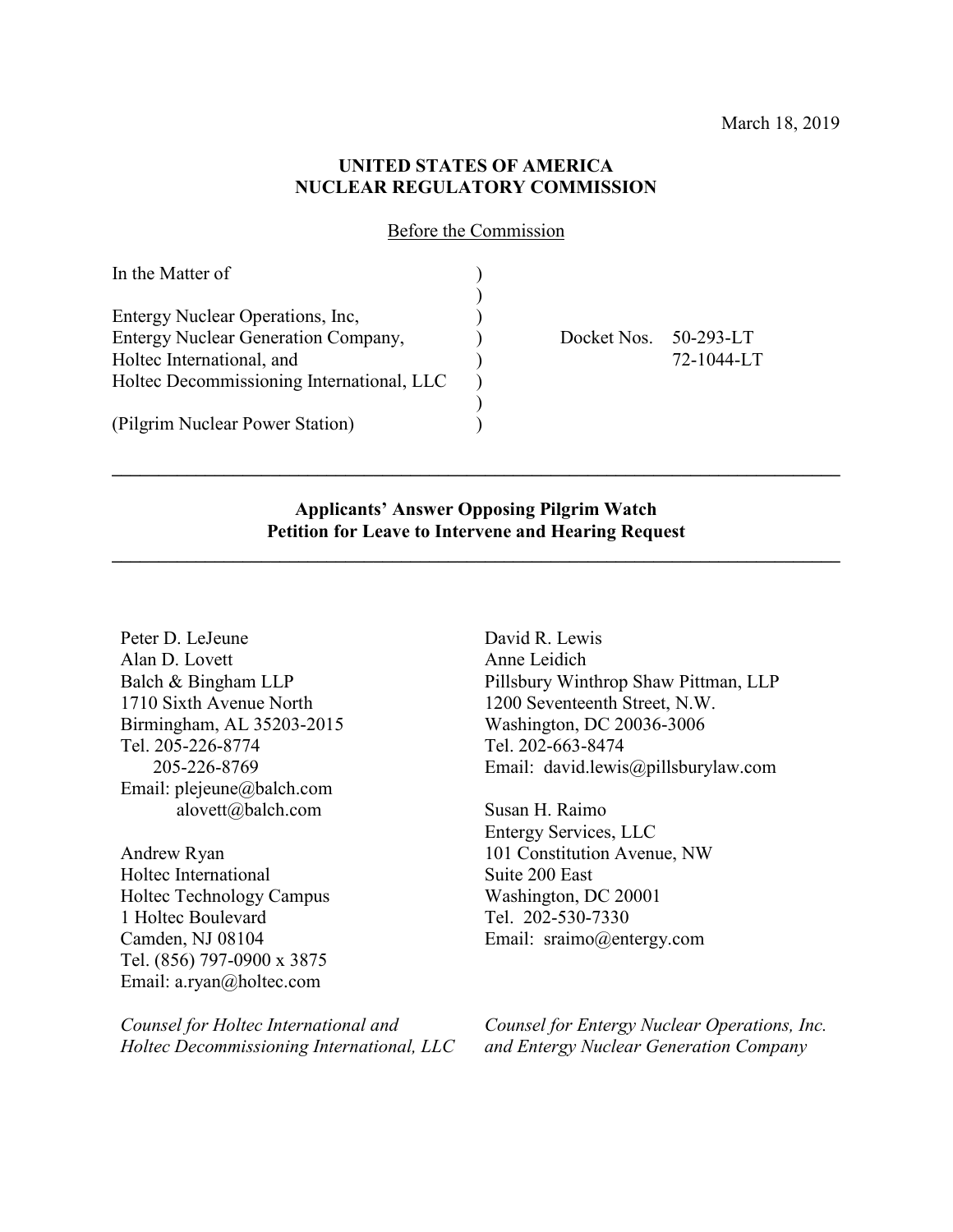# TABLE OF CONTENTS

| Ι. |                |                                                                                                                                                                                                                                                                                                                                                                                        |  |
|----|----------------|----------------------------------------------------------------------------------------------------------------------------------------------------------------------------------------------------------------------------------------------------------------------------------------------------------------------------------------------------------------------------------------|--|
|    |                |                                                                                                                                                                                                                                                                                                                                                                                        |  |
|    |                |                                                                                                                                                                                                                                                                                                                                                                                        |  |
|    |                | A. NRC Decommissioning and Related Financial Assurance Requirements  6                                                                                                                                                                                                                                                                                                                 |  |
|    |                |                                                                                                                                                                                                                                                                                                                                                                                        |  |
|    |                |                                                                                                                                                                                                                                                                                                                                                                                        |  |
|    |                |                                                                                                                                                                                                                                                                                                                                                                                        |  |
|    |                |                                                                                                                                                                                                                                                                                                                                                                                        |  |
|    | 2.<br>3.       | 1. Pilgrim Watch Fails to Address or Dispute the Funding Adjustment Process and<br>Pilgrim Watch's Challenges to the PSDAR Are Impermissible Challenges to<br>the NRC Rules, Outside the Scope of the Proceeding, and Irrelevant to<br>Pilgrim Watch's Additional Allegations Regarding the Adequacy of the<br>Decommissioning Fund Are Speculative and Conclusory, Unsupported by Any |  |
|    |                | Expert Opinion, and Unsupported by Any Adequate Basis or Information                                                                                                                                                                                                                                                                                                                   |  |
|    | 2.             | 1. Contention 2 Should Be Denied for Improperly Challenging the NRC's<br>Pilgrim Watch's Allegations Regarding the PSDAR Are Outside the Scope of<br>3. Pilgrim Watch Does Not Demonstrate that the Application Will Result in Any<br>C. Pilgrim Watch Should Not Be Permitted to Adopt the Commonwealth's Contentions 72                                                              |  |
|    |                | VI. Pilgrim Watch Has Not Demonstrated Standing to Intervene as a Matter of Right or as a                                                                                                                                                                                                                                                                                              |  |
|    |                |                                                                                                                                                                                                                                                                                                                                                                                        |  |
|    | 1.<br>2.<br>3. | B. Pilgrim Watch Has Not Established Standing to Intervene as a Matter of Right                                                                                                                                                                                                                                                                                                        |  |
|    |                |                                                                                                                                                                                                                                                                                                                                                                                        |  |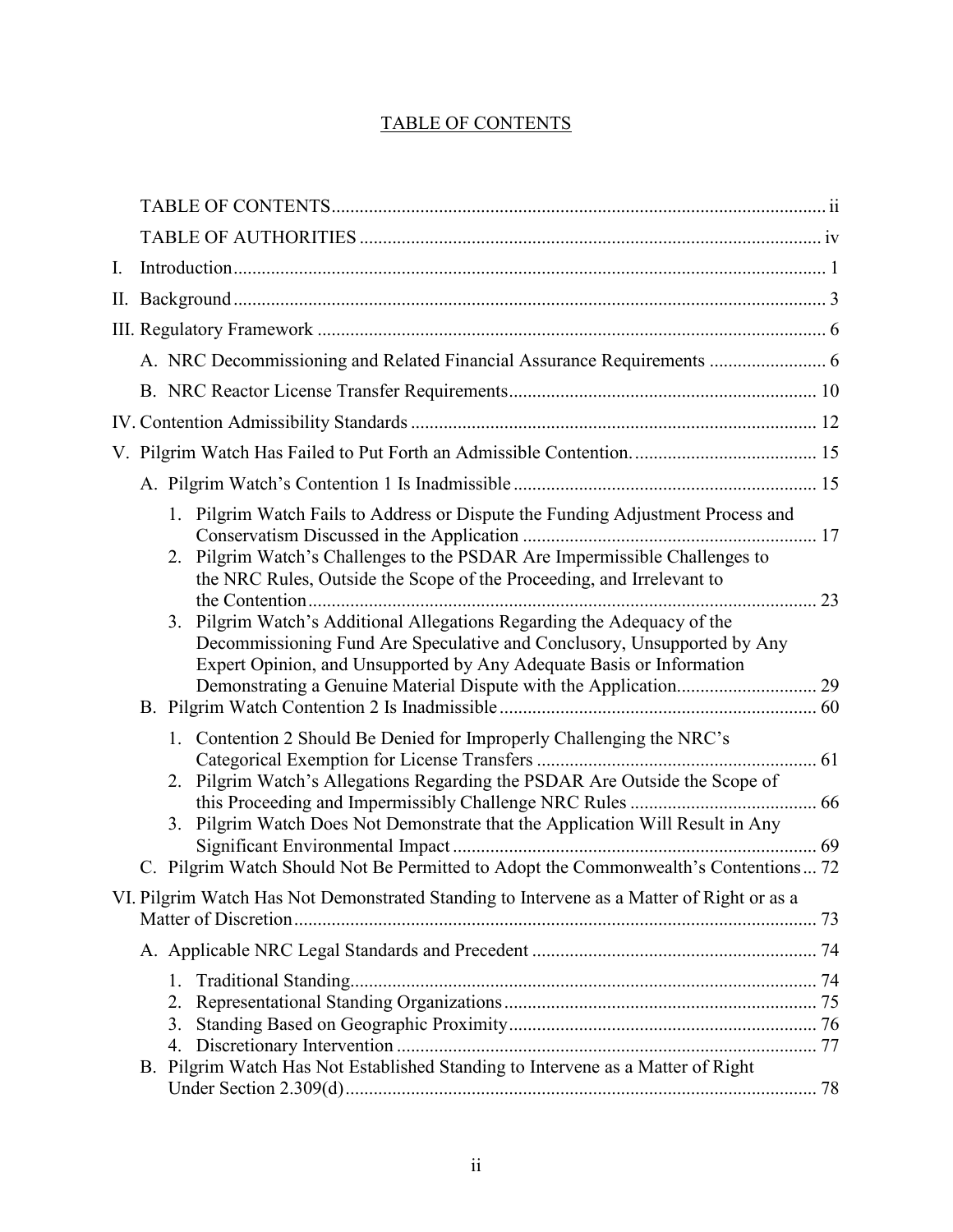| C. Pilgrim Watch Has Not Demonstrated a Sufficient Basis for Granting |  |
|-----------------------------------------------------------------------|--|
|                                                                       |  |
|                                                                       |  |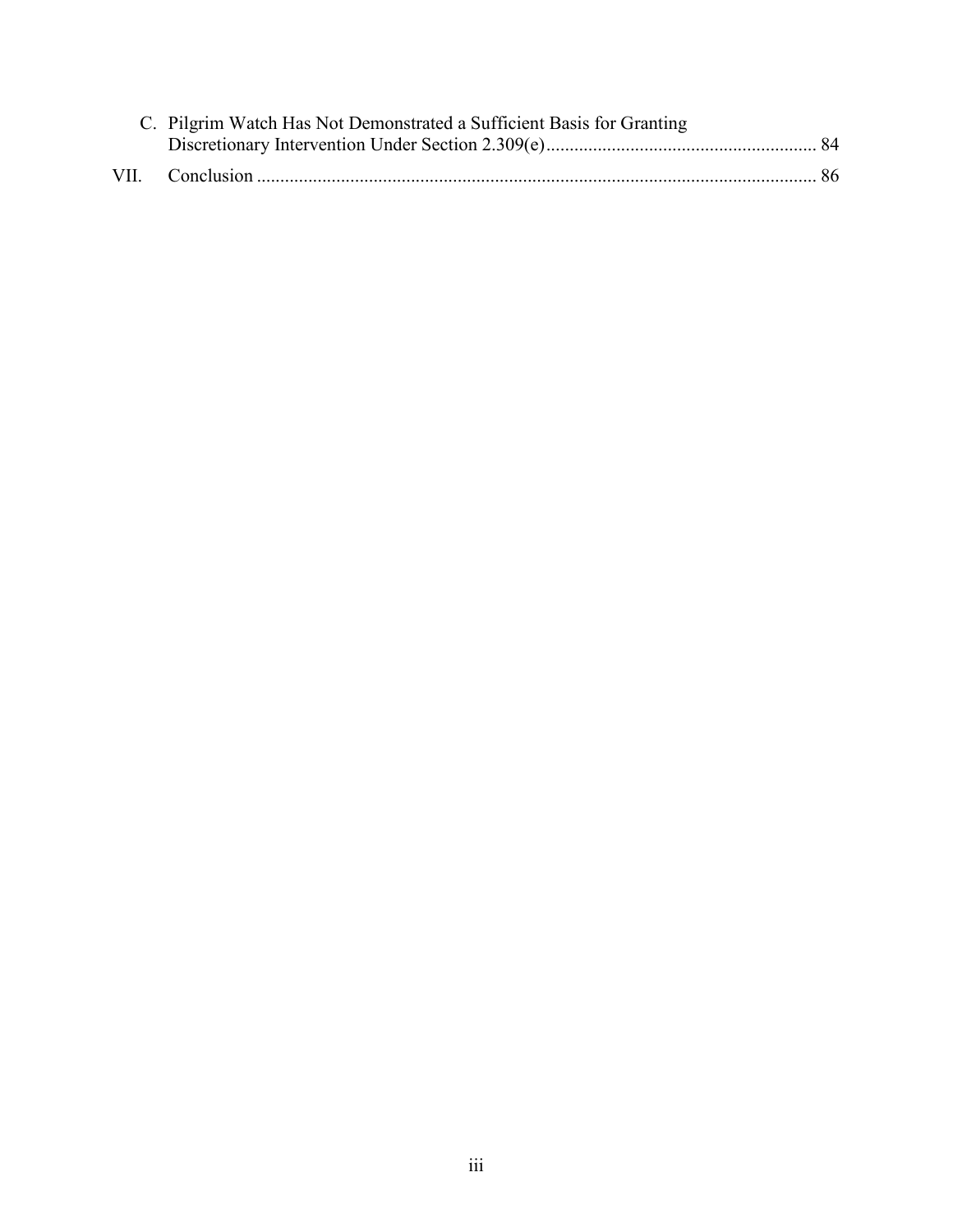# TABLE OF AUTHORITIES

### **Cases**

| Blue Mountains Biodiversity Project v. Blackwood,                  |
|--------------------------------------------------------------------|
| Citizens Awareness Network, Inc. v. Nuclear Regulatory Comm'n,     |
| Connecticut Bankers Ass'n v. Bd. of Governors,                     |
| Kelley v. Selin,                                                   |
| Illinois v. Kerr-McGee Chemical Corp.,                             |
| Maine Yankee Atomic Power Co. v. Bonsey,                           |
| Northern States Power Co. v. Minnesota,                            |
| Ramsey v, Kantor,                                                  |
| Steel Co. v. Citizens for a Better Env't,                          |
| Warth v. Seldin,                                                   |
| Missouri v. Westinghouse Elec., LCC,                               |
| <b>Administrative Proceedings</b>                                  |
| AmerGen Energy Co., LLC (Oyster Creek Nuclear Generating Station), |
| AmerGen Energy Co., LLC (Oyster Creek Nuclear Generating Station), |

| <i>Arizona Public Service Co.</i> (Palo Verde Nuclear Generating Station, Units 1, 2, and 3),                         |  |
|-----------------------------------------------------------------------------------------------------------------------|--|
| <i>Baltimore Gas &amp; Elec. Co.</i> (Calvert Cliffs Nuclear Power Plant, Units 1 and 2),<br>CLI-98-14, 48 N.R.C. 39, |  |

| --- <i>- -</i> - -, - - - - - - - <i>- -</i> , |  |
|------------------------------------------------|--|
|                                                |  |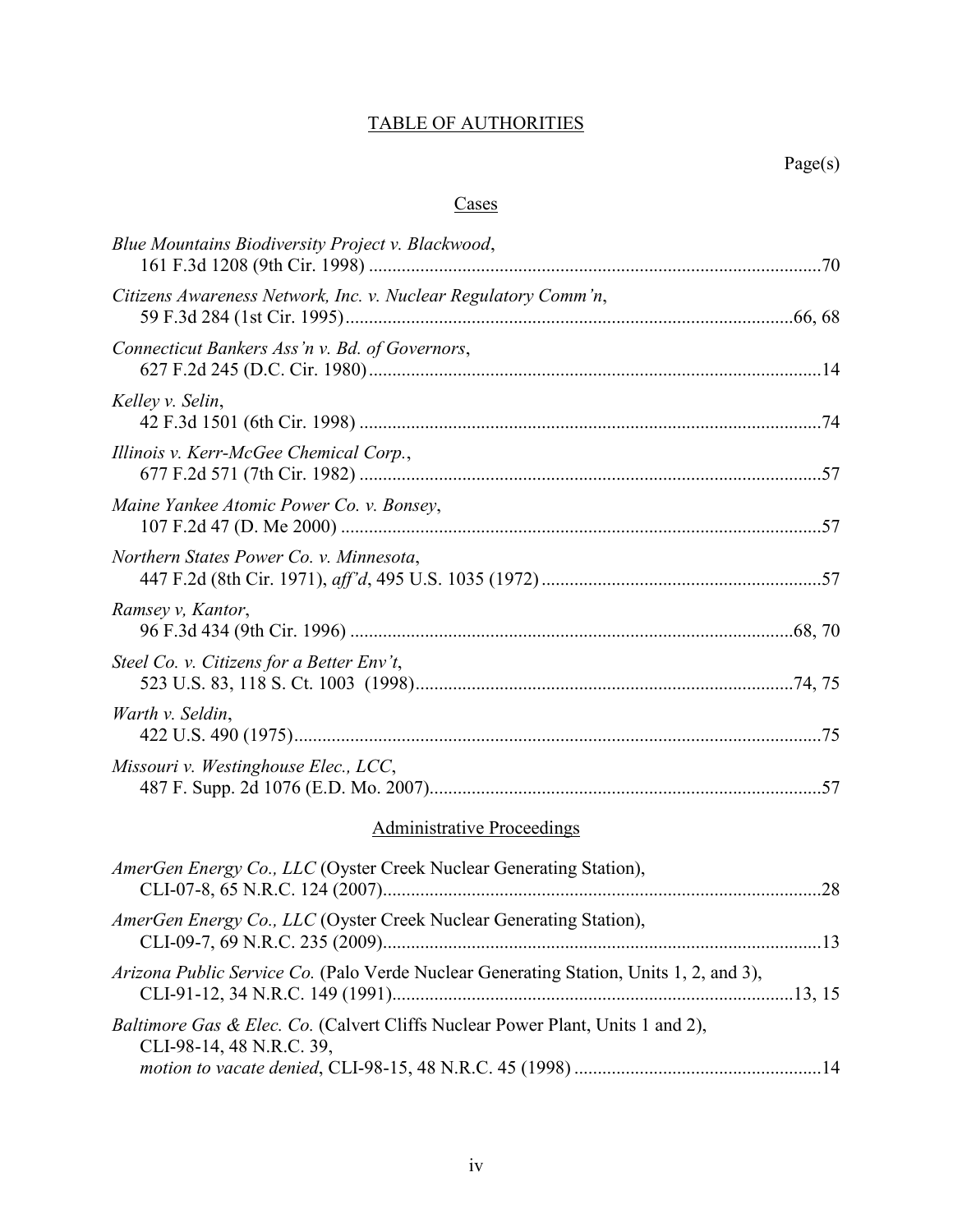| Boston Edison Co. (Pilgrim Nuclear Power Station),<br>LBP-85-24, 22 N.R.C. 97 (1985),                                                                                |  |
|----------------------------------------------------------------------------------------------------------------------------------------------------------------------|--|
| Commonwealth Edison Co. (Zion Nuclear Power Station, Units 1 and 2),                                                                                                 |  |
| Consol. Edison Co. (Indian Point, Units 1 and 2),                                                                                                                    |  |
| Consumers Energy Co. (Big Rock Point Independent Spent Fuel Storage Installation),                                                                                   |  |
| Consumers Energy Co. (Palisades Nuclear Plant),                                                                                                                      |  |
| Crow Butte Res., Inc. (In-Situ Leach Facility, Crawford, Nebraska),                                                                                                  |  |
| Dominion Nuclear Connecticut, Inc. (Millstone Nuclear Power Station, Units 2 and 3),                                                                                 |  |
| Duke Energy Corp. (McGuire Nuclear Station, Units 1 and 2; Catawba Nuclear                                                                                           |  |
| Duke Power Co. (Catawba Nuclear Station, Units 1 and 2),                                                                                                             |  |
| Duke Power Co., (Catawba Nuclear Station, Units 1 and 2),<br>ALAB-687, 16 N.R.C. 460 (1982),<br>vacated in part on other grounds, CLI-83-19, 17 N.R.C. 1041 (1983)14 |  |
| Duquesne Light Co. (Beaver Valley Power Station, Unit 2),                                                                                                            |  |
| <i>Entergy Nuclear Generation Co.</i> (Pilgrim Nuclear Power Station),                                                                                               |  |
| Entergy Nuclear Vermont Yankee, LLC (Vermont Yankee Nuclear Power Station),                                                                                          |  |
| Exelon Generation Co., LLC (Peach Bottom Atomic Power Station, Units 2 and 3),                                                                                       |  |
| Fansteel, Inc. (Muskogee, Okla., Site), CLI-03-13, 58 N.R.C. 195 (2003) 30                                                                                           |  |
| Fla. Power & Light Co. (St. Lucie Nuclear Power Plant, Units 1 and 2),                                                                                               |  |
| Florida Power & Light Co. (Turkey Point Nuclear Generating Plant, Units 3 and 4),                                                                                    |  |
| Fla. Power and Light Co. (Turkey Point Nuclear Generating Plant, Units 3 and 4),                                                                                     |  |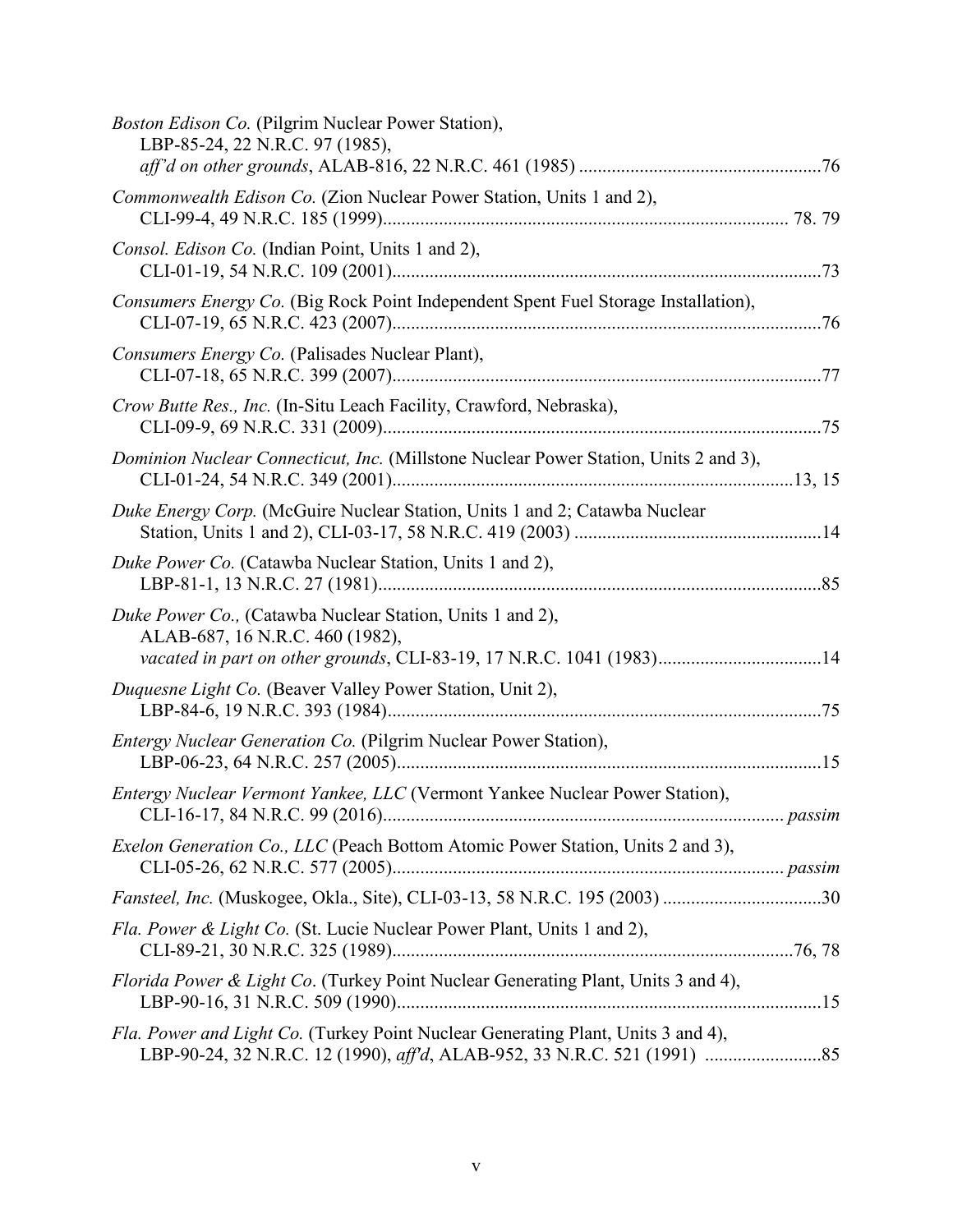| Georgia Inst. of Tech. (Georgia Tech Research Reactor, Atlanta, Georgia),<br>LBP-95-6, 41 N.R.C. 281, 305,<br>vacated in part and remanded on other grounds, CLI-95-10, 42 N.R.C. 1, |  |
|--------------------------------------------------------------------------------------------------------------------------------------------------------------------------------------|--|
| GPU Nuclear, Inc. (Oyster Creek Nuclear Generating Station),                                                                                                                         |  |
| Int'l Uranium (USA) Corp. (Receipt of Material from Tonawanda, New York),                                                                                                            |  |
| Int'l Uranium (USA) Corp. (White Mesa Uranium Mill),                                                                                                                                 |  |
| Int'l Uranium (USA) Corp. (White Mesa Uranium Mill),                                                                                                                                 |  |
| N. Atl. Energy Serv. Corp. (Seabrook Station, Unit 1),                                                                                                                               |  |
| N. States Power Co. (Monticello Nuclear Generating Plant, Prairie Island Nuclear<br>Generating Plant, Units 1 & 2; Prairie Island Independent Spent Fuel Storage                     |  |
| Nuclear Eng'g Co. Inc. (Sheffield, Ill. Low-Level Radioactive Waste Disposal Site),                                                                                                  |  |
| PPL Bell Bend, LLC (Bell Bend Nuclear Power Plant),                                                                                                                                  |  |
| PPL Susquehanna LLC (Susquehanna Steam Elec. Station, Units 1 & 2),                                                                                                                  |  |
| PPL Susquehanna, LLC (Susquehanna Steam Elec. Station, Units 1 & 2),                                                                                                                 |  |
| Portland Gen. Elec. Co. (Pebble Springs Nuclear Power Plant, Units 1 and 2),                                                                                                         |  |
| Private Fuel Storage, L.L.C. (Independent Spent Fuel Storage Installation),                                                                                                          |  |
| Private Fuel Storage, L.L.C. (Indep. Spent Fuel Storage Installation),                                                                                                               |  |
| Private Fuel Storage, L.L.C. (Indep. Spent Fuel Storage Installation),                                                                                                               |  |
| Pub. Utils. Nuclear Corp. (Oyster Creek Nuclear Generating Station),                                                                                                                 |  |
| Public Service Company of New Hampshire (Seabrook Station, Units 1 and 2),                                                                                                           |  |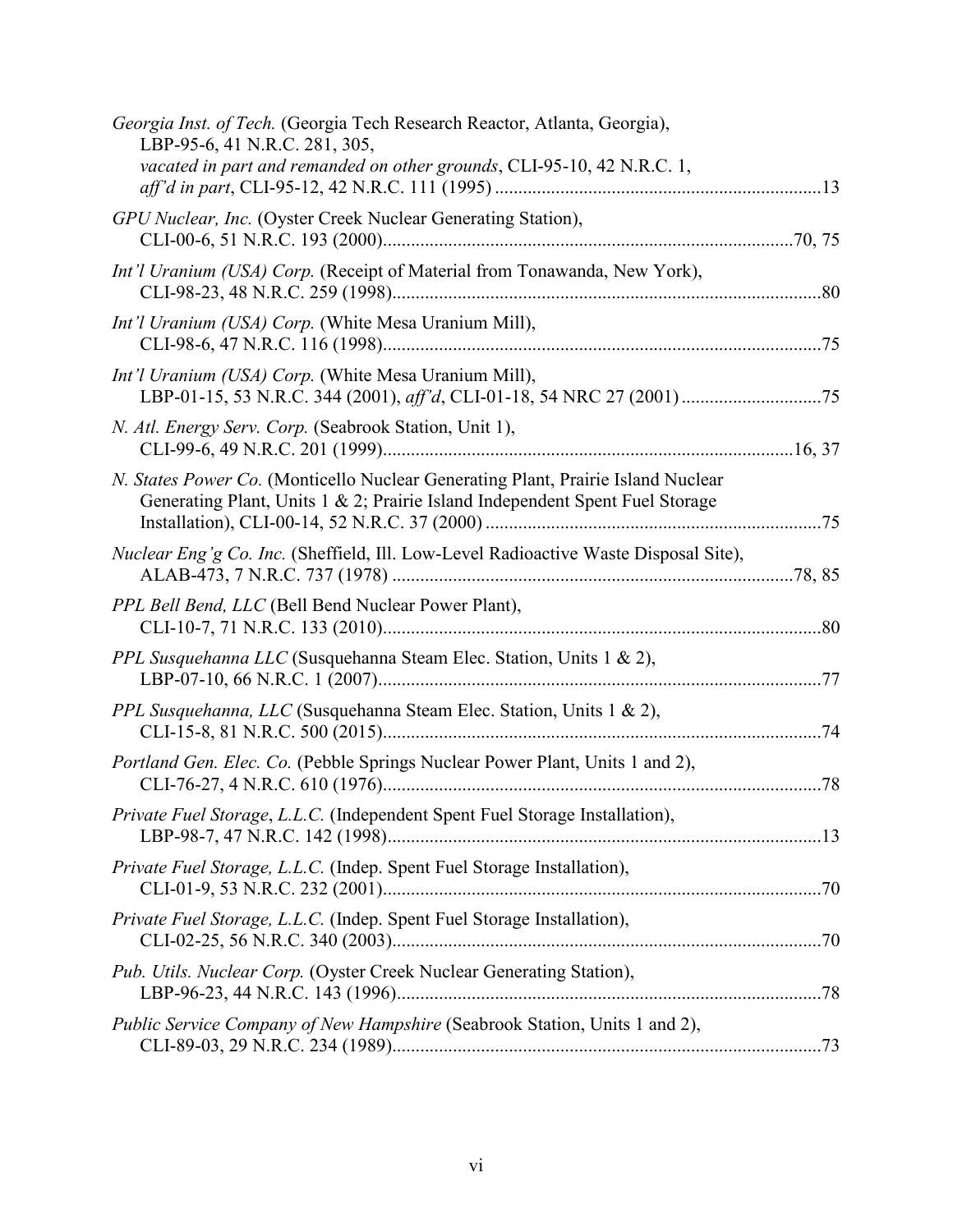| USEC, Inc. (American Centrifuge Plant), CLI-06-9, 63 N.R.C. 433 (2006)13         |
|----------------------------------------------------------------------------------|
| vacated in part on other grounds and remanded, CLI-90-04, 31 N.R.C. 333 (1990)52 |
|                                                                                  |
|                                                                                  |
|                                                                                  |
|                                                                                  |

# **Statutes and Codes**

# United States Code

# Rules and Regulations

| Code of Federal Regulations |  |
|-----------------------------|--|
|                             |  |
|                             |  |
|                             |  |
|                             |  |
|                             |  |
|                             |  |
|                             |  |
|                             |  |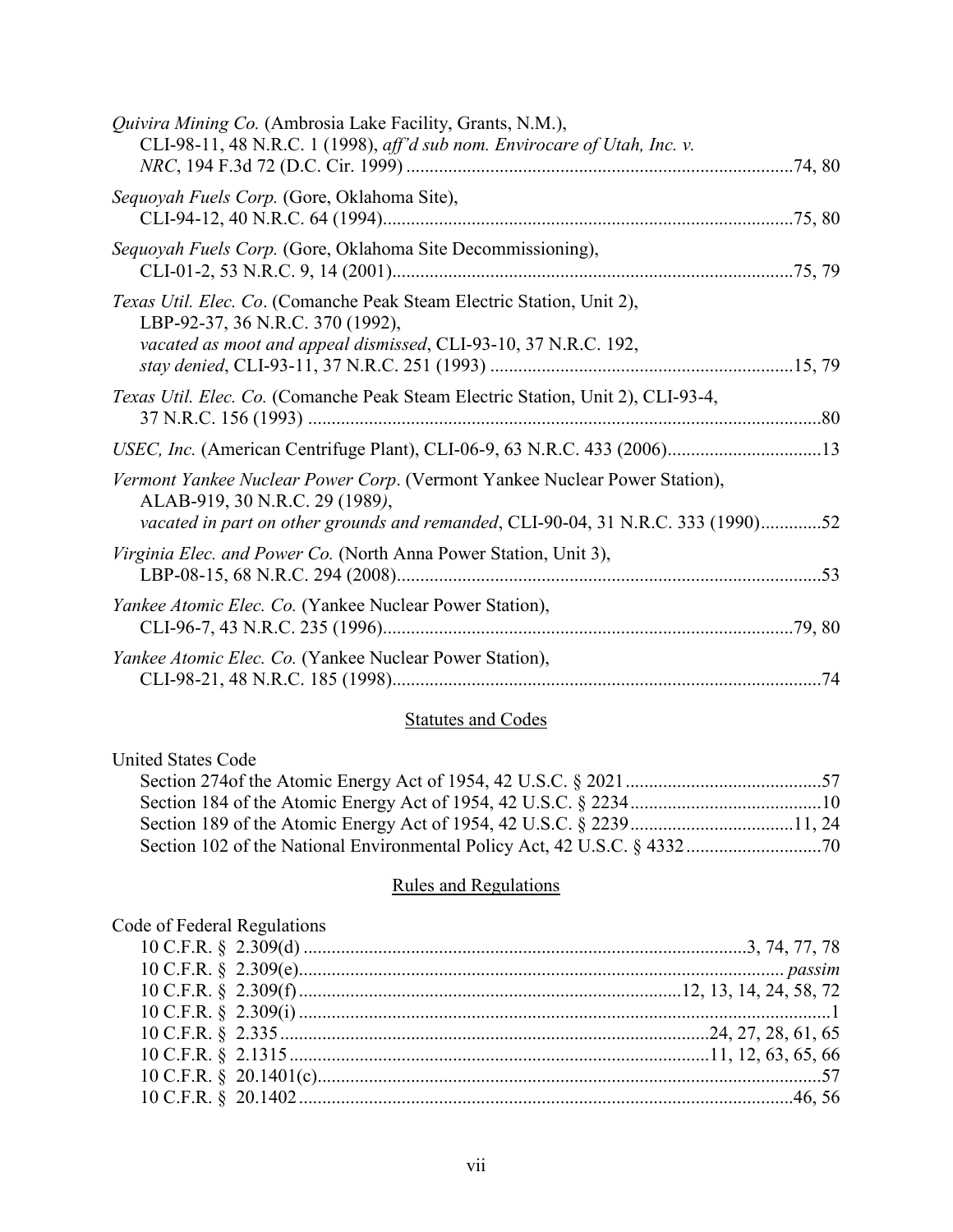# Federal Register

| Interim Primary Drinking Water Regulations,                                                                                                                |
|------------------------------------------------------------------------------------------------------------------------------------------------------------|
| General Requirements for Decommissioning Nuclear Facilities, Final Rule,                                                                                   |
| Rules of Practice for Domestic Licensing Proceedings - Procedural Changes in<br>the Hearing Process, Final Rule, 54 Fed. Reg. 33,168 (Aug. 11, 1989)14, 15 |
| Decommissioning of Nuclear Power Reactors, Final Rule,                                                                                                     |
| Radiological Criteria for License Termination, Final Rule, 62 Fed. Reg. 39,058                                                                             |
| Final Policy Statement on the Restructuring and Economic Deregulation of the                                                                               |
| Streamlined Hearing Process for NRC Approval of License Transfers; Final Rule,                                                                             |
| List of Approved Spent Fuel Storage Casks: HI-STORM 100 Revision, Direct                                                                                   |
| Changes to Adjudicatory Process; Final Rule,                                                                                                               |
| Decommissioning Planning; Final Rule, 76 Fed. Reg. 35,512 (June 17, 2011)26, 39, 40, 41                                                                    |
| Pilgrim Nuclear Power Station; Consideration of Approval of Transfer of License                                                                            |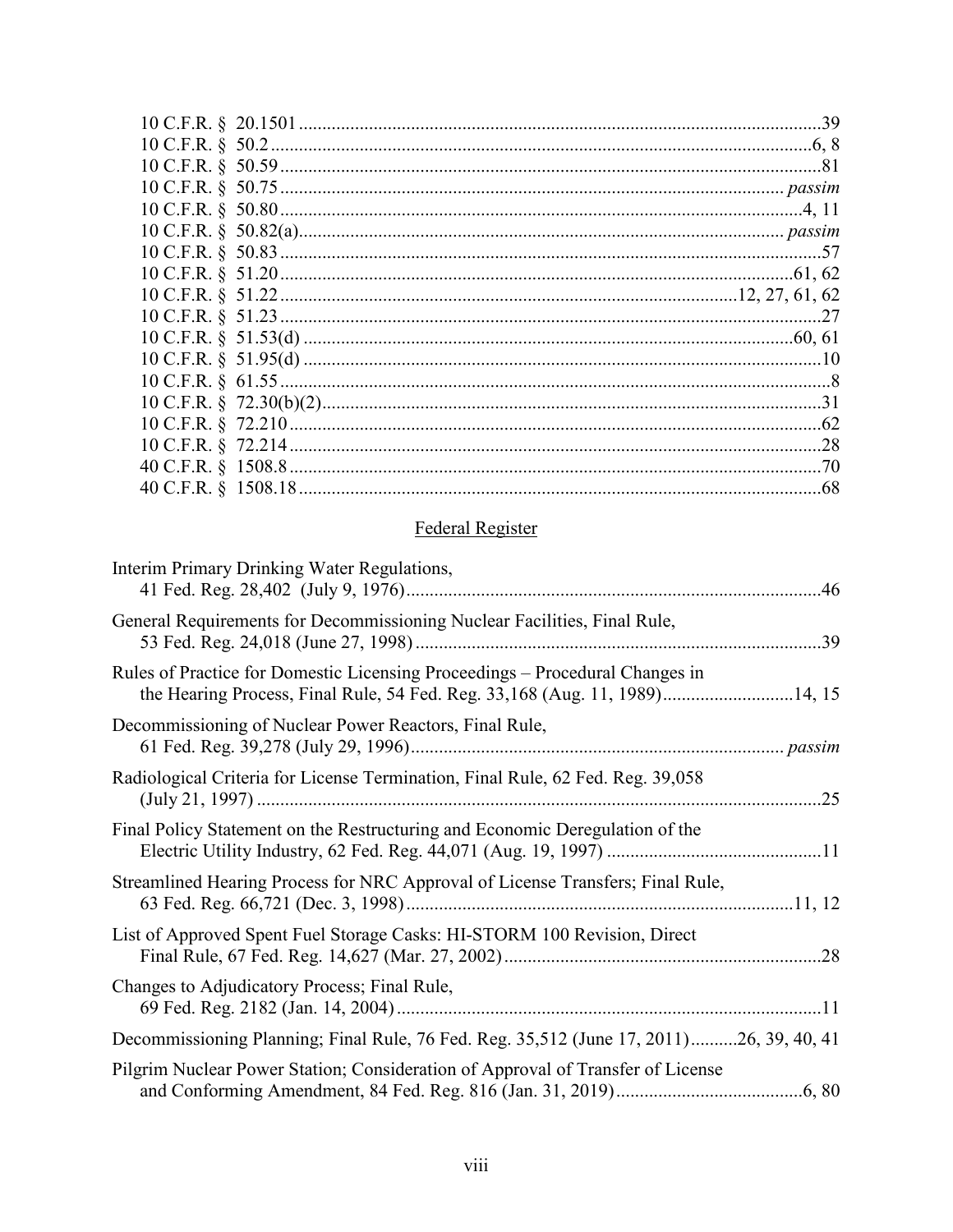### **UNITED STATES OF AMERICA NUCLEAR REGULATORY COMMISSION**

#### Before the Commission

| In the Matter of                           |                       |            |
|--------------------------------------------|-----------------------|------------|
| Entergy Nuclear Operations, Inc,           |                       |            |
| <b>Entergy Nuclear Generation Company,</b> | Docket Nos. 50-293-LT |            |
| Holtec International, and                  |                       | 72-1044-LT |
| Holtec Decommissioning International, LLC  |                       |            |
|                                            |                       |            |
| (Pilgrim Nuclear Power Station)            |                       |            |

## **Applicants' Answer Opposing Pilgrim Watch Petition for Leave to Intervene and Hearing Request**

# **I. INTRODUCTION**

Pursuant to 10 C.F.R. § 2.309(i)(1), Entergy Nuclear Operations, Inc. ("ENOI"), Entergy Nuclear Generation Company ("ENGC"), Holtec International ("Holtec"), and Holtec Decommissioning International, LLC ("HDI") (collectively, "Applicants") hereby answer and oppose the Pilgrim Watch Petition for Leave to Intervene and Hearing Request (Feb. 20, 2019) ("Petition" or "Pet.") in the Pilgrim Nuclear Power Station ("Pilgrim") license transfer proceeding. The license transfer proceeding involves a transfer of ENOI's operating authority to HDI, and the indirect transfer of control of the licenses occurring as a result of Holtec's acquisition of the equity interests in ENGC, which will be renamed Holtec Pilgrim, after Pilgrim permanently ceases operation and is permanently defueled. The Petition should be denied because Pilgrim Watch ("Petitioner") has failed to propose any admissible contention or demonstrate its standing.

The Commission's regulations and case law clearly set forth the requirements that a petitioner must satisfy in order to propose an admissible contention. Petitioner bears the burden of pleading contentions that meet the Commission's heightened threshold for the admission of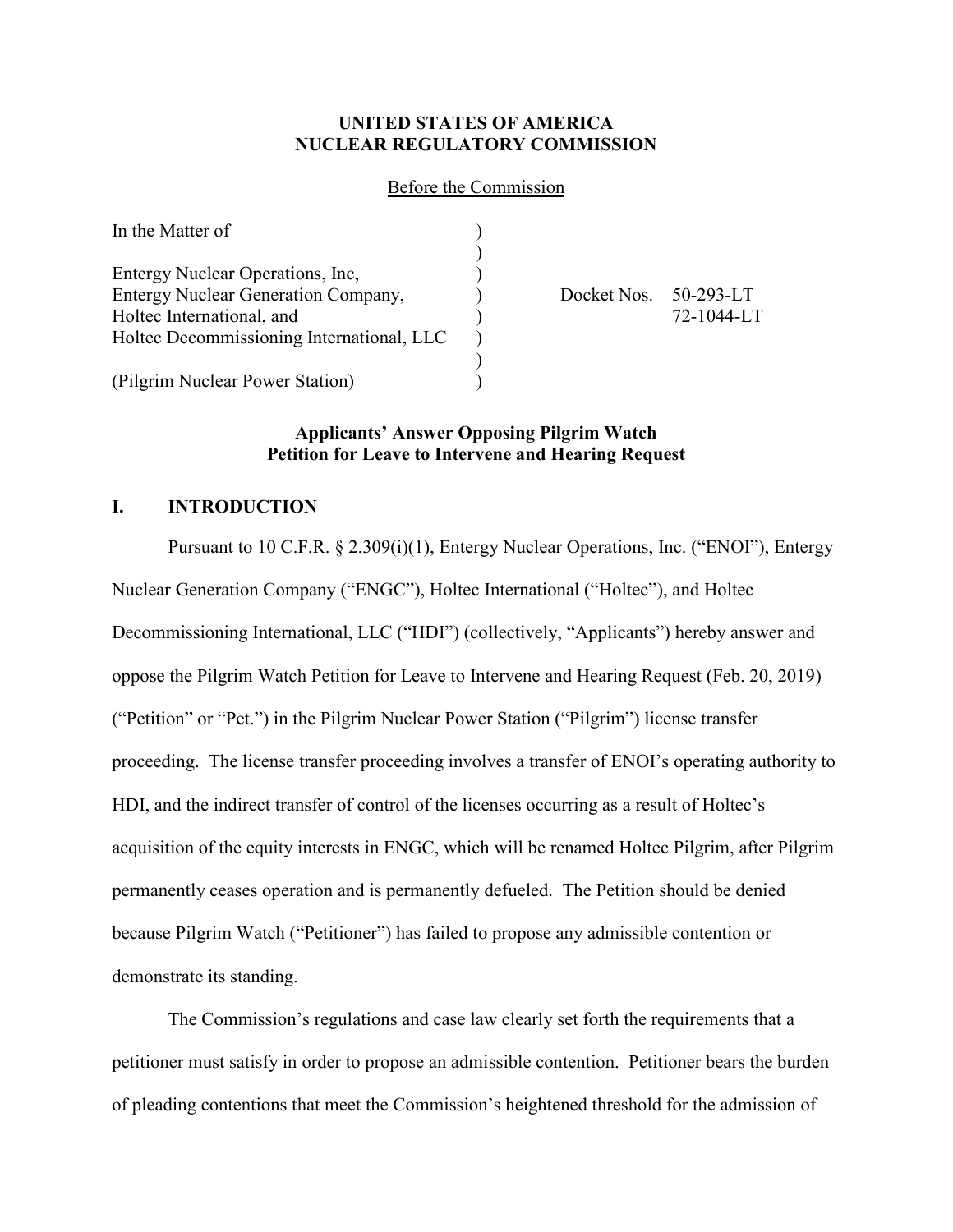contentions. In its Petition, Pilgrim Watch proposes two contentions, but neither meet this standard.

Pilgrim Watch's first contention alleges that the license transfer application does not show that either HDI or Holtec Pilgrim is financially responsible or has access to adequate funds for decommissioning Pilgrim. Pilgrim Watch speculates regarding various possibilities that could affect HDI's decommissioning cost estimate for Pilgrim, but provides no expert opinion supporting its claims, or any information demonstrating a genuine material dispute with the application. In particular, Pilgrim Watch does not address or provide any basis to dispute the efficacy of the Commission's rigorous decommissioning oversight rules, which require annual reporting and, as needed, adjustment to funding for decommissioning and spent fuel management, as well as further review of funding assurance when a full site characterization is submitted as part of the license termination plan. Pilgrim Watch also fails to address or dispute the substantial conservatism in the financial analysis in the application, in that the cash flow analysis does not credit recovery of spent fuel costs from the U.S. Department of Energy ("DOE"), which will provide considerable additional cash flow over the life of the project and ample means to adjust funding assurance if needed. Nor does Pilgrim Watch demonstrate that there is any realistic possibility of a shortfall preventing completion of decommissioning, as the transferred fund will contain over \$1 billion, and upon completion of decommissioning (and site restoration) of all portions of the site other than the independent spent fuel storage installation ("ISFSI") is still projected to contain over \$200 million without any credit for further DOE recoveries.

Further, Pilgrim Watch's Contention 1 includes numerous claims that impermissibly challenge the Nuclear Regulatory Commission's ("NRC") rules and raise issues outside the

2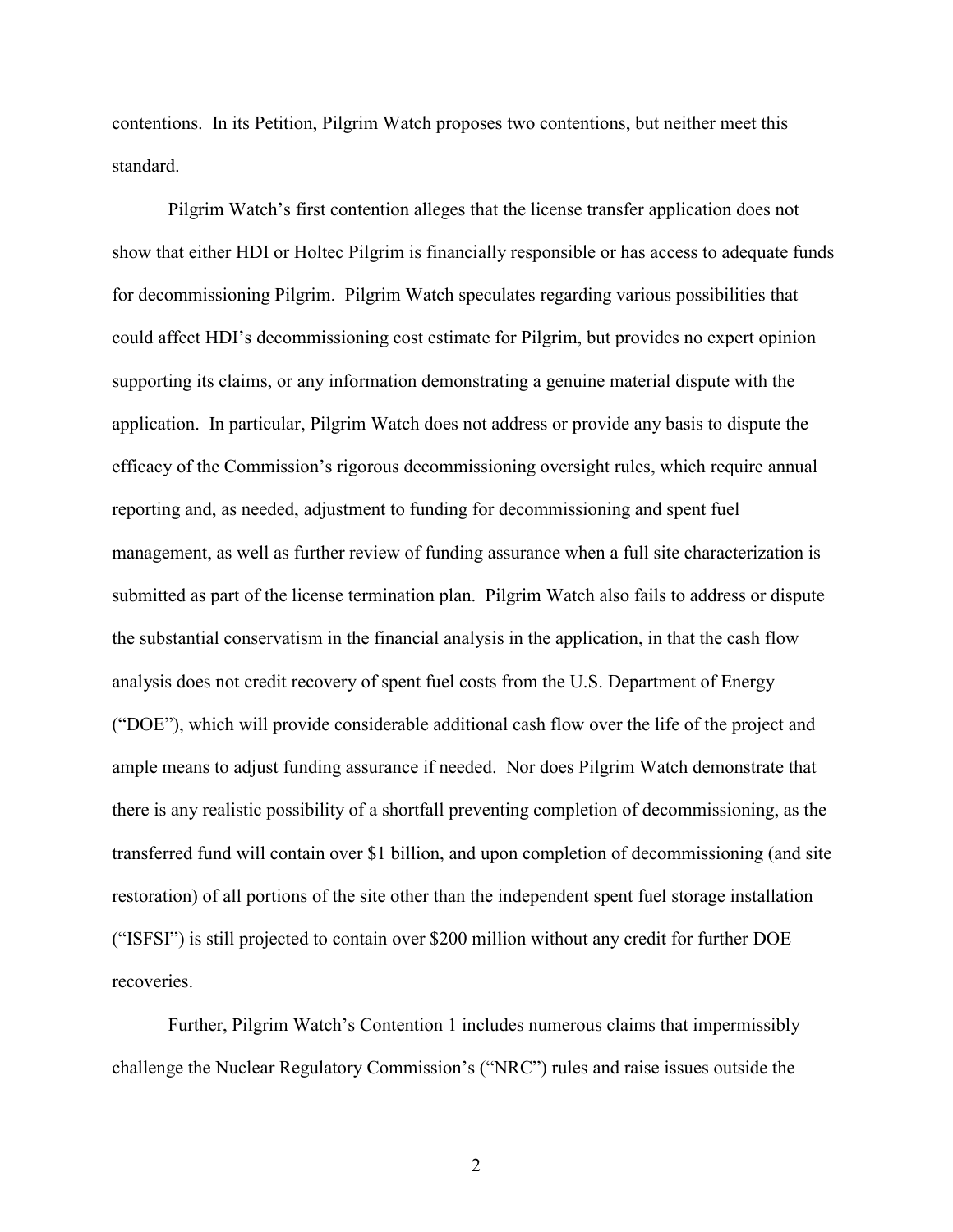scope of the proceeding. These include challenges to the adequacy of HDI's post-shutdown decommissioning activities report ("PSDAR"), the categorical exclusion applicable to license transfer applications, the Continued Storage Rule, and the certification of the HI-STORM Canister Storage System. Further, Pilgrim Watch's contention is replete with inaccurate, misleading and unsupported assertions.

Pilgrim Watch's second contention argues that an environmental review of the license transfer application is required. This contention impermissibly challenges the NRC's rule categorically excluding license transfers from environmental review. It also seeks to conflate the license transfer application with HDI's PSDAR and, contradicting Commission precedent, to treat HDI's PSDAR as a major federal action requiring approval and environmental review. In addition, it provides no basis to suggest that the license transfer application would result in any significant environmental impact.

As demonstrated in Section VI of this Answer, Pilgrim Watch also fails to demonstrate standing to intervene in this proceeding either as a matter of right or as a matter of discretion under 10 C.F.R. §§ 2.309(d) and (e), respectively. In short, Pilgrim Watch does not allege any concrete and particularized injury involving radiological or environmental harm that plausibly flows from the proposed action. Nor does it fully and adequately address the discretionary intervention factors in Section 2.309(e).

Accordingly, the Commission should deny Pilgrim Watch's Petition in its entirety.

#### **II. BACKGROUND**

On November 16, 2018, Applicants submitted an application requesting that the Commission approve the direct transfer of ENOI's operating authority (*i.e.*, authority to conduct licensed activities) under the Pilgrim Renewed Facility Operating License No. DPR-35 and the general license for the Pilgrim ISFSI to HDI, and the indirect transfer of control of the licenses to

3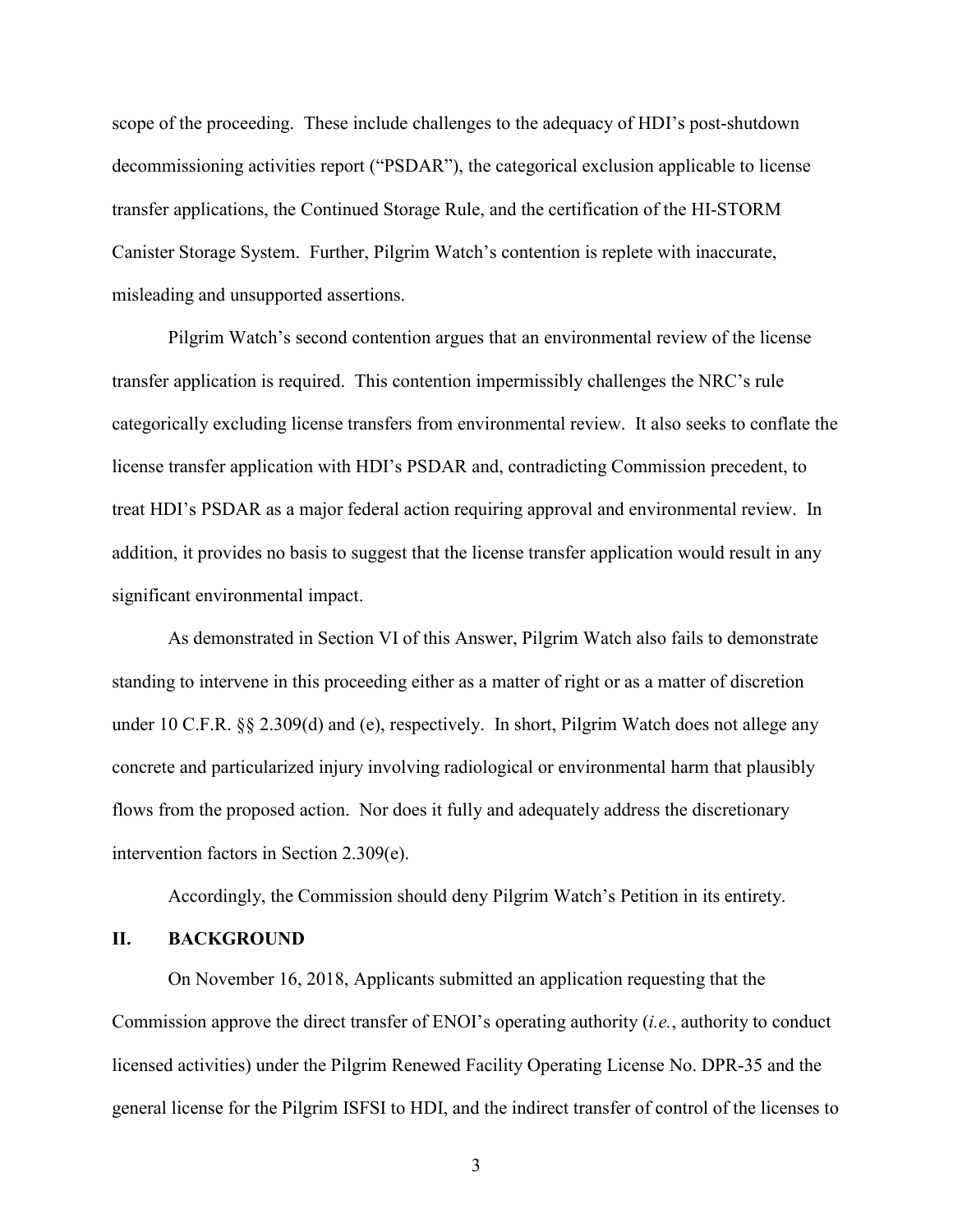Holtec.<sup>1</sup> Applicants also requested that the NRC approve conforming amendments to the Operating License to reflect this transfer.

The transfer is sought as part of a transaction in which Holtec, through a wholly-owned subsidiary, Nuclear Asset Management Company, LLC, will acquire the equity interests in ENGC (the licensed owner of Pilgrim), which will then be renamed Holtec Pilgrim, LLC ("Holtec Pilgrim"). At the same time, ENOI's operating authority will be transferred to HDI, a wholly-owned subsidiary of Holtec formed to decommission nuclear plants.

The Application provides the information required by 10 C.F.R. § 50.80, including a demonstration of HDI's and Holtec Pilgrim's technical and financial qualifications. Because the license transfers will occur after Pilgrim has permanently ceased operation and has been permanently defueled, the demonstration of financial qualifications is based on funding assurance for decommissioning and spent fuel management, using the prepayment method.<sup>2</sup> As stated in the Application, under the terms of the Equity Purchase and Sale Agreement ("EPSA") included in the Application, the after-tax market value of Pilgrim's Nuclear Decommissioning Trust ("NDT") must be no less than \$1.03 billion at closing (subject to an adjustment that will not impact Holtec Pilgrim's or HDI's financial qualifications, as discussed in the Application).<sup>3</sup>

Emphasis added.

 <sup>1</sup> *Application for Order Consenting to Direct and Indirect Transfers of Control of Licenses and approving Conforming License Amendment, and Request for Exemption from 10 CFR 50.82(a)(8)(i)(A), Pilgrim Nuclear Power Station*, Docket Nos. 50-293 & 72-1044, Renewed License No. DPR-35 (Nov. 16, 2018) (ADAMS Accession No. ML18320A031) ("Application" or "LTA").

<sup>&</sup>lt;sup>2</sup> 10 C.F.R. § 50.75(e)(1)(i) defines prepayment as follows:

Prepayment is the deposit made preceding the start of operation *or the transfer of a license under § 50.80* into an account segregated from licensee assets and outside the administrative control of the licensee and its subsidiaries or affiliates of cash or liquid assets *such that the amount of funds would be sufficient to pay decommissioning costs at the time permanent termination of operations is expected*. Prepayment may be in the form of a trust, escrow account, or Government fund with payment by, certificate of deposit, deposit of government or other securities or other method acceptable to the NRC.

<sup>&</sup>lt;sup>3</sup> LTA at 3, and Encl. 1 at 17.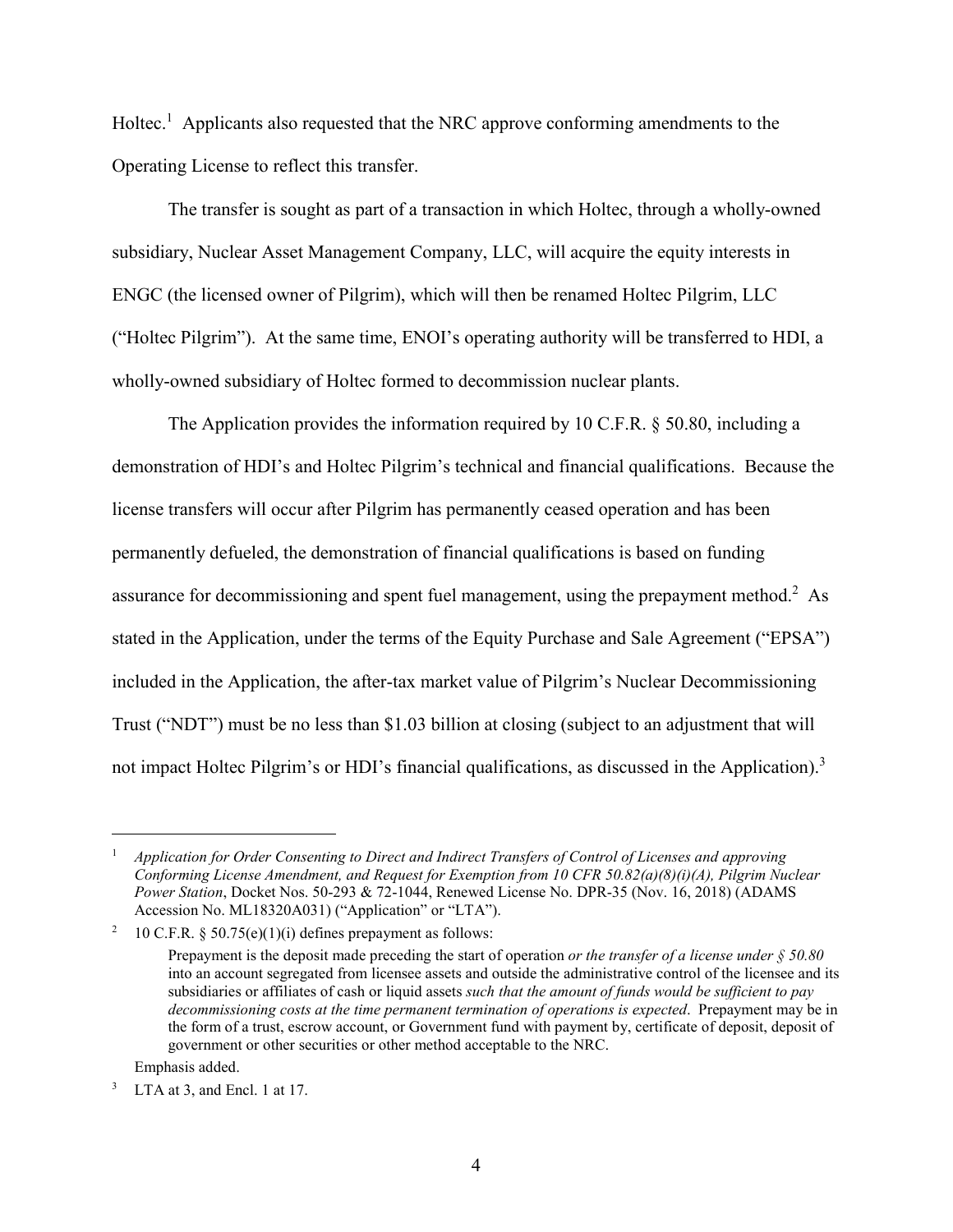The Application provides a cash flow analysis demonstrating that this very substantial amount – over a billion dollars – in Pilgrim's NDT will be sufficient to cover the estimated cost of decommissioning and spent fuel management, as well as site restoration.<sup>4</sup> Because of the reliance on Pilgrim's NDT, the Application seeks an exemption to allow the NDT to be used for spent fuel management and site restoration costs.<sup>5</sup> As stated in the Application, the cash flow analysis upon which financial qualifications and the exemption request are based is conservative, because it does not take credit for any proceeds that Holtec Pilgrim will recover from DOE through litigation or settlement of its claims for the spent fuel management costs it will incur as a result of the DOE's breach of its obligations to dispose of Pilgrim's spent nuclear fuel.<sup>6</sup>

On November 16, 2018, HDI also separately submitted a DECON Post-Shutdown Decommissioning Activities Report (hereinafter referred to as the "Revised PSDAR"),<sup>7</sup> which includes HDI's site-specific decommissioning cost estimate ("DCE"). 8 This Revised PSDAR is contingent upon NRC approval of the licenses, completion of transfers of the licenses and the sale closure.<sup>9</sup> The Revised PSDAR and DCE explain that HDI's cost estimate is based on information compiled during an extensive due diligence period, including plant data and historical information obtained from Entergy, $10$  and includes a 17 percent contingency

<sup>&</sup>lt;sup>4</sup> LTA, Encl. 1, Att. D ( $5<sup>th</sup>$  and  $6<sup>th</sup>$  unnumbered pages).

 $<sup>5</sup>$  LTA, Encl. 2.</sup>

<sup>6</sup> LTA, Encl. 1 at 18.

<sup>&</sup>lt;sup>7</sup> Letter from P. Cowan, HDI, to NRC, Notification of Revised Post-Shutdown Decommissioning Activities Report and Revised Site-Specific Decommissioning Cost Estimate for Pilgrim Nuclear Power Station (Nov. 16, 2018) (ADAMS Accession No. ML18320A040) ("Revised PSDAR").

<sup>8</sup> Revised PSDAR, Encl. 1 (hereinafter cited as the "DCE"). The DCE is also summarized in the Application. *See*  LTA, Encl. 1, Att. D  $(3^{rd}$  and  $4^{th}$  unnumbered pages).

*Id.* at 2. Entergy has also submitted a PSDAR, which would remain operative if the license transfer does not occur. *See infra* note 97.

<sup>&</sup>lt;sup>10</sup> Revised PSDAR at 18; DCE at 7.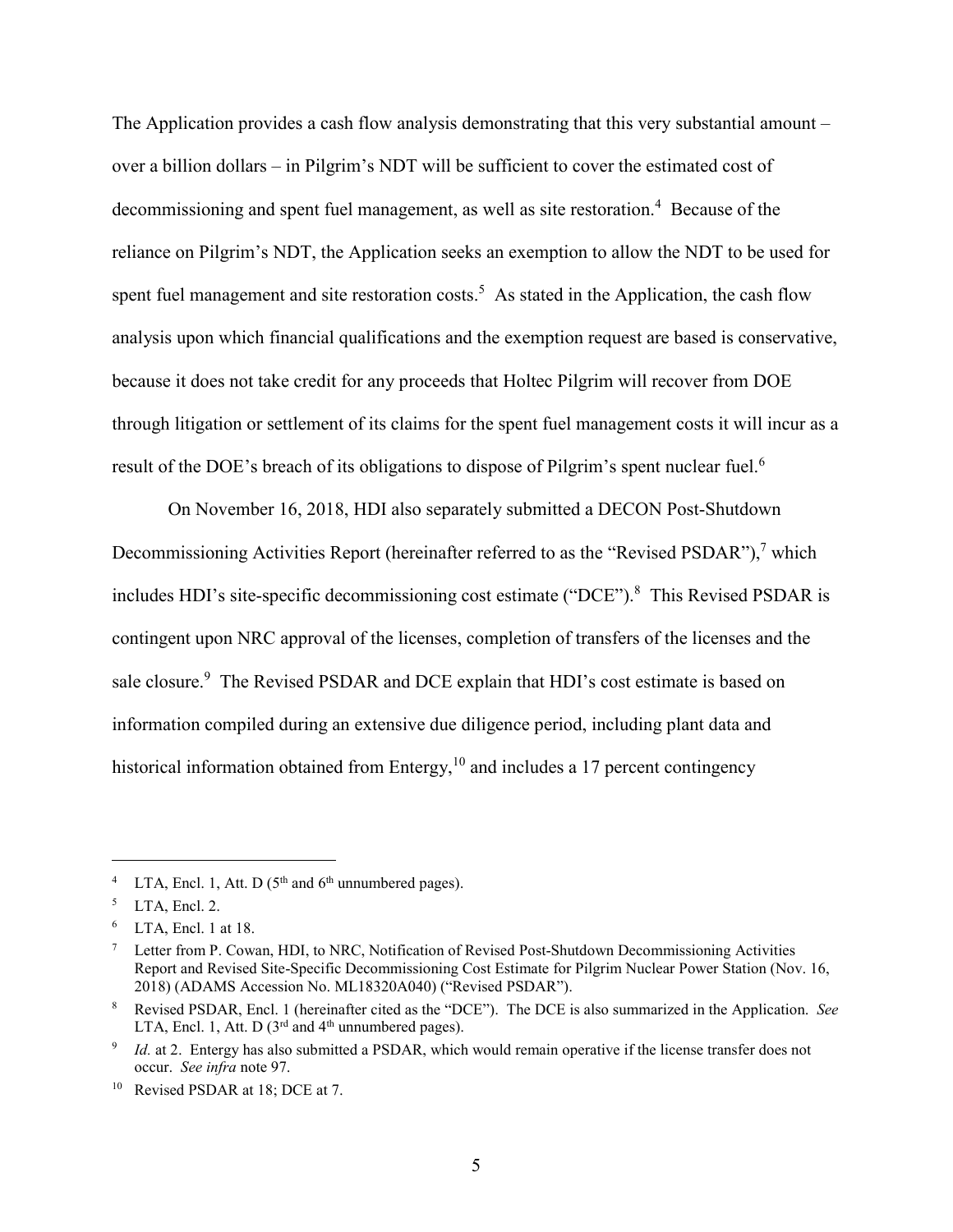allowance<sup>11</sup> (amounting to approximately \$165 million in contingency in the DCE on which the cash flow analysis is based) .

On January 31, 2019, the NRC published a notice in the Federal Register regarding the Application.<sup>12</sup> In the Notice, the Commission provided an opportunity to any person whose interest may be affected, within 20 days of the Notice, to request a hearing and file a petition for leave to intervene in the direct transfer proceeding. The Notice states that any such petitions should be filed in accordance with the Commission's Agency Rules of Practice and Procedure set forth in 10 C.F.R. Part 2 and lays out the standards for pleading admissible contentions and establishing standing.

## **III. REGULATORY FRAMEWORK**

### **A. NRC Decommissioning and Related Financial Assurance Requirements**

Under NRC regulations, decommissioning a nuclear reactor means to safely remove the facility from service, reduce residual radioactivity to a level that allows releasing the property for unrestricted use (or restricted use subject to conditions, not proposed here), and terminate the license.<sup>13</sup> NRC regulations require that applicants and licensees provide reasonable assurance that funds will be available for the decommissioning process.<sup>14</sup> The primary methods of providing financial assurance for decommissioning permitted by the NRC are through (1)

 <sup>11</sup> DCE at 41.

<sup>&</sup>lt;sup>12</sup> Pilgrim Nuclear Power Station; Consideration of Approval of Transfer of License and Conforming Amendment, 84 Fed. Reg. 816 (Jan. 31, 2019) ("Notice").

 $13$  10 C.F.R. § 50.2.

<sup>&</sup>lt;sup>14</sup> 10 C.F.R. § 50.75(a). The NRC requires nuclear power plant licensees to report to the agency the status of their decommissioning funds at least once every two (2) years, annually within five (5) years of the planned shutdown, and annually once the plant ceases operation.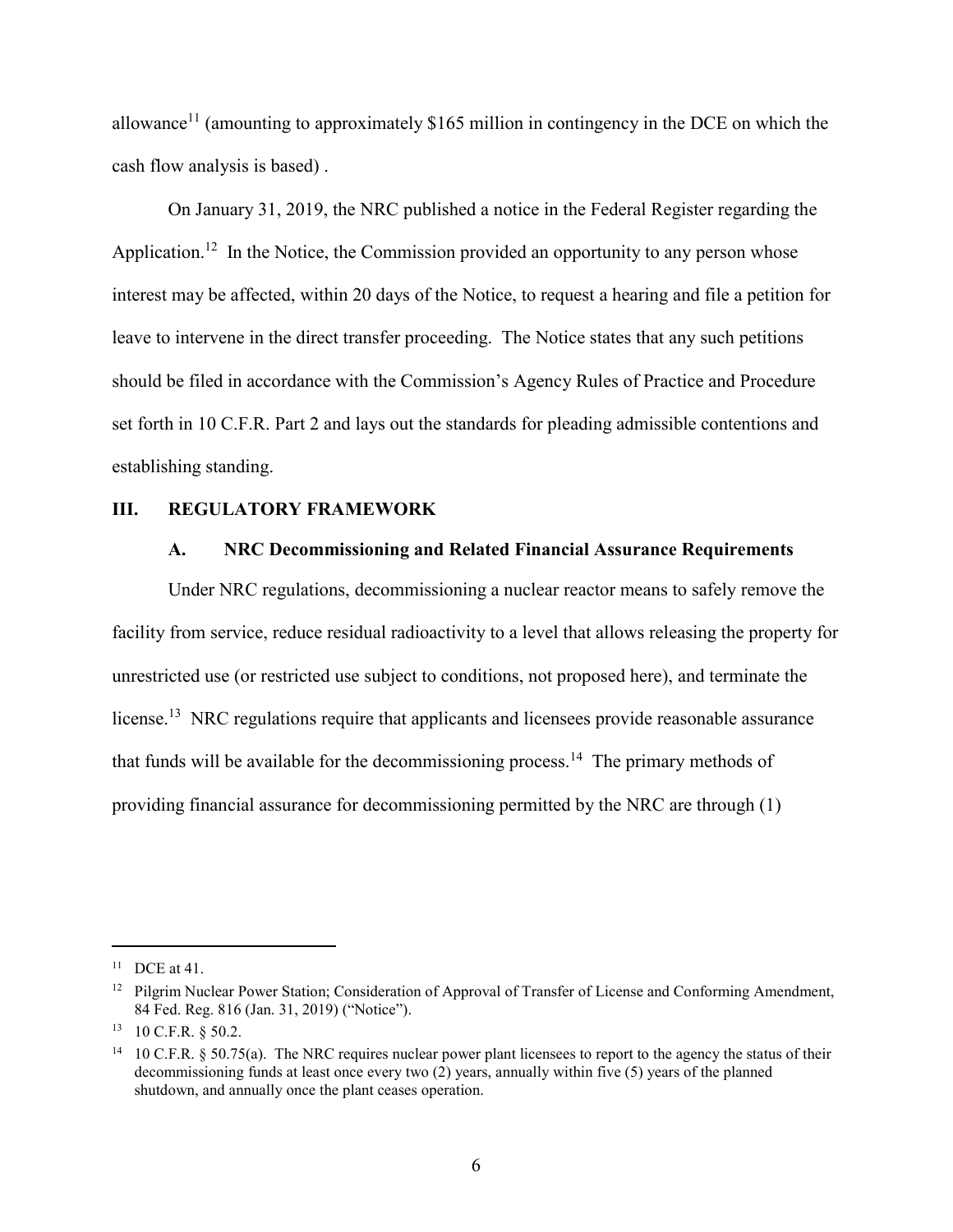prepayment; (2) an external sinking fund; (3) a surety, insurance, or other guarantee; or (4) a combination of these or equivalent mechanisms.<sup>15</sup>

Once a licensee decides to cease operations permanently, NRC regulations impose additional requirements that govern three sequential phases for decommissioning activities: (1) initial activities; (2) major decommissioning and storage activities; and (3) license termination activities.16 The decommissioning process begins when a licensee certifies to the NRC Staff that it has permanently ceased operations and it has permanently removed fuel from the reactor vessel.17 NRC regulations require a licensee to submit a PSDAR prior to or within two years following the permanent cessation of operations.<sup>18</sup> The PSDAR must contain a description of the planned decommissioning activities along with a schedule for their accomplishment, a discussion that provides the reasons for concluding that the environmental impacts associated with site-specific decommissioning activities will be bounded by appropriate previously-issued environmental impact statements, and a site-specific decommissioning cost estimate, including the projected cost of managing irradiated fuel.<sup>19</sup> The Staff notices its receipt of the PSDAR, makes the PSDAR available for public comment, and holds a public meeting on its contents.<sup>20</sup>

<sup>&</sup>lt;sup>15</sup> 10 C.F.R. § 50.75(e)(1)(i)-(iii), (vi).

<sup>16</sup> *See generally* 10 C.F.R. § 50.82(a).

<sup>17 10</sup> C.F.R.  $\S$  50.82(a)(1)(i)-(ii).

 $18$  10 C.F.R. § 50.82(a)(4)(i).

<sup>19</sup> *Id.*

<sup>&</sup>lt;sup>20</sup> 10 C.F.R. § 50.82(a)(4)(ii). The Staff presents comments received at the public meeting held on the PSDAR and makes available to the public a written transcript of the meeting. *See* Regulatory Guide 1.185, Rev. 1, Standard Format and Content for Post-Shutdown Decommissioning Activities Report (June 2013) at 4 (ADAMS Accession No. ML13140A038). As discussed further below, the PSDAR process does not give rise to a hearing opportunity.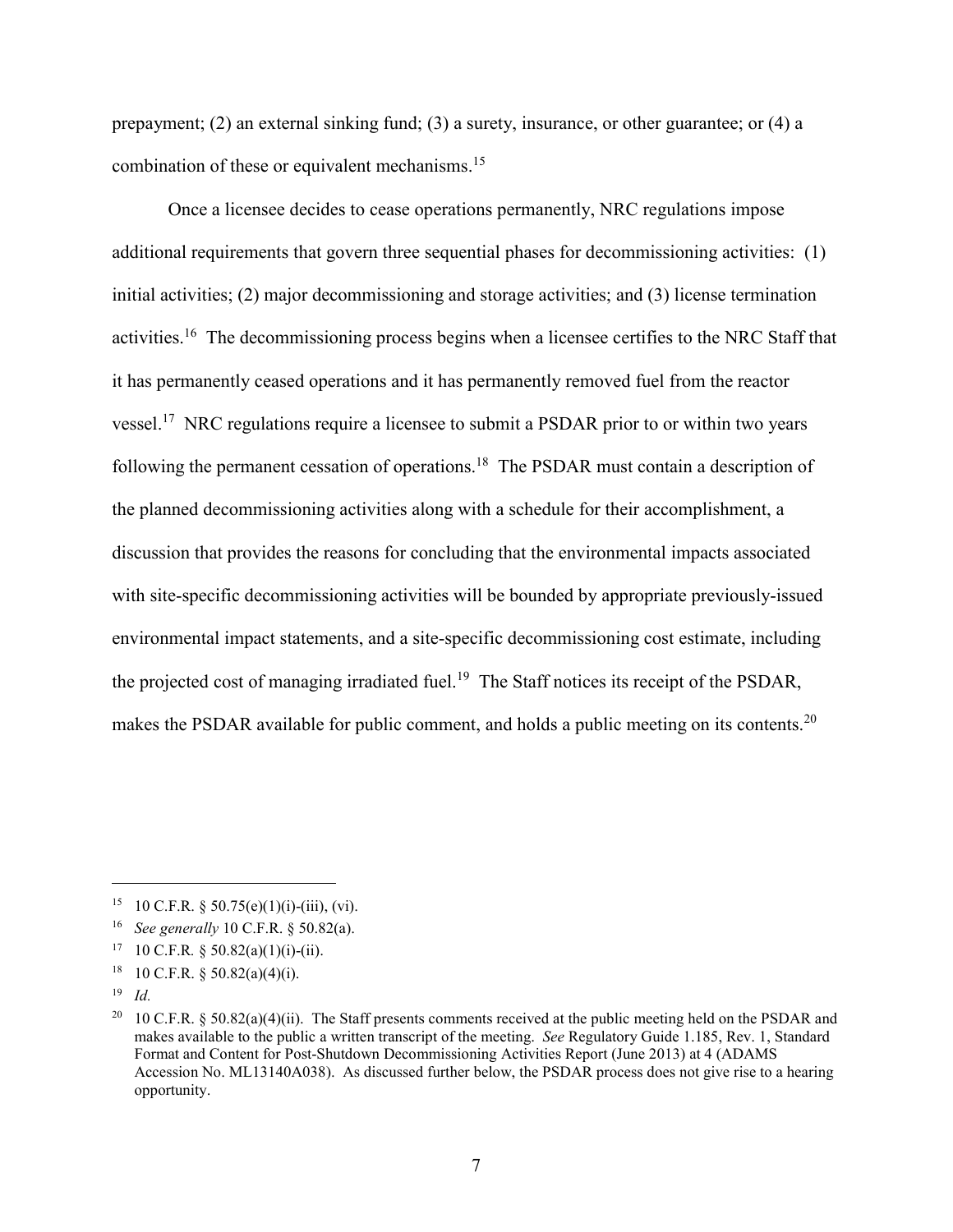The PSDAR serves to inform the public and NRC Staff of the licensee's proposed activities,<sup>21</sup> but approval is not required under the NRC rules.

Thus, absent any objections from the NRC Staff, the licensee may commence "major decommissioning activities" ninety (90) days after the Staff receives the PSDAR.<sup>22</sup> Under NRC regulations, a licensee may not perform decommissioning activities that would foreclose the release of the site for possible unrestricted use, result in significant environmental impacts not previously reviewed, or result in the lack of reasonable assurance that adequate funds will be available for decommissioning.<sup>23</sup>

Once a licensee submits its decommissioning cost estimate, it generally is allowed access to the balance of the NDT fund monies for the remaining decommissioning activities with "broad flexibility."<sup>24</sup> However, the use of the NDT fund is limited in three important respects. First, withdrawals from the fund must be for expenses for "legitimate decommissioning activities" consistent with the definition of decommissioning in 10 C.F.R.  $\S$  50.2<sup>25</sup> Second, the expenditure must not reduce the value of the decommissioning trust below an amount necessary to place and maintain the reactor in a safe storage condition if unforeseen conditions or expenses arise.<sup>26</sup> Finally, the withdrawals must not inhibit the ability of the licensee to complete funding of any

 <sup>21</sup> Decommissioning of Nuclear Power Reactors, Final Rule, 61 Fed. Reg. 39,278, 39,281 (July 29, 1996) ("1996 Decommissioning Rule"). In establishing the current process governing decommissioning, the NRC "eliminate[d] the need for an approved decommissioning plan before major decommissioning activities can be performed." *Id.*

<sup>&</sup>lt;sup>22</sup> 10 C.F.R. § 50.82(a)(5). A "major decommissioning activity" for a nuclear power plant such as Pilgrim is defined as "any activity that results in permanent removal of major radioactive components, permanently modifies the structure of the containment, or results in dismantling components for shipment containing greater than class C waste in accordance with [10 C.F.R. § 61.55]." 10 C.F.R. § 50.2.

<sup>&</sup>lt;sup>23</sup> 10 C.F.R. § 50.82(a)(6).

<sup>24</sup> *See* 1996 Decommissioning Rule, 61 Fed. Reg. at 39,285.

<sup>&</sup>lt;sup>25</sup> 10 C.F.R. § 50.82(a)(8)(i)(A).

<sup>&</sup>lt;sup>26</sup> 10 C.F.R. § 50.82(a)(8)(i)(B).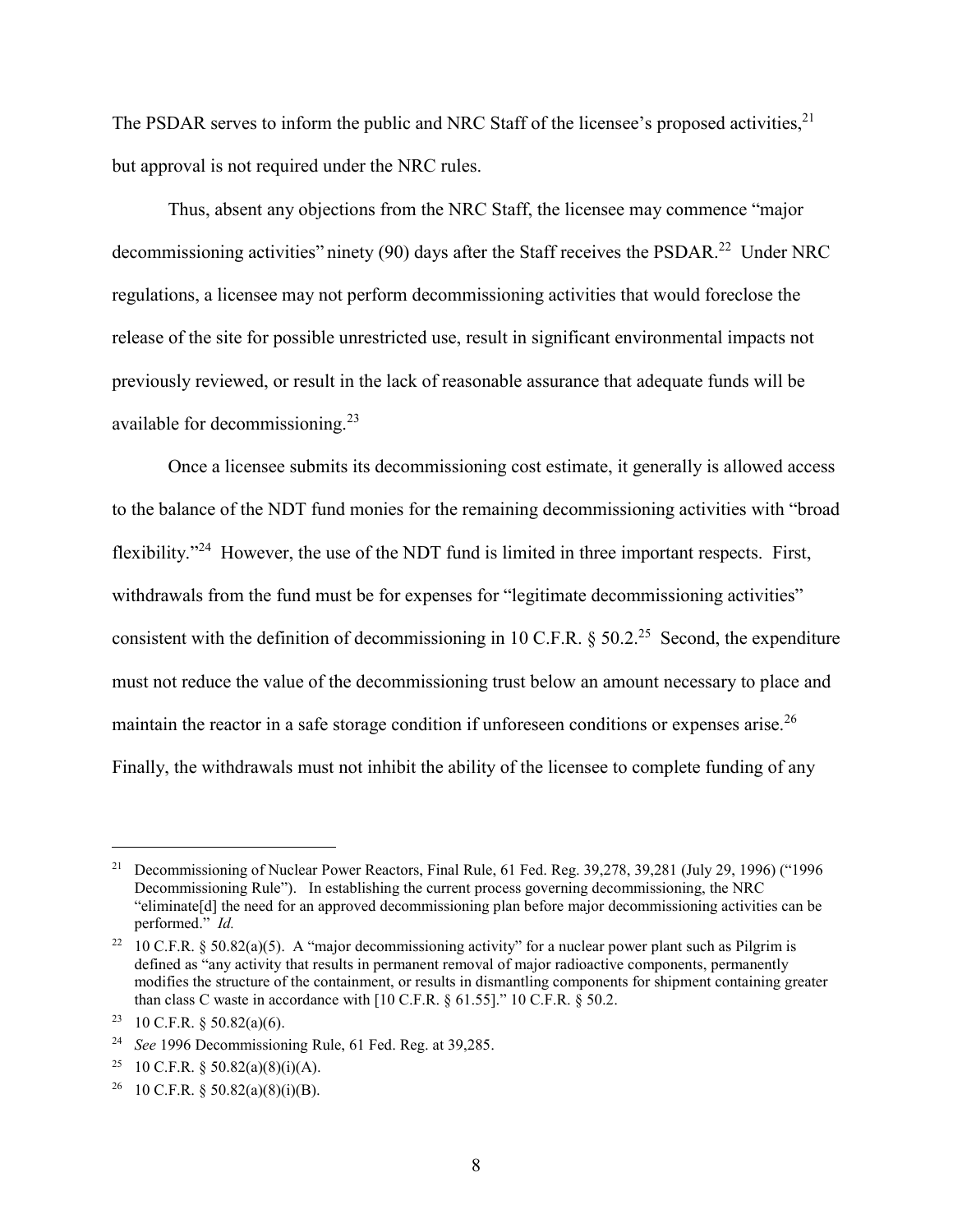shortfalls in the decommissioning trust needed to ensure the availability of funds to ultimately release the site and terminate the license.<sup>27</sup>

Additionally, the NRC Staff monitors the licensee's use of the decommissioning trust fund via its review of the licensee's annual financial assurance status reports.<sup>28</sup> Those annual reports must include, among other information, the amount spent on decommissioning activities, the amount remaining in the fund, and an updated estimate of the costs required to complete decommissioning.<sup>29</sup> If the licensee or NRC identifies a shortfall between the remaining funds and the updated cost to complete decommissioning (as a result of these annual status reports or otherwise), then the licensee must provide additional financial assurance.<sup>30</sup> The annual reports must also include the status of funding to manage spent fuel, including the amount of funds available, the projected cost of managing spent fuel until it is removed by the DOE and, if there is a funding shortfall, a plan to obtain additional funds to cover the cost.<sup>31</sup>

Unless otherwise authorized, the site must be decommissioned within sixty  $(60)$  years.<sup>32</sup> The licensee remains subject to NRC oversight until decommissioning is completed and the license is terminated. The licensee must submit a license termination plan ("LTP") at least two (2) years before the planned license termination date.<sup>33</sup> The LTP must include (a) a site characterization; (b) identification of remaining dismantlement activities; (c) plans for site remediation; (d) detailed plans for the final radiation survey; (e) description of the end use of the

<sup>&</sup>lt;sup>27</sup> 10 C.F.R. § 50.82(a)(8)(i)(C).

<sup>&</sup>lt;sup>28</sup> 10 C.F.R. § 50.82(a)(8)(v).

<sup>&</sup>lt;sup>29</sup> 10 C.F.R. § 50.82(a)(8)(y)(A)-(B).

 $30 \text{ } 10 \text{ C.F.R. }$  § 50.82(a)(8)(vi). The determination whether a shortfall exists takes into account a two (2) percent annual real rate of return.

 $31$  10 C.F.R. § 50.82(a)(8)(vii).

 $32 \quad 10 \text{ C.F.R.}$  § 50.82(a)(3).

 $33$  10 C.F.R. § 50.82(a)(9)(i).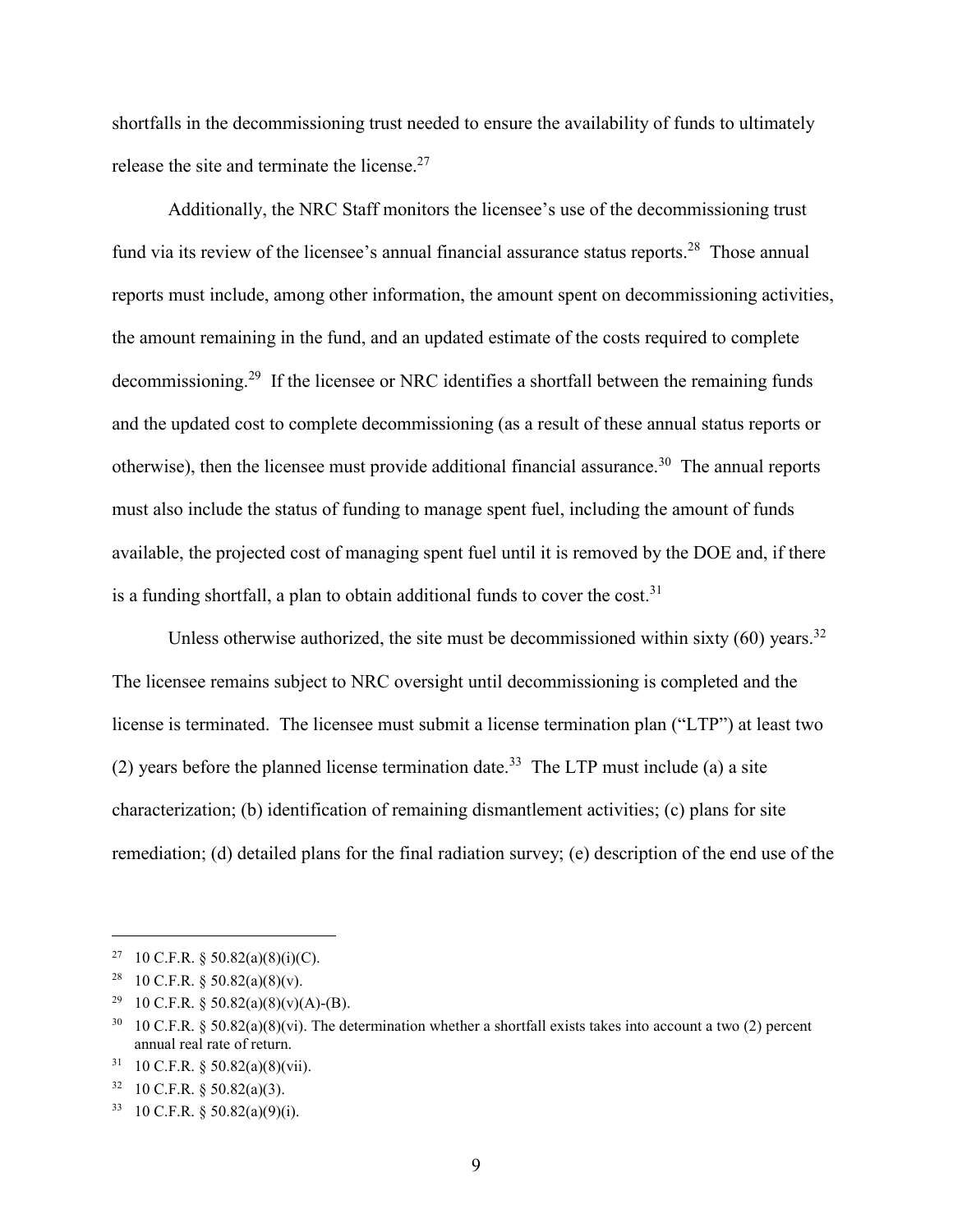site, if restricted; (f) an updated site-specific estimate of remaining decommissioning costs; (g) a supplement to the environmental report describing any new information or significant environmental change associated with the licensee's proposed termination activities; and (h) identification of parts, if any, of the facility or site that were released for use before approval of the license termination plan.

The NRC, in turn, must notice receipt of the LTP in the *Federal Register*, make the plan available to the public for comment, schedule a public meeting near the facility to discuss the plan's contents, and offer an opportunity for a public hearing on the license amendment associated with the LTP.<sup>34</sup> The NRC will also prepare an environmental assessment or supplemental environmental impacts statement, as appropriate, to update prior environmental documentation prepared for compliance with the National Environmental Policy Act ("NEPA").<sup>35</sup> The Commission may not approve the LTP (via license amendment) and terminate the license until it makes the findings set forth in 10 C.F.R.  $\S$  50.82(a)(10) and (a)(11), respectively.<sup>36</sup>

#### **B. NRC Reactor License Transfer Requirements**

Under Section 184 of the Atomic Energy Act, an NRC license, or any right thereunder, may not be transferred, assigned, or in any manner disposed of, either voluntarily or involuntarily, directly or indirectly, through transfer of control of the license to any person, unless the NRC first gives its consent in writing.<sup>37</sup> This statutory requirement is codified in 10

 $34$  10 C.F.R. § 50.82(a)(9)(iii).

 $35$  10 C.F.R. § 51.95(d).

<sup>36</sup> 10 C.F.R*.* § 50.82(a)(10), (11).

<sup>37</sup> 42 U.S.C. § 2234.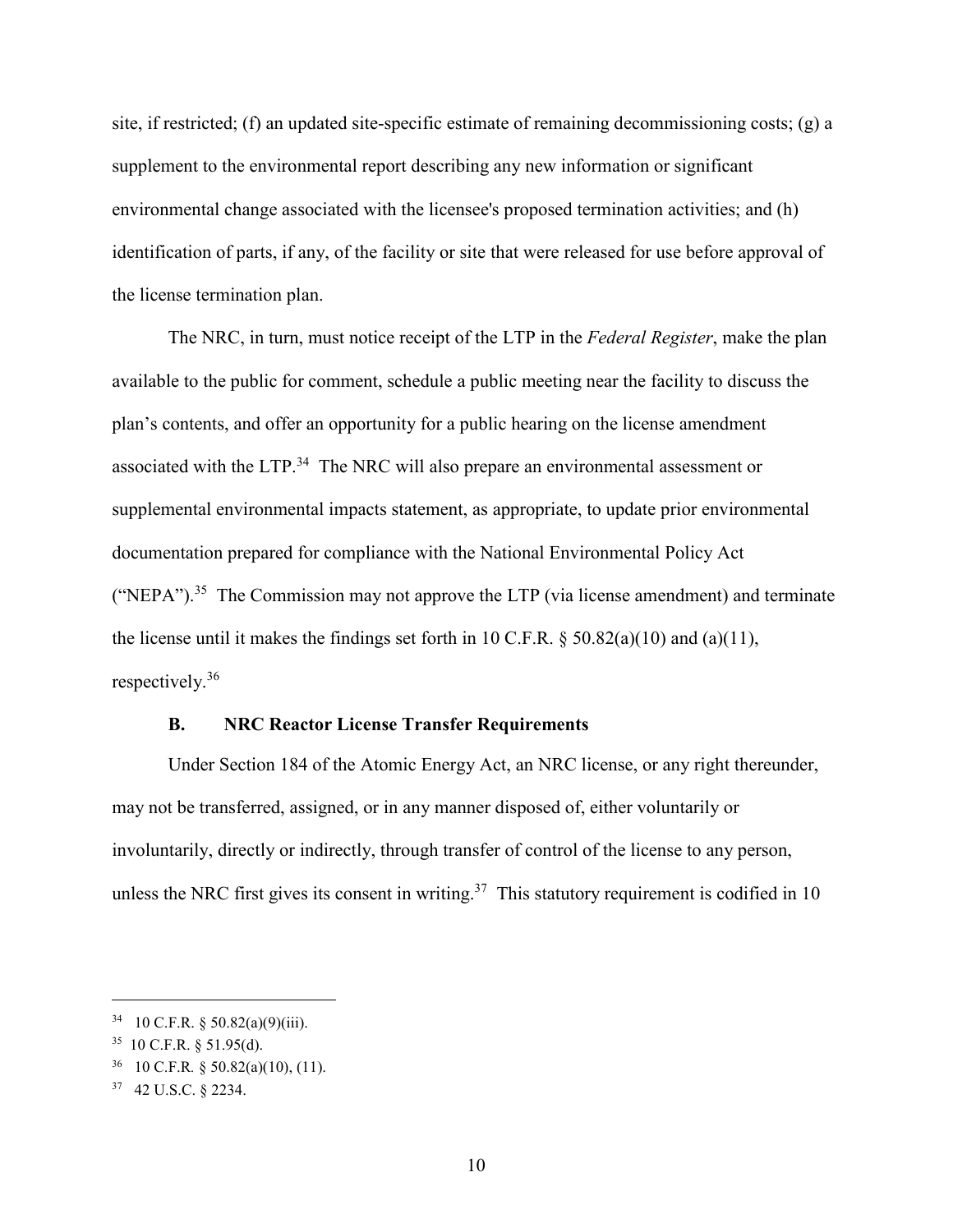C.F.R. § 50.80 and applies to both direct and indirect license transfers.38 A transfer of control may involve either the licensed operator or any individual licensed owner of the facility.<sup>39</sup> Before approving a license transfer, the NRC reviews, among other things, the technical and financial qualifications of the proposed transferee.<sup>40</sup> The transfer review, in other words, focuses on the potential impact on the licensee's ability both to maintain adequate technical qualifications and organizational control and authority over the facility, and to provide adequate funds for safe operation and decommissioning. $41$ 

Section 189(a) of the Atomic Energy Act requires that the NRC offer an opportunity for hearing on a license transfer.<sup>42</sup> In 1998, the NRC adopted Subpart M of 10 C.F.R. Part 2 authorizing the use of a streamlined license transfer process with informal legislative-type hearings, rather than formal adjudicatory hearings.<sup>43</sup> These rules cover any direct or indirect license transfer for which NRC approval is required, including those transfers that require license amendments and those that do not.<sup>44</sup> Section 2.1315 codifies the Commission's generic determination that any conforming amendment to an operating license that only reflects the

 <sup>38</sup> *See* NRC Backgrounder, "Reactor License Transfers," at 1-2 (Apr. 2016) (ADAMS Accession No. ML040160803). A direct license transfer occurs when an entity seeks to transfer a license it holds to a different entity (*e.g*., when a plant is to be sold or transferred to a new licensee in whole or part). An indirect license transfer takes place when there is a transfer of "control" of the license or of a license holder (*e.g.*, as a result of a merger or acquisition at high levels within or among corporations. *Id.*

<sup>39</sup> *See id.* at 1.

<sup>40</sup> *See* 10 C.F.R. §§ 50.80(b)(1), (c)(1); *see also* NUREG-1577, Rev. 1, Standard Review Plan on Power Reactor Licensee Financial Qualifications and Decommissioning Funding Assurance (Dec. 2001) (ADAMS Accession No. ML013330264).

<sup>41</sup> *See* Final Policy Statement on the Restructuring and Economic Deregulation of the Electric Utility Industry, 62 Fed. Reg. 44,071, 44,077 (Aug. 19, 1997).

<sup>&</sup>lt;sup>42</sup> 42 U.S.C. § 2239(a)(1)(A) ("[I]n any proceeding under this Act, for ... application to transfer control, ... the Commission shall grant a hearing upon the request of any person whose interest may be affected by the proceeding, and shall admit any such person as a party to such proceeding.").

<sup>43</sup> *See* Streamlined Hearing Process for NRC Approval of License Transfers; Final Rule, 63 Fed. Reg. 66,721, 66,722 (Dec. 3, 1998) ("Subpart M Rule"); *see also* Changes to Adjudicatory Process; Final Rule, 69 Fed. Reg. 2182, 2214 (Jan. 14, 2004) (retaining streamlined process for license transfers without substantive changes).

<sup>44</sup> *See* Subpart M Rule, 63 Fed. Reg. at 66,727.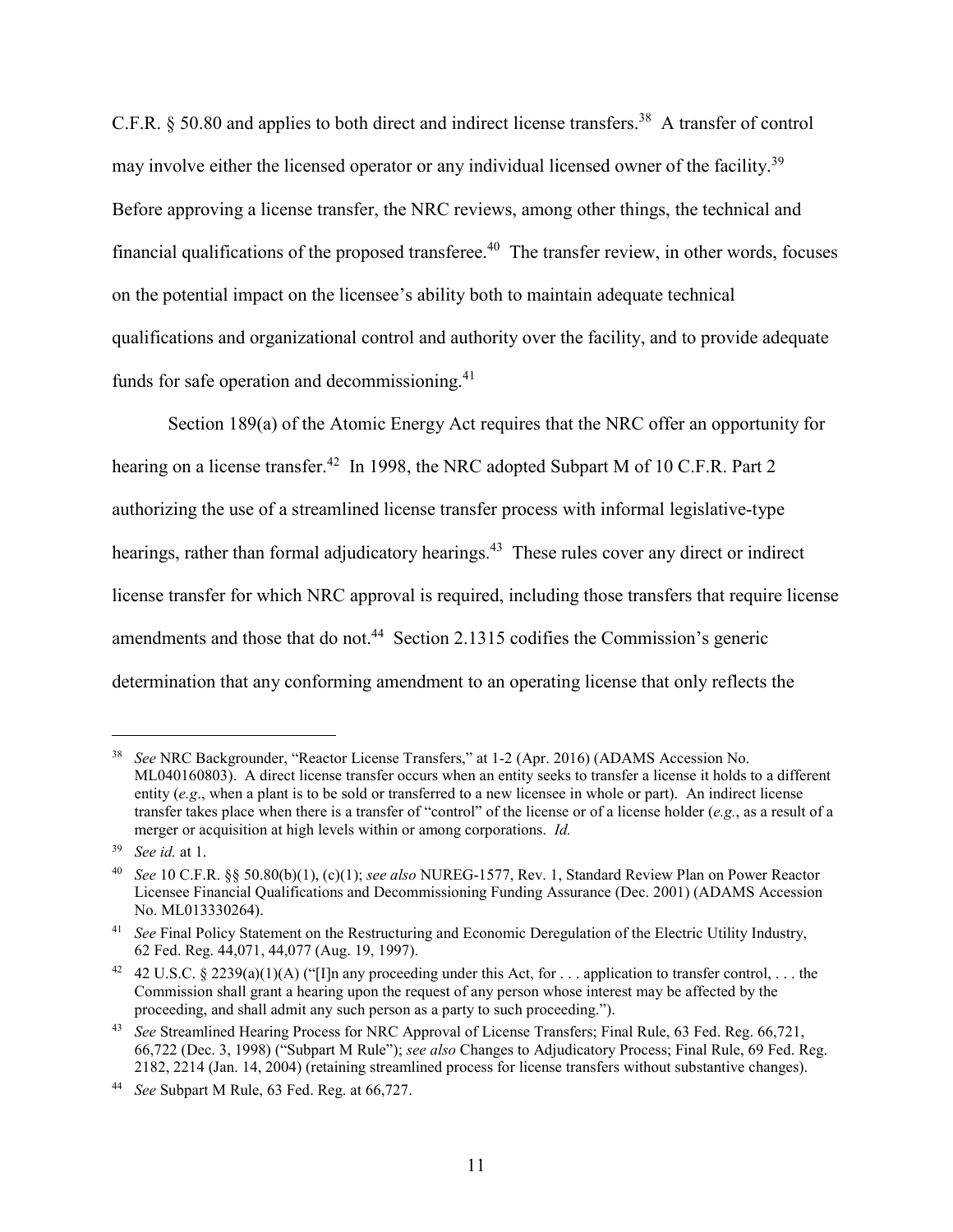license transfer action involves a "no significant hazards consideration."<sup>45</sup> That same regulation expressly provides that "[a]ny challenge to the administrative license amendment is limited to the question of whether the license amendment accurately reflects the approved transfer."<sup>46</sup>

As part of the same rulemaking to streamline license transfer proceedings, the Commission also promulgated 10 C.F.R. § 51.22(c)(21). That regulation categorically excludes from environmental review "approvals of direct and indirect transfers of any license issued by the NRC and any associated amendments of license required to reflect the approval of a direct or indirect transfer of an NRC license," and the regulation reflects the NRC's finding that this category of action does not individually or cumulatively have a significant effect on the human environment.<sup>47</sup>

### **IV. CONTENTION ADMISSIBILITY STANDARDS**

All contentions must meet the admissibility standards set forth in 10 C.F.R.  $\S 2.309(f)(1)$ .

Specifically, contentions must:

(i) Provide a specific statement of the issue of law or fact to be raised or controverted;

(ii) Provide a brief explanation of the basis for the contention;

(iii) Demonstrate that the issue raised in the contention is within the scope of the proceeding;

(iv) Demonstrate that the issue raised in the contention is material to the findings the NRC must make to support the action that is involved in the proceeding;

(v) Provide a concise statement of the alleged facts or expert opinions which support the requestor's/petitioner's position on the issue and on which the petitioner intends to rely at hearing, together with references to the specific sources and documents on which the requestor/petitioner intends to rely to support its position on the issue;

<sup>45 10</sup> C.F.R.  $\S$  2.1315(a).

 $46$  10 C.F.R. § 2.1315(b).

<sup>47</sup> *See* Subpart M Rule, 63 Fed. Reg. at 66,728.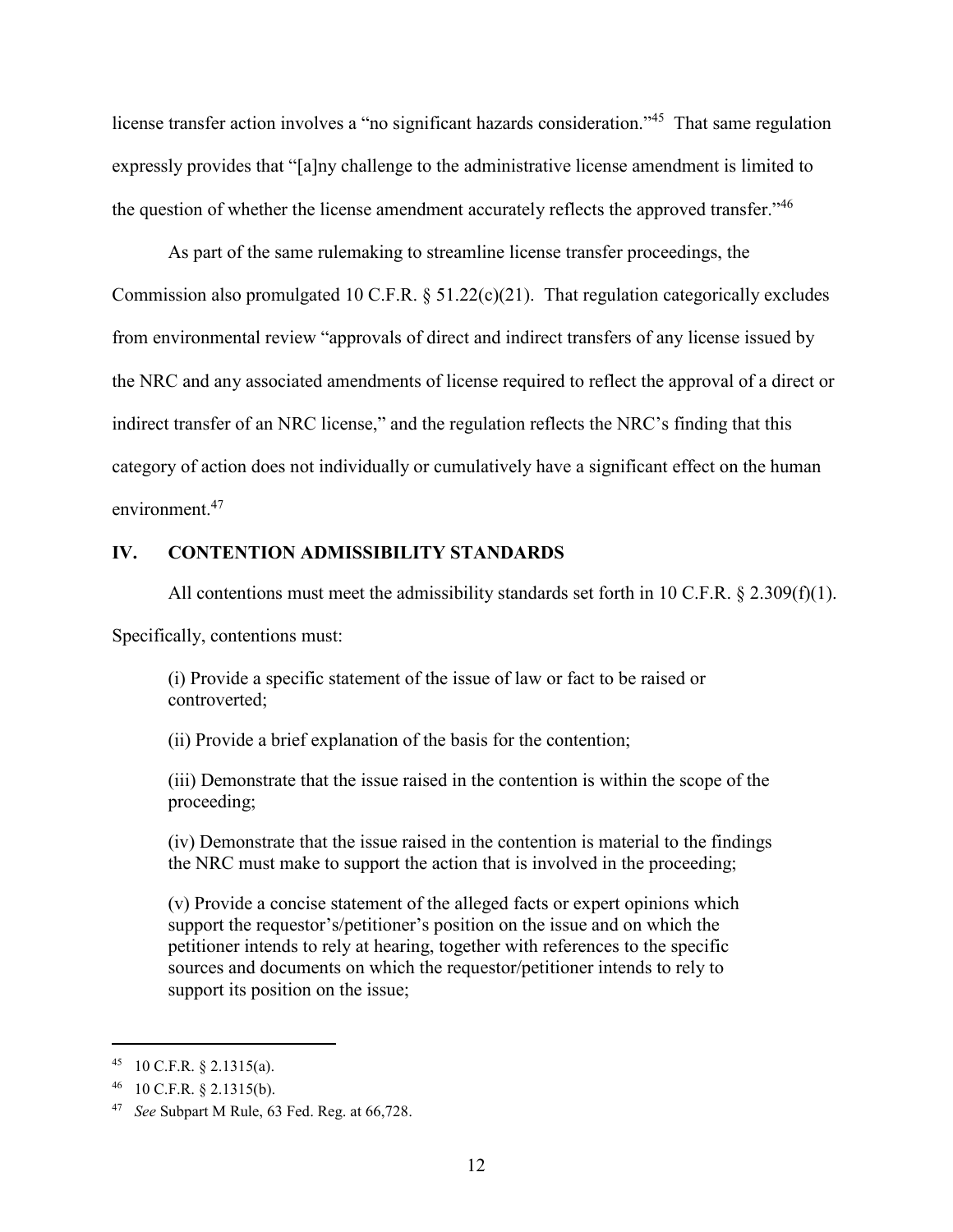(vi) In a proceeding other than one under 10 CFR 52.103, provide sufficient information to show that a genuine dispute exists with the applicant/licensee on a material issue of law or fact. This information must include references to specific portions of the application (including the applicant's environmental report and safety report) that the petitioner disputes and the supporting reasons for each dispute, or, if the petitioner believes that the application fails to contain information on a relevant matter as required by law, the identification of each failure and the supporting reasons for the petitioner's belief.

10 C.F.R. §§ 2.309(f)(1)(i)-(vi). These standards are enforced rigorously. "If any one . . . is not

met, a contention must be rejected."48

A Presiding Officer may not overlook a deficiency in a contention or assume the

existence of missing information.<sup>49</sup> Under these standards, a petitioner "is obligated to provide

the [technical] analyses and expert opinion showing why its bases support its contention."<sup>50</sup>

Where a petitioner has failed to do so, the Presiding Officer "may not make factual inferences on

[the] petitioner's behalf."<sup>51</sup>

Further, admissible contentions "must explain, with specificity, particular safety or legal

reasons requiring rejection of the contested [application]."52 In particular, this explanation must

demonstrate that the contention is "material" to the NRC's findings and that a genuine dispute on

 <sup>48</sup> *Arizona Public Service Co.* (Palo Verde Nuclear Generating Station, Units 1, 2, and 3), CLI-91-12, 34 N.R.C. 149, 155 (1991) (citation omitted); *USEC, Inc.* (American Centrifuge Plant), CLI-06-9, 63 N.R.C. 433, 437 (2006) ("These requirements are deliberately strict, and we will reject any contention that does not satisfy the requirements." (footnotes omitted)).

<sup>49</sup> *See, e.g*., *Palo Verde,* CLI-91-12, 34 N.R.C. at 155; *AmerGen Energy Co., LLC* (Oyster Creek Nuclear Generating Station), CLI-09-7, 69 N.R.C. 235, 260 (2009) (noting that the contention admissibility rules "require the petitioner (*not the board*) to supply all of the required elements for a valid intervention petition" (emphasis added) (footnote omitted)).

<sup>50</sup> *Georgia Inst. of Tech.* (Georgia Tech Research Reactor, Atlanta, Georgia), LBP-95-6, 41 N.R.C. 281, 305, *vacated in part and remanded on other grounds*, CLI-95-10, 42 N.R.C. 1, *aff'd in part*, CLI-95-12, 42 N.R.C. 111 (1995).

<sup>51</sup> *Id*. (citing *Palo Verde*, CLI-91-12, 34 N.R.C. 149). *See also Private Fuel Storage*, *L.L.C.* (Independent Spent Fuel Storage Installation), LBP-98-7, 47 N.R.C. 142, 180 (1998) (explaining that a "bald assertion that a matter ought to be considered or that a factual dispute exists . . . is not sufficient;" rather, "a petitioner must provide documents or other factual information or expert opinion" "to show why the proffered bases support [a] contention" (citations omitted)).

<sup>52</sup> *Dominion Nuclear Connecticut, Inc.* (Millstone Nuclear Power Station, Units 2 and 3), CLI-01-24, 54 N.R.C. 349, 359-60 (2001).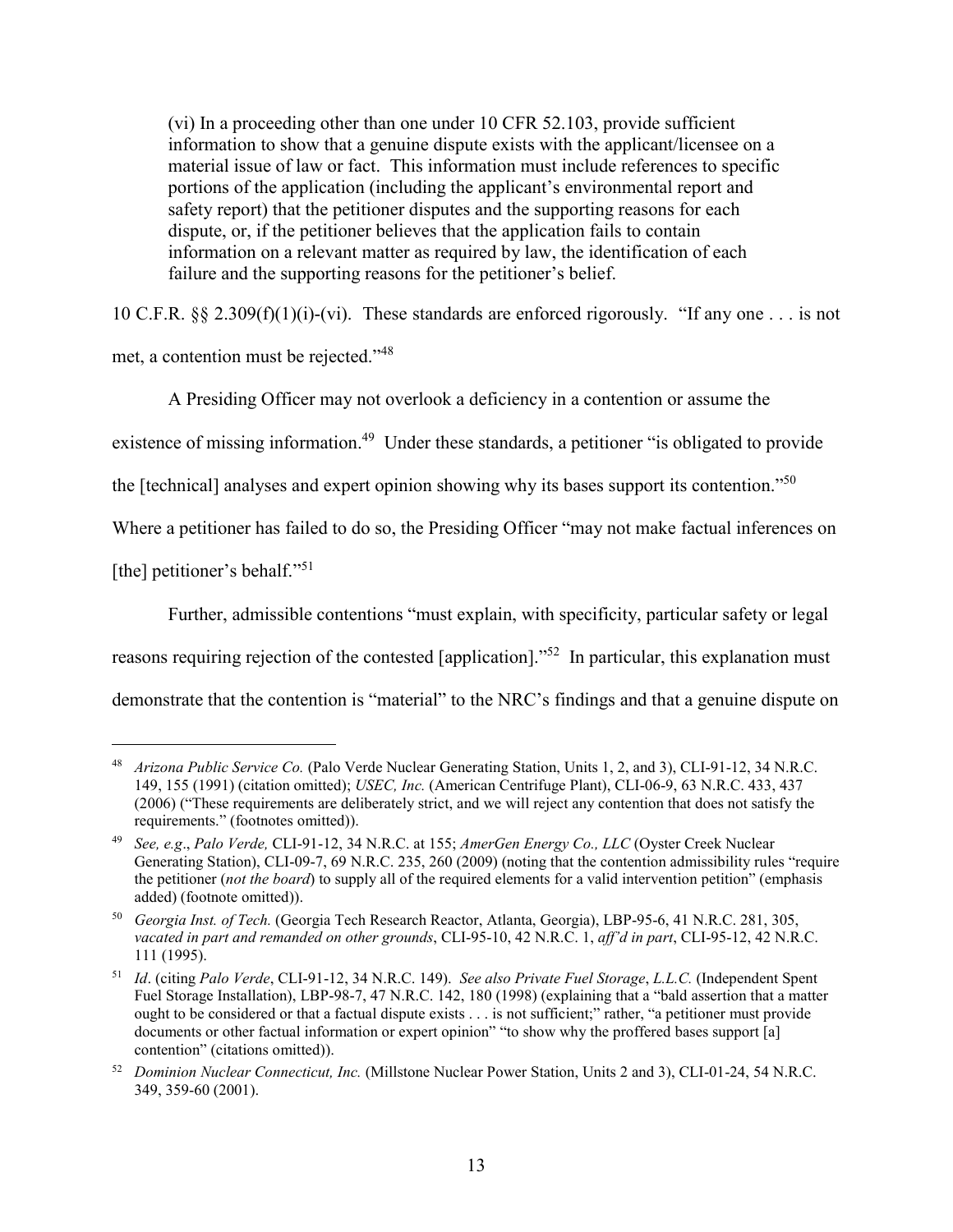a material issue of law or fact exists.  $10 \text{ C.F.R.}$  §  $2.309(f)(1)(iv)$ , (vi). The Commission has defined a "material" issue as meaning one where "resolution of the dispute *would make a difference in the outcome* of the licensing proceeding."53

As the Commission has observed, this threshold requirement is consistent with judicial decisions, such as *Connecticut Bankers Ass'n v. Bd. of Governors*, 627 F.2d 245 (D.C. Cir. 1980), which held that:

[A] protestant does not become entitled to an evidentiary hearing merely on request, or on a bald or conclusory allegation that . . . a dispute exists. The protestant must make a minimal showing that material facts are in dispute, thereby demonstrating that "an 'inquiry in depth' is appropriate."<sup>54</sup>

A contention, therefore, is not to be admitted "where an intervenor has no facts to support

its position and where the intervenor contemplates using discovery or cross-examination as a

fishing expedition which might produce relevant supporting facts."55 As the Commission has

emphasized, the NRC rules bar contentions where petitioners have what amounts only to

generalized suspicions, hoping to substantiate them later, or simply a desire for more time and

more information in order to identify a genuine material dispute for litigation.<sup>56</sup>

 <sup>53</sup> Rules of Practice for Domestic Licensing Proceedings—Procedural Changes in the Hearing Process, Final Rule, 54 Fed. Reg. 33,168, 33,172 (Aug. 11, 1989) (emphasis added).

<sup>54</sup> *Id.* at 33,171 (quoting *Conn. Bankers Ass'n*, 627 F.2d at 251). *See also Baltimore Gas & Elec. Co.* (Calvert Cliffs Nuclear Power Plant, Units 1 and 2), CLI-98-14, 48 N.R.C. 39, 41, *motion to vacate denied*, CLI-98-15, 48 N.R.C. 45, 56 (1998) ("It is the responsibility of the Petitioner to provide the necessary information to satisfy the basis requirement for the admission of its contentions.").

<sup>55</sup> 54 Fed. Reg. at 33,171. *See also Duke Power Co.* (Catawba Nuclear Station, Units 1 and 2), ALAB-687, 16 N.R.C. 460, 468 (1982), *vacated in part on other grounds*, CLI-83-19, 17 N.R.C. 1041 (1983) ("[A]n intervention petitioner has an ironclad obligation to examine the publicly available documentary material pertaining to the facility in question with sufficient care to enable [the petitioner] to uncover any information that could serve as the foundation for a specific contention. Stated otherwise, neither Section 189a of the [Atomic Energy] Act nor Section 2.714 [now 2.309] of the Rules of Practice permits the filing of a vague, unparticularized contention, followed by an endeavor to flesh it out through discovery against the applicant or staff.").

<sup>56</sup> *Duke Energy Corp.* (McGuire Nuclear Station, Units 1 and 2; Catawba Nuclear Station, Units 1 and 2), CLI-03- 17, 58 N.R.C. 419, 424 (2003).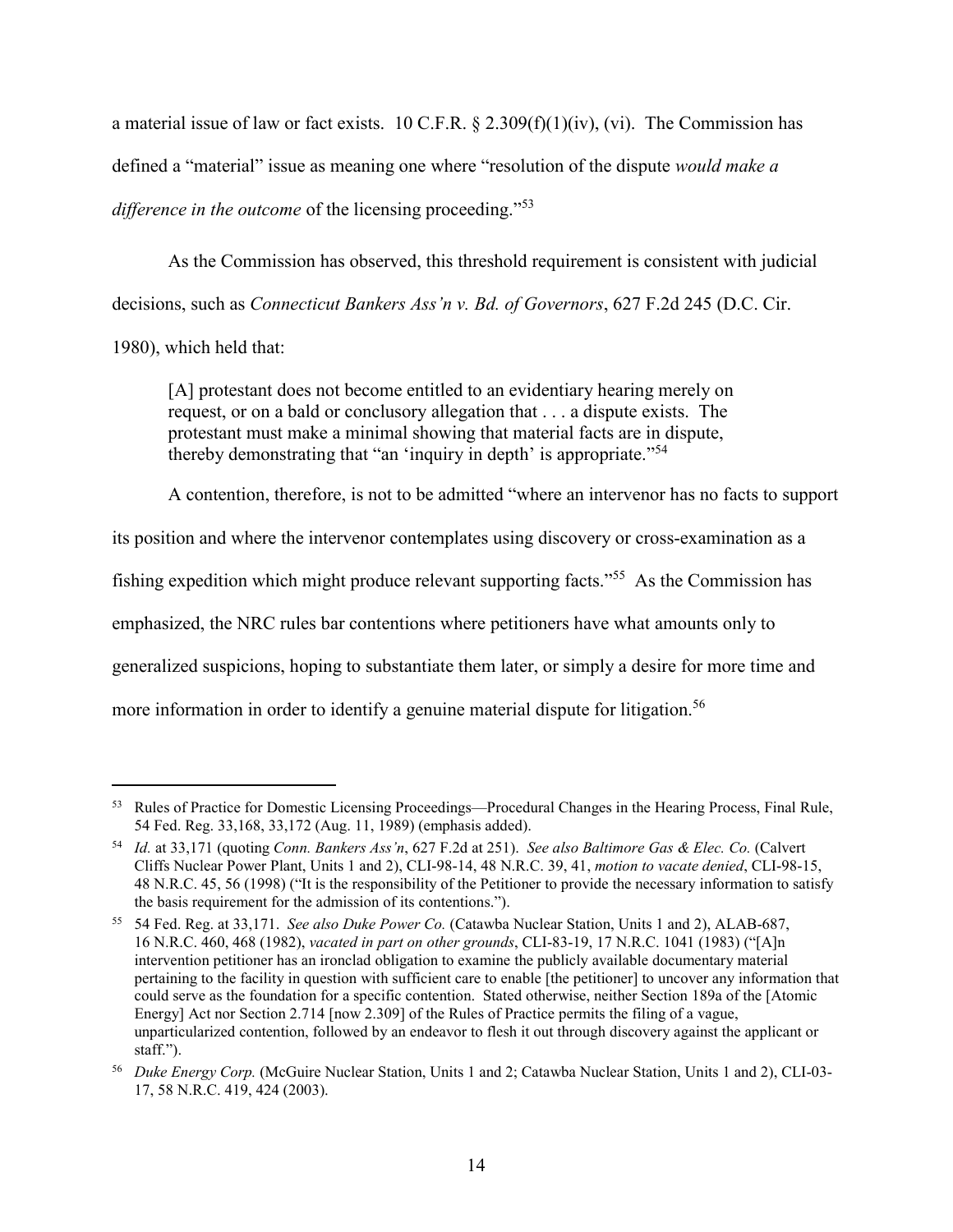Rather, NRC's pleading standards require a petitioner to read the pertinent portions of the license application, state the applicant's position and the petitioner's opposing view, and explain why it has a disagreement with the applicant.<sup>57</sup> If the petitioner does not believe these materials address a relevant issue, the petitioner is "to explain why the application is deficient."<sup>58</sup> A contention that does not directly controvert a position taken by the applicant in the license application is subject to dismissal.<sup>59</sup> Furthermore, "an allegation that some aspect of a license application is 'inadequate' or 'unacceptable' does not give rise to a genuine dispute unless it is supported by facts and a reasoned statement of why the application is unacceptable in some material respect."<sup>60</sup>

## **V. PILGRIM WATCH HAS FAILED TO PUT FORTH AN ADMISSIBLE CONTENTION.**

#### **A. Pilgrim Watch's Contention 1 Is Inadmissible**

Pilgrim Watch's first contention, which alleges that the Application does not provide the required financial assurance (Pet. at  $14$ ), <sup>61</sup> is inadmissible for multiple reasons. Pilgrim Watch's challenges to the sufficiency of financial assurance are inadmissible because they lack an

 <sup>57</sup> 54 Fed. Reg. at 33,170-71; *Millstone*, CLI-01-24, 54 N.R.C. at 358.

<sup>58</sup> 54 Fed. Reg. at 33,170. *See also Palo Verde*, CLI-91-12, 34 N.R.C. at 156.

<sup>59</sup> *See Texas Util. Elec. Co*. (Comanche Peak Steam Electric Station, Unit 2), LBP-92-37, 36 N.R.C. 370, 384 (1992), *vacated as moot and appeal dismissed*, CLI-93-10, 37 N.R.C. 192, *stay denied*, CLI-93-11, 37 N.R.C. 251 (1993).

<sup>60</sup> *Entergy Nuclear Generation Co.* (Pilgrim Nuclear Power Station), LBP-06-23, 64 N.R.C. 257, 358 (2005) (citing *Florida Power & Light Co*. (Turkey Point Nuclear Generating Plant, Units 3 and 4), LBP-90-16, 31 N.R.C. 509, 521 & n.12 (1990)).

<sup>61</sup> Pilgrim Watch's Contention 1 states in full:

The Applicant's LTA does not provide the required financial assurance. It does not show that either HDI or Holtec Pilgrim is financially responsible, or that either has or has access to adequate funds for decommissioning. Neither does the LTA provide any reasonable assurance that Holtec Pilgrim and HDI have, or will have, the financial resources required to deal with environmental impacts that would place the public health, safety, and the environment at risk.

Pet. at 14. The claim that the Application does not show that HDI or Holtec Pilgrim is financially responsible is presumably an allegation that they are not financially qualified. Pilgrim Watch does not provide any information or explanation why HDI and Holtec Pilgrim, as the licensees, would not be responsible for decommissioning.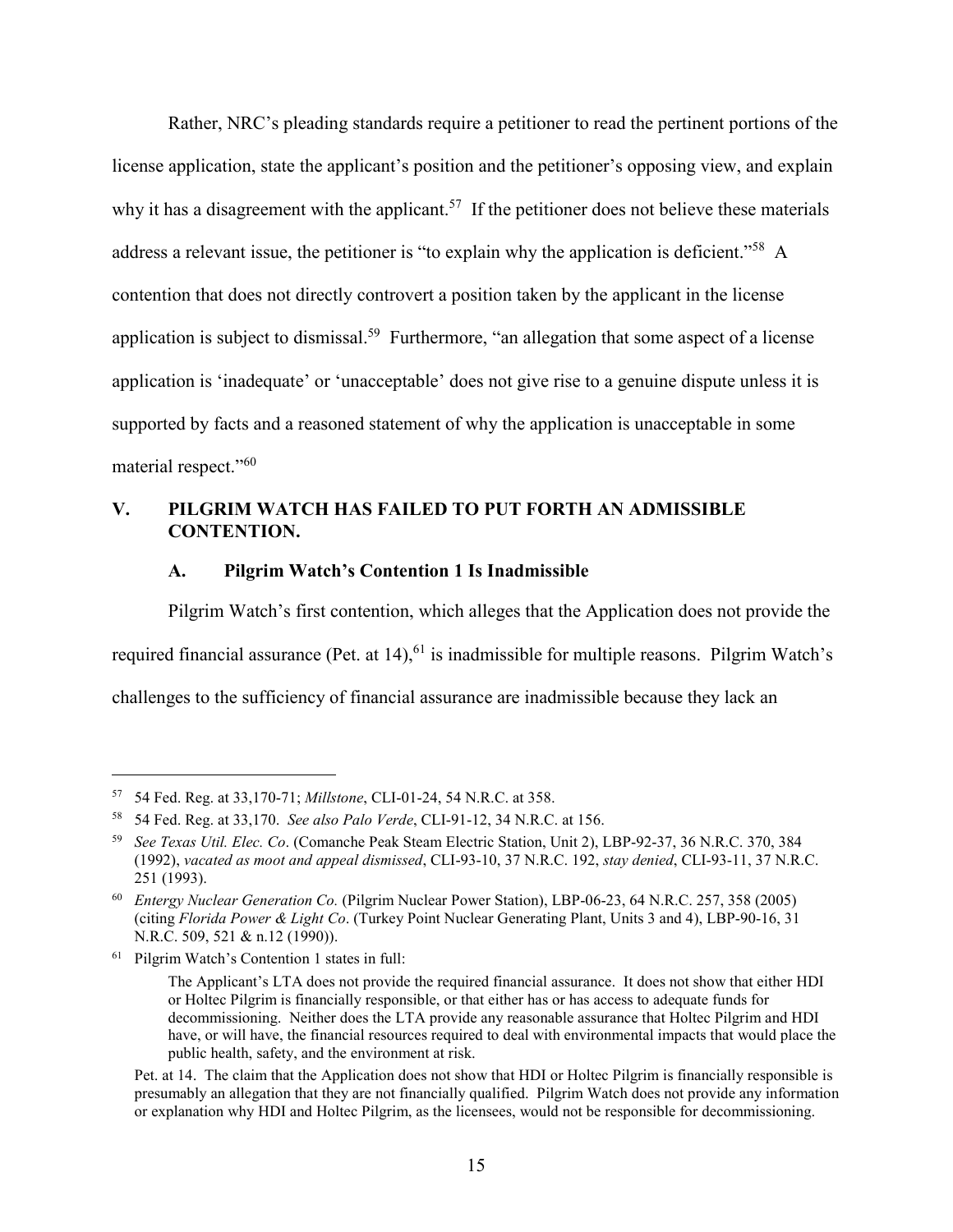adequate basis, do not demonstrate material issues, and are not supported by information demonstrating a genuine material dispute with the Application. Further, Pilgrim Watch's attempt to include challenges to the Revised PSDAR in Contention 1 are impermissible challenges to the NRC rules and are beyond the scope of this proceeding, as are certain other allegations made by Pilgrim Watch.

In particular, Contention 1 appears predicated on Pilgrim Watch's incorrect view that the level of financial assurance must address myriad speculative costs that the DCE allegedly ignores (Pet. at 22) and "guarantee that decommissioning costs will be paid" (*id*. at 18). The Commission has spoken directly to this issue, and explained that it does not require absolute certainty in licensees' financial projections:

[T]he level of assurance the Commission finds it reasonable to require regarding a licensee's ability to meet financial obligations is less than the extremely high assurance the Commission requires regarding the safety of reactor design, construction, and operation. *The Commission will accept financial assurances*  based on plausible assumptions and forecasts, even though the possibility is not *insignificant that things will turn out less favorably than expected*. Thus, the *casting of doubt on some aspects of proposed funding plans is not by itself sufficient to defeat a finding of reasonable assurance*. 62

Rather than requiring absolute financial assurance for every speculative contingency, the Commission has established a comprehensive and rigorous regulatory regime that provides continuous reasonable assurance that funding will remain adequate after a plant permanently ceases operation. This regime includes required annual reporting on the adequacy of decommissioning funding assurance, and adjustment if necessary, and restrictions on withdrawals from decommissioning trust funds to ensure the ability to fund a shortfall will not be inhibited. Pilgrim Watch fails to address or dispute the adequacy of this regulatory regime, and

 <sup>62</sup> *N. Atl. Energy Serv. Corp.* (Seabrook Station, Unit 1), CLI-99-6, 49 N.R.C. 201, 221-22 (1999) (emphasis added).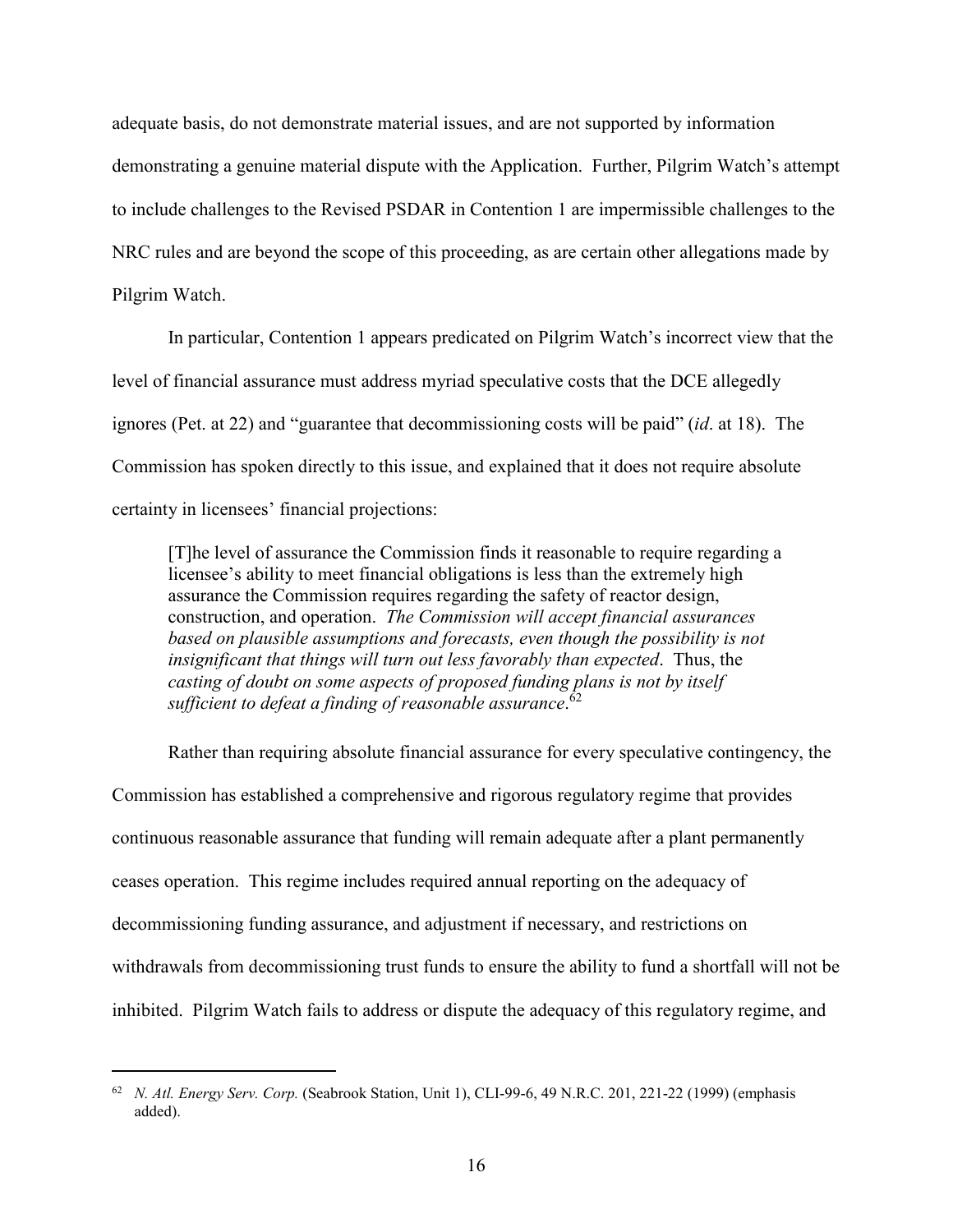thus its speculation regarding unforeseen expenses raises no genuine material dispute with the Application.

In addition, Pilgrim Watch's contention appears to rest fundamentally on the assertion that the DCE provides no margin, because only \$3 million will remain after decommissioning and the entire contingency allowance in the DCE is expected to be expended. Pet. at 16-17. This assertion too simply ignores and fails to dispute ample information in the Application demonstrating Holtec Pilgrim's ability to adjust financial assurance if needed.

# **1. Pilgrim Watch Fails to Address or Dispute the Funding Adjustment Process and Conservatism Discussed in the Application**

First, Pilgrim Watch's Contention 1 is inadmissible because it neither addresses nor disputes the adequacy of the NRC processes described in the Application for annual review and where necessary adjustment of the funding assurance, as well as the further review of funding assurance at the LTP stage, and the reasonable funding assurance that this regulatory regime provides, given the substantial conservatism in cash flow analysis identified in the Application.

The Application clearly states:

Pursuant to the annual reporting requirements in 10 CFR  $50.82(a)(8)(v)$  - (vii), HDI will prepare and submit an annual report of the estimated costs to complete decommissioning and manage irradiated fuel, in addition to reporting the status of the PNPS NDT and the funding status for managing irradiated fuel. The DECON DCE adjusted for inflation, in accordance with applicable regulatory requirements, will be used to demonstrate funding assurance. *If the remaining funds plus earnings do not cover the estimated cost to complete the decommissioning, the financial assurance status report will include additional financial assurance to cover the estimated cost of completion. If the accumulated funds for irradiated fuel management do not cover the projected cost, a plan to obtain additional funds to cover the cost will be included in the funding status report.*<sup>63</sup>

 <sup>63</sup> LTA, Encl. 2 at E-4 (emphasis added). The DCE similarly states: In accordance with 10 CFR 50.82(a)(8)(y), decommissioning funding assurance will be reviewed and reported to the NRC annually until residual radioactivity has been reduced to a level that permits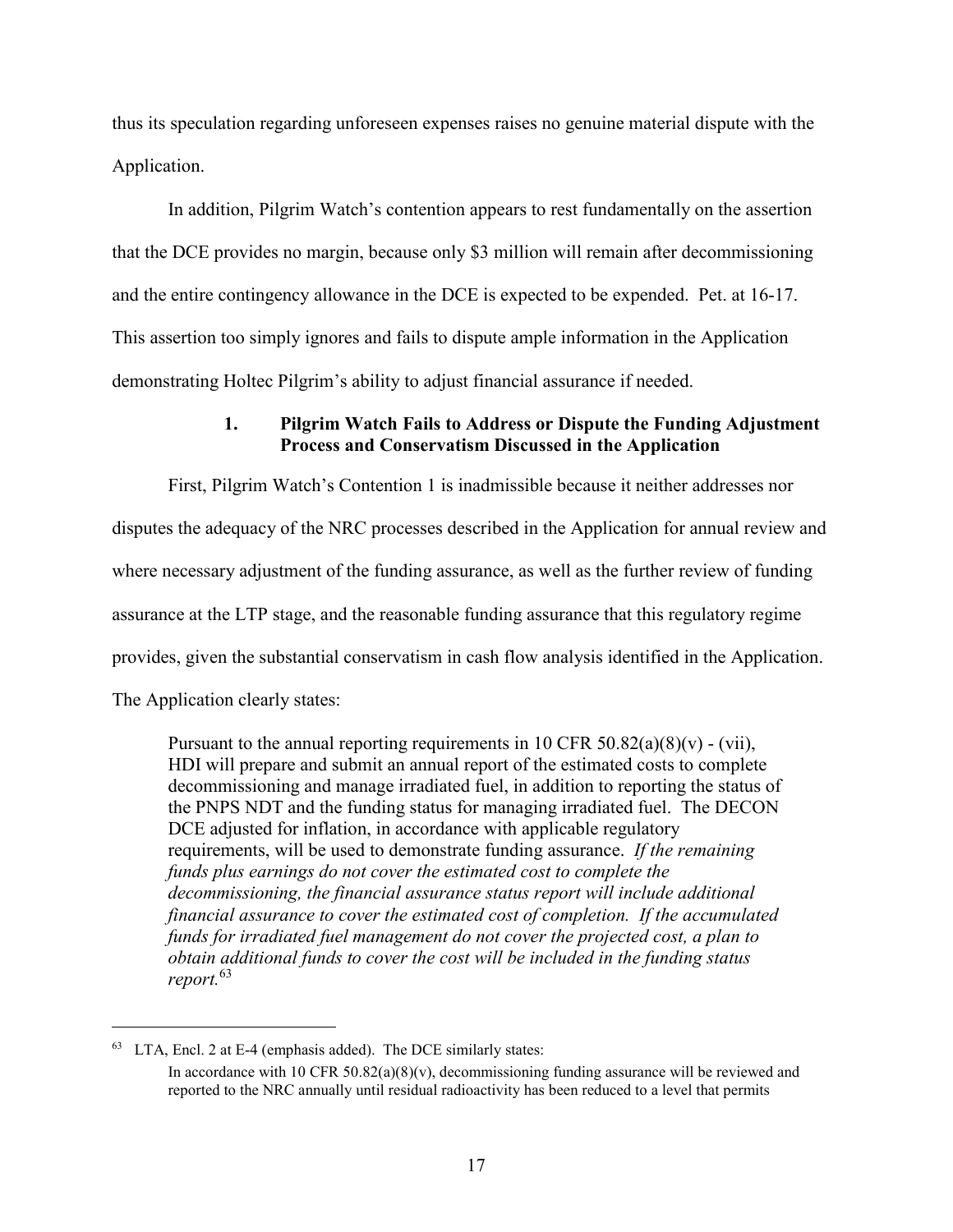In addition, the NRC's rules prohibit withdrawals from the NDT if they would inhibit the ability to complete funding of any shortfalls needed to ensure the availability of funds to ultimately release the site and terminate the license.<sup>64</sup>

As the Commission has held, the strict regime of oversight, reporting, and adjustment of funding assurance when necessary, along with restrictions on fund withdrawals, provides reasonable assurance that funding will remain adequate, notwithstanding an exemption allowing a decommissioning trust to be used for spent fuel management and site restoration:

> [E]ven after the Staff granted the exemption, the regulations still prohibit [the licensee] from making a withdrawal that would "inhibit its ability to complete funding of any shortfalls in the decommissioning trust," require [the licensee] to submit an annual financial assurance report, and require [the licensee] to provide additional funds if the report reveals insufficient funds to complete decommissioning. Therefore, the applicable regulations provide reasonable assurance that adequate funds will remain to complete decommissioning by requiring [the licensee] and the Staff to monitor the projected cost of decommissioning and available funding and ensure more funding is available as needed.<sup>65</sup>

The Commission similarly observed that a licensee is required to submit to the Staff annual reports regarding the status of its funding for irradiated fuel management, including a plan to obtain additional funds to cover any expected shortfalls.<sup>66</sup>

 $\overline{a}$ 

termination of the licenses. The latest site-specific DCE adjusted for inflation, in accordance with applicable regulatory requirements, will be used to demonstrate funding assurance. In addition, actual radiological and spent fuel management expenses will be included in the annual report in accordance with applicable regulatory requirements. If the funding assurance demonstration shows the NDT is not sufficient, then an alternate funding mechanism allowed by 10 CFR 50.75(e) and the guidance provided in Regulatory Guide 1.159 (Reference 12) will be put in place.

DCE at 44. *See also id.* at 48.

<sup>64 10</sup> C.F.R. § 50.82(a)(8)(i)(C).

<sup>65</sup> *See Entergy Nuclear Vermont Yankee, LLC* (Vermont Yankee Nuclear Power Station), CLI-16-17, 84 N.R.C. 99, 118 (2016) (footnote omitted).

<sup>66</sup> *Id.* at 105 n.13 (citing 10 C.F.R. § 50.82(a)(8)(vi)).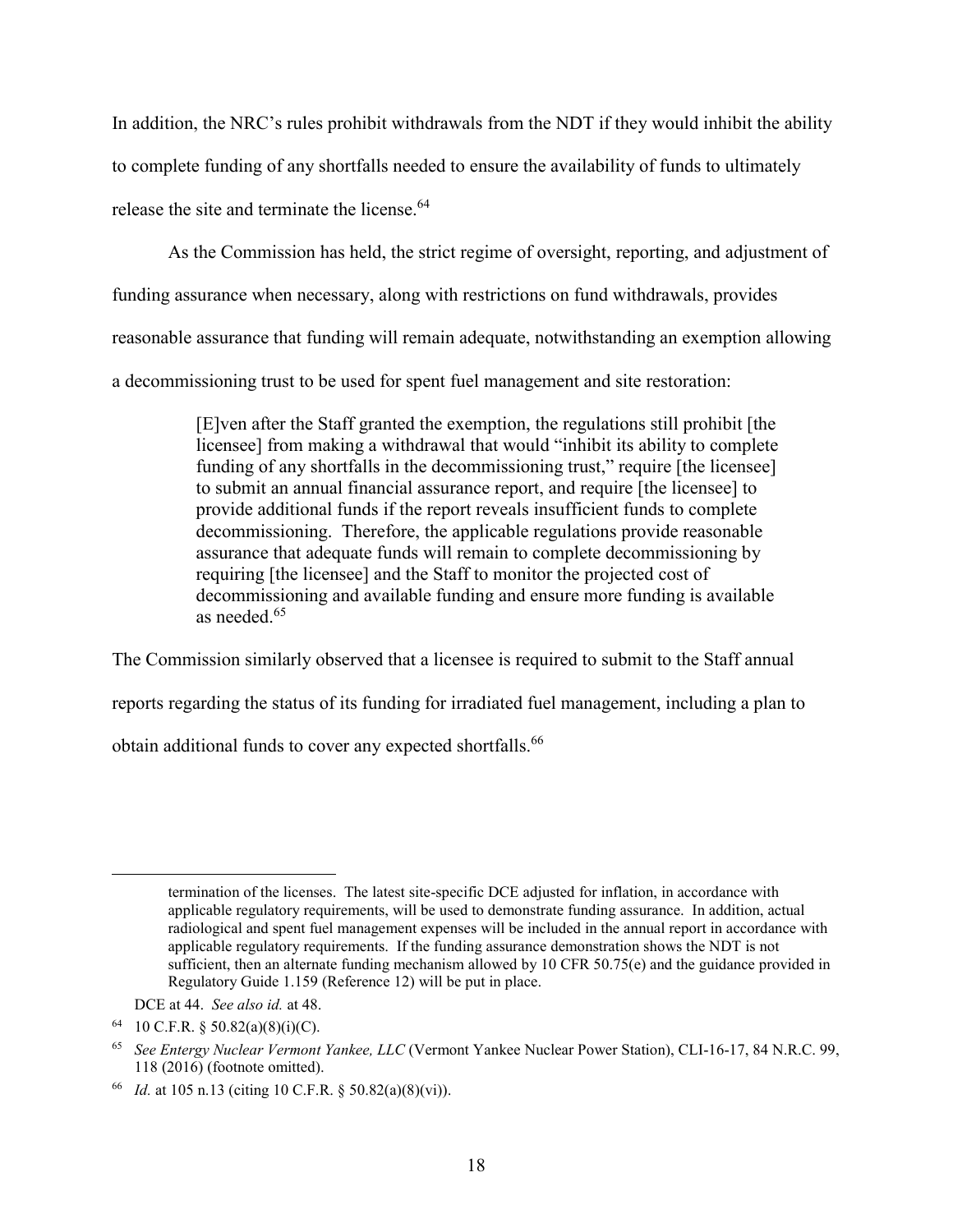The comprehensive review performed when the LTP is submitted provides further assurance of adequate funding. As the Commission explained in the 1996 Decommissioning Rule,

The site characterization, description of the remaining dismantlement activities and plans for site remediation are necessary for the NRC to be sure that the licensee will have adequate funds to complete decommissioning and that the appropriate actions will be completed by the licensee to ensure that the public health and safety will be protected. $67$ 

The Commission reviews this information at the LTP stage including "the licensee's plans for assuring that adequate funds will be available for final site release,"<sup>68</sup> provides an opportunity both for public comment and for hearings, and approves the LTP only upon a determination that the remainder of decommissioning activities will be performed in accordance with the NRC rules, will not be inimical to the public health and safety, and will not have a significant effect on the quality of the environment.<sup>69</sup> For Pilgrim, the LTP will be submitted at least two years before the expected date for partial site release,<sup>70</sup> with partial site release expected to be completed by 2026.71 Pilgrim Watch does not address any of these mechanisms for assuring that funding remains adequate.

Second, Pilgrim Watch does not provide any genuine basis to dispute information in the Application showing that HDI and Holtec Pilgrim have substantial means to provide additional financial assurance. In this regard, Pilgrim Watch does not meaningfully address or provide any basis to dispute the significant conservatism in the financial (cash flow) analyses demonstrating

 <sup>67</sup> 1996 Decommissioning Rule, 61 Fed. Reg. at 39,289.

<sup>68</sup> *Id.*

<sup>69 10</sup> C.F.R.  $\S$  50.82(a)(10).

 $70$  Revised PSDAR at 5, 14, 35.

<sup>71</sup> *Id.* at 35.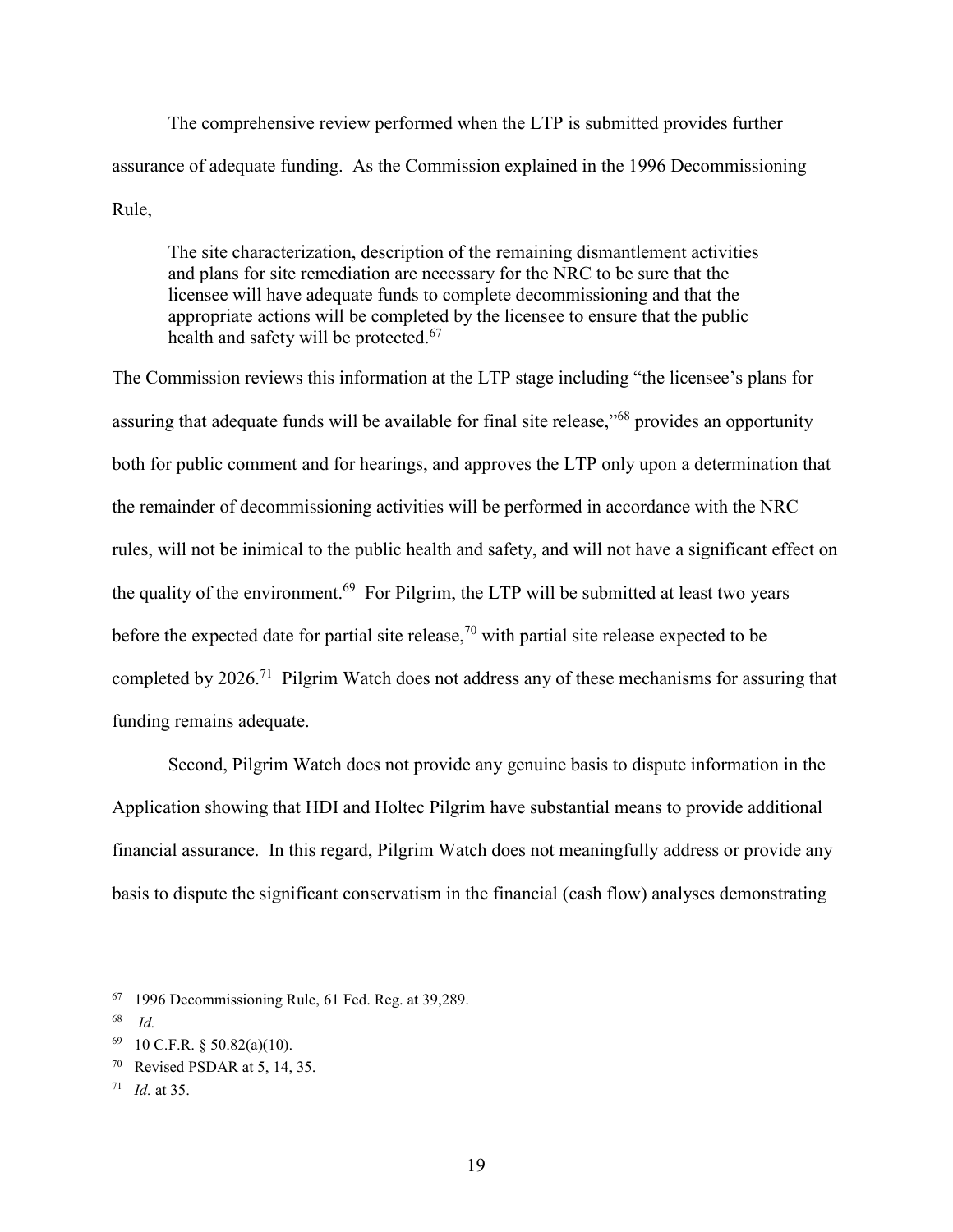the ability of Holtec Pilgrim and HDI to fund decommissioning, spent fuel management and site restoration costs. As the Application states, "the annualized cash flows are conservative in that they do not take credit for any proceeds Holtec Pilgrim expects to recover from DOE through litigation or settlement of its claims for the spent fuel management costs it will incur as a result of the DOE's breach of its obligations to dispose of Pilgrim's spent nuclear fuel."72 Indeed, the cash flow analysis in the Application shows that there is over \$500 million that HDI estimates it will incur for spent fuel management,<sup>73</sup> recovery of which Holtec Pilgrim can seek from DOE. As the NRC Staff recently observed in approving the license transfer application for Vermont Yankee,

[T]he NRC staff finds that the assumption of DOE reimbursement is a reasonable source of additional funding. In recent years DOE reimbursements have become more consistent and predictable despite the longevity of the litigation process and complexity of DOE standard settlement agreements.<sup>74</sup>

Thus, the additional funds that Holtec Pilgrim will receive through recovery of spent fuel management costs provide hundreds of millions of dollars of additional cash flow that could be used to provide additional assurance if necessary. Pilgrim Watch does not dispute this source of additional funds or its adequacy, and thus fails demonstrate any genuine material dispute with the financial qualifications of Holtec Pilgrim and HDI described in the Application.

 $72$  LTA, Encl. 1 at 18.

<sup>&</sup>lt;sup>73</sup> LTA, Encl. 1, Att. D ( $5<sup>th</sup>$  and  $6<sup>th</sup>$  unnumbered pages) (Pilgrim Nuclear Power Station Decommissioning Cash Flow Analysis).

Safety Evaluation by the Office of Nuclear Reactor Regulation and Officer of Nuclear Material Safety and Safeguards Related to Request for Direct and Indirect Transfers of Control of Renewed Facility Operating License No. DPR-23 and the General License for the Independent Spent Fuel Storage Installation from Entergy Nuclear Operations, Inc. and Entergy Nuclear Vermont Yankee, LLC to NorthStar Vermont Yankee, LLC and NorthStar Nuclear Decommissioning Company, LLC, Vermont Yankee Nuclear Power Station (Oct. 11, 2018) at 15 (ADAMS Accession No. ML18242A639).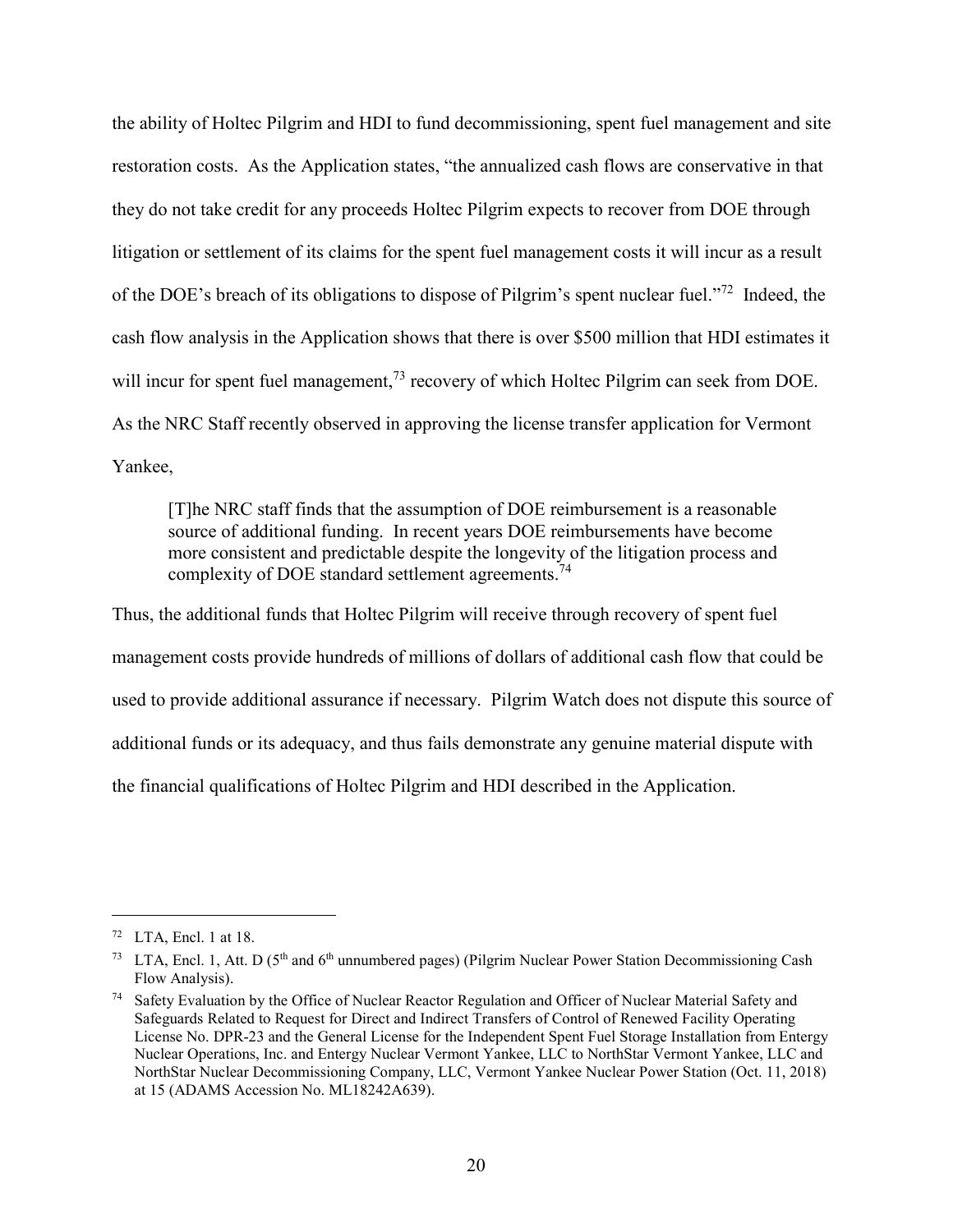Pilgrim Watch does argue, incorrectly and without any basis, that the NRC has consistently rejected licensee attempts to use such potential future recoveries from DOE to show financial assurance. Pet. at 18. Pilgrim Watch ignores the approved reliance on DOE recoveries in the recent Vermont Yankee license transfer proceeding,<sup>75</sup> as well as other precedent.<sup>76</sup> More importantly, Pilgrim Watch does not identify any provision in the NRC rules that would prevent reliance on DOE recoveries, or any other authority supporting its assertion. Thus, this argument provides no basis to question the conservatism of the cash flow analysis or the financial qualifications of Holtec Pilgrim and HDI.

Similarly, Pilgrim Watch's complaint that Holtec Pilgrim has not agreed to put its recoveries from DOE back in the NDT (Pet. at 18) does not raise any material issue or demonstrate any genuine material dispute with the Application, because the NRC's decommissioning funding assurance rules require *annual* reporting of the status of funding, and adjustment where necessary.<sup>77</sup> Thus, if there were a shortfall in any year, Holtec Pilgrim would have the ability (and NRC could direct it) to make additional contributions to the NDT or provide one of the other acceptable means of providing funding assurance (such as a providing a surety bond or parent guarantee); and the continuing, long-term recovery of spent fuel costs would provide an available source. There is simply no need at this juncture to commit to placing all DOE recoveries back in the NDT (and Pilgrim Watch provides no explanation why this would be necessary), and no such requirement in the NRC rules.

 <sup>75</sup> *Id.*

<sup>76</sup> *See, e.g.,* Letter from K. Feintuch to C. Costanzo, "Safety Evaluation Re: Spent Fuel Management Program and Decommissioning Cost Estimate," Safety Evaluation at 4 (Mar. 29, 2010) (ADAMS Accession No. ML100770505).

<sup>77 10</sup> C.F.R. § 50.82(a)(8)(v)(A)-(B).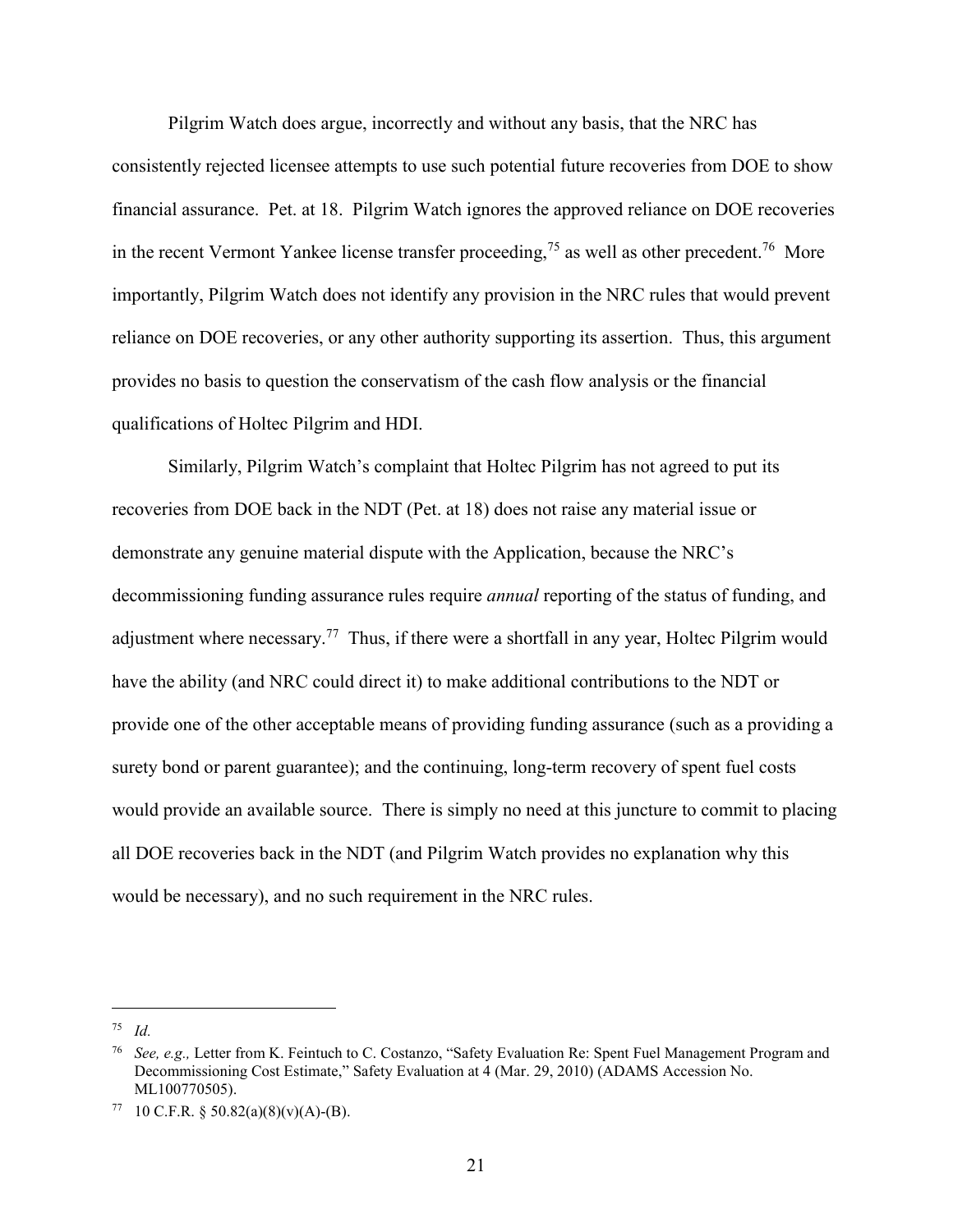Further, because the decommissioning, restoration and release of all portions of the site other than the ISFSI ("partial site release") will be completed expeditiously by 2026 under the DECON method selected by HDI – and the LTP submitted at least two years earlier will contain the site characterization, plans for the remaining work and final survey, and the updated cost estimate – any need for additional funding to complete decommissioning will be known soon. Therefore, any need for funds from continuing DOE recoveries for that purpose will also be known soon and can be addressed by Holtec Pilgrim and the NRC as necessary. Even upon completion of partial site release, leaving only the ISFSI to be decommissioned, the cash flow analysis in the Application shows about \$277 million in estimated spent fuel costs (from 2026 through 2063), recovery of which from DOE would provide a continuing source of funds if there were a need to adjust funding assurance. In short, Pilgrim Watch provides no basis to question the ability of Holtec Pilgrim and HDI to adjust funding if necessary and does not raise any genuine dispute with the demonstration of financial qualifications in the Application.

Moreover, even without credit for DOE recoveries, the cash flow analysis shows over \$200 million remaining in the fund in 2026,<sup>78</sup> after partial site release, belying Pilgrim Watch's claim that there is no margin to complete the decommissioning work set forth in the PSDAR and Application. Pet. at 16-17.

Pilgrim Watch's failure to meaningfully address the existing funding adjustment process and demonstrate any genuine material dispute with the conservatism identified and relied upon in the Application (*i.e.,* the expected recovery of spent fuel management costs not credited in the cash flow analysis) is sufficient grounds by itself to dismiss all of the allegations in Contention 1. Nevertheless, as discussed below, all of Pilgrim Watch's claims purportedly in support of

See LTA, Encl. 1, Att. D (5<sup>th</sup> and 6<sup>th</sup> unnumbered pages) (Pilgrim Nuclear Power Station Decommissioning Cash Flow Analysis).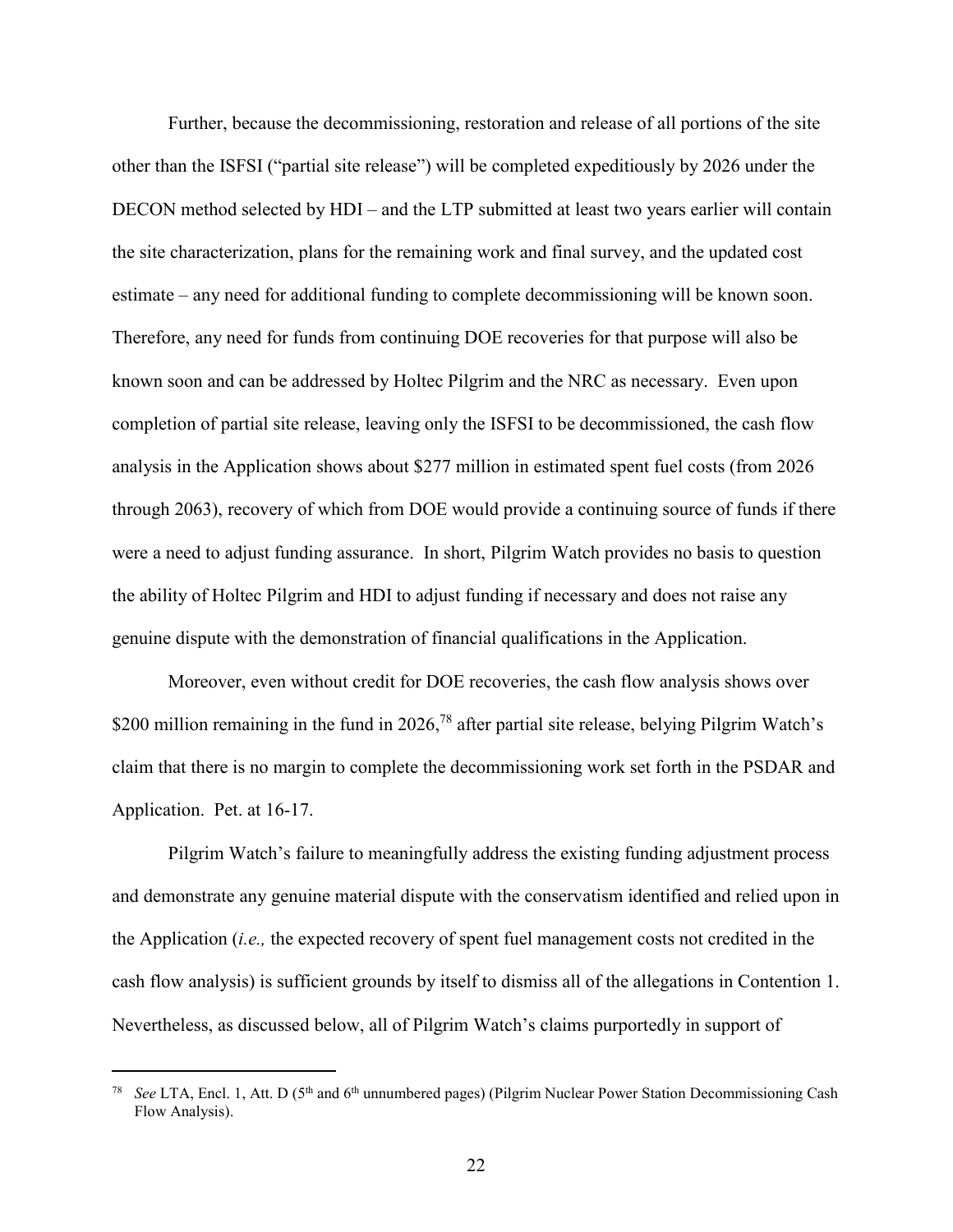Contention 1 also lack adequate support, fail to raise any genuine material dispute with the Application, are outside the scope of this proceeding, or impermissibly challenge NRC rules.

## **2. Pilgrim Watch's Challenges to the PSDAR Are Impermissible Challenges to the NRC Rules, Outside the Scope of the Proceeding, and Irrelevant to the Contention**

Pilgrim Watch makes several claims regarding the adequacy of the Revised PSDAR that are outside the scope of the proceeding and impermissible challenges to the NRC rules. These include claims that the Revised PSDAR is intertwined with the Application and relies on outdated information in prior environmental impact statements (Pet. at 18), that neither the costs nor economic impacts are bounded by those prior environmental impact statements (*id.* at 19), and that "NRC approval of the license transfer and amendment request would effectively approve the PSDAR and its financial and environmental analyses and assurance" (*id.*). As a threshold matter, because the Contention challenges financial qualifications, the claims that activities described in the Revised PSDAR are not bounded by prior environmental impact statements, and that the approval of the Application would approve the Revised PSDAR, are irrelevant to the Contention.

Moreover, Pilgrim Watch misunderstands the purpose of a PSDAR, which is "to provide a general overview for the public and the NRC of the licensee's proposed decommissioning activities until [two] years before termination of the license.<sup>"79</sup> As the Commission explained in CLI-16-17, NRC regulations provide an opportunity for public comment when a licensee submits its PSDAR.<sup>80</sup> However, "the PSDAR does not amend the license" or otherwise require NRC Staff approval, and consequently "[NRC] regulations do not provide a hearing opportunity

 <sup>79</sup> 1996 Decommissioning Rule, 61 Fed. Reg. at 39,281.

<sup>80</sup> *Vermont Yankee*, CLI-16-17, 84 N.R.C. at 104, 124.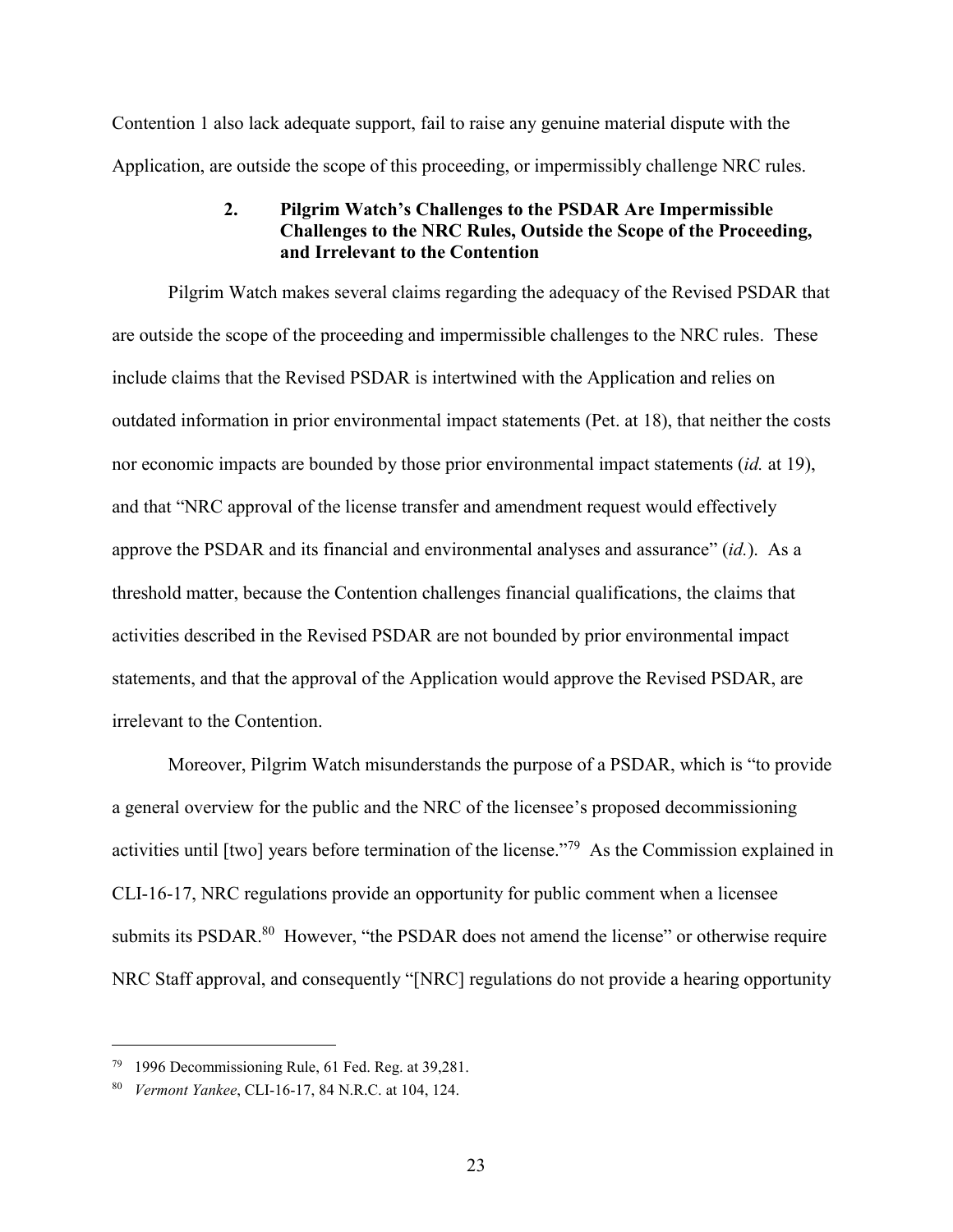on it."81 Thus, to the extent that Pilgrim Watch seeks to contest the contents of the Revised PSDAR in this license transfer proceeding, it inappropriately challenges NRC regulations and raises issues outside the scope of the proceeding.<sup>82</sup> Any concerns related to the Revised PSDAR should be presented via the applicable NRC processes, including the PSDAR-specific public comment process and the rulemaking process.

This does not mean that the Revised PSDAR is entirely immaterial to the Application. The Revised PSDAR includes the DCE upon which the cash flow analysis in the Application and exemption request are based, along with the description of the decommissioning activities and schedule that HDI will undertake. The demonstration of financial qualifications and the exemption request presented in the Application are subject to scrutiny in this proceeding, informed by the Revised PSDAR. But nothing in the Application requests or requires the NRC to "approve" the Revised PSDAR or broadens the scope of the issues in this proceeding. The activities in the Revised PSDAR are activities that the NRC rules already allow. HDI and Holtec Pilgrim must demonstrate their financial qualifications to perform these permissible activities, but whether the Revised PSDAR involves a safety hazard, meets requirements, or demonstrates that decommissioning activities are bounded by prior environmental impact statements is beyond the scope of this proceeding.

*Id.* at 116 n.68, 124 (citing 10 C.F.R. § 50.82(a)(4)(ii); see 42 U.S.C. § 2239). In the 1996 rulemaking that expanded opportunities for public participation in the decommissioning process, the Commission explicitly rejected the idea of a hearing and intervention opportunity at the PSDAR review stage because "initial decommissioning activities (dismantlement) are not significantly different from routine operational activities . . . [and] do not present significant safety issues for which an NRC decision would be warranted." 1996 Decommissioning Rule, 61 Fed. Reg. at 39,284. It explained that "[a] more formal public participation process is appropriate at the termination stage of decommissioning." *Id.* At the license termination stage, the licensee must submit a license amendment request in order to terminate its license. *Id.* That request provides an opportunity for a hearing on the license termination plan. *Id.* at 39,284, 39,286.

<sup>82</sup> *See* 10 C.F.R. §§ 2.309(f)(1)(iii), 2.335(a).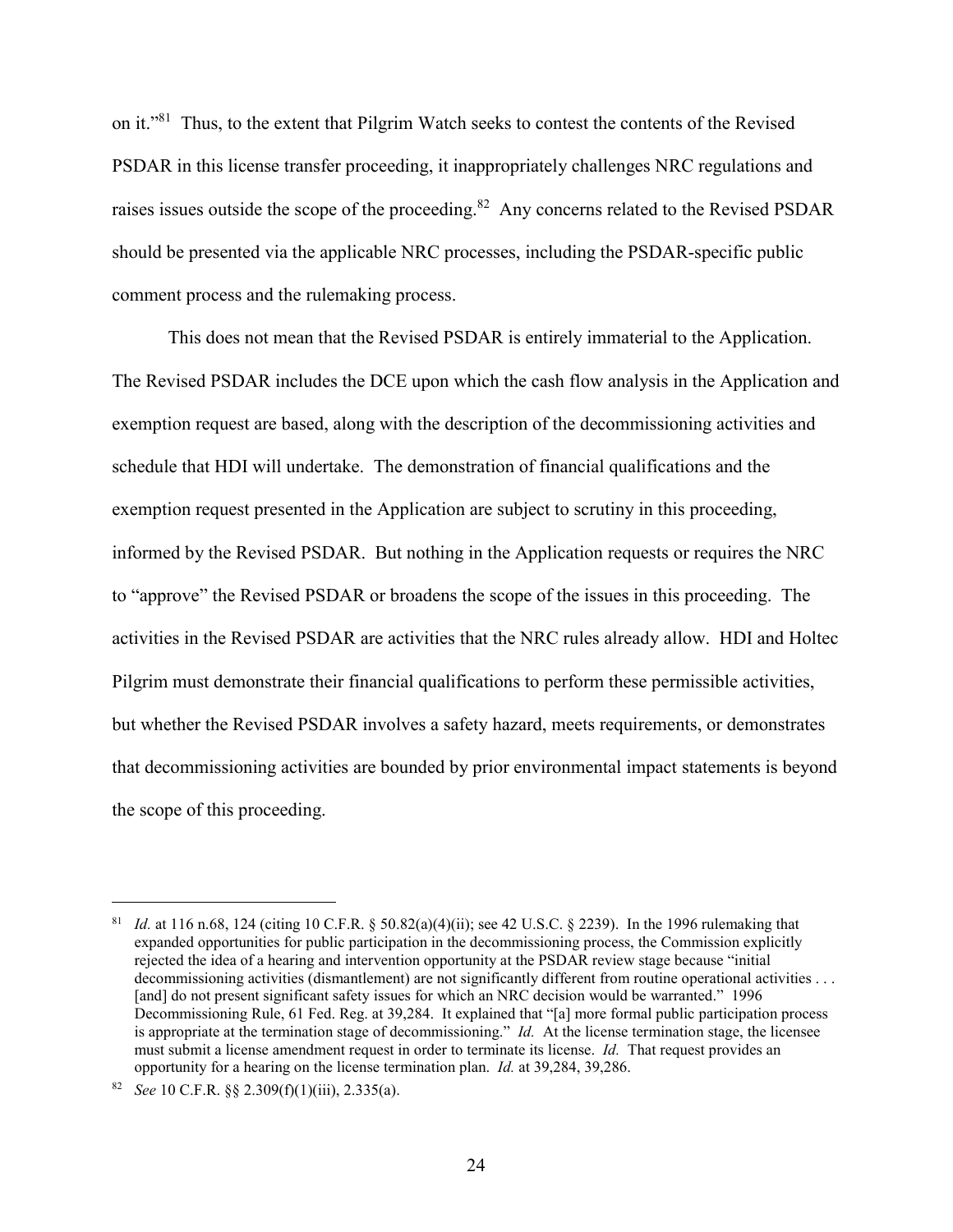For these reasons, Pilgrim Watch's claims relating to the discussion of environmental impacts in the PSDAR are outside the scope of the proceeding (in addition to being irrelevant to the financial qualifications challenged by Contention 1). These include (1) Pilgrim Watch's claim that prior environmental impact statements incorrectly assumed that the Pilgrim site is "clean" and therefore do not bound current conditions (Pet. at 33-34, 36, 40, 95, 121); $83$  (2) Pilgrim Watch's claim that the discussion of radiological impacts in the Revised PSDAR is

<sup>&</sup>lt;sup>83</sup> Pilgrim Watch's allegations regarding the Revised PSDAR reflect a profound misunderstanding of the environmental analysis required in it. 10 C.F.R.  $\S 50.82(a)(4)(i)$  requires the PSDAR to include the reasons for concluding that the environmental impacts *associated with site-specific decommissioning activities* will be bounded by appropriate previously-issued environmental impact statements. This provision requires a demonstration that the impacts of particular activities (such as reactor vessel segmentation) are bounded by prior environmental impact statements. It does not require that a PSDAR demonstrate radiological effects following license termination will be bounded. This is evident from the scope of the GEIS on Decommissioning of Nuclear Facilities, which excludes radiological impacts following license termination. NUREG-0586, *Final Generic Environmental Impact Statement on Decommissioning of Nuclear Facilities: Supplement 1, Regarding the Decommissioning of Nuclear Power Reactors* (Nov. 2002) at 1-6 ("NUREG-0586, Supp. 1"). Here, Pilgrim Watch's main environmental complaint appears to be a concern that contamination *may still exist after completion of decommissioning,* thus somehow exceeding the bounds of prior environmental impact statements. This concern does not relate to the impacts of performing particular decommissioning activities, but rather to the impacts following license termination. Those impacts will be considered when the LTP is submitted, including in the environmental review required at that time. *See* NUREG-0586, Supp. 1, App. O at O-127 to O-128 (stating that issues such as the amount and location of buried waste, the completeness of decommissioning records, groundwater contamination that can remain after license termination "are addressed in detail during the licensee's site-specific, license termination plan review."). Indeed, it should be noted that when the 1996 Decommissioning Rule was promulgated, the radiological criteria for site release had not yet been established or analyzed in any generic environmental impact statement. The site release criteria were established later (*see* Radiological Criteria for License Termination, Final Rule, 62 Fed. Reg. 39,058 (July 21, 1997)) and addressed in NUREG-1496, Generic Environmental Impact Statement in Support of Rulemaking on Radiological Criteria for License Termination of NRC-Licensed Nuclear Facilities (July 1997). Consequently, the 1996 Decommissioning Rule could not have intended that a PSDAR demonstrate that residual levels of radioactivity following license termination would be bounded by previous environmental impacts, because such impacts had not yet been assessed. A contrary interpretation would therefore have prohibited all decommissioning activities. Further, to the extent that Pilgrim Watch's concern is that prior environmental impact statements do address the potential that non-radiological contamination at Pilgrim might be unknown and therefore not remediated, its concern is unrelated to decommissioning activities as defined by the NRC. The NRC's definition of decommissioning does not include site restoration. *See, e.g.,* Regulatory Guide 1.202, Standard Format and Content of Decommissioning Cost Estimates for Nuclear Power Reactors (Feb. 2005) ("Reg. Guide 1.202") at 2 ("The NRC's definition of decommissioning does not include other activities related to facility deactivation and site closure, including . . . demolition of decontaminated structures, and/or site restoration activities after residual radioactivity has been removed. . . ."); *see also* 10 C.F.R. § 50.75 n.1. Thus, NUREG-0586 excludes site restoration activities from its scope. *See* NUREG-0586, Supp. 1 at 1-6.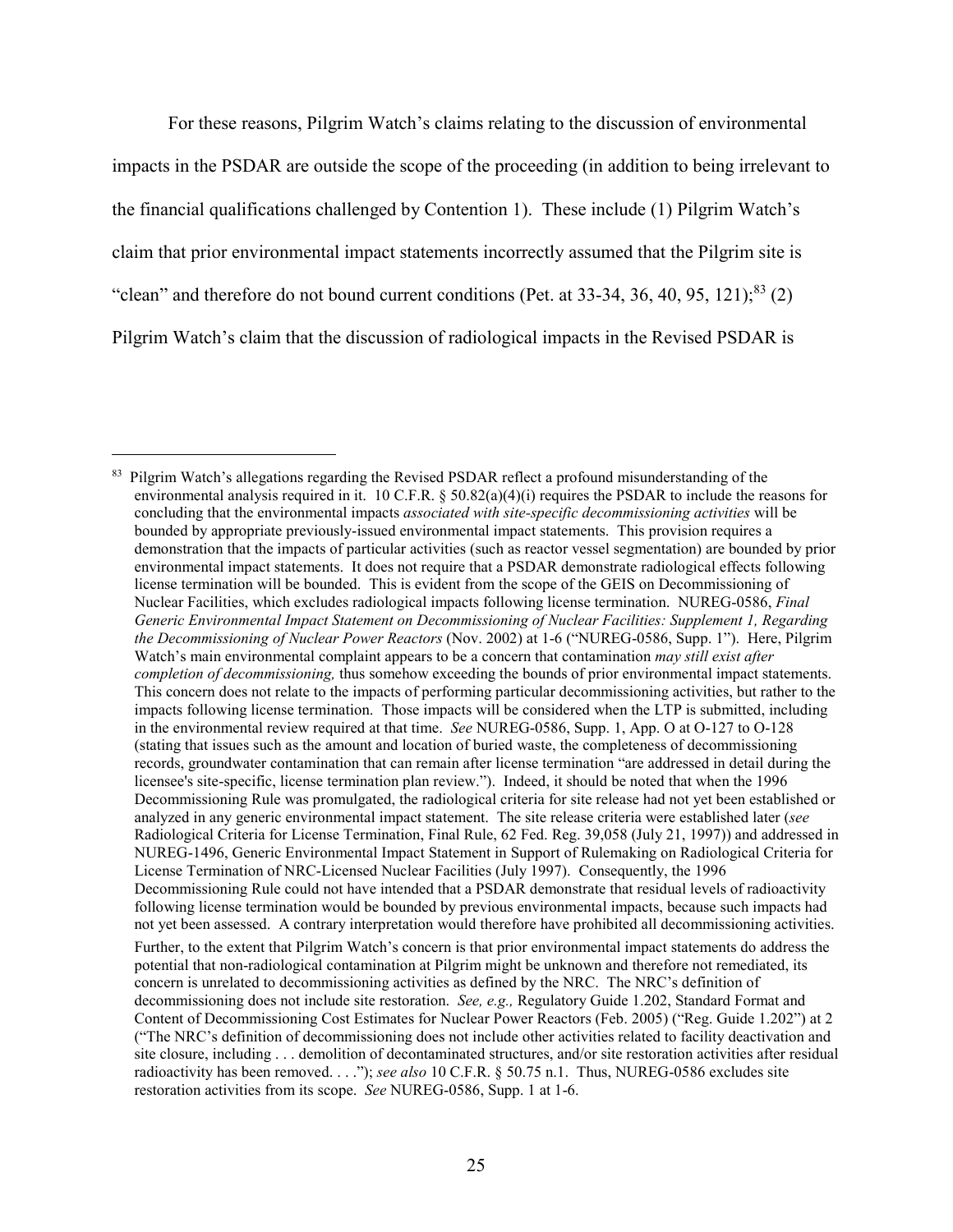based on outdated risk coefficients (Pet. at 54);<sup>84</sup> (3) Pilgrim Watch's concern with assumptions on socioeconomic costs in the Revised PSDAR (Pet. at 56);<sup>85</sup> (4) Pilgrim Watch's concern with the discussion of environmental justice in the Revised PSDAR (Pet. at  $65$ );<sup>86</sup> and (5) Pilgrim

<sup>85</sup> Pilgrim Watch's caption for this claim states that "Holtec's cost estimates incorrectly assumed incorrect socioeconomics (sic) costs of decommissioning" (Pet. at 56), but Pilgrim Watch's discussion of this issue refers to the Revised PSDAR only and does not mention the cost estimates or provide any explanation how environmental analysis of socioeconomics would have any bearing on the cost estimates. *See* Pet. at 56-57. Even if the PSDAR were within the scope of this proceeding, Pilgrim Watch's claim regarding socioeconomic

costs raises no genuine dispute. Pilgrim Watch bases its concern predominantly on a 2015 study of the impact of Pilgrim's closure. This study relates to the impact of Entergy's decision to permanently cease operation of Pilgrim, which has already been made, requires no NRC approval, and is not a proposed action. It does not relate to the impacts of decommissioning activities that follow permanent cessation of operation. *See* NUREG-0586, Supp. 1 at 1-3 ("Impacts related to the decision to permanently cease operations are outside the scope of this Supplement. This includes impacts that result directly and immediately from the act of permanently ceasing operations, regardless of when or why the decision was made.").

<sup>86</sup> Pilgrim Watch's caption for this claim states that "Holtec's DCE fails to consider the likely adverse health impacts expected in special pathway receptor populations and for that matter in the general public" (Pet. at 65), but Pilgrim Watch does not mention the cost estimates or provide any explanation how radiological and occupational dose estimates would have any bearing on the cost estimates. *See* Pet. at 65. Pilgrim Watch incorrectly cites "LTA, 5.1.13 (Environmental Justice)" (*id.*), but there is no such section or discussion of environmental justice in the LTA. Instead, this is a reference to the Revised PSDAR.

Even if the Revised PSDAR were within the scope of this proceeding, which it is not, Pilgrim Watch's claim regarding environmental justice raises no genuine dispute. Pilgrim Watch challenges the Revised PSDAR's discussion of NUREG-1437, Supplement 29, Generic Impact Statement for License Renewal of Nuclear Plants, Regarding Pilgrim Nuclear Station (July 2007) ("NUREG-1437, Supp. 29") which found no disproportionately high and adverse impact would be expected in special pathway receptor populations. Pet. at 65, 109. Pilgrim Watch bases this challenge solely on the statement in the NRC's Groundwater at Nuclear Plants Task Force's 2006 report that "under the existing regulatory requirements, the potential exists for unplanned and unmonitored releases of radioactivity to migrate offsite into the public domain undetected." *See id.* The 2006 report predates the SEIS and therefore obviously does not represent any new information. In any event, the Task Force report's conclusion in 2006 that there was a "potential" for an unmonitored release based on the *then* "existing regulatory requirements" is irrelevant, because it says nothing about whether such a potential continues to exist after the NRC promulgation of the Decommissioning Planning Rule specifically to address this concern. Nor does Pilgrim Watch identify any special pathway receptor populations that might be affected or demonstrate that

<sup>&</sup>lt;sup>84</sup> Pilgrim Watch's caption for this claim states that "Holtec's cost estimates incorrectly assume radiological occupational and public dose based on outdated documents" (Pet. at 54), but Pilgrim Watch's discussion of this issue refers only to the Revised PSDAR and does not mention the cost estimates or provide any explanation how radiological and occupational dose estimates would have any bearing on the cost estimates. *See* Pet. at 54-55. Even if the Revised PSDAR were within the scope of this proceeding, which it is not, Pilgrim Watch's claim regarding risk coefficients raises no genuine issue with the Revised PSDAR, because NUREG-0586 used risk coefficients from the BEIR V report, which Pilgrim Watch does not address or dispute. *See* NUREG-0586, Supp. 1, App. G, at G-4, G-8. Further, Pilgrim Watch's assertion that the 2002 GEIS used outdated ICRP risk coefficients ignores the 2013 GEIS on license renewal (NUREG-1437, Rev. 1, Final Generic Environmental Impact Statement for License Renewal of Nuclear Plants (June 2013), which both includes an analysis of decommissioning impacts (*id.* § 4.12.2) and discusses current risk coefficients (*id.* at D-34 to D-37). That discussion shows only a difference of approximately 20 percent in the fatal cancer risk coefficient based on the ICRP recommendation and the BEIR VII report, which is within the margin of uncertainty associated with these estimates. *Id.* at D-37.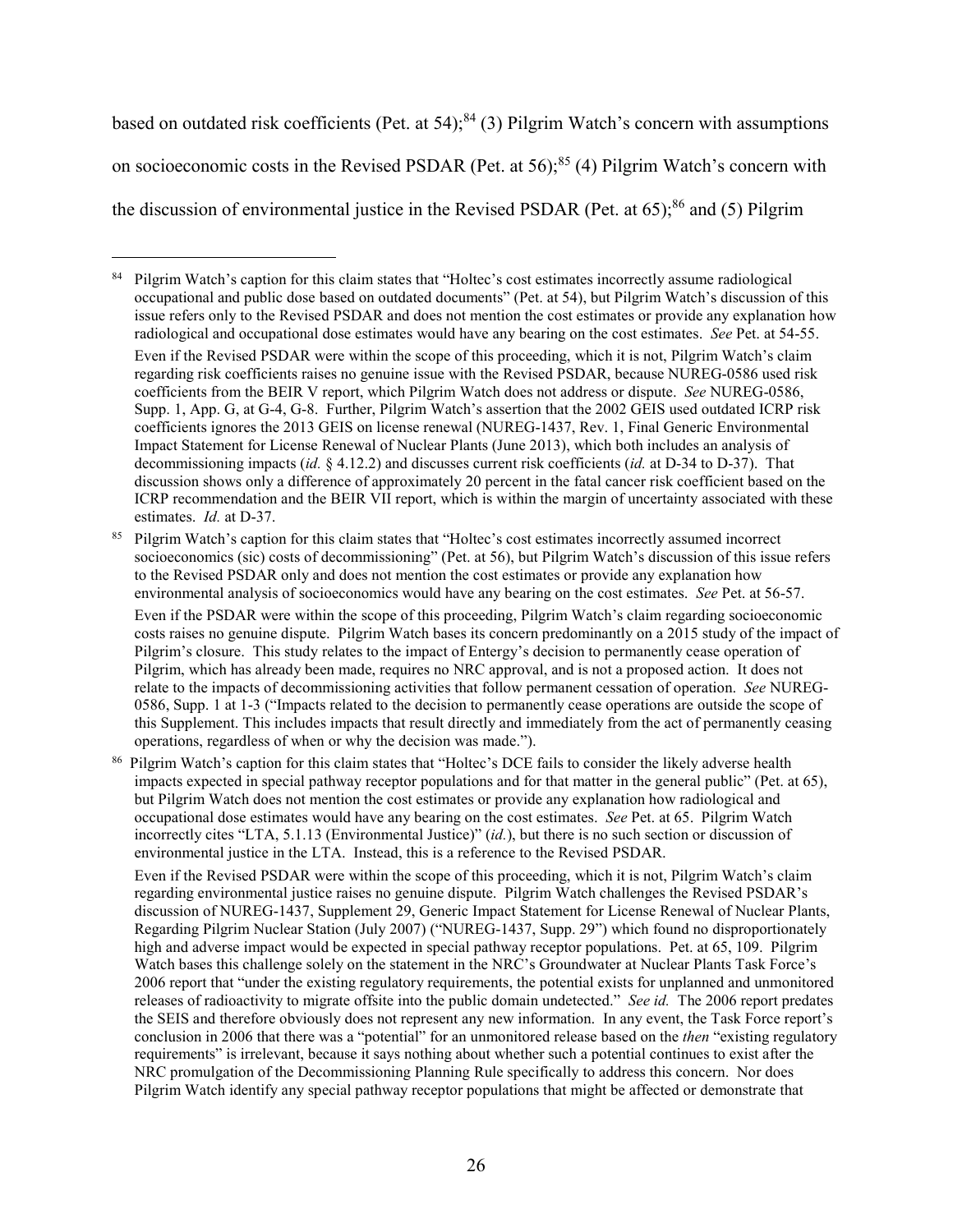Watch's concern with the conclusion in the Revised PSDAR that the impacts of radiological accidents are small and bounded by previous environmental impact statements (Pet. at 66). $87$ 

Moreover, each of these claims that further environmental review is required constitutes an impermissible challenge to the categorical exclusion in 10 C.F.R. § 51.22(c)(21). Pilgrim Watch has not submitted any petition for waiver of this rule, and therefore its claims are barred by 10 C.F.R. § 2.335(a), which provides that except pursuant to a petition for waiver meeting specified standards, "no rule or regulation of the Commission, or any provision thereof, concerning the licensing of production and utilization facilities, source material, special nuclear material, or byproduct material, is subject to attack by way of discovery, proof, argument, or other means in any adjudicatory proceeding subject to this part." Pilgrim Watch has not submitted any petition for waiver or addressed the standards for a waiver request.

Further, Pilgrim Watch's concerns regarding the radiological accidents, all of which relate to spent fuel storage, impermissibly challenge the NRC's Continued Storage Rule, at 10 C.F.R. § 51.23. The Continued Storage Rule provides that "[t]he Commission has generically determined that the environmental impacts of continued storage of spent nuclear fuel beyond the licensed life for operation of a reactor are those impacts identified in NUREG–2157, 'Generic

releases during decommissioning would in any way approach the releases from plant operations that were previously analyzed.

<sup>&</sup>lt;sup>87</sup> Pilgrim Watch's caption for this claim states that "Holtec's costs (sic) estimates ignore the costs of mitigating radiological accident(s)" (Pet. at 66), but Pilgrim Watch's discussion of this issue is focused almost exclusively on Revised PSDAR and prior environmental impact statements.

Even if the Revised PSDAR were within the scope of this proceeding, Pilgrim Watch's claims regarding radiological accidents raise no genuine dispute. All of Pilgrim Watch's concerns pertaining to radiological accidents appear to pertain to risk from spent fuel storage. *See* Pet. at 66-80. Spent fuel storage is not within the Commission's definition of decommissioning. *See, e.g.,* Reg. Guide 1.202 at 2 ("The NRC's definition of decommissioning does not include other activities related to facility deactivation and site closure, including operation of the spent fuel storage pool, construction and/or operation of an independent spent fuel storage installation. . . ."); *see also* 10 C.F.R. § 50.75 n.1. Therefore, accidents from spent fuel storage are not "environmental impacts associated with site-specific *decommissioning activities*" that must be discussed in a PSDAR pursuant to 10 C.F.R. § 50.82(a)(4)(i). *See also* NUREG-0586, Supp. 1 at 1-6, excluding spent fuel management activities from the scope of its environmental review.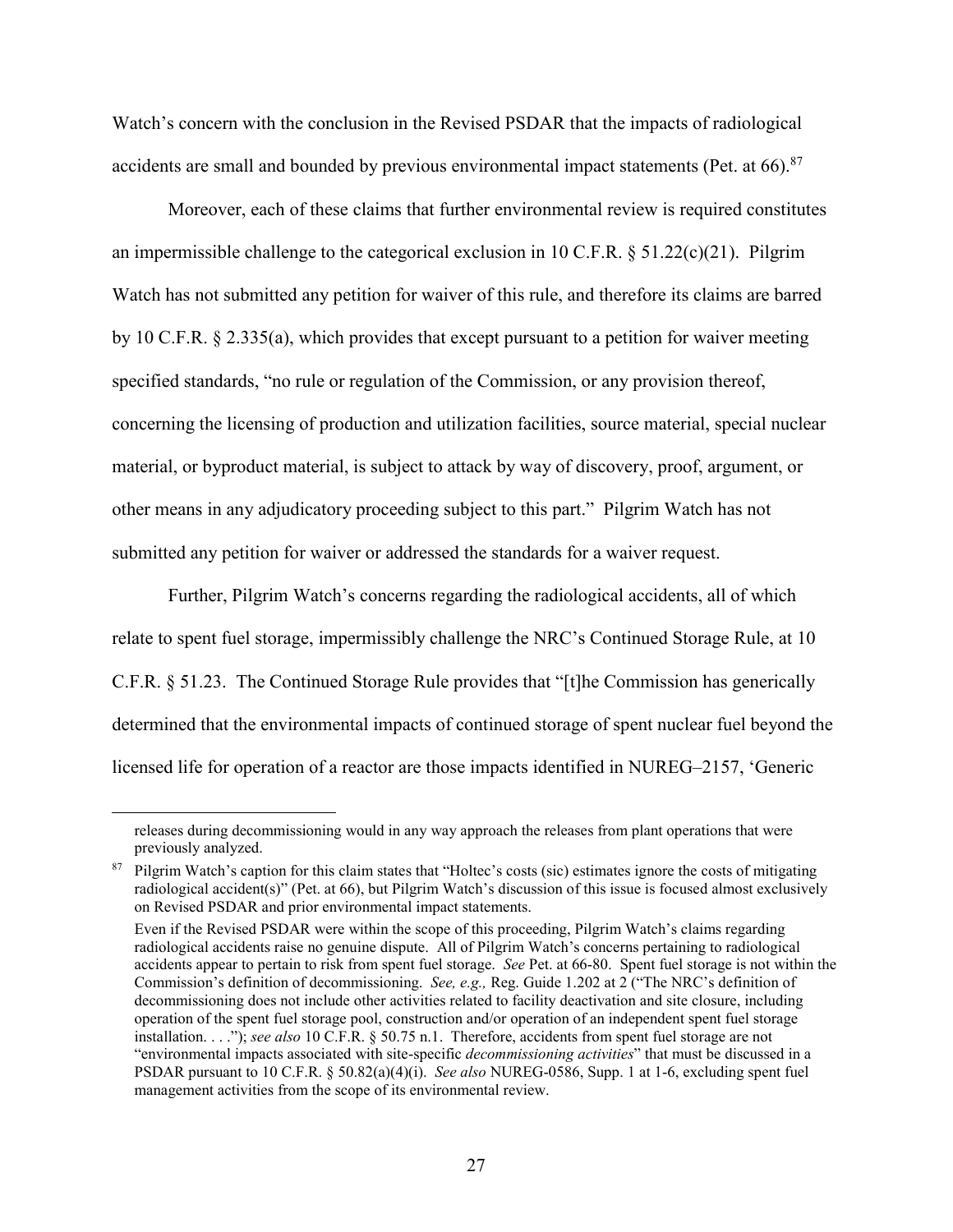Environmental Impact Statement for Continued Storage of Spent Nuclear Fuel.'" Because Pilgrim Watch has not submitted any waiver petition, its challenge to the Continued Storage Rule is barred.<sup>88</sup>

Pilgrim Watch's claims regarding spent fuel storage accidents also include statements challenging the safety of dry cask storage of high-burnup spent nuclear fuel ("HBF"). Pet. at 77- 78. The NRC has certified the safety of the HI-STORM 100 Canister Storage System to store spent fuel, including HBF.<sup>89</sup> Therefore, challenges to the safety and adequacy of the HI-STORM 100 Canister Storage System, which have been resolved by rule, are impermissible under 10 C.F.R. § 2.335 and beyond the scope of this proceeding.

<sup>88</sup> Pilgrim Watch's claims regarding spent fuel storage accidents include numerous claims regarding the impacts of a terrorist attack. Pet. at 67, 70, 71-76, 80, 111-12, 114-18, 120, 122. The Commission has held that NEPA demands no terrorism inquiry. *AmerGen Energy Co., LLC* (Oyster Creek Nuclear Generating Station), CLI-07- 8, 65 N.R.C. 124, 126 (2007). Nevertheless, NUREG-2157 includes a discussion of the impacts of a terrorist attack. NUREG-2157, § 4.19.

<sup>89</sup> 10 C.F.R. § 72.214. *See also* Certificate of Compliance No. 1014, Amendment 12 (Jan. 29, 2019) (ADAMS Accession No. ML18355A378); Final Safety Evaluation Report, Docket No. 72-1014, Holtec International HI-STORM 100 Multipurpose Canister Storage System, Certificate of Compliance No. 1014, Amendment 12 (Nov. 28, 2018) at 6 (ADAMS Accession No. ML18355A383) ("HI-STORM 100 SE"); List of Approved Spent Fuel Storage Casks: HI-STORM 100 Revision, Direct Final Rule, 67 Fed. Reg. 14,627 (Mar. 27, 2002) (amendment allowing storage of HBF).

Pilgrim Watch refers to the potential for salt induced stress corrosion cracking of casks. Pet. at 77. The potential for chloride induced stress corrosion cracking ("CISCC") was reviewed as part of the certification for the HI-STORM 100 system. HI-STORM 100 SE at 26. Pilgrim Watch also alleges, inaccurately, that "no current technology exists to inspect, repair, or replace cracked canisters." Pet. at 77. Pilgrim Watch refers to a statement by Holtec's CEO, Dr. Kris Singh (Pet. at 77) but the video cited (Pet. at 77 n. 83) is not a video of Dr. Singh. Presumably, Pilgrim Watch intended to refer to the video at

https://www.youtube.com/watch?v=euaFZt0YPi4. In this video, Dr. Singh expresses his opinion that it is impractical to repair a canister, but he makes no statement that canisters cannot be inspected or repackaged (or even that a repair is impossible). Further, as Dr. Singh explains in this video, in the most unlikely circumstance that a canister were to develop a leak, the canister could be easily isolated in a cask providing a further confinement boundary, which would be a more pragmatic solution than a repair. *See id*.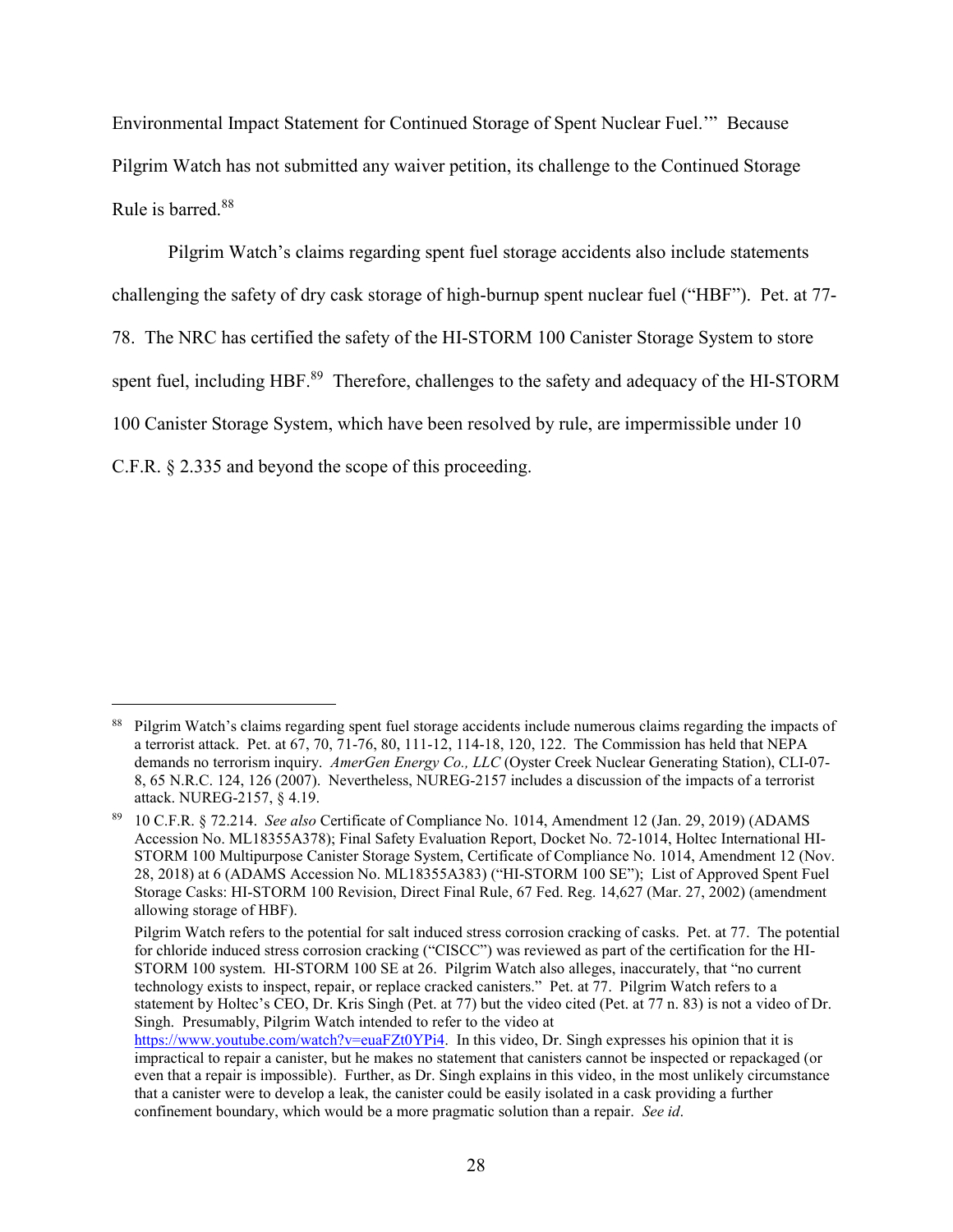**3. Pilgrim Watch's Additional Allegations Regarding the Adequacy of the Decommissioning Fund Are Speculative and Conclusory, Unsupported by Any Expert Opinion, and Unsupported by Any Adequate Basis or Information Demonstrating a Genuine Material Dispute with the Application.**

The remainder of Pilgrim Watch's allegations in Contention 1 all represent conclusory and unsupported speculation that the funds in the NDT may be insufficient if any of "multitudinous additional costs" are incurred. Pet. at 20. According to Pilgrim Watch, the reasons for a potential shortfall include (1) the alleged inadequacy of the contingency allowance, (2) the possibility that decommissioning costs might rise faster than inflation, (3) the possibility that DOE might fail to remove all spent fuel by 2063, (4) the possibility that unknown radiological or non-radiological contamination might be discovered, (5) costs of managing lowlevel radioactive waste, (6) the possibility of fires in systems, structures and components containing radioactive and hazardous materials, (7) the possibility of costs resulting from climate change, (8) the possibility that DOE might require repackaging of spent nuclear fuel into new containers, (9) the possibility of delays in work schedule leading to increased cost, (10) the possibility of costs of from pending state-law requirements, (11) the possibility that the NRC might not grant the exemption to use the NDT for spent fuel management and site restoration, (12) the possibility that other exemption requests might not be transferrable, (13) the possibility of a radiological accident at the site, and (14) the baseless claim that no funding assurance is provided for decommissioning the ISFSI. *Id.* at. 20-21.

None of these claims is sufficiently supported, particularly when viewed through the lens of the Commission's strict contention admissibility criteria. Most of these claims just represent Pilgrim Watch's unsupported opinion – no opinion from any expert supports the assertions. Further, a petitioner must explain the significance of any factual information upon which it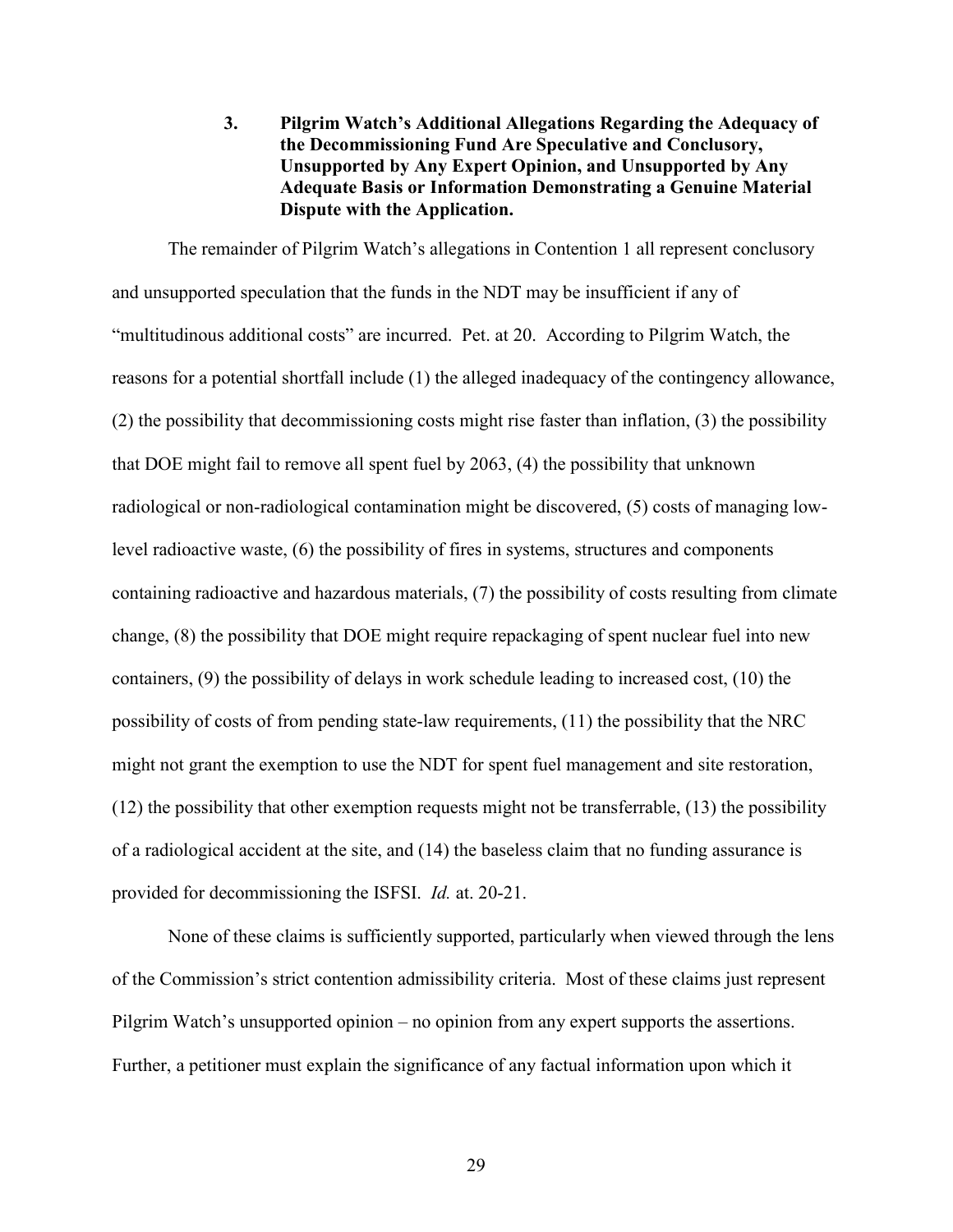relies, particularly as it relates to the application in question.<sup>90</sup> Pilgrim Watch misses the mark in this respect too. Specifically, Pilgrim Watch fails to explain *how* the alleged sources of potential cost overruns apply specifically to Pilgrim, how they are unaccounted for in the DCE, and why they could result in a significant shortfall in decommissioning funding, especially in light of the comprehensive NRC oversight, which includes requirements for annual review and adjustment, if necessary, of funding assurance, and prohibits withdrawals from nuclear decommissioning funds that would inhibit the ability of the licensee to complete funding of shortfalls necessary to ensure the availability of funds to release the site. Almost all of the postulated sources of potential cost overruns cited by Pilgrim Watch could apply to any decommissioning power reactor. Nor, as already discussed, do they provide any demonstration that Holtec Pilgrim could not adjust funding if necessary.

> a. Pilgrim Watch's Concern with the Contingency Allowance Raises No Genuine Material Dispute or Admissible Issue

The DCE includes a 17 percent contingency allowance that has been added to the license termination (radiological decommissioning), site restoration and spent fuel management cost estimates (with the exception of the cost estimate for ISFSI decommissioning, to which a 25% contingency allowance is added).<sup>91</sup> This amounts to approximately \$165 million in contingency. Therefore, in addition to the substantial conservatism provided by not crediting any DOE recoveries in the cash flow analysis, there is also considerable conservatism in the DCE. The large contingency allowance was developed rigorously, as described in the DCE, to address both uncertainty in

 <sup>90</sup> *See Fansteel, Inc.* (Muskogee, Okla., Site), CLI-03-13, 58 N.R.C. 195, 204 (2003) (rejecting a contention regarding decommissioning funding assurance where petitioner relied on its brief reference to applicant's "Disclosure Statement and Reorganization Plan" without explaining how that document undermined the applicant's assurance of funding).

<sup>91</sup> DCE at 41.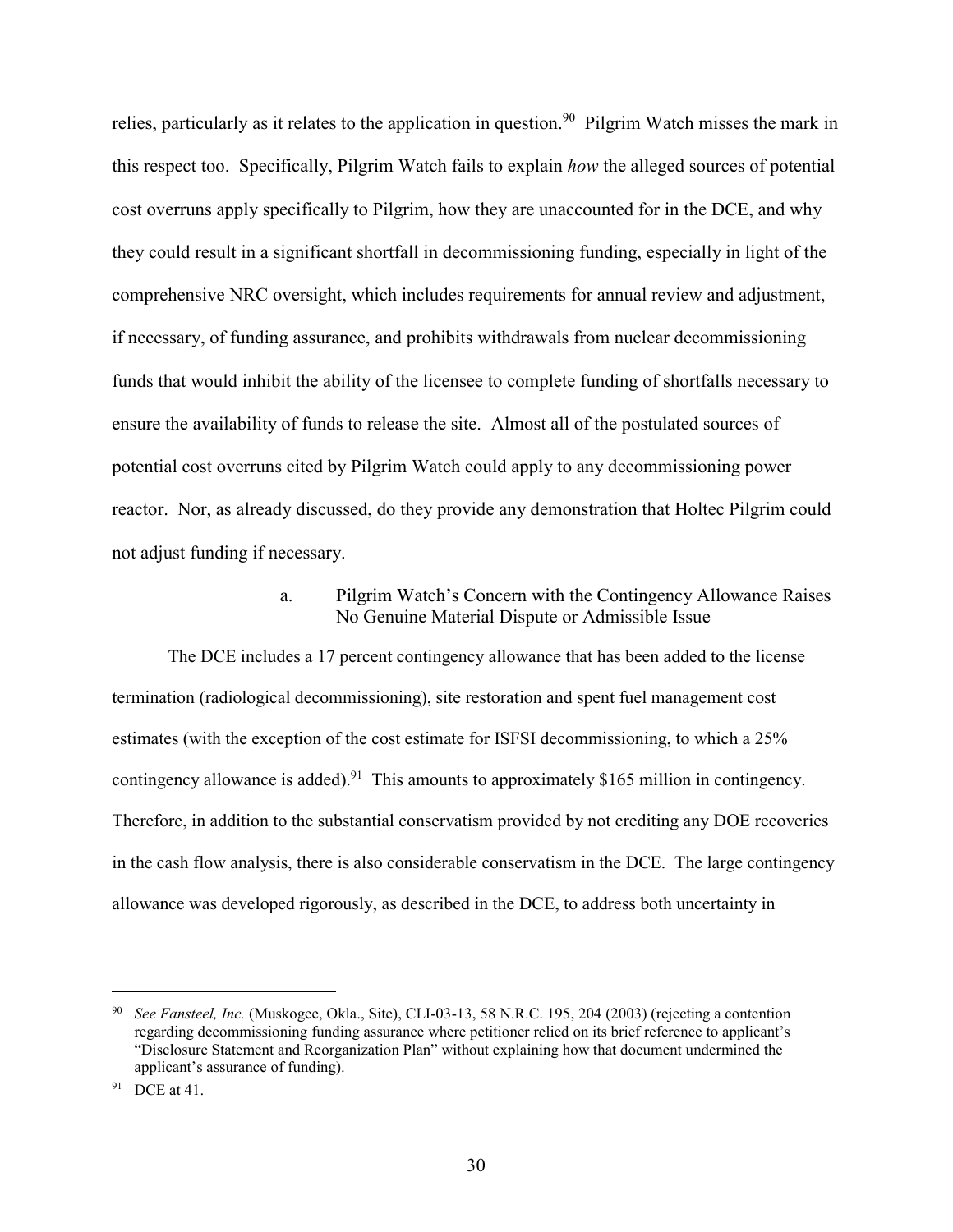estimates (such as uncertainty in site conditions, complexity of the project, and pricing), as well as the risk of discrete events. $92$ 

Likely recognizing that this large contingency belies Pilgrim Watch's concerns with uncertainties, Pilgrim Watch attempts to discount it, but its claim raises no genuine dispute with the adequacy of or conservatism in the DCE. Pilgrim Watch alleges that because the contingency allowance is expected to be fully consumed, none of the contingency allowance would be available to cover "any of the . . . myriad costs that Holtec's DCE and PSDAR have essentially ignored." Pet. at 22.<sup>93</sup> The DCE, however, clearly states that the contingency allowance is established based on evaluation of the impact of both uncertainty and discrete risk events on cost and schedule, to quantify schedule and cost reserves.  $94$  The statement that the contingency allowance is expected to be fully consumed<sup>95</sup> simply means that some of these uncertainties will probably materialize and therefore the projected expenditures in the DCE (and cash flow analysis) include an appropriate level of contingency to take such unforeseen impacts on cost and schedule into account. It does not mean that they are unaccounted for. Pilgrim Watch seems to be criticizing the DCE failing to recognize that additional costs will arise, and then criticizing the DCE for including a contingency allowance that does just that. Further, the assumption that the contingency allowance will be expended is very common and included in numerous

 <sup>92</sup> *Id.* at 39-41.

<sup>&</sup>lt;sup>93</sup> Pilgrim Watch alleges that 10 C.F.R. § 72.30(b)(2)(ii) requires that "a decommissioning plan must contain ... [a]n adequate contingency factor" (Pet. at 21), but that rule applies only to the decommissioning cost estimate for the ISFSI. As stated in the DCE, the decommissioning cost estimate for the ISFSI includes a 25% contingency allowance. DCE at 25, 41. Pilgrim Watch does not provide any information indicating that this added contingency allowance for ISFSI decommissioning is inadequate.

<sup>&</sup>lt;sup>94</sup> DCE at 36, 39. Estimate uncertainties takes into account factors such as uncertainty in expected site conditions, stakeholder/regulatory requirements, complexity, productivity, pricing, and similar factors. *Id.* at 40.

 $95$  DCE at 41.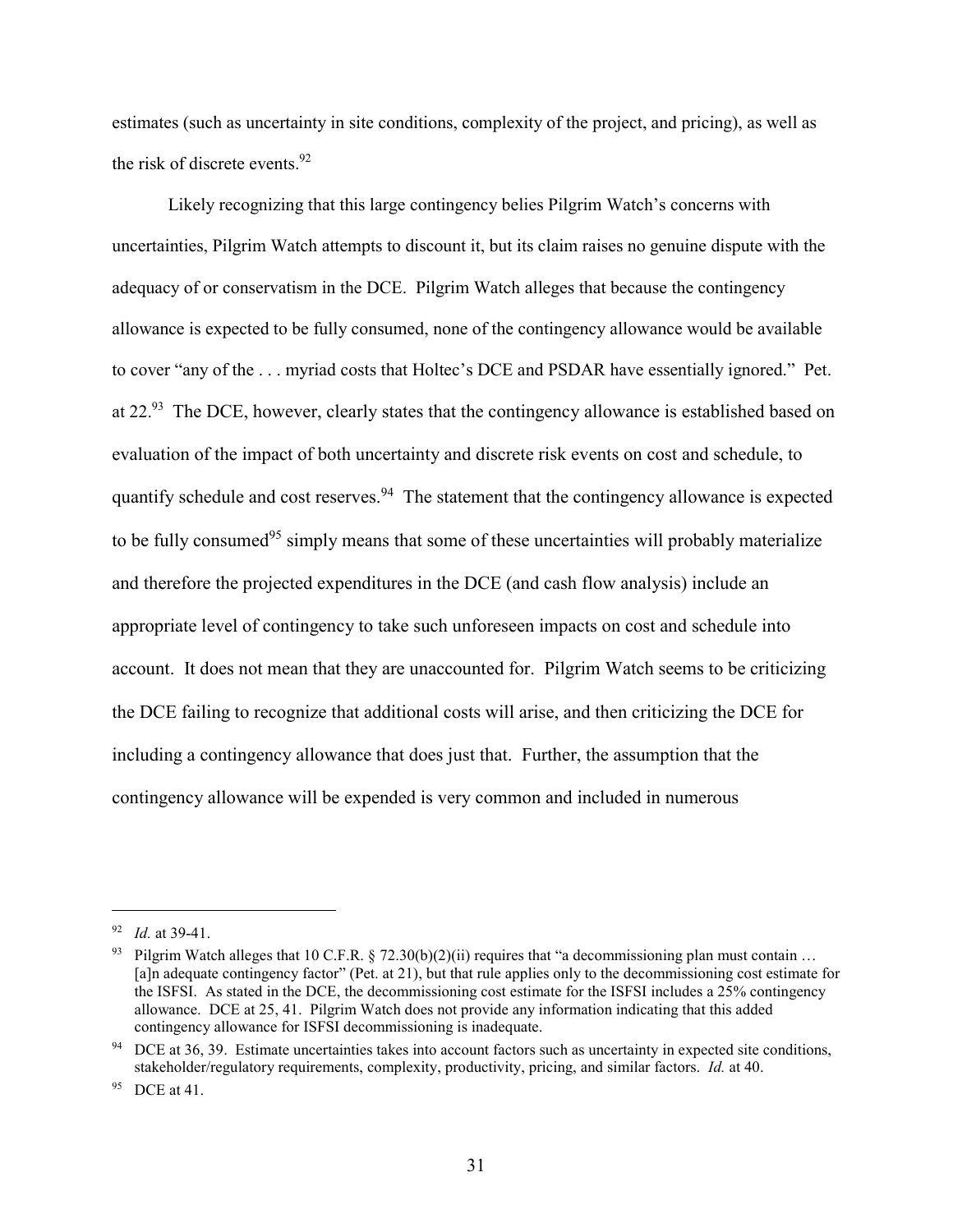decommissioning cost estimates provided to the NRC, <sup>96</sup> including Entergy's SAFSTOR-based  $DCE.<sup>97</sup>$ 

Moreover, Pilgrim Watch fails to demonstrate that its concern with the amount of the contingency allowance is in any way material to the adequacy of the NDT to fund completion of decommissioning. As previously stated, the cash flow analysis in the Application shows that over \$200 million will remain in the trust after completion of partial site release (*i.e.,* after decommissioning all of the site other than the ISFSI). Further, it bears repeating that Pilgrim Watch ignores the much greater conservatism identified in the Application, consisting of Holtec Pilgrim's ability to seek recovery from DOE of about \$500 million in spent fuel management costs.98 Consequently, because Pilgrim Watch does not address or dispute this conservatism identified in the Application, Pilgrim Watch fails to demonstrate that its concern with the contingency allowance is in any way material.

 <sup>96</sup> *See, e.g.*, Updated Site-Specific Decommissioning Cost Estimate for the Crystal River Unit 3 Nuclear Generating Plant (May 2018) at xi (ADAMS Accession No. ML18178A181); Fort Calhoun Station, Site Specific Decommissioning Cost Estimate (Feb. 2017) at xii (ADAMS Accession No. ML17089A759); Decommissioning Cost Analysis for the Oyster Creek Nuclear Generating Station (March 2016) at xii (ADAMS Accession No. ML16090A067); Vermont Yankee Nuclear Power Station, Site Specific Decommissioning Cost Estimate (Dec. 2014) at xii (ADAMS Accession No. ML14357A110); Decommissioning Cost Analysis for Three Mile Island Unit 2 (Dec. 2014) at x (ADAMS Accession No. ML15086A337); Decommissioning Cost Analysis for the Zion Nuclear Power Station (Feb. 2007) at x (ADAMS Accession No. ML090750564); Millstone Nuclear Power Station Unit No. 1 Irradiated Fuel Management Plan and Site-Specific Decommissioning Cost Estimate (July 17, 2000), Attachment 2 at viii (ADAMS Accession No. ML003733809); Decommissioning Cost Study for the Humboldt Bay Power Plant Unit 3, 2006 SAFSTOR (Feb. 2002) at ix (ADAMS Accession No. ML041240049).

<sup>97</sup> Pilgrim Nuclear Power Station, Post-Shutdown Decommissioning Activities Report Prepared on Behalf of Entergy Nuclear Generation Company by TLG Services (Nov. 2018), Att. 1 (PNPS Site-Specific Decommissioning Cost Estimate) (ADAMS Accession No. ML18320A034) ("Contingency funds are expected to be fully expended throughout the program. As such, the inclusion of contingency is necessary to provide assurance that sufficient funding will be available to accomplish the intended tasks.").

LTA, Encl. 1 at 18.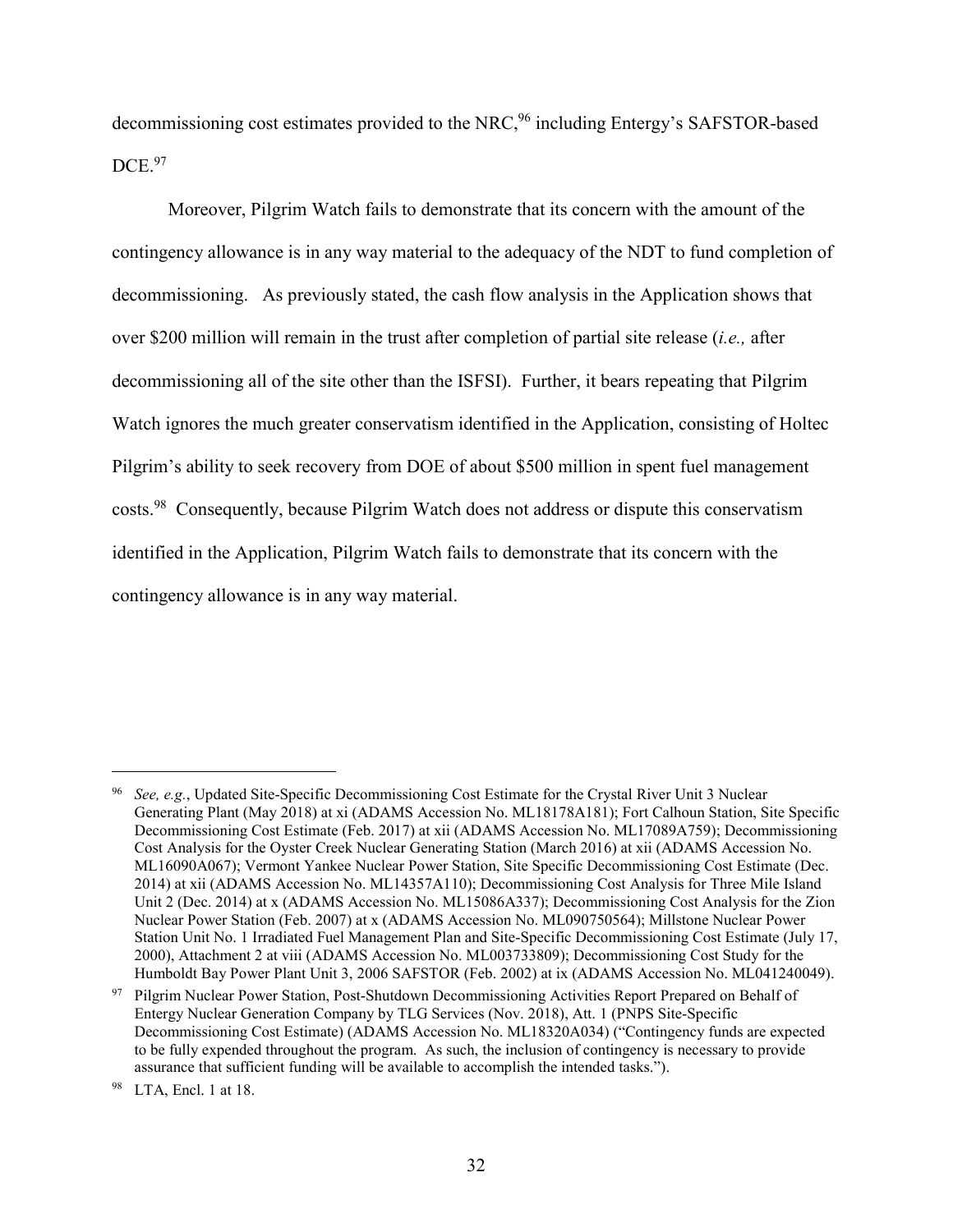b. Pilgrim Watch's Concern with the Possibility of Cost Escalation Raises No Genuine Material Dispute or Admissible Issue

Pilgrim Watch's speculation that decommissioning costs might escalate faster than inflation (Pet. at 22-26) lacks any basis applicable to the Application and is not supported by information demonstrating any genuine material dispute with the Application. Pilgrim Watch provides no expert opinion supporting its speculation, but instead relies solely on two sources: a previous NRC question and answer ("Q&A") on decommissioning financial assurance, and two reports by Callan Associates. Neither of these sources is material to the DCE or the cash flow analysis in the Application.

The NRC  $Q\&A^{99}$  on which Pilgrim Watch relies (Pet. at 23) discusses the escalation of the NRC formula amounts, based on NUREG-1307.<sup>100</sup> It does not address the escalation of a site-specific estimate. Further, it discusses escalation using the NUREG-1307 values over a 20 year period.101 It does not address the amount by which a site-specific estimate would change over a shorter DECON period (such as the 6-year DECON period on which the cost-estimate in the Application is based). More importantly, this Q&A is entirely irrelevant to a cost estimate that is based on actual pricing information. For example, the greatest source of escalation in the NUREG-1307 formulas has been waste burial costs.<sup>102</sup> Here, the Application clearly states that "Disposal facilities were selected, and pricing was confirmed."103 Pilgrim Watch provides no explanation why a cost estimate where all of the site other than the ISFSI will be

Pilgrim Watch provides no citation, but the Q&A may be found in SECY-11-0133, Encl. 5 (ADAMS Accession No. ML111950031).

<sup>100</sup> *Id.* at 7 (Q&A 20).

<sup>101</sup> *Id.*

<sup>&</sup>lt;sup>102</sup> Draft Pacific Northwest National Laboratory Study, Assessment of the Adequacy of the 10 CFR 50.75(c) Minimum Decommissioning Fund Formula (Nov. 2011) at 1-3 (ADAMS Accession No. ML13063A190).

<sup>&</sup>lt;sup>103</sup> LTA, Encl. 1, Att. D (2nd unnumbered page); DCE at 26. The DCE also includes consideration of cost and pricing information for a well-defined work scope by a specialty contractor. DCE at 37.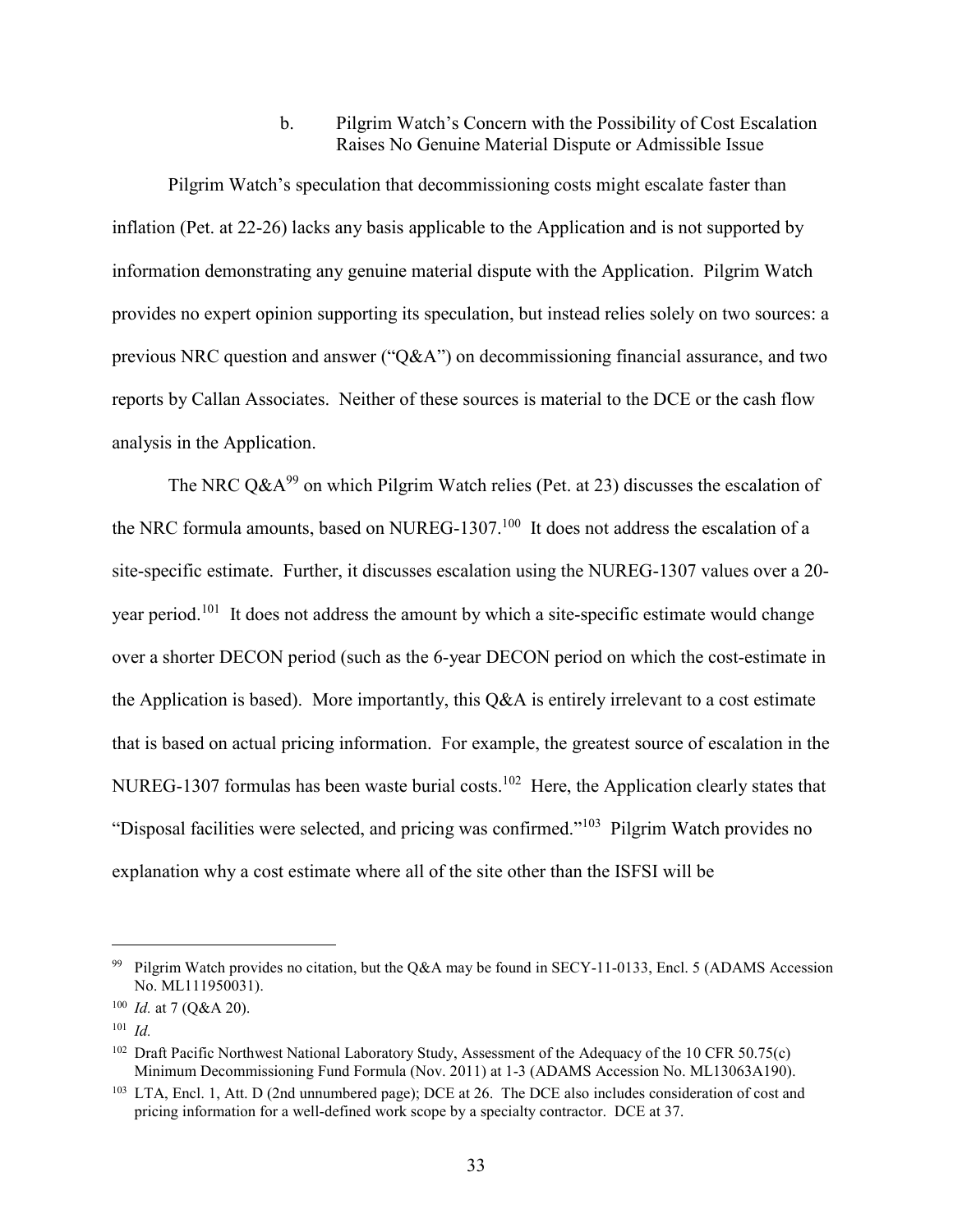decommissioned within six years, and where pricing for items such as waste disposal and work by specialty contractors has been confirmed, would be subject to any significant escalation. Further, as previously discussed, Pilgrim Watch does not explain why its concerns are material in light of the Commission's annual funding reporting and adjustment requirements, and the availability of a substantial additional cash flow from DOE recoveries of costs if an adjustment is necessary.

Similarly, the Callan reports do not support Pilgrim Watch's concern. Pilgrim Watch refers to Callan's 2015 report as reflecting a 60% increase since 2008, which Pilgrim Watch describes as an annual rate of about 6%. Pet. at 24 (citing page 3 of Callan's 2015 report). Pilgrim Watch conveniently omits mentioning that this is not a matter of simple cost escalation as the report explains that "[p]art of the increase is the result of a greater use of site-specific estimates that include costs, such as spent fuel management and site restoration, which go beyond the NRC scope of decommissioning."104 Because the reported increase reflects changes in the scope – namely the greater use of site-specific estimates that include costs such as spent fuel management and site restoration, in contrast to earlier estimates that were limited to license termination costs – this observed increase in reported estimates cannot be applied to the DCE or the cash flow analysis in the Application. The same is true regarding Pilgrim Watch's reference to Callan's 2018 report as showing an 80% increase from 2008 through 2017. Pet. at 24. As this includes all but one year of the period examined in the 2015 report and reflects only a 1% total increase in the three years after the period in the 2015 report, the overall increase (and Pilgrim Watch's calculation of the annual rate) again reflects significant changes in the scope of the 2015

 <sup>104</sup> Callan Investments Institute, 2015 Nuclear Decommissioning Funding Study, at 3, available at https://www.callan.com/wp-content/uploads/2017/01/Callan-2015-Nuclear-Decommissioning-Funding-Study.pdf.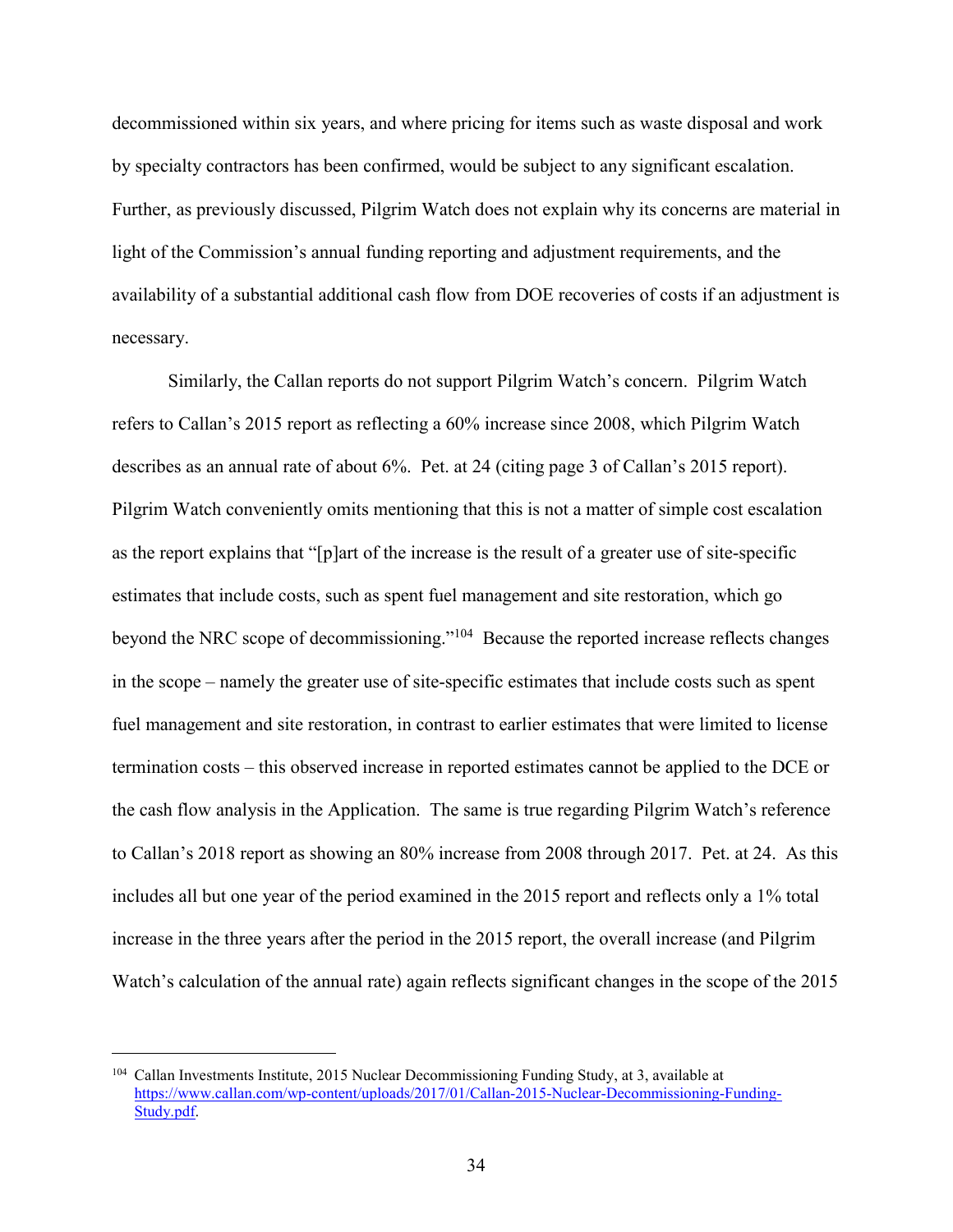reported estimates resulting from adding spent fuel management and site restoration to their scope. Nor can one tell whether the estimates that Callan examined are for DECON or SAFSTOR or some combination of the two.<sup>105</sup>

Moreover, as with the NRC Q&A, Pilgrim Watch provides no explanation why long-term adjustments in cost estimates for work often in the distant future would have any bearing on the estimate in the Application which reflects a well-established short-term scope for DECON, particularly one that reflects confirmed pricing for waste disposal and other work scope. And again, Pilgrim Watch does not explain why its concerns are material in light of the Commission's annual funding reporting and adjustment requirements, and the availability of a substantial additional cash flow from DOE recoveries if an adjustment is necessary. In this respect, Pilgrim Watch argues that if spent fuel management costs were to escalate by 4 percent over inflation, the cost would increase by a large amount. Pet. at 25. But spent fuel management does not involve increases in waste disposal costs or significant energy costs similar to those applicable to decommissioning costs, so there is no apparent basis for Pilgrim Watch's extrapolation. In any event, if spent fuel management costs escalate, so will DOE recoveries. In sum, Pilgrim Watch demonstrates no genuine dispute with the estimates in the Application or with Holtec Pilgrim's ability to make adjustments to funding assurance if necessary.

<sup>&</sup>lt;sup>105</sup> Indeed, Pilgrim Watch notes that there was a decrease in estimated cost in 2017 attributable to a number of reactors deciding to decommission rapidly after shutdown (*i.e.*, pursue DECON) rather than waiting until the end of the 60-year decommissioning period (*i.e.*, SAFSTOR). Pet. at 24 n.12. This suggests that many of the sitespecific estimates that Callan examined were for SAFSTOR, and thus reflected a long decommissioning period. Pilgrim Watch asserts without any support: "This decrease is an overall number; and it does not reflect any decrease in a reactor's site-specific decommissioning costs." *Id.* To the contrary, it reflects substantial changes in the method of decommissioning on which examined estimates were based, and the obvious reduction in estimates that occurs when an estimate based on SAFSTOR is changed to one based on DECON, eliminating a long period of storage.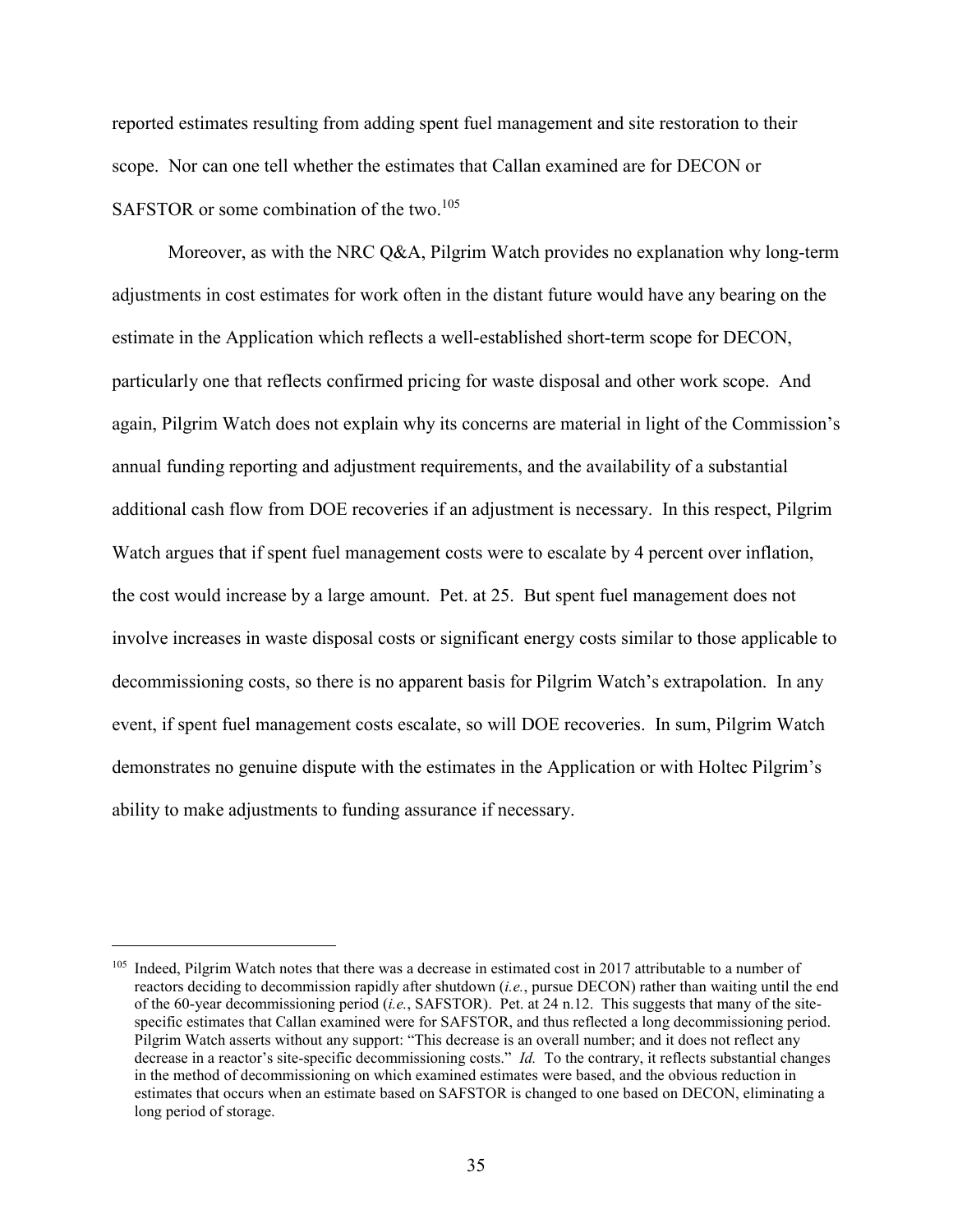c. Pilgrim Watch's Concern with the Assumed Schedule for Removal of Spent Fuel Raises No Genuine Material Dispute or Admissible Issue

Pilgrim Watch's claims regarding the possibility that DOE might fail to remove all spent nuclear fuel by 2062 (Pet. 26-31) raise no genuine material dispute with the Application. Pilgrim Watch alleges that "there is no reasonable basis for Holtec's assumption that 'DOE will commence acceptance of PNPS's spent fuel in 2030.'" Pet. at 27. This allegation ignores the explanation and justification in the DCE.

HDI assumes a spent fuel management plan for the Pilgrim spent fuel that is based on the assumption that DOE will commence acceptance of PNPS's spent fuel in 2030 and, assuming a maximum rate of transfer described in the DOE Acceptance Priority Ranking & Annual Capacity Report (Reference 10), the spent fuel is projected to be fully removed [from] the Pilgrim site in 2062, consistent with the current DOE spent fuel management and acceptance strategy (References 9 and 10 $10^{106}$ 

Thus, HDI's assumptions are based on the current DOE strategy and described acceptance rate.

Consistent with the DOE strategy, the projection does not depend on a final repository,  $107$  but

rather assumes that DOE could commence acceptance after a fuel storage facility begins

operation.<sup>108</sup>

Pilgrim Watch argues that the DOE strategy is nothing more than a plan and requires various governmental approvals (Pet. at 28-30), but it provides no expert opinion or other supporting information indicating that DOE's strategy will not be achieved or that reliance on DOE's strategy is unreasonable. Further, as previously discussed, the NRC does not require

 <sup>106</sup> DCE at 24. Reference 9 is U.S. DOE, Strategy for the Management and Disposal of Used Nuclear Fuel and High Level Radioactive Waste (Jan. 2013). *See* DCE at 52. Reference 10 is U.S. DOE/Office of Civilian Radioactive Waste Management, Acceptance Priority Ranking & Annual Capacity Report, DOE/RW-0567 (July 2004). *See id.*

 $107$  DCE at 43.

<sup>108</sup> DCE at 24.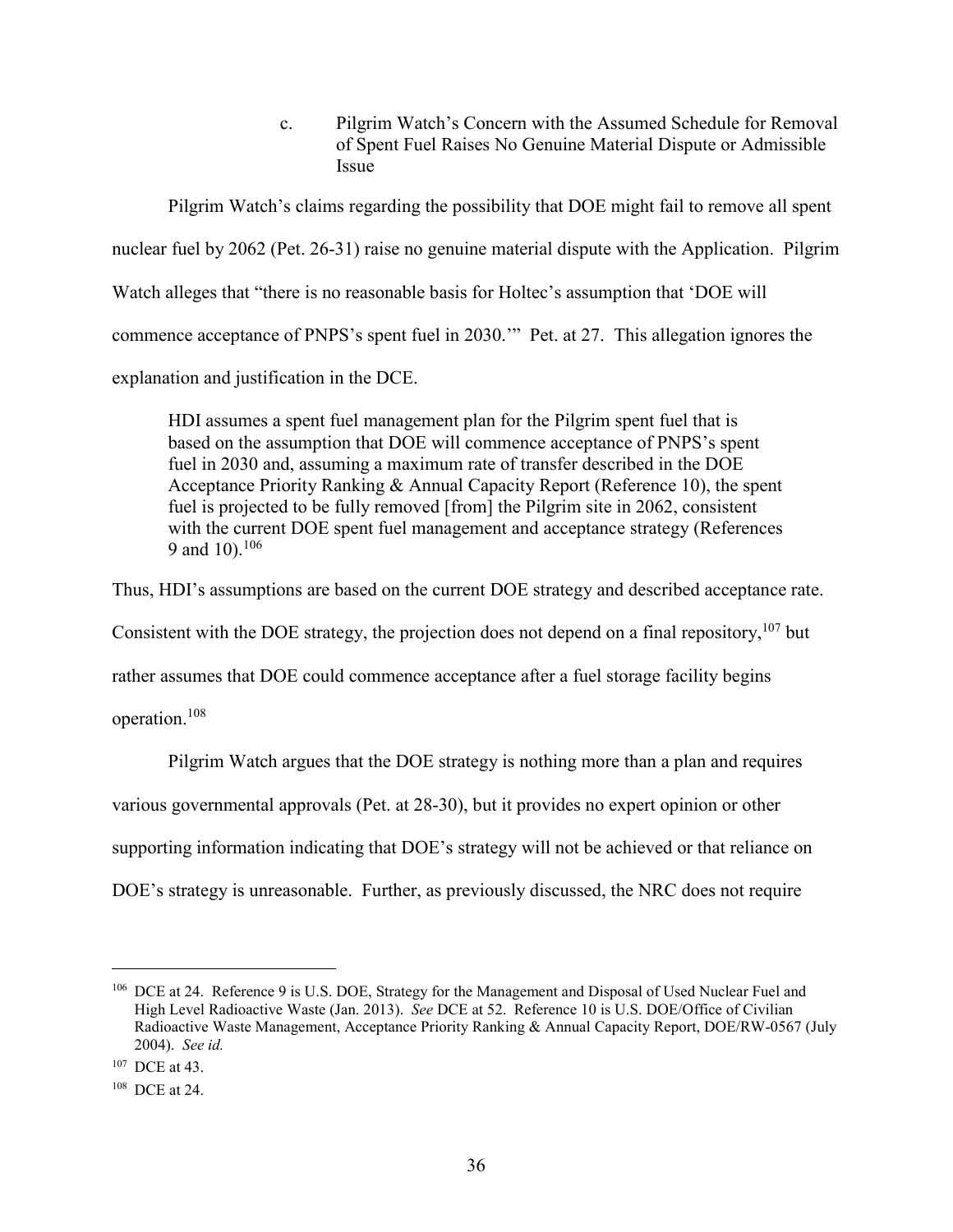such absolute certainty in a licensee's financial projections but instead accepts financial assurance as providing requisite reasonable assurance when based on plausible assumptions and forecasts.109 Consequently, Pilgrim Watch's unsupported speculation that a lengthier period of storage will be required provides no basis to challenge HDI's and Holtec Pilgrim's funding plan.

Pilgrim Watch also asserts that nuclear waste may be stored at Pilgrim indefinitely and refers to the Continued Storage Rule (Pet. at 30), but the analysis of environmental impacts codified in the Continued Storage Rule, bounding all scenarios to address the requirements of the National Environmental Policy Act, is distinct from and irrelevant to the DCE and cash flow analysis required to determine whether Holtec Pilgrim and HDI meet the financial assurance requirements under the NRC regulations and the Atomic Energy Act. Moreover, responding to the same argument in CLI-16-17, the Commission stated that "with regard to the fuel-costs claim, while the Continued Storage generic environmental impact statement acknowledges for purposes of NEPA that fuel could remain on site indefinitely, it finds the short-term period of storage most likely."<sup>110</sup>

Here, the DCE and cash flow analysis are based on the best information available from DOE regarding its strategy. Pilgrim Watch's unsupported attempts to cast doubt on the DCE's reasonable and plausible assumptions provide an insufficient basis to challenge the reasonable assurance provided by Holtec Pilgrim's and HDI's financial projections. In any event, Pilgrim Watch does not demonstrate that its concern is material, as any further delay in DOE acceptance would result in liability of and recovery from DOE of the added costs of spent fuel storage.

 <sup>109</sup> *Seabrook Station*, CLI-99-6, 49 N.R.C. at 221-22.

<sup>110</sup> *Vermont Yankee*, CLI-16-17, 84 N.R.C. at 118 (footnote omitted).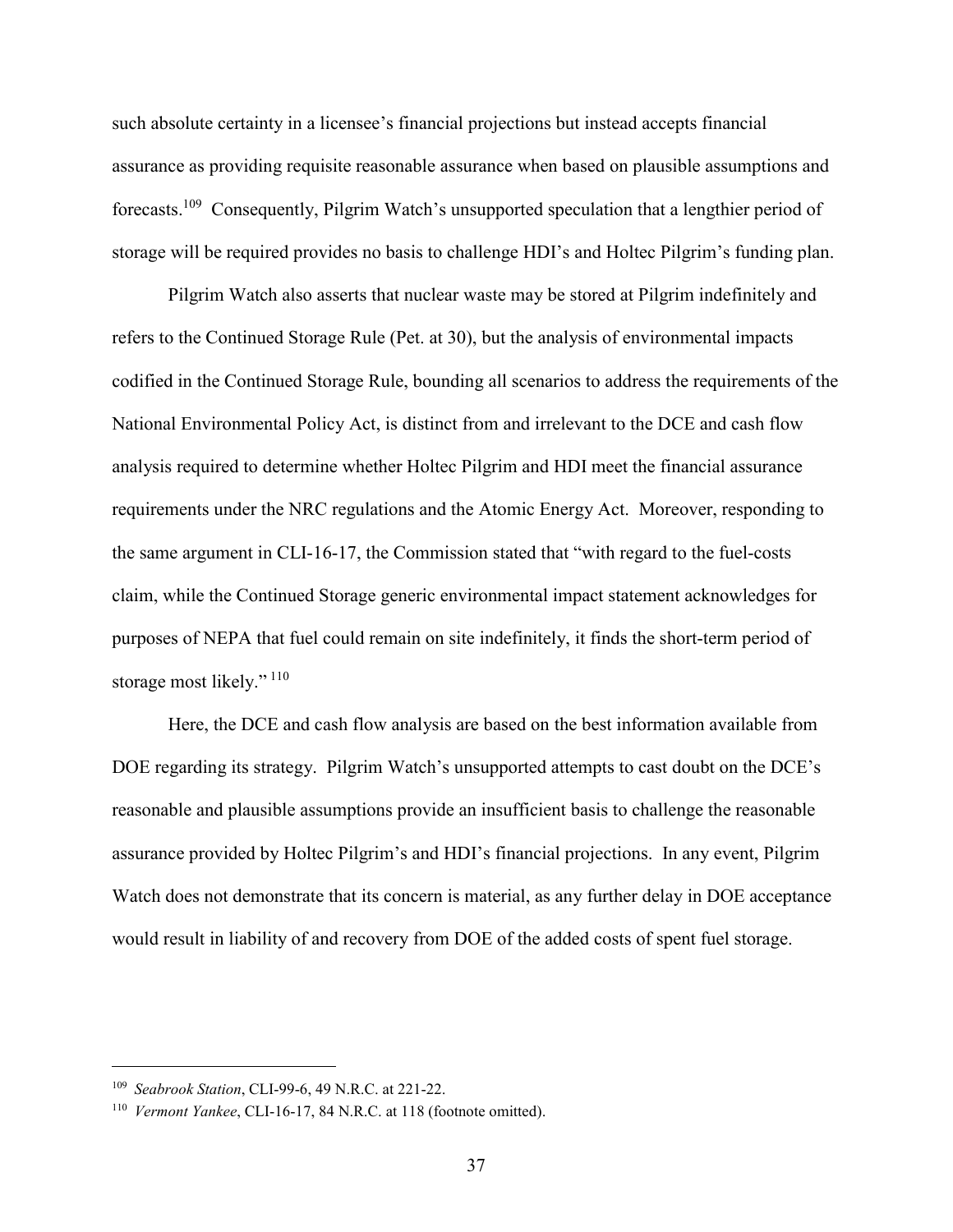d. Pilgrim Watch's Concern with the Possibility of Unknown Radiological or Non-Radiological Contamination Raises No Genuine Material Dispute or Admissible Issue

Pilgrim Watch contends that Holtec's cost estimates are based on the incorrect assumption that the Pilgrim site is essentially "clean" (Pet. at 31), but Pilgrim Watch does not identify any statement in the Application or Revised PSDAR describing the site as clean or basing the DCE on this assumption. Pilgrim Watch has simply invented and is taking issue with its own characterization, and in so doing, fails to address or demonstrate any genuine dispute with the Application.

As a threshold matter, the possibility of non-radiological contamination is not within the NRC's jurisdiction. Nor is it material to the adequacy of the nuclear decommissioning fund. The NRC rules at 10 C.F.R. §§ 50.82(a)(8)(i)(B) and (C) prohibit withdrawals from a nuclear decommissioning trust that would reduce the value of the trust below the amount necessary to place and maintain the reactor in a safe storage condition if unforeseen conditions or expenses arise, or that would inhibit the ability of the licensee to complete funding of any shortfalls in the decommissioning trust needed to ensure the availability of funds to ultimately release the site and terminate the license. Therefore, the possibility that some unforeseen site restoration costs might arise could not affect the adequacy of the nuclear decommissioning trust to fund the completion of decommissioning.

Regarding the possibility of unknown radiological contamination, much of Pilgrim Watch's concern appears to be that a complete site characterization has not been performed (Pet. at 31-33), but this concern ignores information in the Application and DCE indicating that the HDI used plant data and historical information, thus basing its estimate on site conditions

38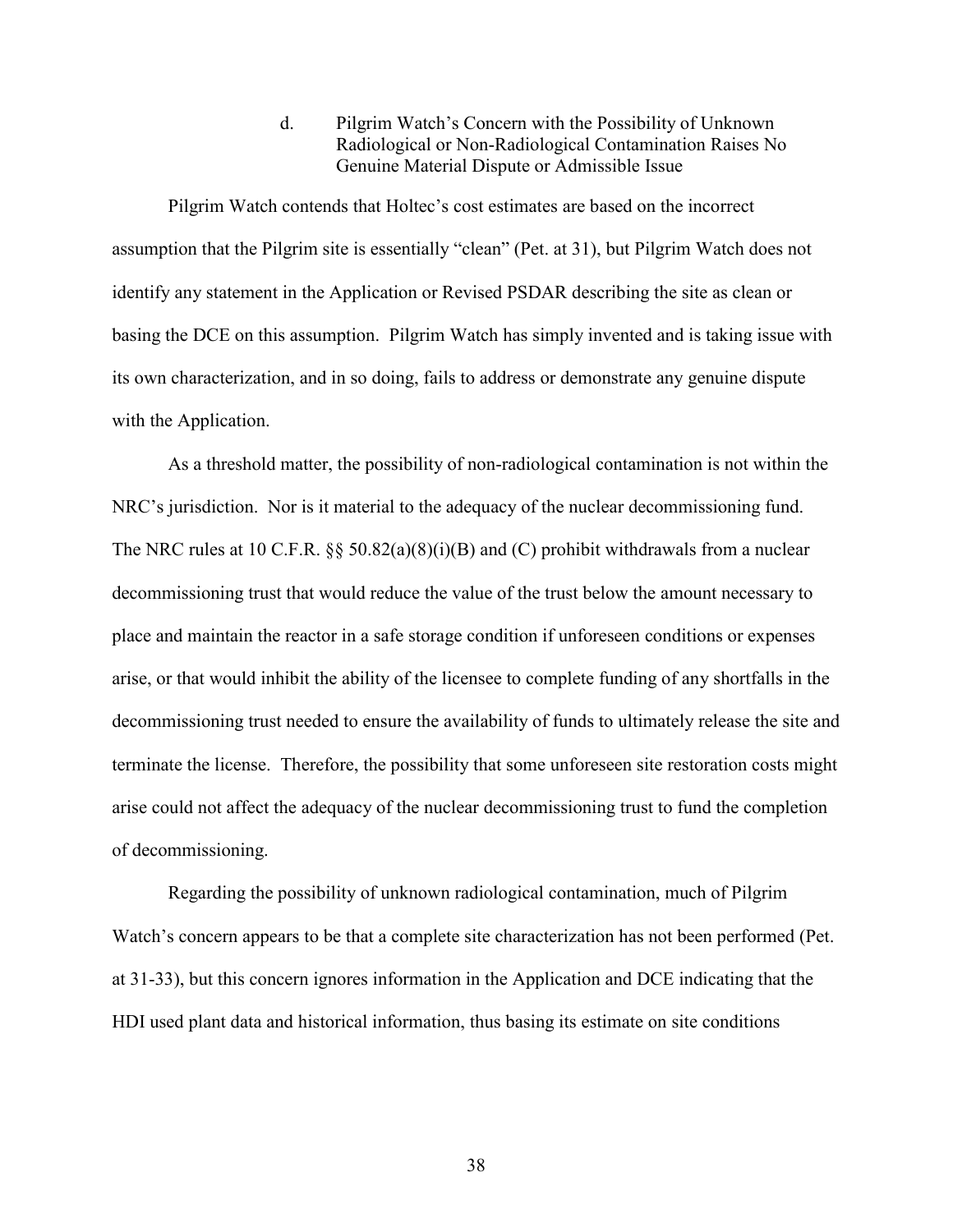determined after extensive due diligence.<sup>111</sup> Further, Pilgrim Watch fails to explain why the NRC's record-keeping, monitoring and reporting requirements are insufficient (and to the extent Pilgrim Watch is suggesting that they are not, Pilgrim Watch appears to be impermissibly challenging the NRC rules). Those rules require a licensee to maintain:

Records of spills or other unusual occurrences involving the spread of contamination in and around the facility, equipment, or site. These records may be limited to instances when significant contamination remains after any cleanup procedures or when there is reasonable likelihood that contaminants may have spread to inaccessible areas as in the case of possible seepage into porous materials such as concrete. These records must include any known information on identification of involved nuclides, quantities, forms, and concentrations.<sup>112</sup>

This provision in the NRC rules is specifically intended to prevent incomplete knowledge that might result in underestimation of decommissioning costs.<sup>113</sup> Pilgrim Watch also ignores the NRC's Decommissioning Planning Rule, which requires *inter alia* licensees to conduct surveys of areas, including the subsurface, that are reasonable to evaluate concentrations or quantities of residual radioactivity, and to maintain the records from surveys describing the location and amount of subsurface residual radioactivity identified at the site with the records important to decommissioning required by 10 C.F.R. § 50.75(g).<sup>114</sup> This rule is intended to ensure that a licensee has a reasonably accurate estimate of the extent to which residual radioactivity is present at the facility, particularly in the subsurface soil and groundwater, to improve decommissioning planning and adequately ensure that a decommissioning fund will cover the costs of decommissioning.<sup>115</sup>

 <sup>111</sup> LTA, Encl. 1, Att. D (2nd unnumbered page); DCE at 7, 36-37, 48. *See also* Revised PSDAR at 18.

 $112$  10 C.F.R. § 50.75(g)(1).

<sup>&</sup>lt;sup>113</sup> General Requirements for Decommissioning Nuclear Facilities, Final Rule, 53 Fed. Reg. 24,018, 24,026 (June 27, 1988).

<sup>114</sup> 10 C.F.R. § 20.1501.

<sup>115</sup> Decommissioning Planning; Final Rule, 76 Fed. Reg. 35,512, 35,514 (June 17, 2011) ("Decommissioning Planning Rule"). "The purpose of this final rule is to improve decommissioning planning and thereby reduce the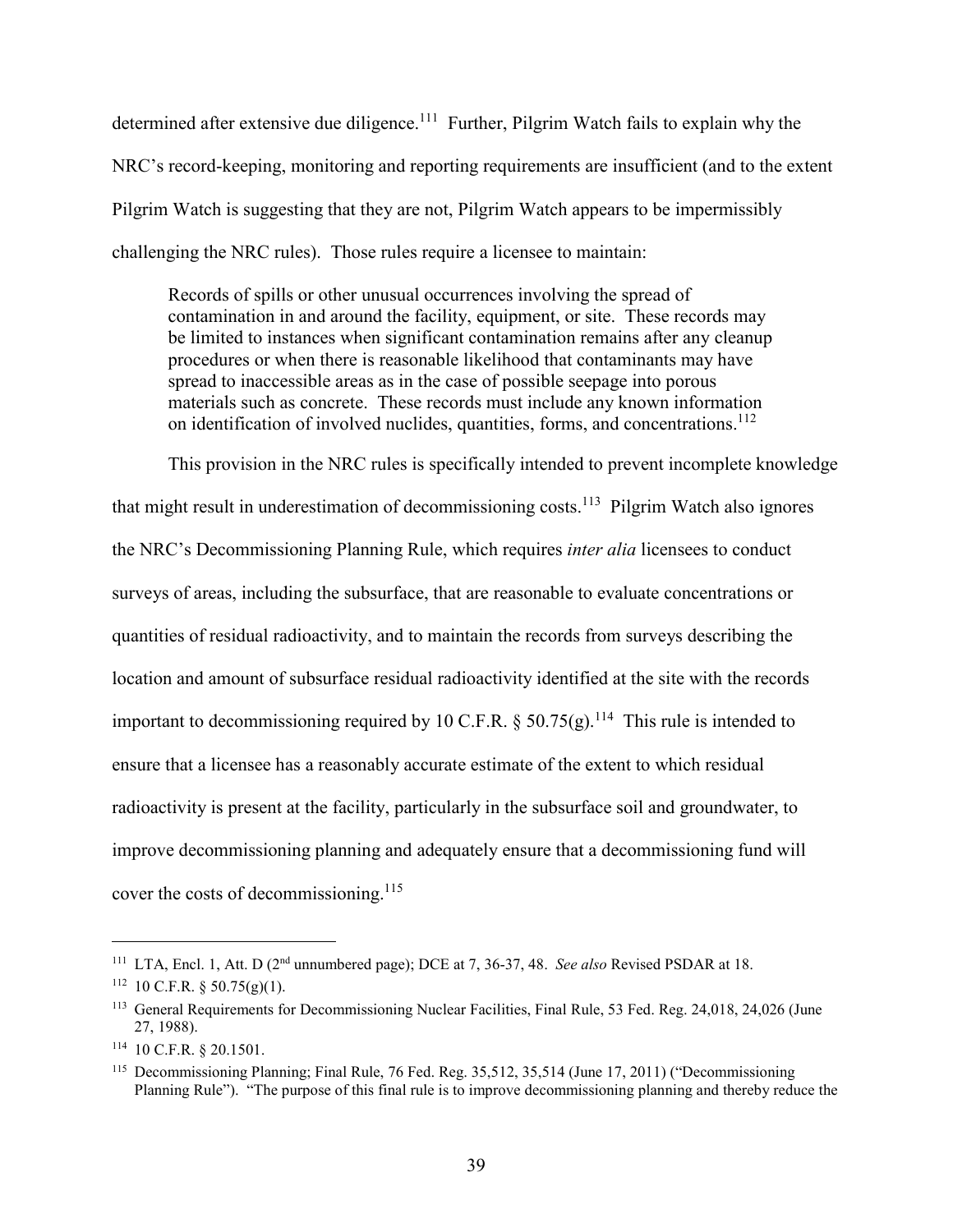Further, even before the NRC's Decommissioning Planning Rule was promulgated, Pilgrim was monitoring groundwater pursuant to an industry Ground Water Protection Initiative. Currently, a total of 23 wells are being sampled on a routine basis, as reported in Pilgrim's most recent Annual Radioactive Effluent Release Report.<sup>116</sup>

Pilgrim Watch fails to address or provide any genuine dispute with the adequacy of this information readily available on the docket. While Pilgrim Watch suggests that reports under the Radiological Environmental Monitoring Program and Groundwater Initiative are unreliable (Pet. at 50), it bases this conclusory assertion solely on the 2006 recommendations of NRC's Liquid Radioactive Release Lessons Learned Task Force that the NRC should require adequate assurance that leaks and spills will be detected before radionuclides migrate offsite via an unmonitored pathway. As the recommendations of this Task Force led to the NRC's Decommissioning Planning Rule requiring subsurface monitoring,<sup>117</sup> the 2006 Task Force report does not raise any genuine dispute with current monitoring, reporting and recordkeeping.

As previously discussed, much of Pilgrim Watch's concern that the site is being characterized as "clean" (a characterization not found in the Application or Revised PSDAR) focuses on whether prior environmental impact statements make this assumption and therefore fail to bound the impacts of decommissioning Pilgrim. *See* Pet. at 33, 34, 36. As previously discussed, this concern is outside the scope of this proceeding.<sup>118</sup> To the extent Pilgrim Watch is claiming that the DCE may be inaccurate based on actual conditions at Pilgrim, Pilgrim Watch's

 $\overline{a}$ 

likelihood that a site will become a legacy site . . .", *i.e.*, "a facility that is decommissioning and has an owner that cannot complete the decommissioning work for technical or financial reasons." *Id.* at 35,516.

<sup>116</sup> Annual Radioactive Effluent Release Report for January 1 through December 31, 2017 (May 15, 2018), Appendix B (Results of Onsite Groundwater Monitoring Program) at 69 (ADAMS Accession No. ML18141A428).

<sup>&</sup>lt;sup>117</sup> Decommissioning Planning Rule, 76 Fed. Reg. at 35,513.

<sup>118</sup> *See supra* note 83, and discussion on pages 23-25.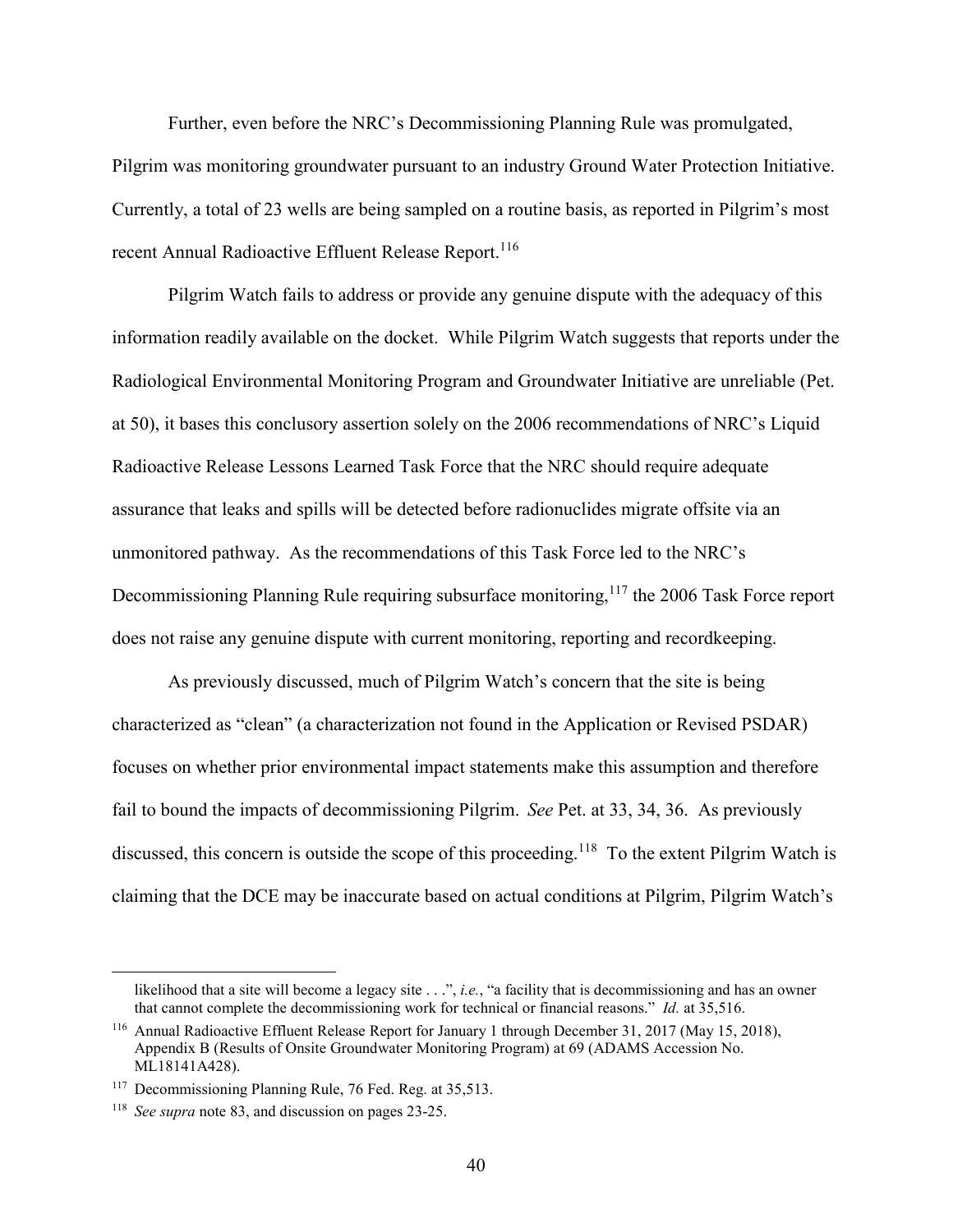claims are conclusory and inadequately supported, failing to address or dispute the existing, docketed information on current subsurface conditions and for this reason failing to demonstrate any genuine material dispute with the Application. As previously noted, a petitioner has a strict obligation to examine the publicly-available documentary material pertaining to the facility to ascertain whether there is a basis for its contentions.<sup>119</sup>

Pilgrim Watch alleges that the actual cost of decommissioning the site "will be more, probably far more than Holtec has estimated" (Pet. at 35), but its Petition does not support this bald speculation. Pilgrim Watch asserts (without citation or other support) that previously undiscovered strontium-90 doubled the cost of decommissioning Connecticut Yankee, and Maine Yankee encountered pockets of highly-contaminated groundwater leading to cost increases. *Id.* But these decommissioning projects preceded both the subsurface monitoring now required by the Decommissioning Planning Rule and the industry's groundwater protection initiative. Consequently, Pilgrim Watch does not explain why this prior experience is material. Nor does Pilgrim Watch make any effort to compare the DCE against the cost of completed decommissioning projects. In this regard, the DCE states that the Pilgrim "decommissioning cost estimate for license termination, spent fuel management and site restoration activities [was compared] to costs from similar activities from seven decommissioned BWR nuclear power plants."120 Pilgrim Watch does not address and provides no basis to dispute this benchmarking.<sup>121</sup>

 <sup>119</sup> *See supra* note 55.

<sup>120</sup> DCE at 37.

<sup>&</sup>lt;sup>121</sup> Pilgrim Watch alleges that other plants have ended up costing much more than what was estimated and refers to Diablo Canyon and San Onofre. Pet. at 35. San Onofre has not completed decommissioning, and decommissioning of Diablo Canyon has not yet begun. Pilgrim Watch cites the Summary Table in SECY-13- 0105 (Pet. at 35 n.21). That table shows that the site-specific estimates for Diablo Canyon and San Onofre are greater than the formula amounts. SECY-13-0105, Summary Findings Resulting from the Staff Review of the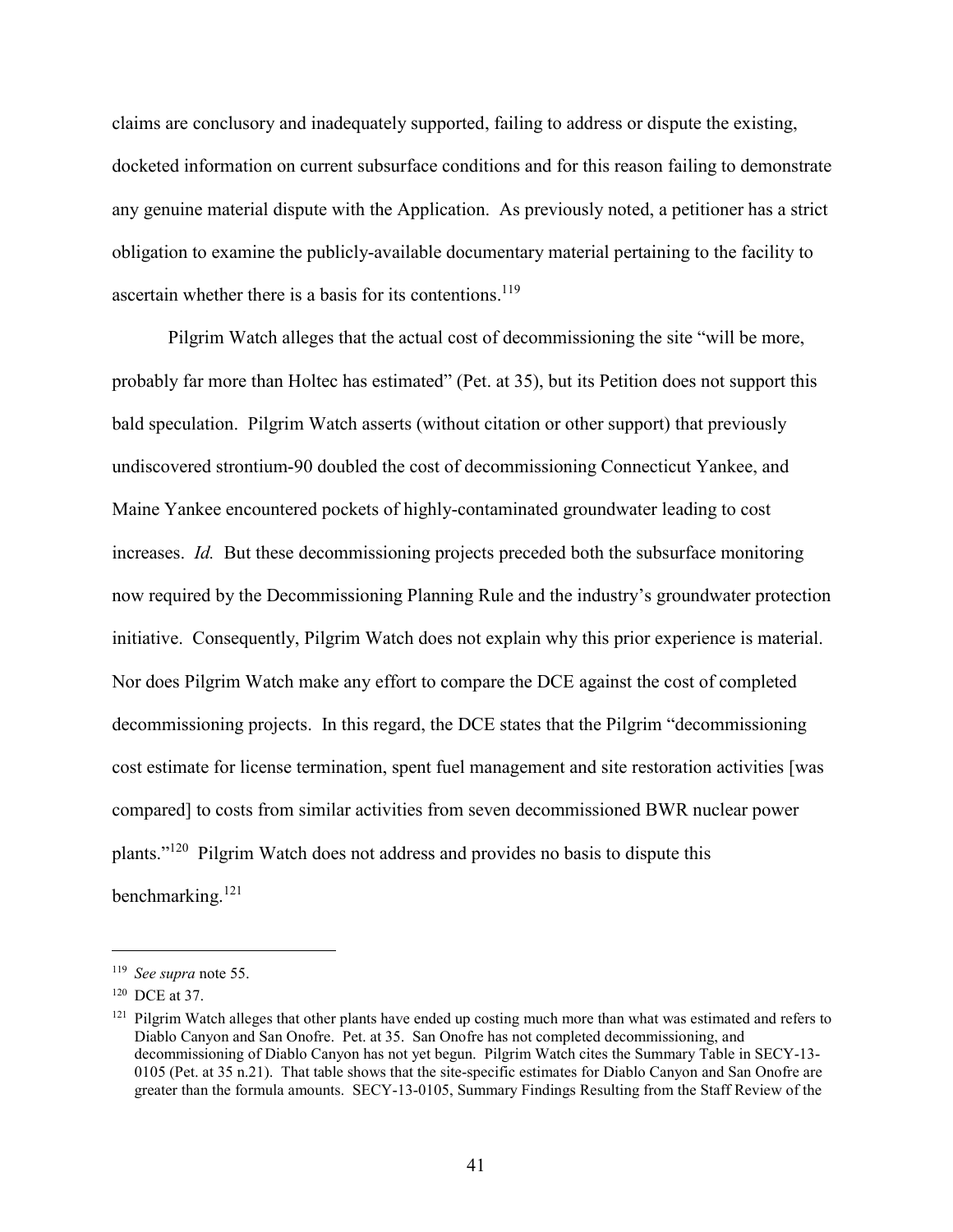Indeed, Pilgrim Watch provides no concrete and site-specific information indicating that Applicants have overlooked significant sources of radiological or non-radiological contamination at the Pilgrim site. Nor, as discussed below, has Pilgrim Watch shown that there is any onsite contamination that would cause site remediation and restoration costs to exceed the DCE.

Pilgrim Watch states that "over the years, Pilgrim has buried contaminated materials on site and has had many leaks and releases," and that "[d]ue to these leaks, many lethal radionuclides, including for example tritium, manganese54, cesium-137, Sr-90, I-131, cobalt-60, and neptunium were found in the surface water, groundwater, and soils at Pilgrim at levels exceeding 'background' levels." Pet. at 36 (footnote omitted). Pilgrim Watch's reference to buried material presumably refers to the disposal of slightly contaminated construction soil, that, discussed in Appendix C of the Annual Radioactive Effluent Release Report, was approved by the NRC pursuant to 10 C.F.R. § 20.302 and would contribute a dose of less than 0.01 mrem per year.122 Thus, the burial is clearly known and clearly insignificant, and Pilgrim Watch provides no information to the contrary. Pilgrim Watch provides no basis for its claim that there have been many leaks or that they resulted in anything "lethal" or even significant. Pilgrim Watch's Petition does refer to a few known releases, as discussed below, but provides no expert opinion, sources, or other references showing that they would affect the DCE or are otherwise material.

Pilgrim Watch states that neptunium releases into Cape Cod Bay were reported by Stuart Shalat (*id.* n.24) but does not provide any affidavit or reference to support this claim. Further,

<u>.</u>

<sup>2013</sup> Decommissioning Funding Status Reports for Operating Power Reactor Licensees (Oct. 2, 2013), Summary Table (ADAMS Accession No. ML13266A084). It does not show that actual decommissioning costs were more than site-specific cost estimates. Further, Pilgrim Watch provides no explanation why the estimates for large, multi-unit pressurized water reactors in California (owned by public utilities subjected to added California public utility commission requirements) are material to a much smaller, single unit boiling water reactor in Massachusetts.

<sup>122</sup> *See supra* note 116.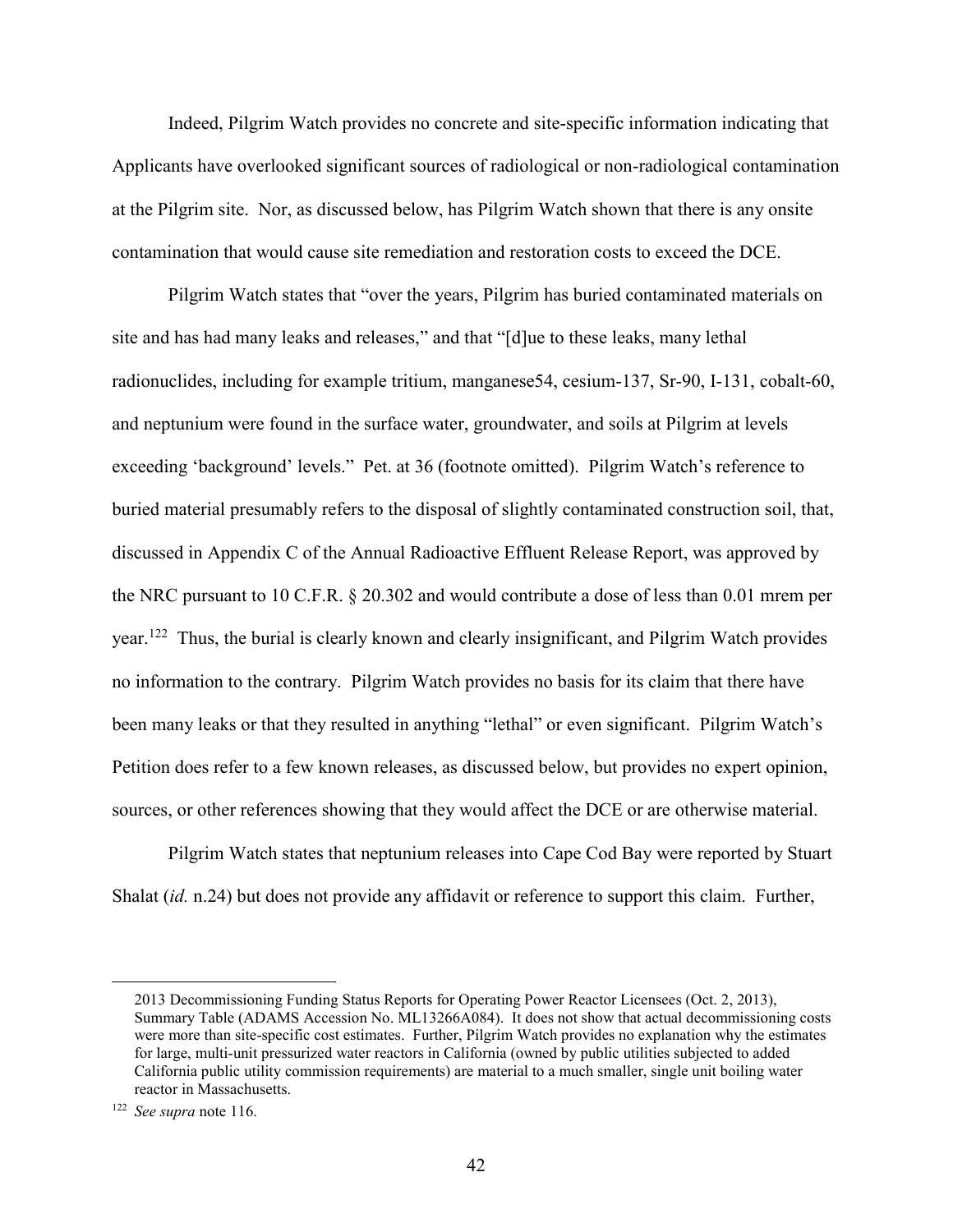Pilgrim Watch provides no explanation of the levels or significance of these alleged releases, how they relate to residual radioactivity at the site, or other information explaining how they would affect DCE.

Pilgrim Watch alleges that Pilgrim's 1982 Annual Radiological Environmental Report indicates "considerable offsite contamination" and argues that "if there was offsite contamination, the only reasonable assumption is that there was onsite contamination also." Pet. at 39. Pilgrim Watch points to two measurements of cesium-137 in vegetation samples, which Pilgrim Watch characterizes as 1,000,000 times in excess of the concentrations expected. *Id.* at 40. In fact, what the 1982 Annual Report states is:

The absence of Cs-134 at both these locations and the fact that the measures Cs-137 concentrations are greater than 1,000,000 times what would be expected at these locations based on releases from PNPS-1 *strongly indicates that fallout, not PNPS-1, is the primary source of this Cs-137*. Therefore, it is extremely unlikely that there was any environmental impact on vegetation due to the operation of  $PNPS-1.123$ 

Pilgrim Watch does not provide any information disputing this conclusion and thus fails to support its baseless claim.

Pilgrim Watch states that NRC inspection reports in 1982 confirm the release of resin, but Pilgrim Watch does not provide these reports or explain the significance of the release. Pilgrim Watch provides no expert opinion or other references or sources that would show that this occurrence would have any material effect on the DCE.

Pilgrim Watch states that in January 1988, a 5,000 cubic yard pile of dirt containing cesium-134, cesium-137, and cobalt-60 was found in a parking lot near the reactor. Pet. at 41. Pilgrim Watch bases this statement on a Boston Globe article (*id.*), a link to which is provided in note 30 to Pilgrim Watch Exhibit 4. Pilgrim Watch does not provide any information relating to

 <sup>123</sup> Pilgrim Watch Ex. 2 at 3-80.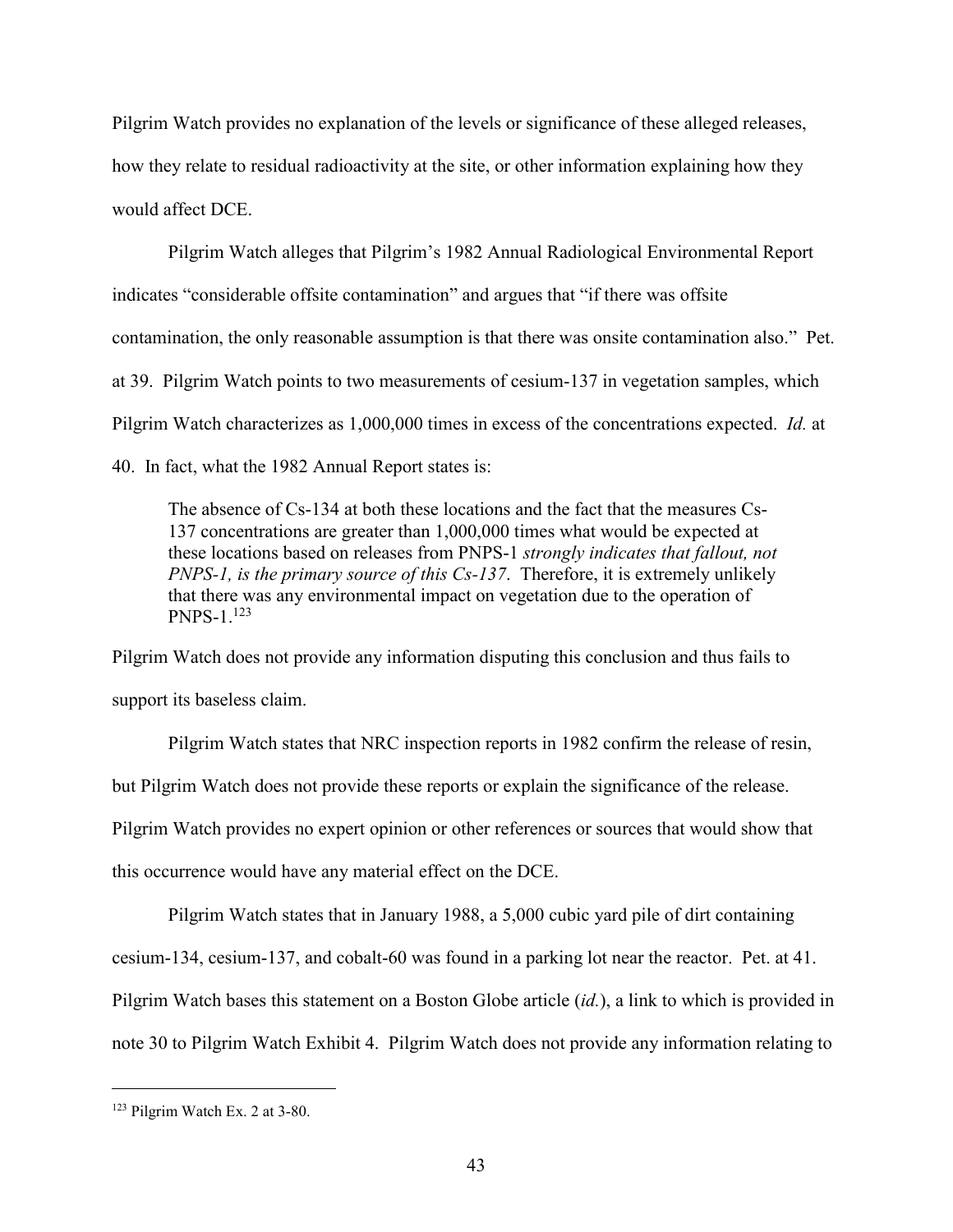the levels or significance of the radioactivity. In fact, the Boston Globe article indicates that they were "completely inconsequential" and "within federally accepted standards" and reported that the NRC "ha[d] no safety concern."<sup>124</sup>

Pilgrim Watch alleges that Pilgrim's Groundwater Program has shown significant radioactive contamination (tritium, cesium-137, cobalt-60, manganese-54) in Pilgrim's soil. Pet. at 44. Pilgrim Watch refers to contamination resulting from separation of an underground line leading to the discharge canal (the neutralization sump discharge line) discovered in 2013, and refers to a number of reports of Pilgrim's monitoring that are provided to the Massachusetts Department of Public Health and made publicly available. *See* Pet. at 45-46, nn. 40-46.125 Rather than indicating that contamination is unknown, these reports in fact show how thoroughly the release has been monitored. Further, these monitoring reports show that the level of radionuclides in soil samples near where the line separated have trended downwards. By May 2015, manganese-54 and cobalt-60 were not detected above reporting levels in any of the ten soil borings. Cesium-137 was detected in the vicinity of the catch basis at concentrations ranging from non-detectable to 2,400 piCi/kg. In additional analyses for hard-to-detect radionuclides including iron-55, nicket-63, and strontium-90, no hard-to-detect radionuclides were detected above the reporting levels.<sup>126</sup>

Pilgrim Watch does not provide any information demonstrating that the reported levels of Cs-137 would have any effect on the DCE. One comparison that could be made is with the

 <sup>124</sup> Pilgrim Watch Ex. 4, n.30 (https://jonesriver.org/getfile/ccbw/2012/06/1988.01.21.\_BG\_RadioactiveDirtPile.pdf).

<sup>&</sup>lt;sup>125</sup> All of the reports are available at https://www.mass.gov/lists/environmental-monitoring-data-for-tritium-ingroundwater-at-pilgrim-nuclear-power-station.

<sup>126</sup> Pilgrim Nuclear Power Station (PNPS): Tritium in Groundwater Monitoring Wells**:** PNPS Updates as of May 12, 2015 at 5, available at https://www.mass.gov/files/documents/2016/07/nr/pnps-update-05-12-15.pdf.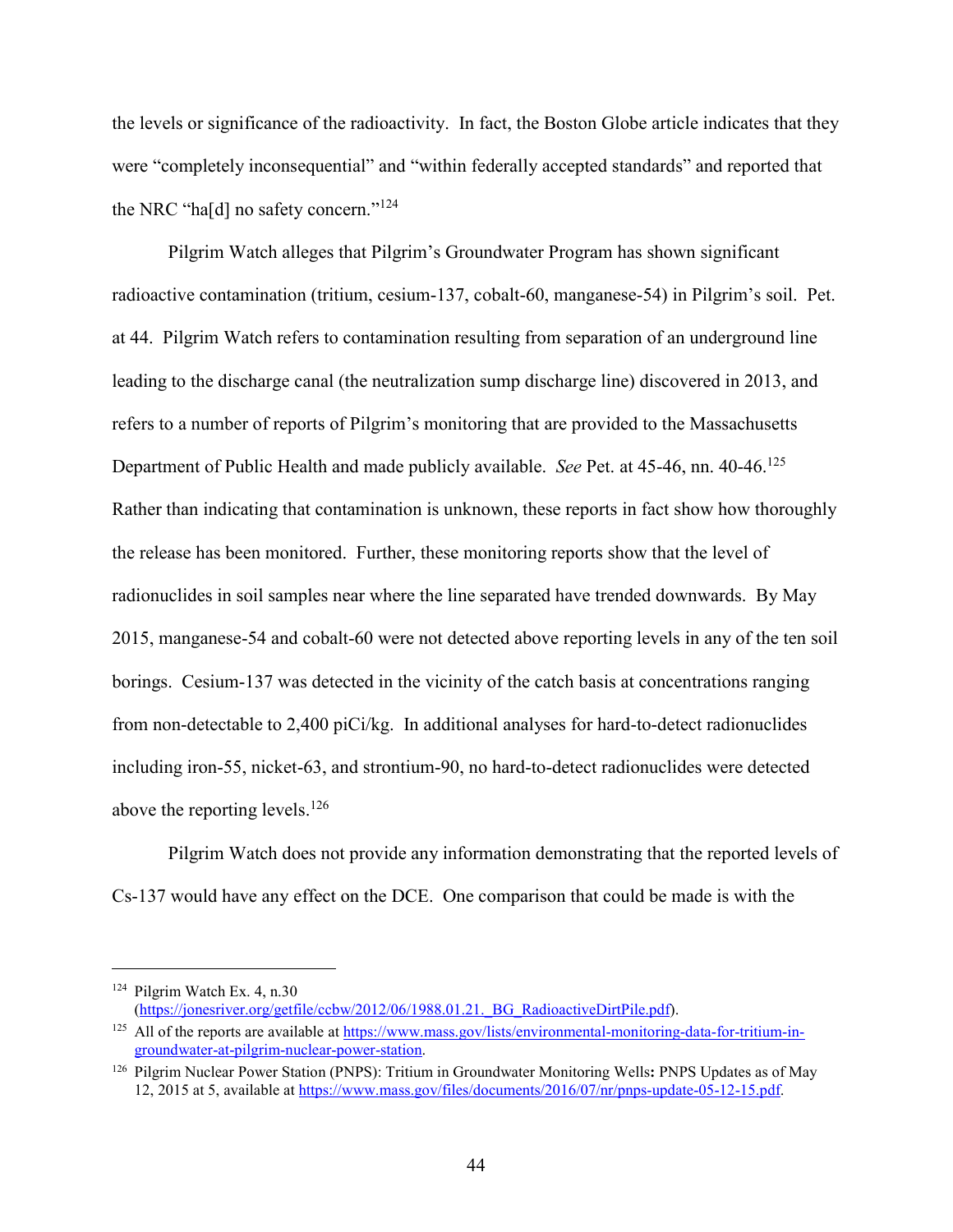conservative soil surface screening value that may be used under NRC guidance to demonstrate compliance with the NRC's site release criteria.<sup>127</sup> The soil surface screening value for Cs-137 is 11 pCi/g<sup>128</sup> (corresponding to 11,000 pCi/kg), nearly five times greater than the most recent concentration reported at Pilgrim.<sup>129</sup> While the applicability of the screening values will depend on site conditions, such as location and distribution of radionuclides or other factors that might necessitate site-specific modeling, this comparison nevertheless highlights the fact that Pilgrim Watch has provided no expert opinion, reference, or other source that would explain why any of the reported data would require remediation of a magnitude that would demonstrate a genuine material dispute with the DCE.

Pilgrim Watch's discussion of tritium levels in groundwater similarly fails to demonstrate any genuine material dispute with the DCE or the cash flow analysis in the Application. Pilgrim Watch correctly observes that by January 2014, after the separation of the neutralization sump discharge line, measurements of tritium reached as high as 70,000 pCi/L. Pet. at 45.<sup>130</sup> Pilgrim Watch fails to mention that within two weeks, the levels of tritium had declined to about 2,500

<sup>&</sup>lt;sup>127</sup> NUREG-1757, Consolidated Decommissioning Guidance, Vo1. 2, Characterization, Survey and Determination of Radiological Criteria (Rev. 1, Sept. 2006), Appendix H (Criteria for Conducting Screening Modeling Evaluations) (ADAMS Accession No. ML063000252). Oddly, Pilgrim Watch compares the concentrations of radionuclides in *soil* with the MCLs for radionuclides *in drinking water*. *See* Pet. at 47. Pilgrim Watch provides no explanation why the MCLs should apply or are in any way meaningfully compared with soil concentrations. Obviously, the ingestion pathway and therefore dose consequences are very different.

<sup>128</sup> *Id.*, App. H at H-8 (Table H-2).

<sup>&</sup>lt;sup>129</sup> The conservative soil surface screening level for Co-60 is 3.8 pCi/g  $(3,800 \text{ pCi/kg})$  (*id.*), which is also greater than the 1,150 pCi/kg that Pilgrim Watch identifies as being measured shortly after the discharge line separated. *See* Pet. at 45.

<sup>&</sup>lt;sup>130</sup> Pilgrim Nuclear Power Station (PNPS): Tritium in Groundwater Monitoring Wells, PNPS Updates as of February 7, 2014 at 4 (MW219 Results), available at https://www.mass.gov/files/documents/2016/07/vv/pnpsupdate-02-07-14.pdf.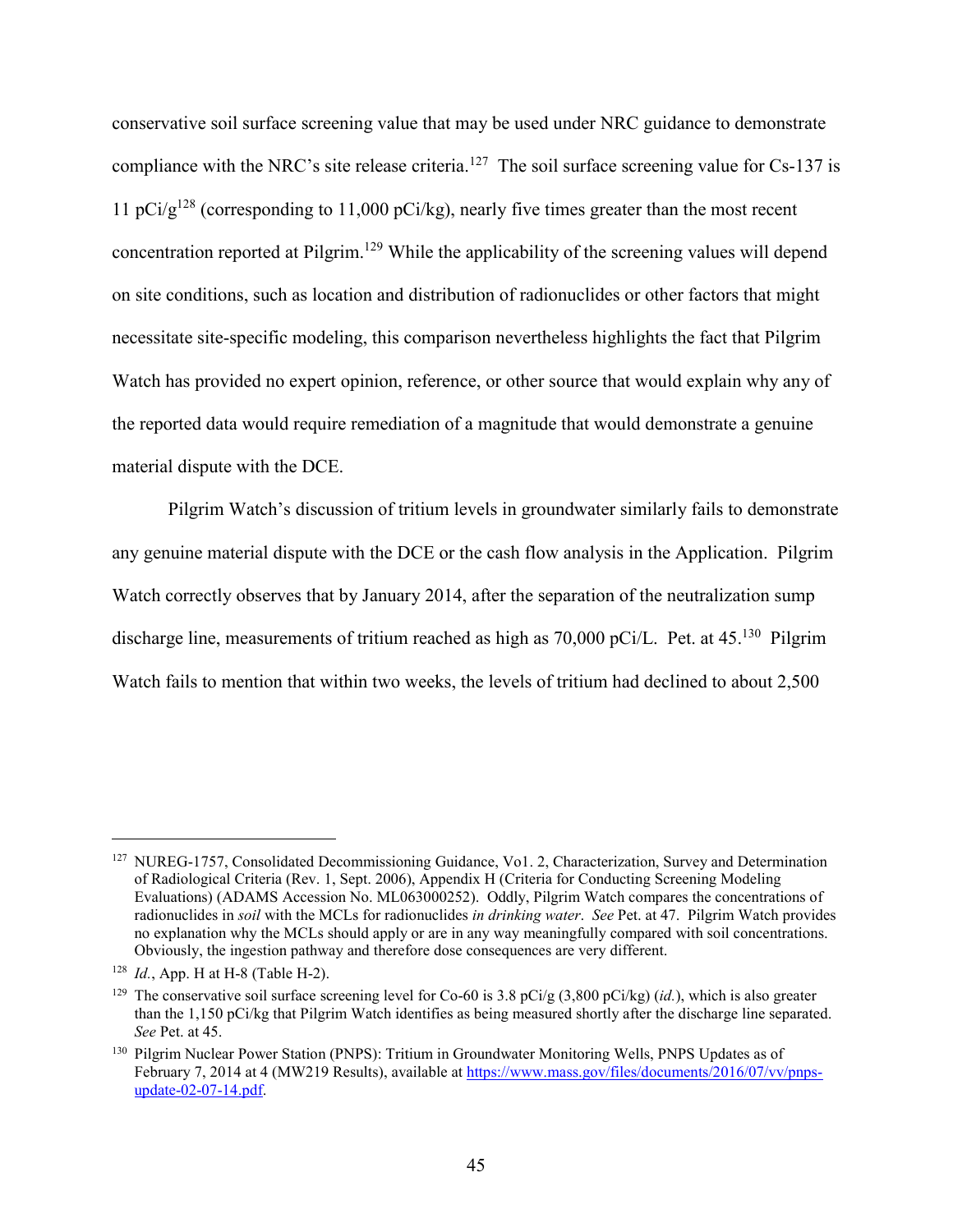piCi/L,<sup>131</sup> – well below the safe drinking water standard.<sup>132</sup> Nor does Pilgrim Watch identify any current measurement of tritium that would affect Pilgrim's ability to meet the NRC's site release criteria or affect the DCE. As reflected in the most recent Annual Radioactive Effluent Release Report, all measurements in 2017 were below the MCL.<sup>133</sup> Further, the MCL corresponds to a 4millirem standard,<sup>134</sup> far below the 25-millirem standard for unrestricted release established in the NRC rules.135 In short, Pilgrim Watch's statements and the reports it cites establish (1) that there is a wealth of groundwater monitoring data, and (2) there is no identified current condition that would materially affect the DCE and the cash flow analysis in the Application.136

In short, there is no basis to assume that radiological contamination has been

"overlooked" as Pilgrim Watch claims (Pet. at 35, 40). Similarly, because Pilgrim Watch has not

https://www.mass.gov/files/documents/2018/11/30/pnps-may-1-2018-update.pdf.

 <sup>131</sup> *Id.*

<sup>&</sup>lt;sup>132</sup> The EPA's safe drinking water standard for tritium is a 20,000 pCi/l maximum contaminant level ("MCL") that would produce a total body or organ dose of 4 millirem/year. *See* Interim Primary Drinking Water Regulations, 41 Fed. Reg. 28,402, 28,404 (July 9, 1976).

<sup>133</sup> Annual Radioactive Effluent Release Report for January 1 through December 31, 2017, *supra* note 116, at Appendix B. The report showed concentrations of tritium detected in the onsite wells in 2017 ranging from nondetectable at less than 229 pCi/L, up to a maximum concentration of 6,030 pCi/L (*id.* at 70) – well below the drinking water standard. Further, as stated in the Annual Radioactive Effluent Release Report, there was no indication of any plant-related radioactivity in the groundwater samples, other than tritium. *Id*. at 69. Hard-todetect radionuclides were non-detectable in all of the wells sampled and analyzed during 2017. *Id. See also* Mass. Department of Public Health, Pilgrim Nuclear Power Station Tritium Groundwater Investigation Update (May 1, 2018) (summarizing tritium measurements), available at

In 2018, a leak occurred in a feedwater check valve, and migrated into groundwater through the seismic gap between the reactor building and turbine building, resulting in elevated levels of tritium in one of the monitoring wells reaching about twice the MCL. The leak was identified and repaired, and the levels of tritium in the monitoring well have returned to concentrations that are a fraction of the MCL. This will be reflected in the Annual Radioactive Effluent Release Report for January 1 through December 31, 2018, expected to be submitted to the NRC in May.

<sup>134</sup> *See supra* note 132.

<sup>135</sup> 10 C.F.R. § 20.1402.

<sup>&</sup>lt;sup>136</sup> For example, the monitoring reports show that a monitoring well in the vicinity of a 1988 spill to which Pilgrim Watch also refers (Pet. at 46) continues to be sampled weekly. Pilgrim Nuclear Power Station (PNPS): Tritium in Groundwater Monitoring Wells PNPS Updates as of March 15, 2013, at 2-3, available at https://www.mass.gov/files/documents/2016/07/wk/pnps-update-3-15-13.pdf. Pilgrim Watch has all of this data available to it but makes no showing that the site conditions in the vicinity of the 1998 spill are unknown or significant.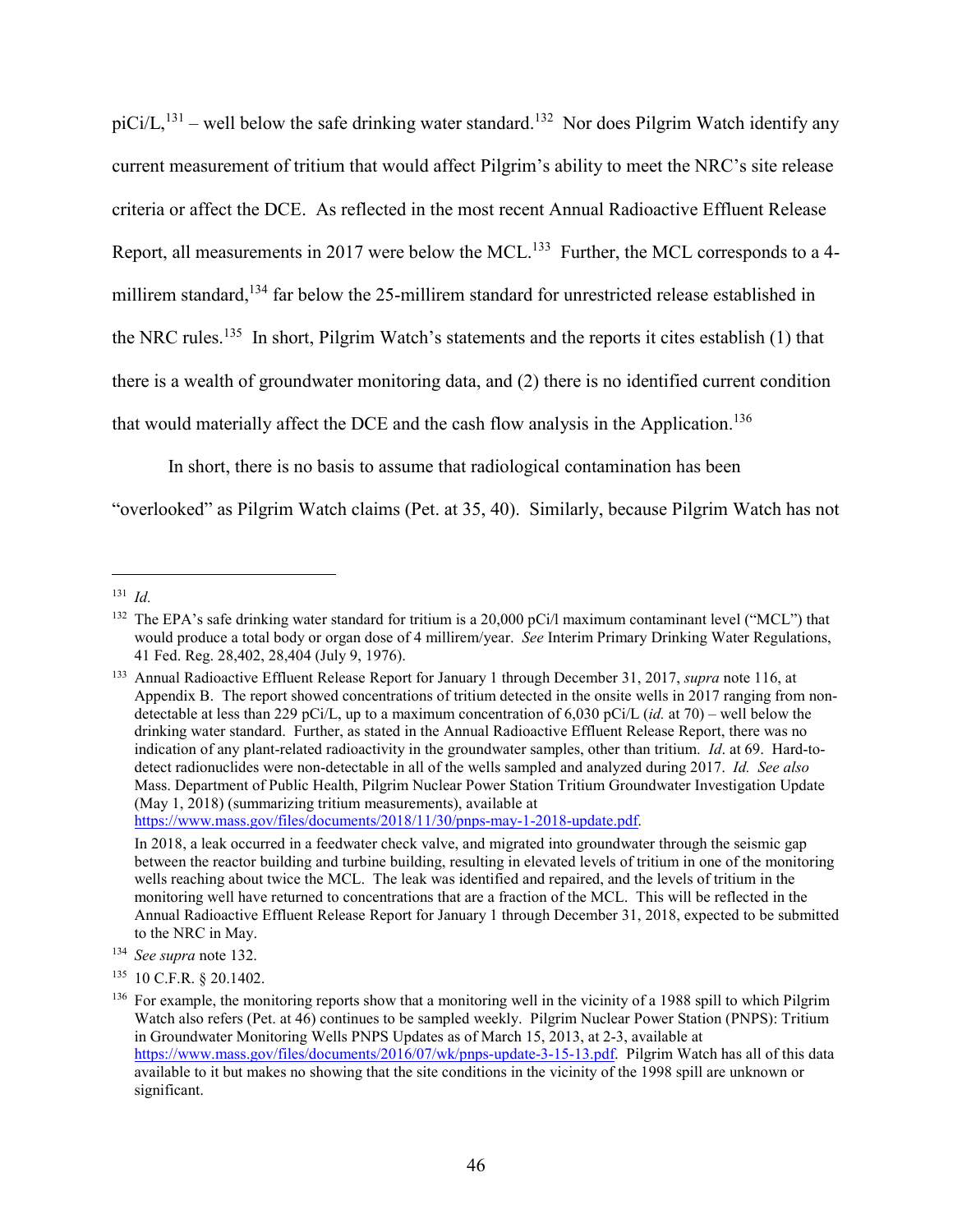"shown how the identified contaminants will elevate decommissioning costs," it has not demonstrated that the cash flow analysis in the Application is based on "unreasonable assumptions."137 Further, Pilgrim Watch has provided no explanation why the records required by 10 C.F.R. § 50.75(g), including the results of subsurface monitoring at Pilgrim, should be assumed to be inaccurate, and thus no basis supporting its claim that a site characterization is required now.

Moreover, Pilgrim Watch's argument that Holtec must complete a "full" site investigation and characterization prior to the proposed license transfer reflects a fundamental misunderstanding of—and improper challenge to—the NRC's license termination regulations. Those regulations require that the LTP, to be submitted at least two years before the scheduled termination of the license, include among other things a site characterization, site remediation plans, detailed plans for the final radiation survey, and an updated site-specific estimate of remaining decommissioning costs.<sup>138</sup> This is precisely the type of information that Pilgrim Watch (wrongly) claims is required now.

Pilgrim Watch makes a few claims regarding non-radiological concerns, but these claims too fail to demonstrate any genuine material dispute with the Application. As previously stated, site restoration costs are beyond NRC's jurisdiction, and immaterial because of the NRC rules prohibiting any withdrawal from the NDT that would inhibit the ability of the licensee to complete funding of any shortfall needed to release the site and terminate the license. Further,

 <sup>137</sup> *Vermont Yankee*, CLI-16-17, 84 N.R.C. at 118-19.

<sup>138</sup> 10 C.F.R. § 50.82(a)(9)(i)-(ii). *See also* NUREG-1700, Rev. 2, Standard Review Plan for Evaluating Nuclear Power Reactor License Termination Plans (Apr. 2018); NUREG-1757, Rev. 1, Consolidated Decommissioning Guidance, Vol, 2, Characterization, Survey, and Determination of Radiological Criteria (Sept. 2006); Regulatory Guide 1.179, Rev. 1, Standard Format and Content of License Termination Plans for Nuclear Power Reactors (June 2011).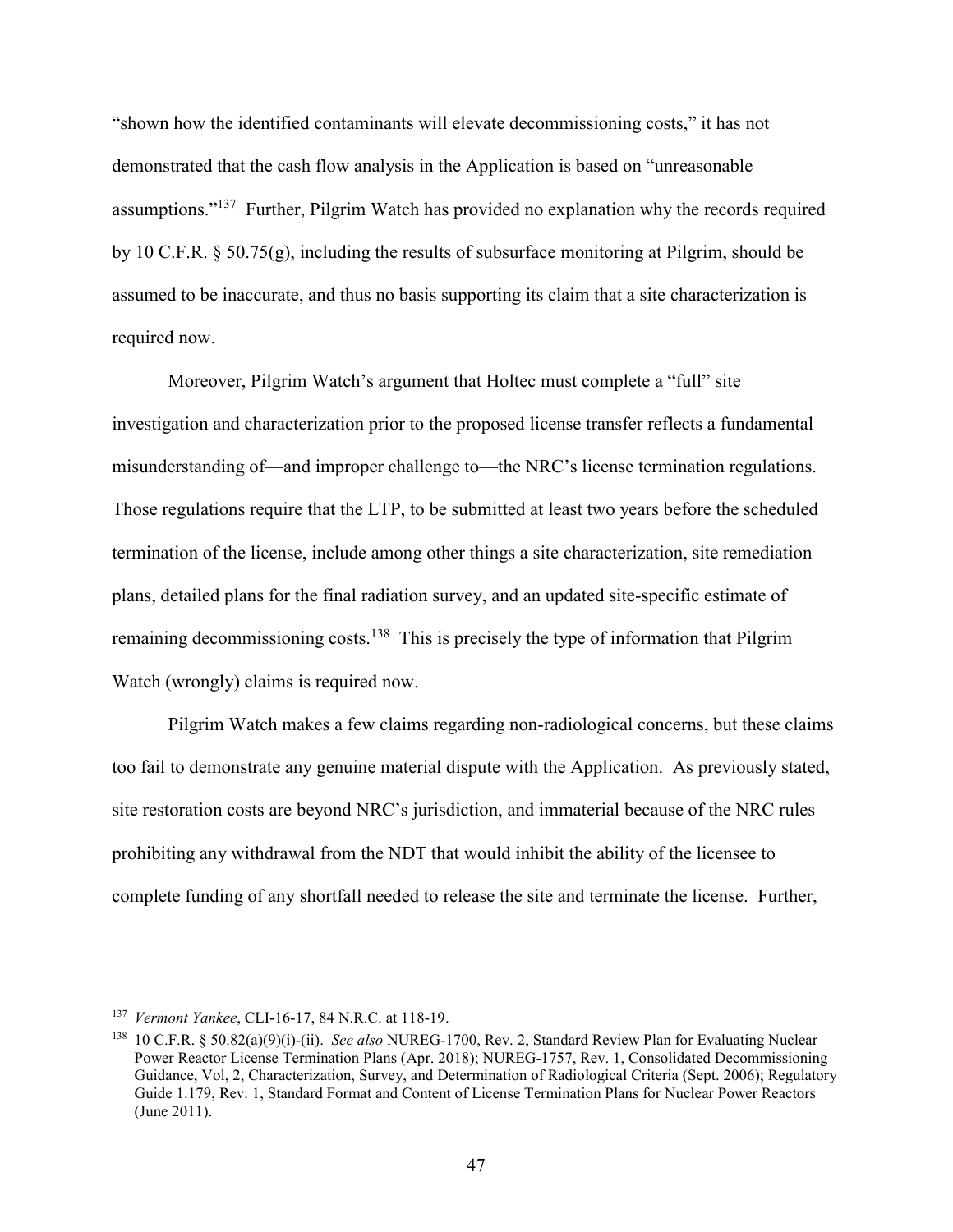none of Pilgrim Watch's non-radiological concerns demonstrates any genuine dispute with the estimated site restoration costs in the DCE.

First, Pilgrim Watch suggests that the estimate for site restoration is a relatively small amount that may be limited to demolishing structures after radioactive contamination has been removed. Pet. at 34. Pilgrim Watch takes statements in the Revised PSDAR out of context. The DCE clearly indicates that it includes both demolition of uncontaminated structures *and*  restoration of the site.<sup>139</sup> Further, Pilgrim Watch also fails to address or dispute the description of the decommissioning activities described in the Revised PSDAR, which include removal of asbestos containing material, hazardous, and universal waste.<sup>140</sup> And while the cost of site restoration is "relatively small" compared to the total cost estimate of \$1.134 billion, or compared to the costs of radiological decommissioning and spent fuel management," Pilgrim Watch does not dispute that the estimate includes over \$40 million in site restoration costs.<sup>141</sup> Pilgrim Watch provides no information that would indicate that this cost estimate is unreasonable. While it alleges that the discovery of PCB-contaminated materials at Yankee Rowe increased cleanup costs, Pilgrim Watch makes no effort to quantify this impact or demonstrate a potential for a material impact at Pilgrim. In this regard, as previously stated, the DCE states that it was benchmarked against similar activities from seven decommissioned BWR nuclear power plants.<sup>142</sup> In contrast, Pilgrim Watch provides no information indicating that HDI's estimate of site restoration costs is out of line with experience at other plants.

 <sup>139</sup> DCE at 48.

<sup>&</sup>lt;sup>140</sup> Revised PSDAR at 11.

<sup>141</sup> DCE at 33.

<sup>142</sup> DCE at 37.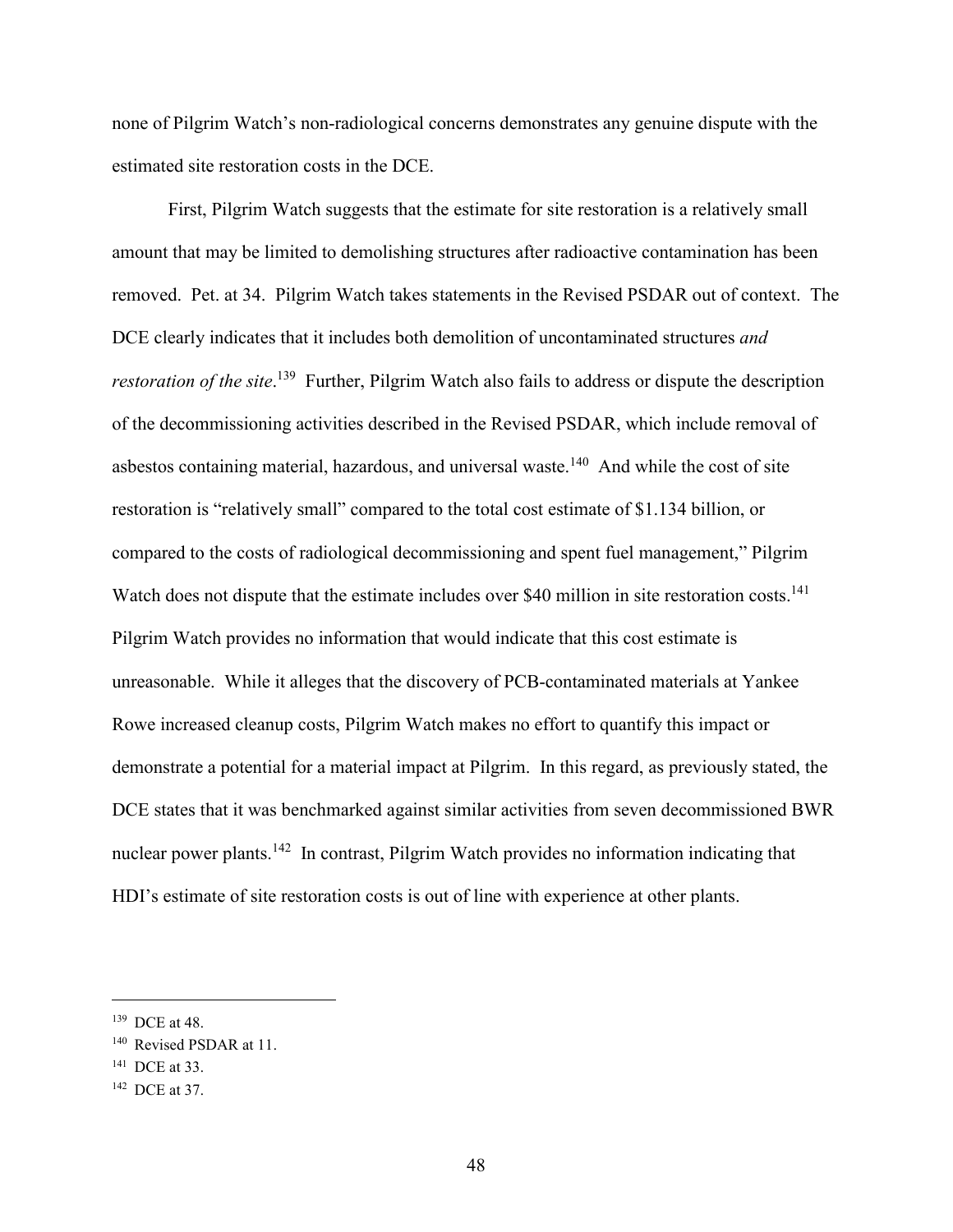Pilgrim Watch also refers to sampling that was conducted for pollutants in several electrical vaults (Pet. at 49), as discussed in the Fact Sheet supporting EPA's 2016 Draft Authorization to Discharge under the National Pollution Discharge Elimination System. 143 These vaults were sampled because stormwater is periodically pumped to stormwater outfalls which discharge to Cape Cod Bay.<sup>144</sup> Pilgrim Watch does not explain why pollutants in water discharged to Cape Cod Bay, as permitted by the NPDES permit,  $145$  have any bearing on site restoration costs.

Finally, Pilgrim Watch claims without basis that "[n]umerous sources have reported that drums of hazardous waste were buried on the Pilgrim site in the 1980s and/or 1990s" and that "[b]arrels of chemical waste were reportedly shipped from New Jersey were (sic) buried along Power House Road (Pilgrim's access road) and then over-planted with evergreen trees." Pet. at 52. Pilgrim Watch cites a paper authored by the Jones River Watershed Association (an organization that participated with Pilgrim Watch in opposing Pilgrim license renewal). *Id.*, n.55. That paper does not refer to or identify "numerous sources," but instead cites a Pilgrim Coalition (a network of organizations that include Pilgrim Watch and the Jones River Water Association) newsletter. Pet., Ex. 4 at 34. That newsletter in turn does not refer to any barrels of waste from New Jersey buried along Power House Road or drums of hazardous waste. Instead, it merely includes a statement by one member of the Pilgrim Coalition that "I tried to uncover chemical waste that was buried near the plant but Edison had too many friends in high places for

 <sup>143</sup> Fact Sheet MA0003557, Draft National Pollutant Discharge Elimination System (NPDES) Permit to Discharge to Waters of the United States Pursuant to the Clean Water Act (CW) ("NPDES Fact Sheet"), available at https://www.epa.gov/sites/production/files/2016-05/documents/draftma0003557permit.pdf.

<sup>144</sup> *Id.*, NPDES Fact Sheet at 30.

<sup>&</sup>lt;sup>145</sup> As the NPDES Fact Sheet states, "[a]lthough some of the parameter values were above water quality criteria levels, this does not take into account the dilution that would be present when these discharges mix with the cooling water flows and other stormwater flows as they get discharged to Cape Cod Bay." *Id.*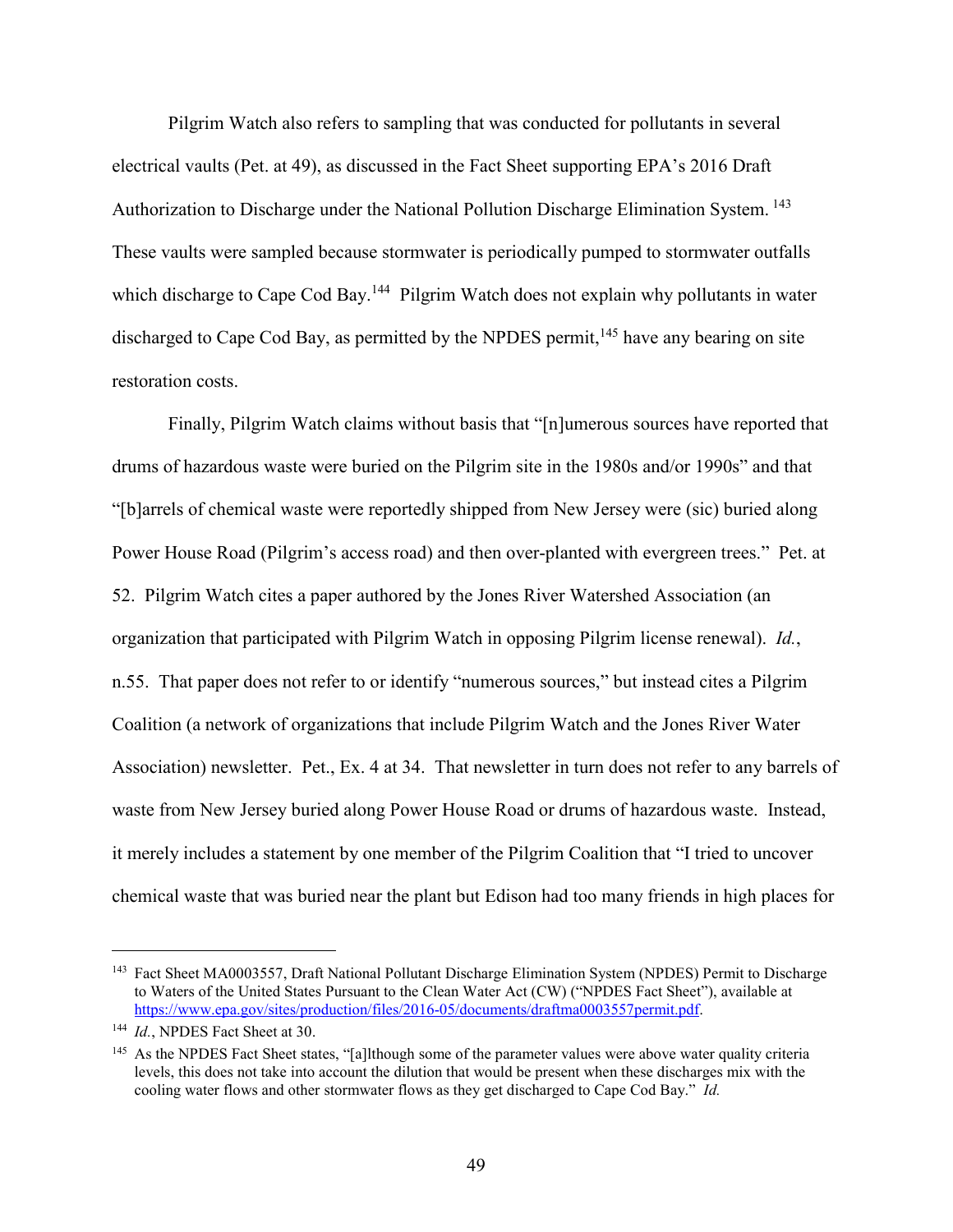us to get anywhere despite having plenty of evidence."<sup>146</sup> Pilgrim Watch does not identify any evidence supporting this allegation, or any explanation or reason to believe that hazardous waste from New Jersey was sent to and buried at Pilgrim.<sup>147</sup>

It also bears repeating that recovery of spent fuel management costs from DOE provides a substantial additional cash flow that would allow Holtec Pilgrim to adjust funding assurance if necessary. Consequently, for that reason too, none of these concerns is material or raise a genuine dispute with the Application.

## e. Pilgrim Watch's Concern with Costs of Managing Low-Level Radioactive Waste Raises No Genuine Material Dispute or Admissible Issue

Pilgrim Watch incorrectly alleges that Holtec's cost estimate ignores the cost of

managing low-level radioactive waste ("radwaste"). Pet. at 58. As reflected in the Application,

*Id.* at A-185 to A-186. Pilgrim Watch misleadingly characterizes the NRC's response as "not[ing] burials of hazardous waste." Pet. at 89, 104. Such repeated mischaracterizations provide no basis for a contention.

 <sup>146</sup> *See* October 2013 Pilgrim Coalition Newsletter (statement by W. Bramhall), available at http://archive.constantcontact.com/fs159/1109945140723/archive/1115182751860.html (cited in fn. 93 of Pilgrim Watch Ex. 4).

<sup>147</sup> Pilgrim Watch also claims that "*[t]his contamination* was the subject of public comments to the NRC in 2007" and refers to the NRC's 2007 environmental impact statement on Pilgrim license renewal (Pet. at 53), but this reference does not support Pilgrim Watch's claim. The comment to which Pilgrim Watch refers stated:

The staff did not provide information about buried wastes on site - where they were located; how deep they were buried; packaging; chemical and radioactive composition of waste. We know for example that when Pilgrim blew its filters in 1982, there was considerable contamination. During the clean up, waste was buried on the property. Neighbors and passer-bys on Rocky Hill Road observed the operation - NRC and Entergy's staff are aware, too. The public, NRC officials and Entergy staff also are well aware of burials off the Access Road.

NUREG-1437, Supp. 29, Supplemental Environmental Impact Statement Generic Environmental Impact Statement for License Renewal of Nuclear Plants, Supplement 29 Regarding Pilgrim Nuclear Power Station (July 2007) at A-185. This comment does not establish that any hazardous waste was buried. In response to this comment, the NRC stated:

As part of the environmental site audit for license renewal the staff typically reviews records and reports of spills or other occurrences involving the spread of hazardous contaminants as it relates to human health and water use and quality-groundwater. During its review, the staff did not identify any new and significant information within these records that may call the Category 1 issues of human health and water use and quality-groundwater into question. Nevertheless, the requirements for keeping these records and retention programs, 10 CFR  $50.75(g)(1)$ , are to ensure that these types of areas will be identified during plant decommissioning. In addition, these regulations provide assurance that any contamination will be appropriately remediated during site decommissioning.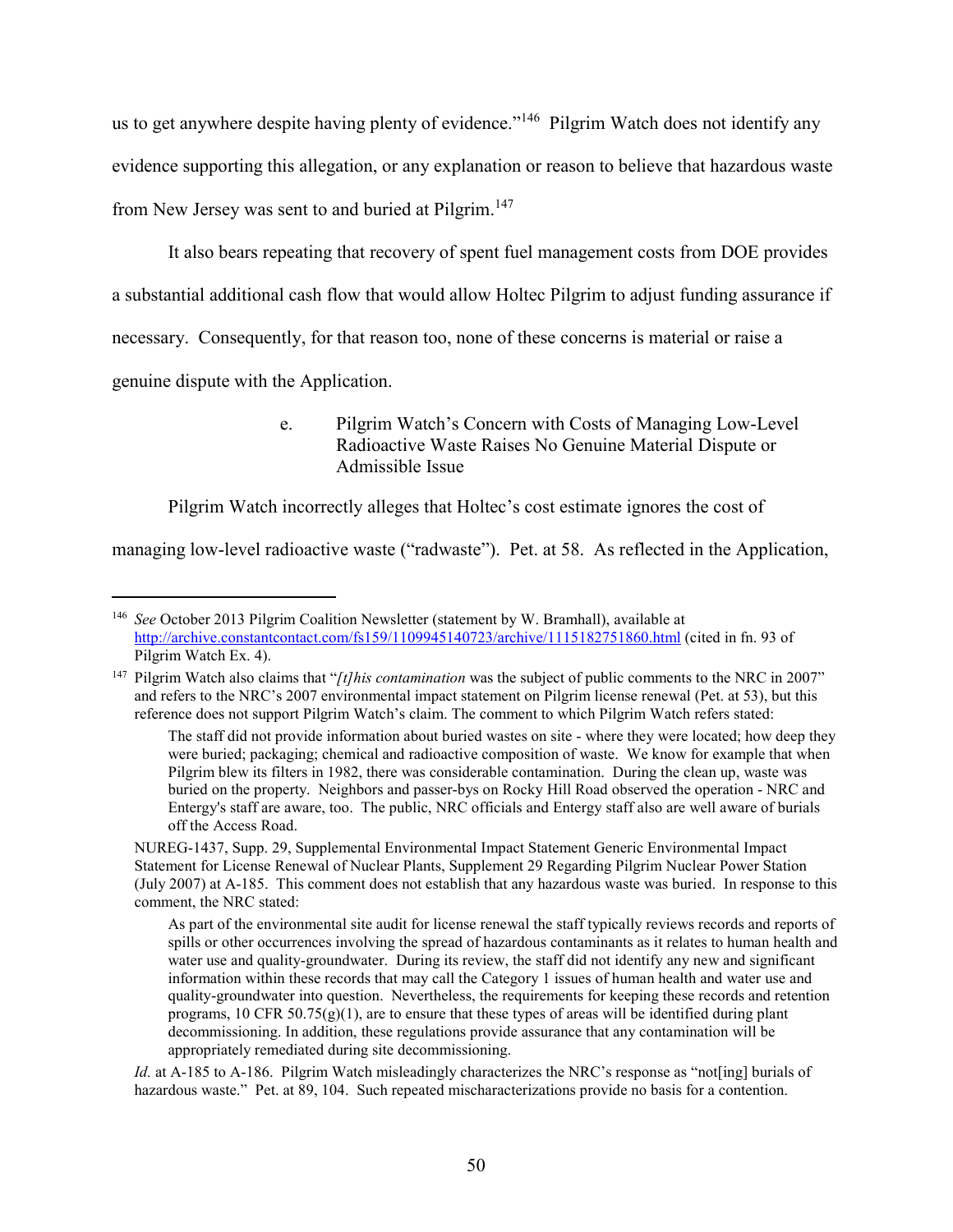Revised PSDAR, and DCE, the DCE includes \$152 million for disposal from license termination activities  $(i.e.,$  radwaste).<sup>148</sup> Pilgrim Watch does not address or provide any information disputing this estimate and therefore fails to present any genuine dispute with the Application.

Pilgrim Watch provides a figure showing waste storage containers at the site, but acknowledges that containers are almost all empty (Pet. at 58), so the relevance of this figure is not apparent. Pilgrim Watch suggests that greater-than-class-C ("GTCC") waste may be stored in these containers (*id.*), but the Revised PSDAR clearly indicates that GTCC waste will be stored in the ISFSI until it is transferred to DOE,<sup>149</sup> and the cost of managing this waste is clearly included in the DCE.<sup>150</sup> In short, Pilgrim Watch does not provide any information indicating that GTCC waste has been ignored or its cost underestimated.

Pilgrim Watch also alleges, inaccurately and without any reasonable basis or support, that "LLRW waste will remain on the Pilgrim site, like the high-level radioactive waste, until an offsite repository accepts Pilgrim's LLRW," adding that "Massachusetts does not belong to any compacts." Pet. at 59. Pilgrim Watch does not identify any difficulty in disposing of Class A waste, which is routinely disposed of at the disposal site in Clive, Utah without the need for any Compact Commission approval. Indeed, the DCE indicates that Pilgrim has "life-of-the-plant" agreements for disposal of radwaste,<sup>151</sup> which Pilgrim Watch fails to address or dispute. Pilgrim Watch quotes the Revised PSDAR's statement that the Texas Compact Commission's approval will be sought to dispose of Class B and C waste at Waste Control Specialists' facility in Texas (Pet. at 59, again not disputing the Application), and asserts that acceptance may be more

<sup>&</sup>lt;sup>148</sup> LTA, Encl. 1, Att. D (3<sup>rd</sup> unnumbered page); Revised PSDAR at 19 (Table 4-1); DCE at 8.

<sup>149</sup> *See, e.g.*, Revised PSDAR at 12, 14-15; DCE at 22.

<sup>150</sup> DCE at 28 (Table 3-1).

<sup>151</sup> DCE at 26.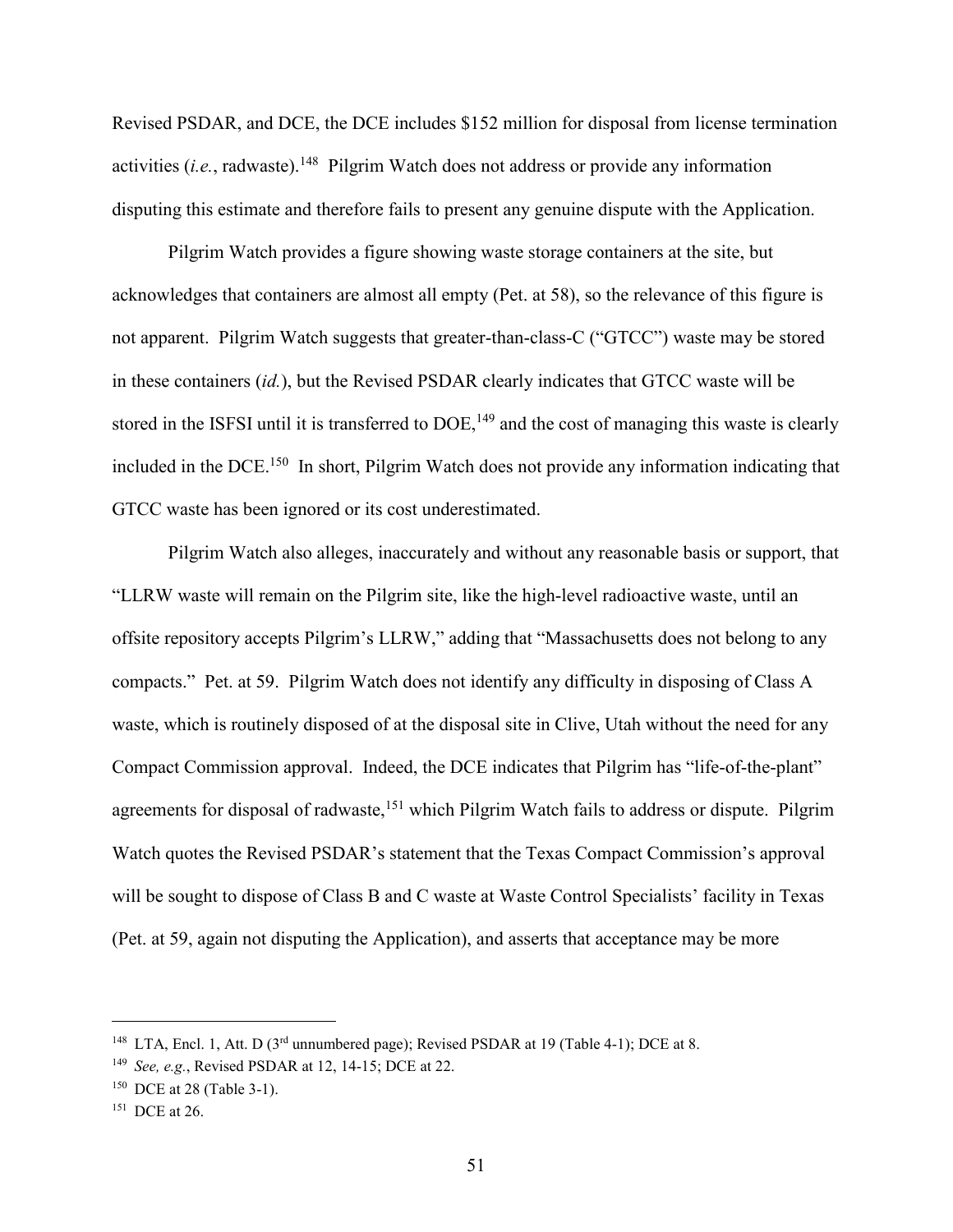expensive and not guaranteed for non-compact members. *Id.* Pilgrim Watch does not make any attempt to quantify the alleged greater expense or demonstrate its materiality, and does not provide any expert opinion, alleged facts, reference, or other source in any way suggesting that the cost of disposing of Class B and C waste has been underestimated. Moreover, Pilgrim Watch ignores the statement in the DCE that "Holtec currently holds a contract with WCS that permits disposal of radioactive waste from any decommissioning project in the United States,"<sup>152</sup> and the statements that in preparing the DCE, "[d]isposal facilities were selected, and pricing was confirmed."153 Similarly, Pilgrim Watch does not identify any difficulty that existing licensees, including those outside the Texas Compact, have experienced in gaining approval from the Texas Compact Commission to import Class B and C waste for disposal at the WCS disposal facility in Andrews, Texas, or provide any support whatsoever for its allegation that acceptance might not be timely. In short, Pilgrim Watch's concerns regarding disposal of radwaste are entirely speculative and unsupported.

> f. Pilgrim Watch's Concern with the Possibility of Fires in Systems, Structures and Components Containing Radioactive and Hazardous Materials Raises No Genuine Material Dispute or Admissible Issue

Pilgrim Watch asserts, without one whit of support, that there is a serious concern about fire protection for the structures, systems, and components containing radioactive and hazardous materials in storage (Pet. at 59) and that fires would increase mixed waste and cost (*id.*). Pilgrim Watch does not provide any expert opinion supporting these claims, any references or other sources on which it intends to rely in support of this claim, or any other information demonstrating a genuine material dispute with the Application. Pilgrim Watch's concern is

<sup>&</sup>lt;sup>152</sup> DCE at 27.

<sup>153</sup> LTA, Encl. 1, Att. D (2nd unnumbered page); DCE at 26.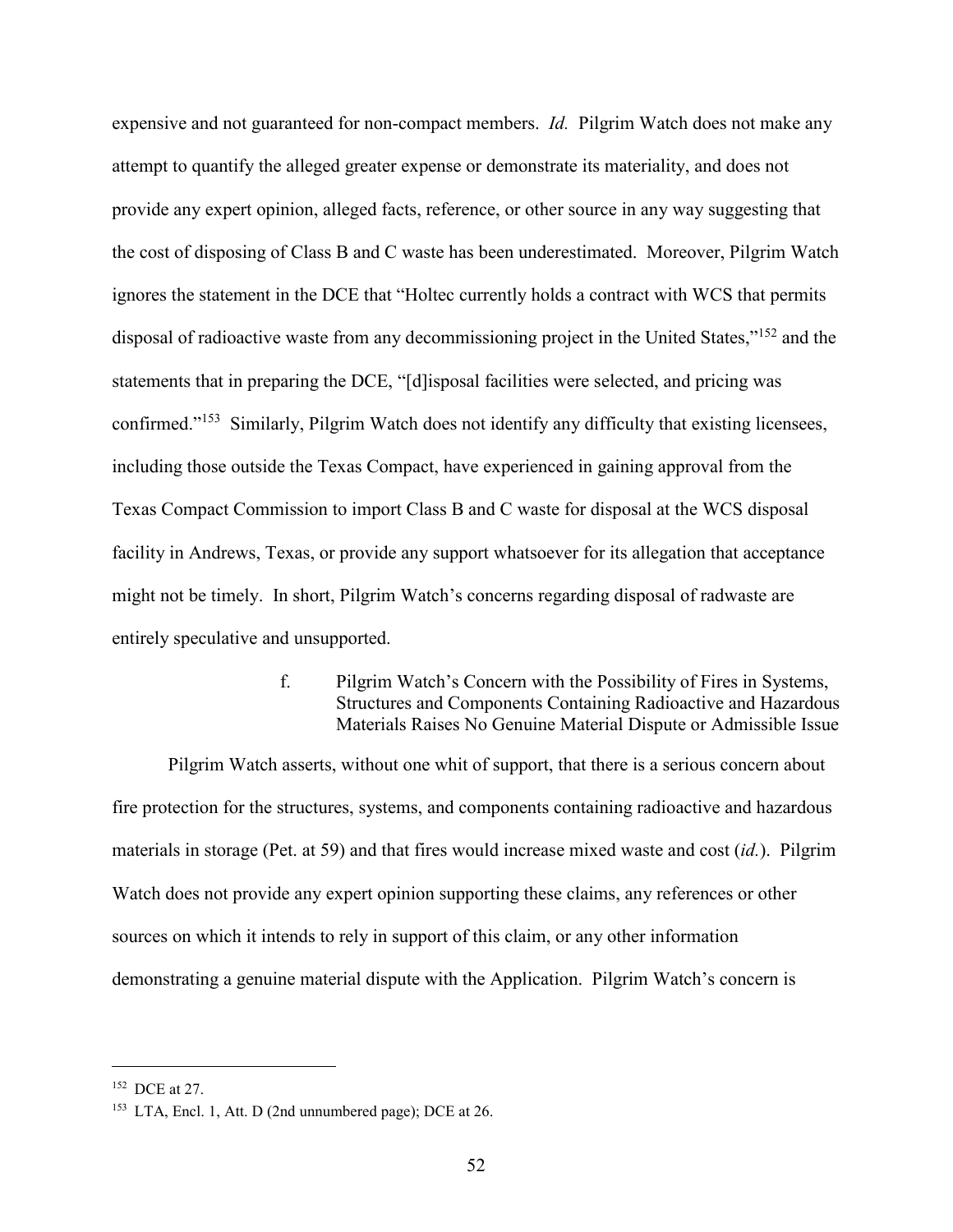based on nothing more than unsupported speculation that fire protection might be inadequate and the consequences might be significant. Pilgrim Watch ignores the statement in the Revised PSDAR that plant deactivation activities will include removing combustibles and chemicals to permit fire protection system modifications.<sup>154</sup> Because any fire protection system modifications are predicated on removing combustibles and chemicals, Pilgrim Watch's concern lacks any basis and fails to demonstrate any genuine material dispute with the Application. Further, as reflected in the Application, HDI and Holtec Pilgrim will carry onsite property damage and offsite nuclear liability insurance meeting the coverage amounts required by the NRC.<sup>155</sup> Pilgrim Watch provides no explanation why this coverage would be insufficient in the unlikely event that a fire were somehow to occur.

> g. Pilgrim Watch's Concern with the Possibility of Costs Resulting from Climate Change Raises No Genuine Material Dispute or Admissible Issue

Pilgrim Watch alleges that HDI's decommissioning cost estimate fails to consider likely costs resulting from climate change (Pet. at 60), but Pilgrim Watch provides no expert opinion that would be necessary to support any assertion that added costs are "likely" or material. Pilgrim Watch merely refers to some reports, but none of those reports provide any indication that climate change would adversely affect the decommissioning of Pilgrim during the time frame contemplated.156

 <sup>154</sup> Revised PSDAR at 10.

<sup>155</sup> *See* LTA, Encl. 1 at 19.

<sup>156</sup> Documents cited by petitioners should be examined to confirm that they support a proposed contention. *See Vermont Yankee Nuclear Power Corp*. (Vermont Yankee Nuclear Power Station), ALAB-919, 30 N.R.C. 29, 48 (1989*), vacated in part on other grounds and remanded*, CLI-90-04, 31 N.R.C. 333 (1990). A petitioner's documents may be examined both for statements that support and oppose its position. *See Virginia Elec. and Power Co.* (North Anna Power Station, Unit 3), LBP-08-15, 68 N.R.C. 294, 334 n.207 (2008).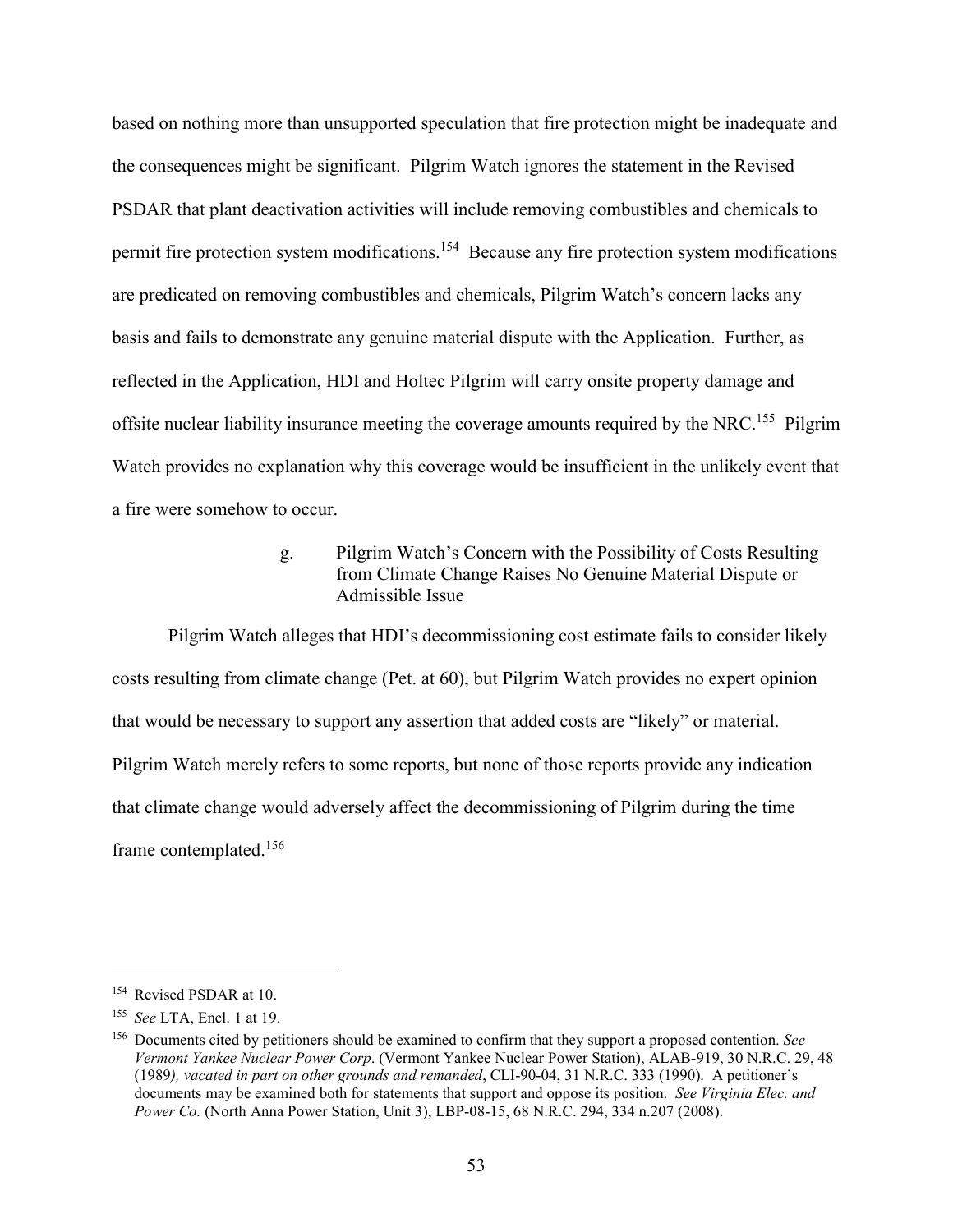In particular, Pilgrim Watch cites and attaches a critique of Entergy's flood hazard evaluation report by Coastal Risk Consulting (CRC) (*see* Pet. at 60 n.62 & Ex. 5), but makes no attempt to explain how this report relates to any impact on decommissioning. Nor is any such impact apparent. The CRC report is focused on the effect of climate change over a 50-year period and indicates under worst case predictions barely over a half-foot rise in sea level by 2025 (*see* Pilgrim Watch Ex. 5 at 15), by which time all portions of the site other than the ISFSI would be decommissioned. Pilgrim Watch does not explain how this relatively small sea-level rise under worst-case conditions would have any impact on decommissioning costs during the next 6 years when all of the site other than the ISFSI will be decommissioned.

Nor does the CRC report indicate any impact on the ISFSI. As Pilgrim Watch acknowledges (Pet. at 72),<sup>157</sup> the ISFSI is being relocated to higher ground. The CRC report does not include any projection that would indicate that the ISFSI would be impacted by sea level rise or climate change. Nor does Pilgrim Watch offer any explanation of how the ISFSI would be affected.

In the same vein, Pilgrim Watch refers to a National Geographic article that Pilgrim Watch claims identified Pilgrim as among 13 reactors impacted by sea level rise. Pet. at 60 n. 64. That article identifies 4 sites (not including Pilgrim) as vulnerable to storm surge by 2050 (therefore having no relevance to the near-term decommissioning of Pilgrim) and identifies Pilgrim as being at risk only if there *is a 4° C increase in average global temperature.*

Finally, Pilgrim Watch cites the UN Intergovernmental Panel on Climate Change (IPCC) 2018 Report as showing that sea levels will rise more rapidly and severe storms will occur more frequently (Pet. at 60 & n.63), but provides no explanation how this general statement applies to

 <sup>157</sup> *See also* DCE at 25; Transcript of Public Meeting on Pilgrim Post-Shutdown Decommissioning Activities Report (Jan. 15, 2018) at 19, 54 (ADAMS Accession No. ML19031C835).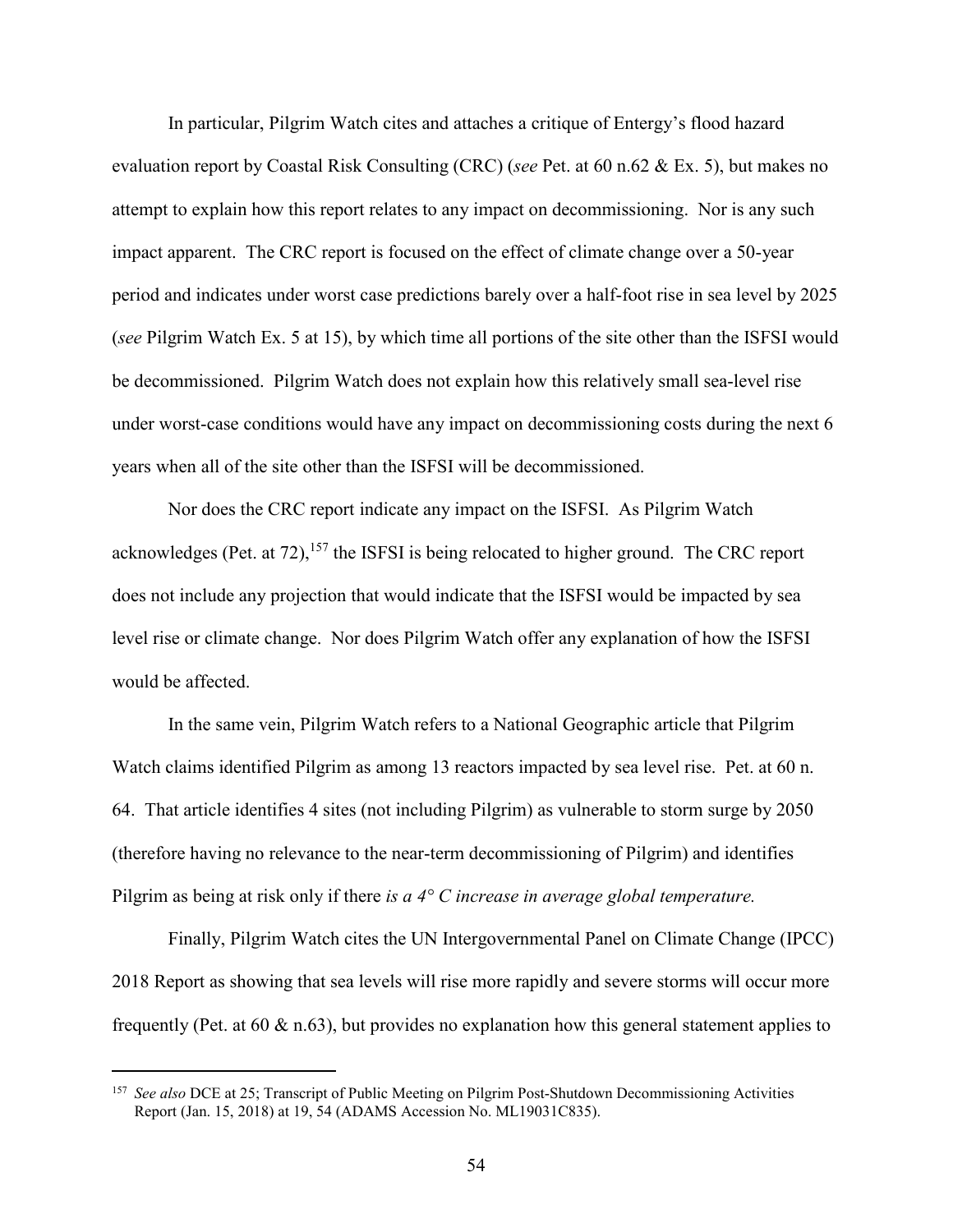the Pilgrim site or how the projections would impact Pilgrim decommissioning costs. In sum, Pilgrim provides no basis, expert opinion, references or other sources, or other supporting information even remotely demonstrating that climate changes will affect the DCE.

> h. Pilgrim Watch's Concern with the Possibility that DOE May Require Repackaging of Spent Fuel Raises No Genuine Material Dispute or Admissible Issue

Pilgrim Watch's reference to the possibility that DOE may require repackaging of spent nuclear fuel into new DOE-approved transportation containers does not raise any genuine dispute with the adequacy of the funding for spent fuel management. Pilgrim Watch does not dispute that Pilgrim's spent fuel is being transferred into multi-purpose canisters ("MPCs") suitable for onsite storage, transportation, and disposal. Nor does it provide any information indicating any likelihood that DOE would require the industry to repackage spent fuel. Pilgrim Watch does not provide any information indicating that DOE intends to require packaging of the MPCs used in the HI-STORM 100 canister storage system at Pilgrim. More importantly, Pilgrim Watch does not address or evaluate the Federal Government's liability, even if repackaging were required.<sup>158</sup> Nor, as previously discussed, does Pilgrim Watch explain why the over \$500 million in other spent fuel management expenses that Holtec Pilgrim could seek to recover from DOE (and which recovery is not credited in the cash flow analysis) does not provide an adequate source of additional funds if such an unexpected expense occurred.

> i. Pilgrim Watch's Concern with the Possibility of Work Delays Raises No Genuine Material Dispute or Admissible Issue

Pilgrim Watch asserts, without any support, that cleaning up unknown radiological or non-radiological contamination will delay the work schedule escalating costs. Pet. at 63.

<sup>&</sup>lt;sup>158</sup> Because DOE's breach necessitated moving spent fuel into dry cask storage, DOE would also be liable for any costs of removing spent fuel from dry cask storage, if repackaging were necessary. Further, if repackaging were required, DOE would be responsible under the Standard Contract for providing the new cask or canister.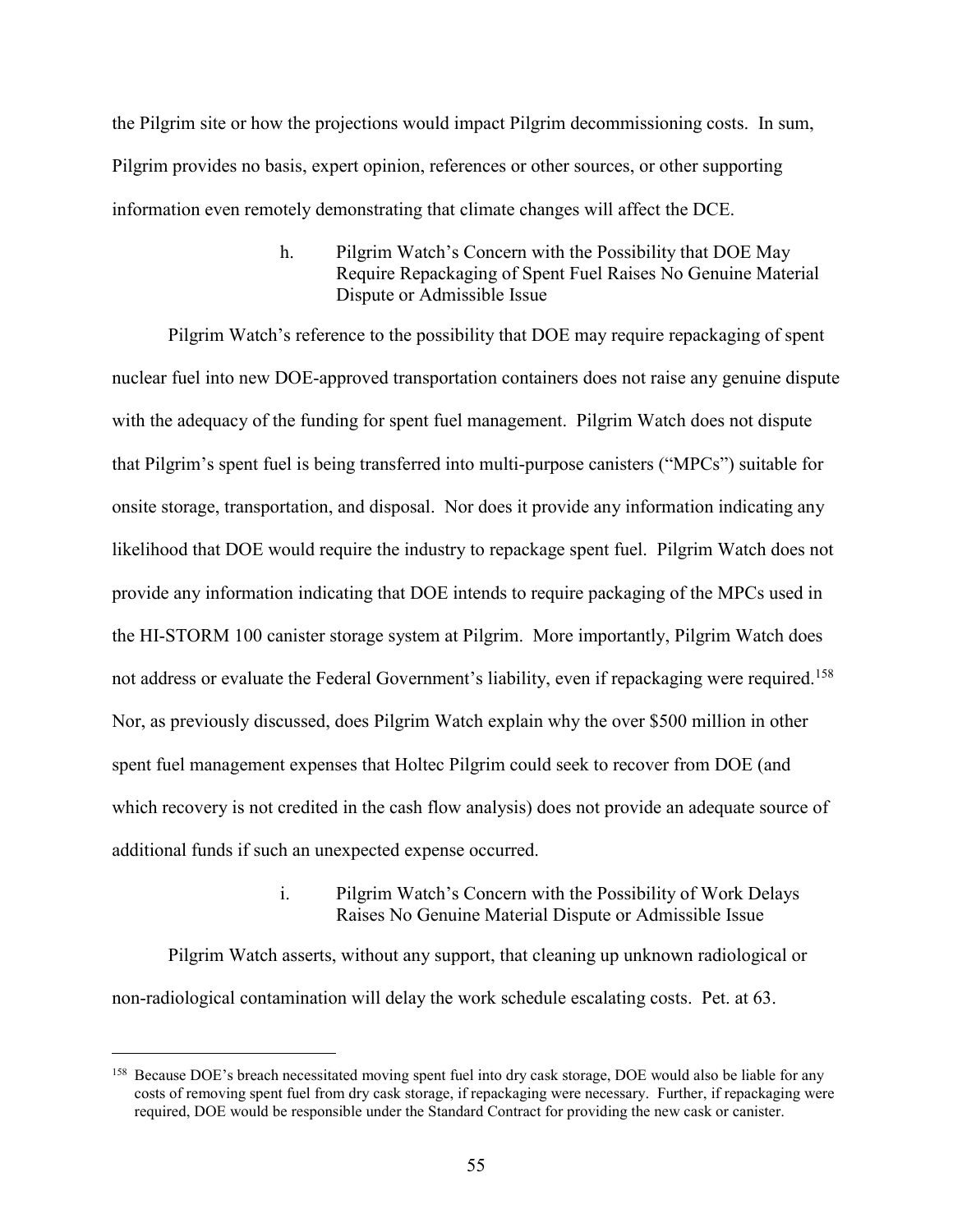Pilgrim Watch provides no support or basis for this speculation and demonstrates no genuine material dispute with the Application. Similarly, Pilgrim Watch's entirely unsupported and bald assertion that "[t]here inevitably will be other delays" (*id.*) fails to satisfy the Commission's strict standards for contentions or demonstrate any genuine material dispute. Finally, Pilgrim Watch's assertion that "HDI is new to decommissioning" (*id.*) ignores the substantial information in the Application demonstrating HDI's qualifications, including the considerable experience of its team and general contractor with decommissioning and spent fuel management.<sup>159</sup> By failing to address or dispute this information, Pilgrim Watch fails to present any genuine material dispute with the Application.

## j. Pilgrim Watch's Concern with the Possibility of Costs from Pending State-Law Requirements Raises No Genuine Material Dispute or Admissible Issue

Pilgrim Watch's assertion that there are pending State laws and regulations that would result in additional costs to Holtec (Pet. at 63) fails to raise any genuine material dispute with the Application. First, Pilgrim Watch provides nothing more than speculation that any of these proposals will be put into effect or apply to HDI and Holtec Pilgrim. Moreover, each of the proposals would represent a challenge to the NRC rules and infringe on the NRC's exclusive jurisdiction over reactors under the Atomic Energy Act. While Holtec Pilgrim could agree voluntarily to perform decommissioning to a 10-millirem release standard and apply a 4-millirem groundwater standard (as some other licensees have done without any significant impact on decommissioning cost), rather than applying the 25-millirem standard established in the NRC rules,<sup>160</sup> Pilgrim Watch identifies no legal theory or basis as to why such requirements could be

 <sup>159</sup> LTA, Encl. 1 at 6-13 and Att. C.

<sup>160</sup> 10 C.F.R. § 20.1402.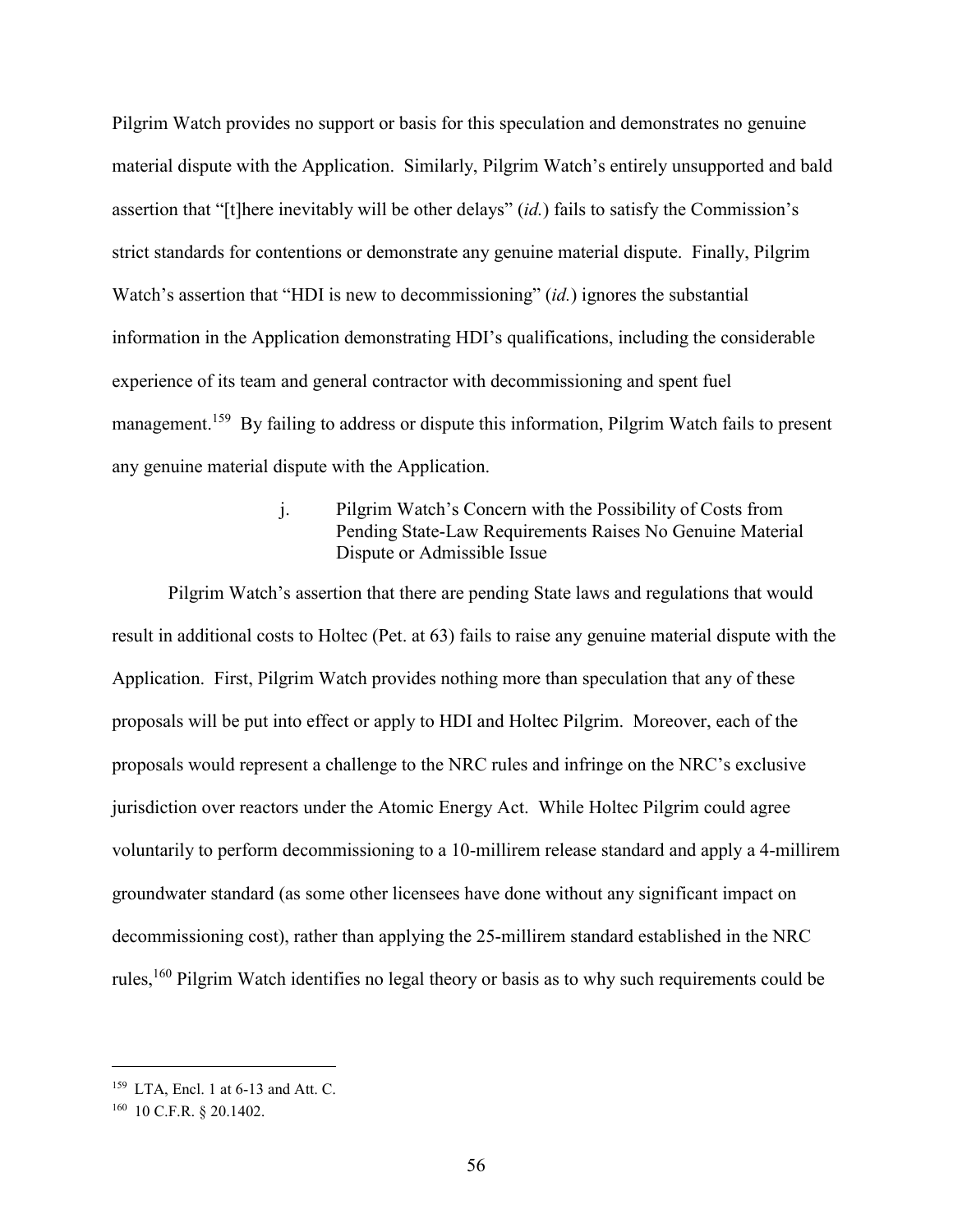imposed by the State without Holtec Pilgrim's agreement. Holtec Pilgrim would also have the option to cancel the proposed transaction, depriving the State and local community of the substantial benefits of its accelerated decommissioning plan, if the State imposed such standards unilaterally.<sup>161</sup> Moreover, Pilgrim Watch provides no information quantifying any added cost of compliance, even if these standards were adopted, or any other showing that they would materially affect decommissioning cost.

> k. Pilgrim Watch's Concern with the Possibility that the NRC May Not Grant the Exemption Request Regarding Use of the NDT Raises No Genuine Material Dispute or Admissible Issue

Pilgrim Watch asserts, confusingly, that the decommissioning cost estimate fails to consider funds that would not be available if the NRC does not grant Holtec's exemption request to use the NDT for spent fuel management costs and site remediation. Pet. at 64. This assertion fails to address or dispute the Application. The Application demonstrating funding assurance is based on and includes this exemption request. In effect, Pilgrim Watch appears to be arguing that the Application is inadequate because it does not address some completely different proposal for funding assurance, and Pilgrim Watch thus fails to address and dispute the actual proposal in

<sup>&</sup>lt;sup>161</sup> The Atomic Energy Act preempts state regulation of radiological hazards, except to the extent that the Commission has entered into an agreement with the State pursuant to Section 274 of the Atomic Energy Act discontinuing and thus allowing the State to assume certain authority. *Illinois v. Kerr-McGee Chemical Corp.*, 677 F.2d 571, 580-81 ( $7<sup>th</sup>$  Cir. 1982). Section 274 requires the NRC retain its authority with respect to regulation of the construction and operation of nuclear power plants. 42 U.S.C. 2021(c). Thus, the federal government has exclusive authority under the doctrine of pre-emption to regulate the construction and operation of nuclear power plants, which necessarily includes regulation of the levels of radioactive effluents discharged from the plant. *Northern States Power Co. v. Minnesota*, 447 F.2d, 1143, 1154 (8th Cir. 1971), *aff'd*, 495 U.S. 1035 (1972). Further, there is no distinction between the NRC's exclusive jurisdiction at an operating facility versus its jurisdiction at a decommissioned one. *Missouri v. Westinghouse Elec., LLC*, 487 F. Supp. 2d 1076 (E.D. Mo. 2007). *See also Maine Yankee Atomic Power Co. v. Bonsey*, 107 F.2d 47, 51 (D. Me. 2000) ("It is readily apparent . . . that the [State's] authority to regulate Maine Yankee's decommissioning activities is preempted"). Indeed, decommissioning is the process leading up to termination of the 10 C.F.R. Part 50 license, and the NRC rules are intended to provide finality to the site release. *See* 10 C.F.R. § 20.1401(c) ("After a site has been decommissioned and the license terminated in accordance with the criteria in this subpart, or after part of a facility or site has been released for unrestricted use in accordance with § 50.83 of this chapter and in accordance with the criteria in this subpart, the Commission will require additional cleanup only, if based on new information, *it determines that the criteria of this subpart were not met* and residual radioactivity remaining at the site could result in significant threat to public health and safety." (emphasis added)).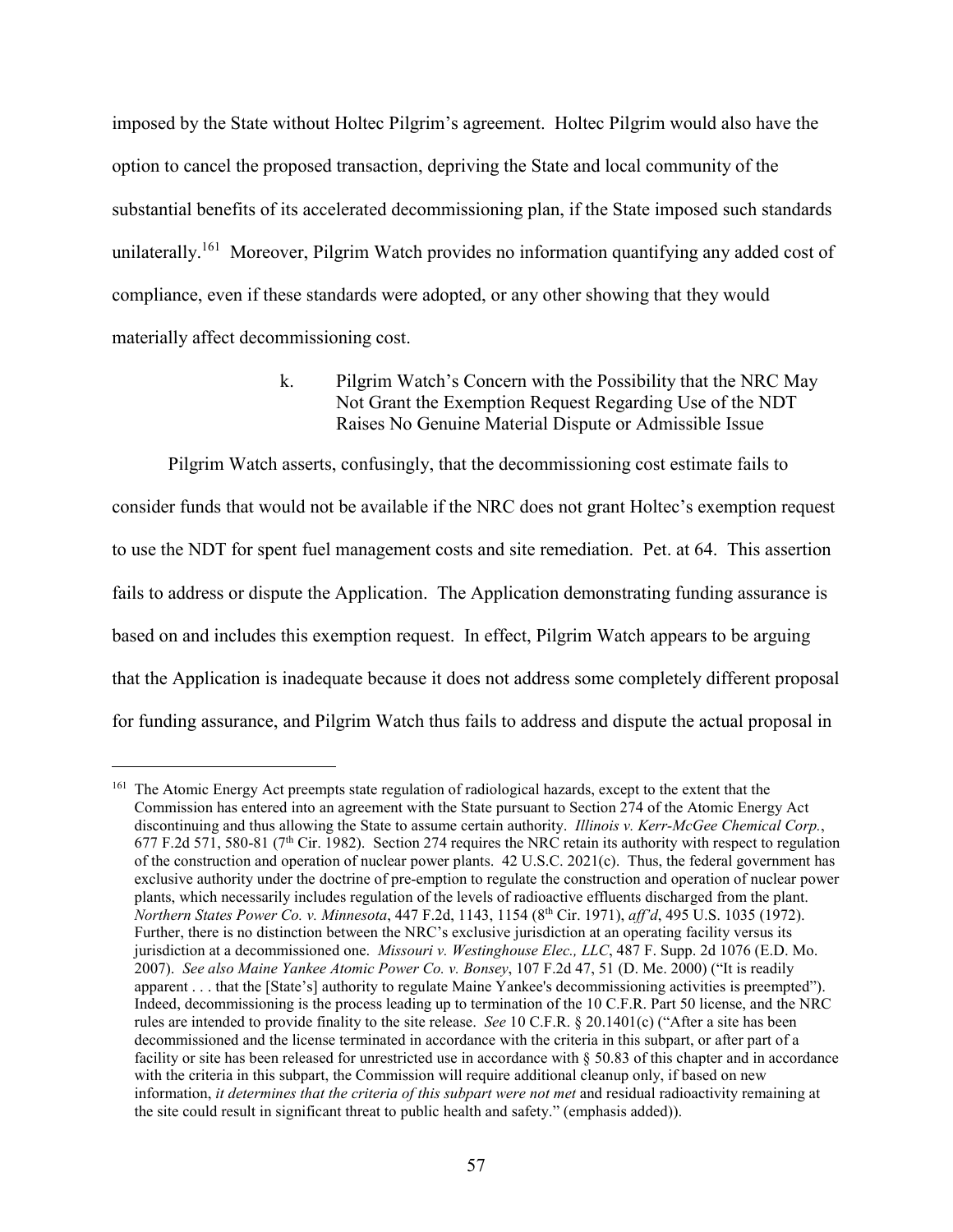the Application. Moreover, if the exemption request is not granted, the Application either would have to be revised or it would be withdrawn or rejected. Thus, the possibility that the NRC might not approve the Application raises no genuine safety concern or material issue requiring litigation.

> l. Pilgrim Watch's Concern with the Possibility that Other Exemption Requests Might Not Be Transferable Raises No Genuine Material Dispute or Admissible Issue

Pilgrim Watch's assertion that some other exemptions might not be transferable (*id.*) similarly fails to raise any admissible issue. Pilgrim Watch does not identify any exemption that it claims would not be transferable, and does not provide any expert or other support for this assertion. Its vague reference to other exemptions does not satisfy the Commission's requirement that contentions be set forth with particularity<sup>162</sup> and include specific statements of the issues.<sup>163</sup> Nor does Pilgrim Watch's vague allegation satisfy the requirements to provide a basis for contention, to provide alleged facts or expert support together with references to specific sources and documents on which Pilgrim intends to rely, and to provide sufficient information to demonstrate a genuine material dispute with the Application.

> m. Pilgrim Watch's Concern with the Possibility of a Radiological Accident Raises No Genuine Material Dispute or Admissible Issue

Pilgrim Watch's concern with the possibility of a radiological accident relates primarily to the assessment of environmental impacts in the PSDAR, which as discussed earlier is outside the scope of this proceeding and, as the concerns relate to spent fuel storage accidents, an impermissible challenge to the Continued Storage Rule.<sup>164</sup> To the extent that Pilgrim Watch is also claiming that funds for mitigation of a spent fuel accident must be included in the DCE (Pet.

 $162$  10 C.F.R. § 2.309(f)(1).

 $163$  10 C.F.R. § 2.309(f)(1)(i).

<sup>164</sup> *See supra* note 87, and discussion on pages 27-28.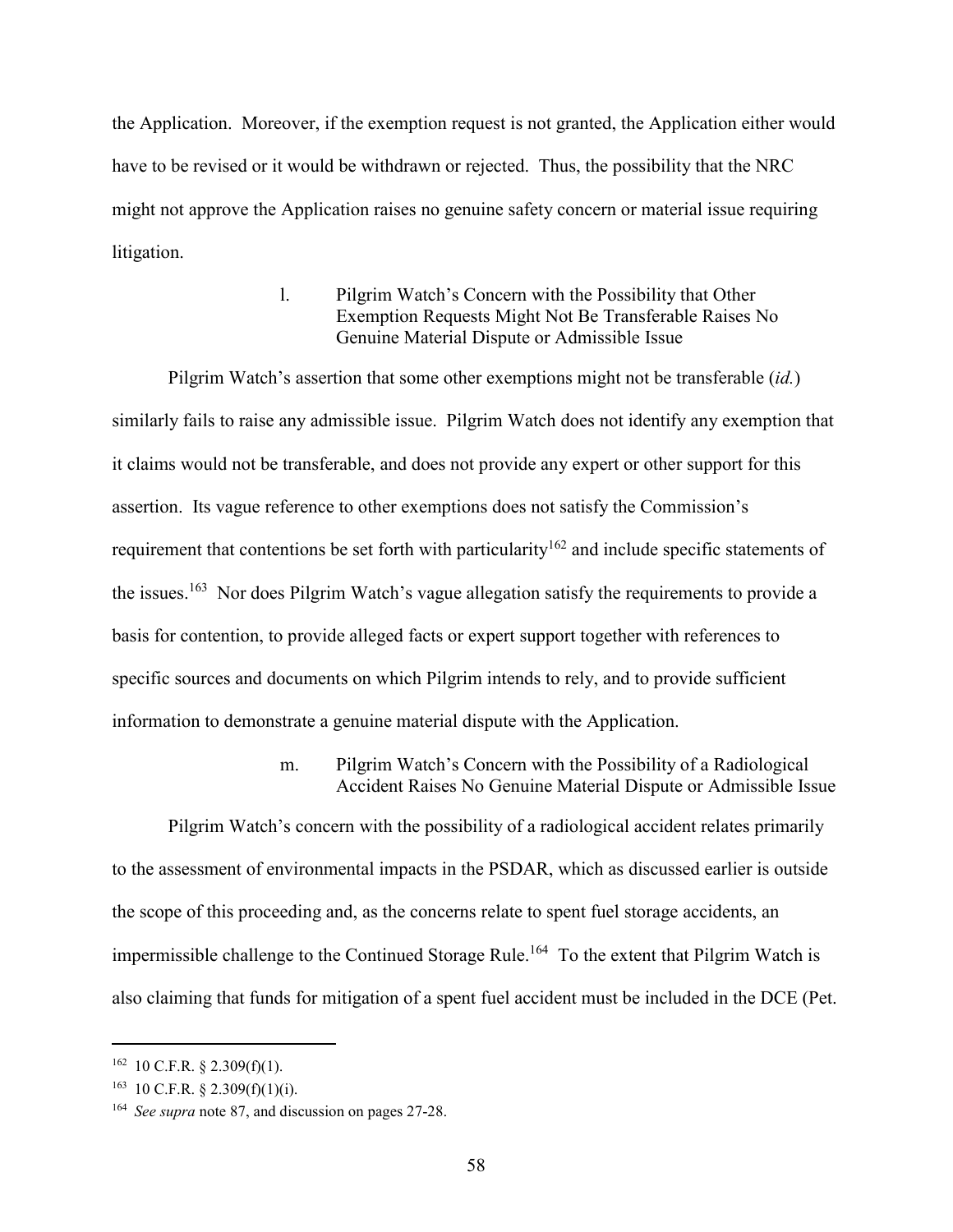at 80), its concern has no basis and fails to demonstrate any genuine dispute with the Application. As reflected in the Application, HDI and Holtec Pilgrim will carry onsite property damage and offsite nuclear liability insurance meeting the coverage amounts required by the NRC.<sup>165</sup> Pilgrim Watch provides no explanation why this coverage would be insufficient.

> n. Pilgrim Watch's Allegation that No Funding Assurance Is Provided for the ISFSI Is Baseless and Unsupported, and Fails to Demonstrate Any Genuine Dispute with the Application

Pilgrim Watch's inaccurate assertion that the cost estimate and cash flow analysis does not include the costs of decommissioning the ISFSI (Pet. at 81) is entirely unsupported and ignores clear information in the Application (as well as the Revised PSDAR and DCE) to the contrary. The Application clearly states that the funding analysis "include[es] the eventual costs of decommissioning the ISFSI."166 The DCE provides a considerable description of ISFSI decommissioning<sup>167</sup> in the section of the DCE entitled "Site-Specific Matters Considered in the DCE."<sup>168</sup> Table 3-1 of the DCE, which identifies decommissioning activities and costs by period, shows that Period 5 includes costs for "Decommissioning of the ISFSI."169 And the cash flow analysis in the Application and in the DCE includes nearly \$14 million in license termination costs from 2060 through 2063 (pertaining to the portion of the site still remaining under the license at that juncture, which is the ISFSI $1^{170}$ 

 <sup>165</sup> *See* LTA, Encl. 1 at 19.

<sup>166</sup> LTA, Encl. 1 at 17.

<sup>&</sup>lt;sup>167</sup> DCE at 25-26.

<sup>168</sup> *See id.* at 20.

<sup>169</sup> *Id.* at 28-30.

<sup>&</sup>lt;sup>170</sup> LTA, Encl.1, Att. D (5<sup>th</sup> & 6<sup>th</sup> unnumbered pages) (Pilgrim Nuclear Power Station Decommissioning Cash Flow Analysis); DCE at 46-47.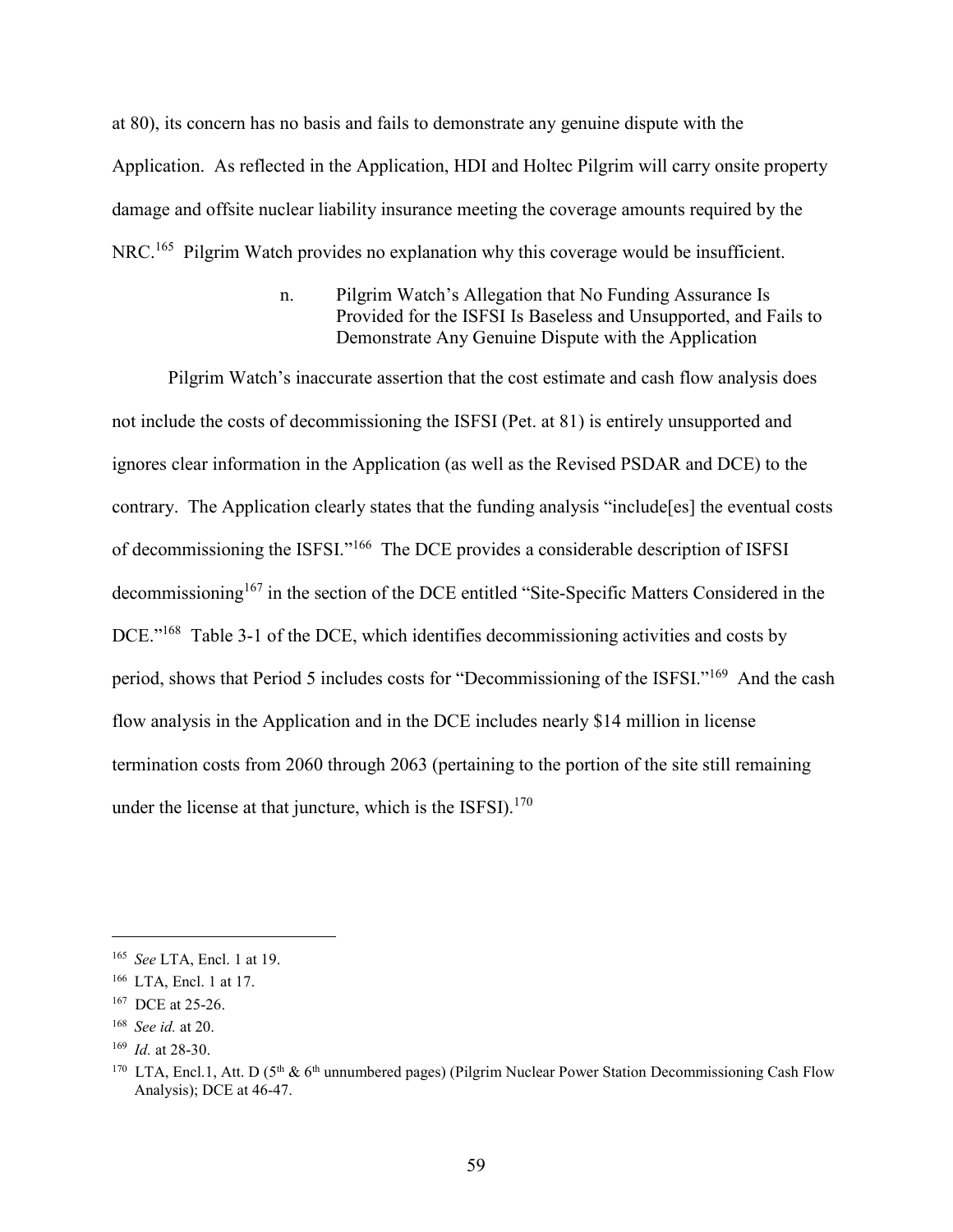Pilgrim Watch does not address or dispute any of this information in the Application. Instead, it simply seizes on the fact that Period 5 is called Ongoing ISFSI Operations. *See* Pet. at 81. Pilgrim Watch fails to mention that the description of the Period 5 activities includes decommissioning of the ISFSI.<sup>171</sup>

Pilgrim Watch also states that Holtec incorrectly assumes with no apparent basis that there will be no contamination or activation of the ISFSI pads. Pet. at 80 (citing DCE at 25). Pilgrim Watch's claim is misleading. As the DCE explains (and Pilgrim Watch leaves out), the canisters are stored in overpack assemblies, and the cost estimate assumes that some of the inner steel liners and concrete overpacks will contain low levels of neutron-induced residual radioactivity.<sup>172</sup> Pilgrim Watch provides no explanation why any activation or contamination of the underlying pads would be expected, given that the canisters are stored in steel-lined concrete overpacks (in addition to being designed to maintain their integrity under rigorous design basis conditions). It does not provide any expert support, or any other source or reference providing any basis for disputing the assumptions in the DCE.

In sum, none of Pilgrim Watch's claims demonstrate the existence of a genuine material dispute with the DCE or cash flow analysis in the Application. For all the above reasons, Contention 1 should be rejected.

## **B. Pilgrim Watch Contention 2 Is Inadmissible**

Pilgrim Watch's Contention 2, which argues that an environmental report for this Application is required under 10 C.F.R. § 51.53(d) and that NEPA requires an environmental review (Pet. at 82), is inadmissible. Contention 2 impermissibly challenges the categorical

<sup>&</sup>lt;sup>171</sup> Revised PSDAR at 15; DCE at 16.

<sup>172</sup> DCE at 25.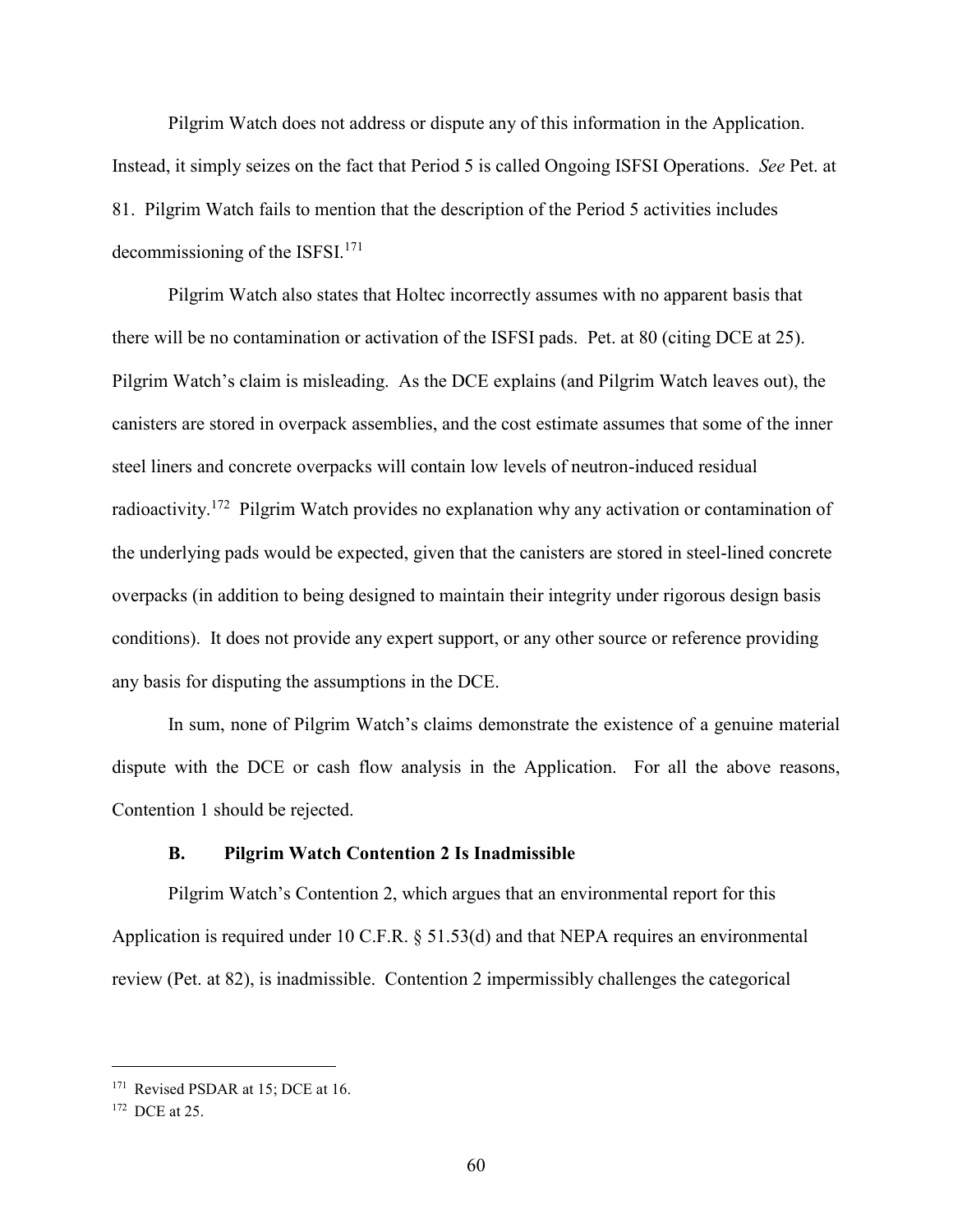exclusion for license transfers, the Commission's Decommissioning Rule, and the Continued Storage Rule, and makes allegations outside the scope of this proceeding. In addition, Contention 2 lacks expert and factual support, and fails to raise any genuine dispute with the Application.

## 1. **Contention 2 Should Be Denied for Improperly Challenging the NRC's Categorical Exemption for License Transfers**

Contention 2 should be denied for impermissibly challenging the NRC's rule at 10 C.F.R.  $\S 51.22(c)(21)$ , which categorically excludes from environmental review "[a]pprovals of direct or indirect transfers of any license issued by NRC and any associated amendments of license required to reflect the approval of a direct or indirect transfer of an NRC license." Pilgrim Watch's challenge to this rule is barred by 10 C.F.R. § 2.335, absent approval of a properlysupported waiver petition, which Pilgrim Watch has not submitted (nor could Pilgrim Watch demonstrate that special circumstances with respect to this proceeding are such that application of the regulation would not serve the purposes for which the rule was adopted, as a waiver petition must demonstrate). Pilgrim Watch makes various arguments seeking to avoid this result, including arguments that other NRC rules require environmental review, but none of the arguments alters the obvious conclusion that Pilgrim Watch is challenging the NRC rules.

First, Pilgrim Watch's argument that 10 C.F.R. § 51.53(d) requires an ER (Pet. at 85) is meritless, as that provision does not apply to a license transfer. Pilgrim Watch argues that this provision applies to an applicant for an amendment approving a *license termination or decommissioning plan.* Pet. at 85. The Application does not seek any amendment approving a license termination or decommissioning plan.

Nor is there any merit to Pilgrim Watch's argument that an environmental impact statement is required by 10 C.F.R. § 51.20 because the "'license pursuant to part 72 of this

61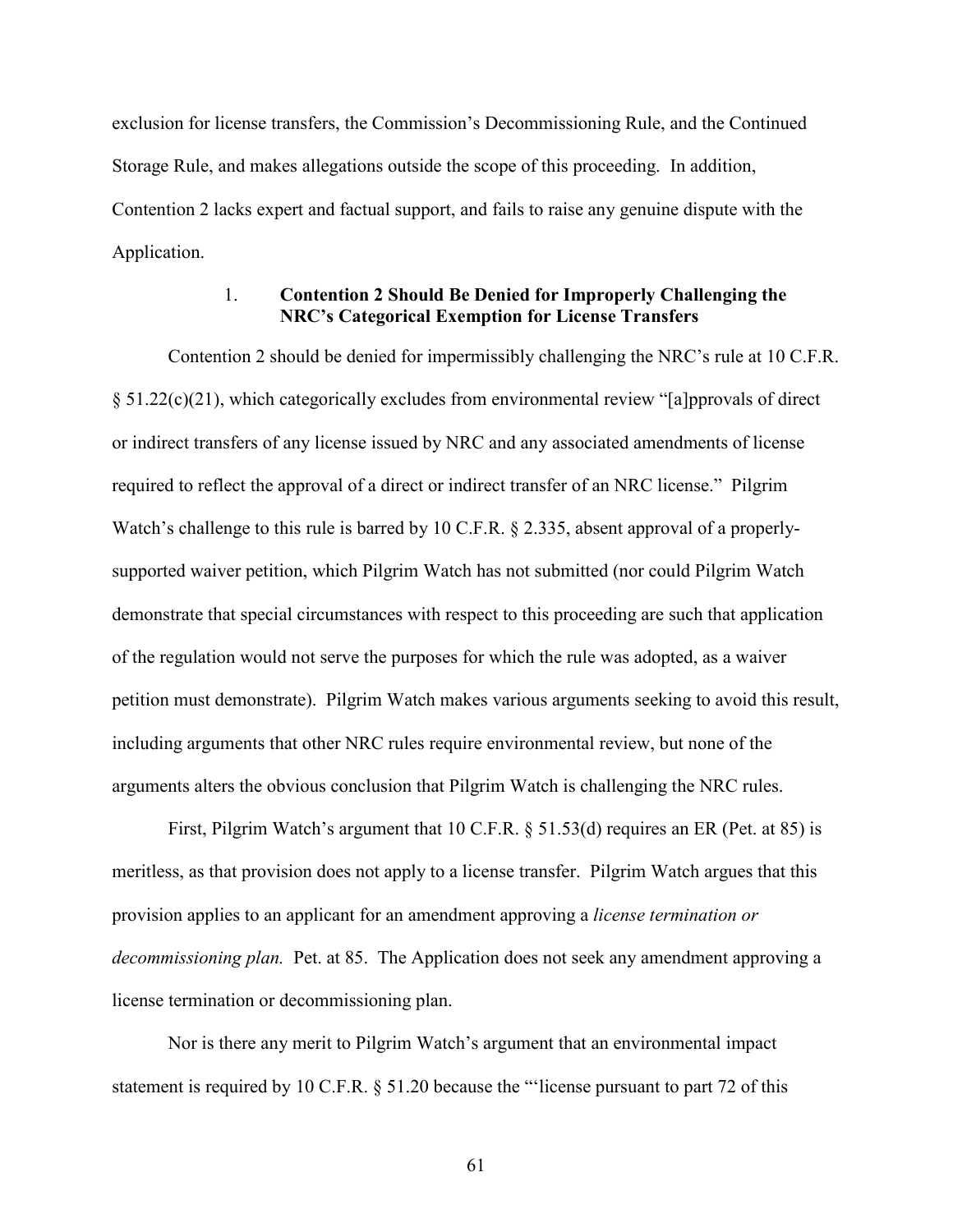chapter' would then be 'for storage of spent fuel in an independent spent fuel storage installation (ISFSI) at a site not occupied by a nuclear power reactor.'" Pet. at 85. The provision to which Pilgrim Watch is referring applies by its express terms to issuance of Part 72 license for an awayfrom-reactor ISFSI and has no bearing on the Application. *See* 10 C.F.R. § 51.20(b)(13). The Application does not seek *issuance* of a Part 72 license. Further, the ISFSI at Pilgrim is not a specifically-licensed away-from-reactor storage facility, but rather is already authorized under the general license in 10 C.F.R. § 72.210 applicable to ISFSIs at power reactor sites.

Pilgrim Watch's arguments that the categorical exclusion should not apply (Pet. at 90) are equally without merit. First, Pilgrim Watch's argument that the categorical exclusion does not apply "upon the request of any interested person" (Pet. at 90) is baseless. Pilgrim Watch states that 10 C.F.R. § 51.22(b) "could not be clearer" in providing that "'[a]n environmental impact statement is not required' '*[e]xcept . . . upon the request of an interested person*.'" Pet. at 90 (emphasis in original). Pilgrim Watch omits pertinent words in and mischaracterizes the rule, which states:

Except in special circumstances, *as determined by the Commission* upon its own initiative or upon request of any interested person, an environmental assessment or an environmental impact statement is not required for any action within a category of actions included in the list of categorical exclusions set out in paragraph (c) of this section.<sup>173</sup>

Therefore, the categorical exclusion does not become inapplicable simply because Pilgrim Watch wants it to be.

Further, Pilgrim Watch has put forth no support for the argument that any of the allegations on pages 88-89 of its Petition constitute "special circumstances" that would justify a Commission determination that environmental review is required. *See* Pet. at 90. Pilgrim Watch

 $173$  10 C.F.R. § 51.22(b) (emphasis added).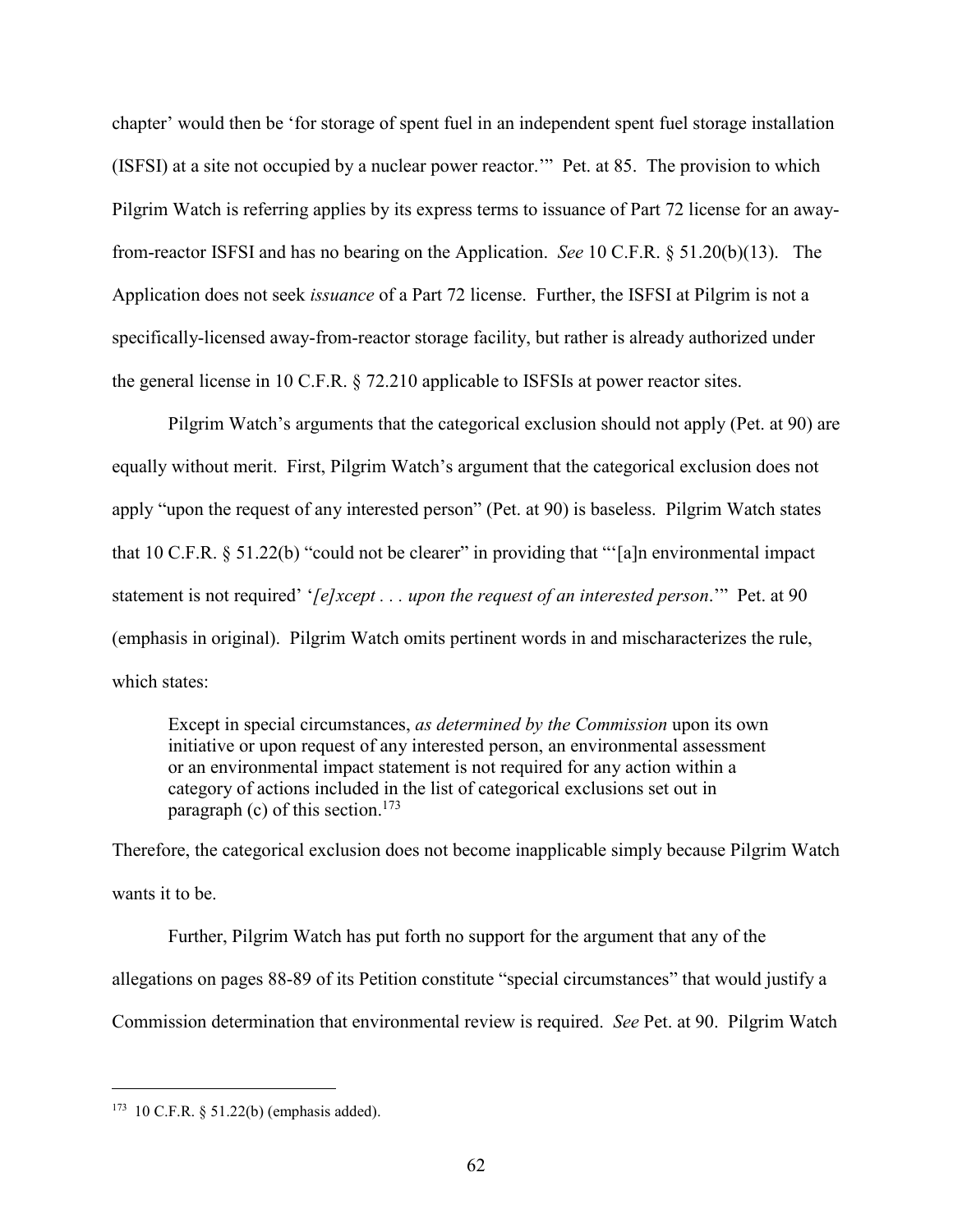does not explain how any of these allegations relate or would cause a significant environmental effect to arise from the license transfer proceeding. Nor has Pilgrim Watch otherwise justified applying the "special circumstances" test to the alleged issues, aside from summarily asserting that the allegations are "special circumstances."

Pilgrim Watch's further argument that 10 C.F.R. § 2.1315 does not apply (Pet. at 87) is not only without merit but also irrelevant to the contention that environmental review is required. Pilgrim Watch argues that the generic determination (of no significant hazards consideration) in 10 C.F.R. § 2.1315 is inapplicable because the Application includes license amendments that Pilgrim Watch claims do more than conform the license to reflect the proposed transfer. *Id.* at 87-88. Pilgrim Watch refers to deletion of conditions requiring decommissioning funding assurance of \$396 million, a provisional trust in the amount of \$70 million, and access to a contingency fund of no less than \$50 million. *Id.* at 88. Pilgrim Watch also claims that the Application deletes the requirement that the decommissioning trust agreement prohibit investments in the Pilgrim Owner's parent company (*id.*), but this claim is inaccurate and ignores clear information in the Application to the contrary. 174

As a threshold matter, the applicability of the generic finding of no significant hazards consideration in 10 C.F.R. § 2.1315 is irrelevant to Pilgrim's Watch's contention that Applicants must provide an environmental report and that NEPA requires an environmental impact statement. The generic finding of no significant hazards consideration determines whether license amendments may be issued in advance of a hearing and does not govern the environmental review. In any event, as discussed below, none of Pilgrim Watch's claims invalidate a finding of no significant hazards consideration.

 <sup>174</sup> See LTA, Encl. 1, Att. A, at 5 (retaining License Condition 3.J(5).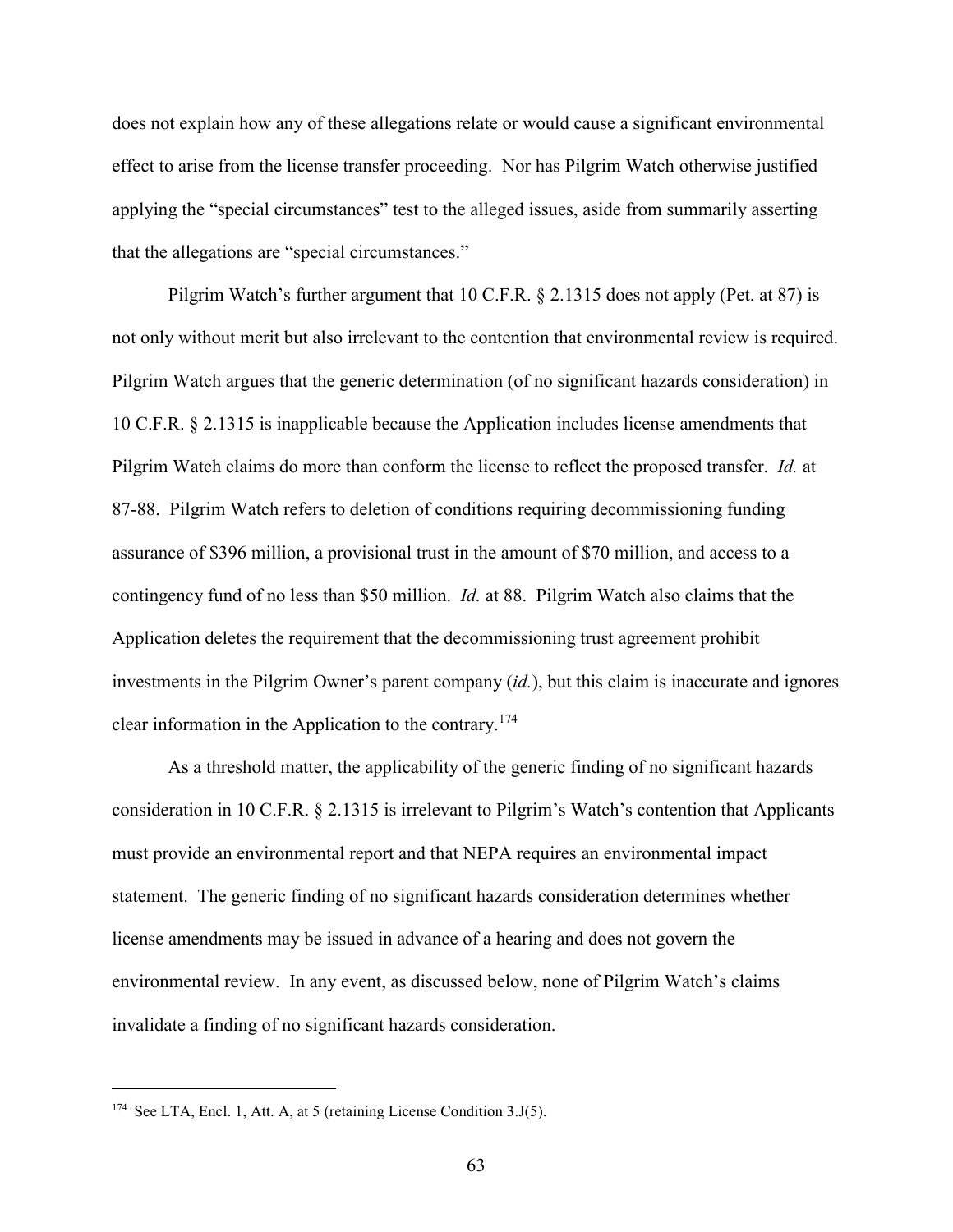The license condition that required decommissioning funding assurance of \$396 million applied by its express terms to the assurance that Entergy Nuclear was required to provide "upon the transfer of the Pilgrim licenses to Entergy Nuclear<sup> $175$ </sup> – *i.e.*, when Entergy purchased Pilgrim from Boston Edison in 1999. On its face, this condition does not reflect or apply to the current license transfer, and its deletion is therefore proposed to conform the license to the current transfer. (Nothing prevents the Staff from imposing new conditions relating to the current transfer.)

The license condition that required a \$70 million provisional trust similarly related to the 1999 license transfer and is deleted as having no applicability to the current transfer. Moreover, that condition too has no current effect. That license condition required Entergy Nuclear to maintain the \$70 million provisional trust "in conformance with the representations in the application for approval of the [1999] transfer." As explained in the NRC safety evaluation pertaining to the 1999 transfer, the provisional trust was set up to allow provision of a refund to Boston Edison if certain adverse tax consequences were to occur, with any remaining funds in the provisional trust to be transferred to the regular decommissioning trust by the end of 2002.*<sup>176</sup>*

 <sup>175</sup> *See id.*, Encl. 1, Att. A, at 4 (License Condition 3.J(1)). Indeed, because this condition only specified the amount of decommissioning funding that Entergy Nuclear was required to provide "upon [the 1999] transfer of the Pilgrim Licenses to Entergy Nuclear," its deletion is immaterial.

<sup>&</sup>lt;sup>176</sup> Safety Evaluation by the Office of Nuclear Reactor Regulation, Proposed Transfer of Operating License and Materials License for Pilgrim Nuclear Power Station to Energy Nuclear Generation Company (Apr. 29, 1999) at 11-12 (ADAMS Accession No. ML011910099).

The Purchase and Sale Agreement provides for the decommissioning trust funds to be transferred at the time of closing through the transfer of two separate decommissioning trusts a regular Decommissioning Trust and, if necessary, a Provisional Trust. In its January 28, 1999, letter to the NRC, Entergy Nuclear stated that the purpose of the Provisional Trust is to set aside a portion of the pre-paid decommissioning amount that is subject to be refunded by Entergy Nuclear to Boston Edison should changes in the tax qualification of the fund occur after closing. The applicants stated that a favorable change in the tax qualification status would increase the after-tax earnings rate on the fund, thereby reducing the required initial prepayment. The applicant stated that if there are no intervening favorable changes in the tax law, rule or regulation prior to closing, then the amount of funds in the Provisional Trust will be \$70 million. If there are intervening changes, either before closing or between closing and December 31, 2002, then the amount in the Provisional Trust will be reduced in accordance with Schedule 5.21 of the Purchase and Sale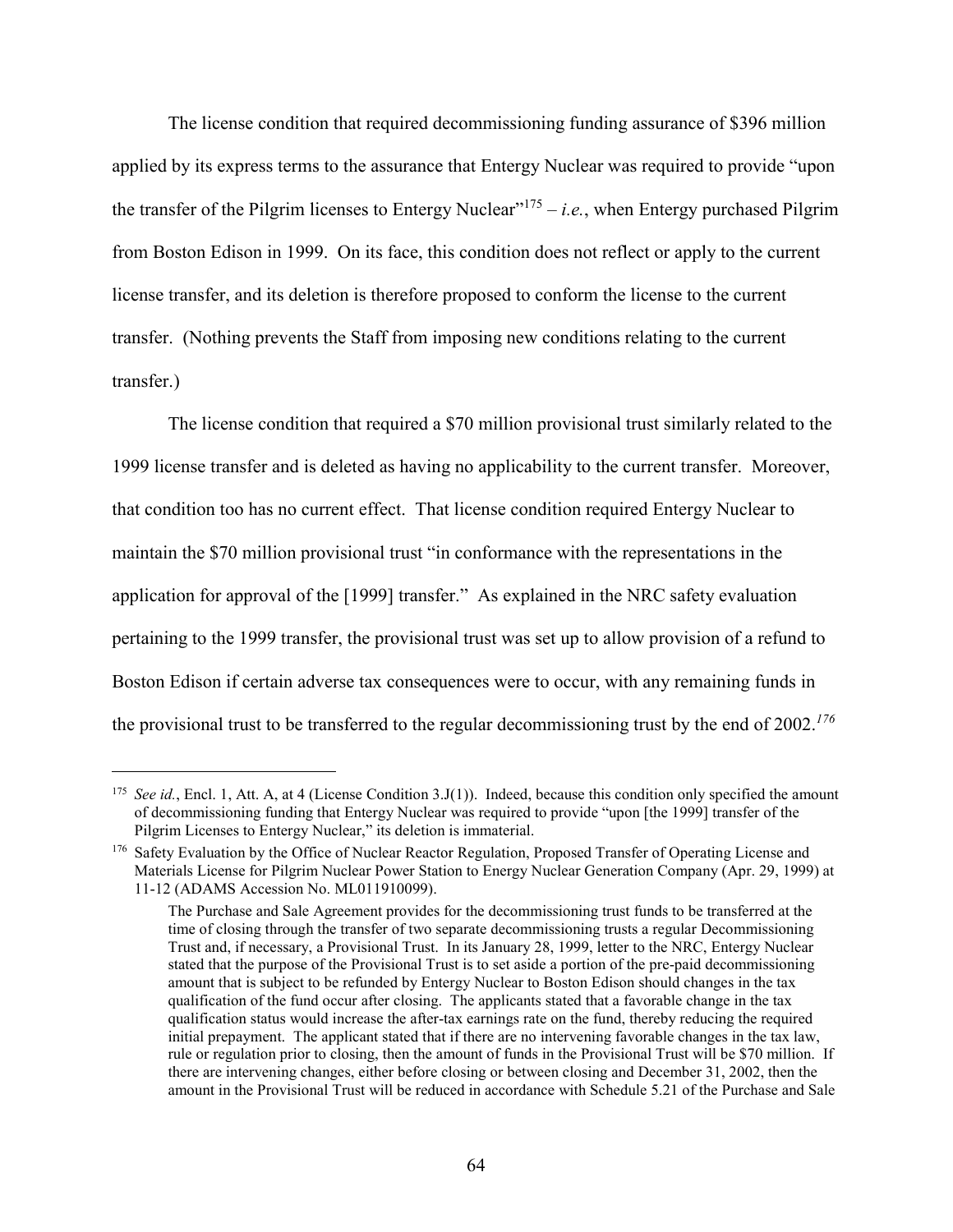Finally, the condition regarding the \$50 million contingency fund is related to and confirms a support agreement that was provided when Entergy purchased Pilgrim from Boston Edison in 1999.<sup>177</sup> The requested amendment deleting this license condition (part of Condition 3.J) merely conforms the license to reflect the proposed transfer, because Holtec Pilgrim and HDI are basing their financial qualifications on the adequacy of the NDT and are not relying on any parent support agreement or any other form of supplemental financial assurance to support their financial qualifications. In short, these are administrative amendments deleting certain license conditions that related to Entergy (which is extinguishing its interests in and responsibility for Pilgrim), and that are not part of the financial assurances that Holtec Pilgrim and HDI propose.

Pilgrim Watch also argues that several claims in its Contention 1 make the generic finding of no significant hazards consideration 10 C.F.R. § 2.1315 inapplicable (Pet. at 88-89), but this argument simply represents an impermissible challenge to 10 C.F.R. § 2.1315, which is barred by 10 C.F.R. § 2.335. Pilgrim Watch has not submitted any petition for waiver of the NRC rules. Further, as discussed in the previous response to Contention 1 above, none of those claims raise a genuine material dispute with the Application. Further, none these allegations

<u>.</u>

Agreement and the reduction will be rebated to Boston Edison in accordance with the terms of the Provisional Trust. Any reduction will be accomplished in a manner consistent with the Atomic Energy Act of 1954, as amended, IRS requirements, and any other applicable law. The Purchase and Sale Agreement provides that in no event shall the amount in the trusts available to decommission Pilgrim fall below the NRC required minimum. *After December 31, 2002, all funds remaining in the Provisional Trust will be transferred to the regular Decommissioning Trust and Boston Edison shall have no further claim to those funds.*

*Id.* (emphasis added)

<sup>&</sup>lt;sup>177</sup> As reflected in the NRC's safety evaluation approving the transfer of the Boston Edison's licenses to Entergy, Entergy International entered into an Inter-Company Credit Agreement with Entergy Nuclear, which obligates Entergy International to advance funds to ENGC in an aggregate amount not to exceed \$50 million for the purpose of providing financial assurance of sufficient funds for operation and maintenance of Pilgrim. *Id.* at 4, 9. Obviously, given the proposed sale of Entergy's interests in Pilgrim, and transfer of control of the Pilgrim licenses to Holtec, Entergy International would no longer provide this support.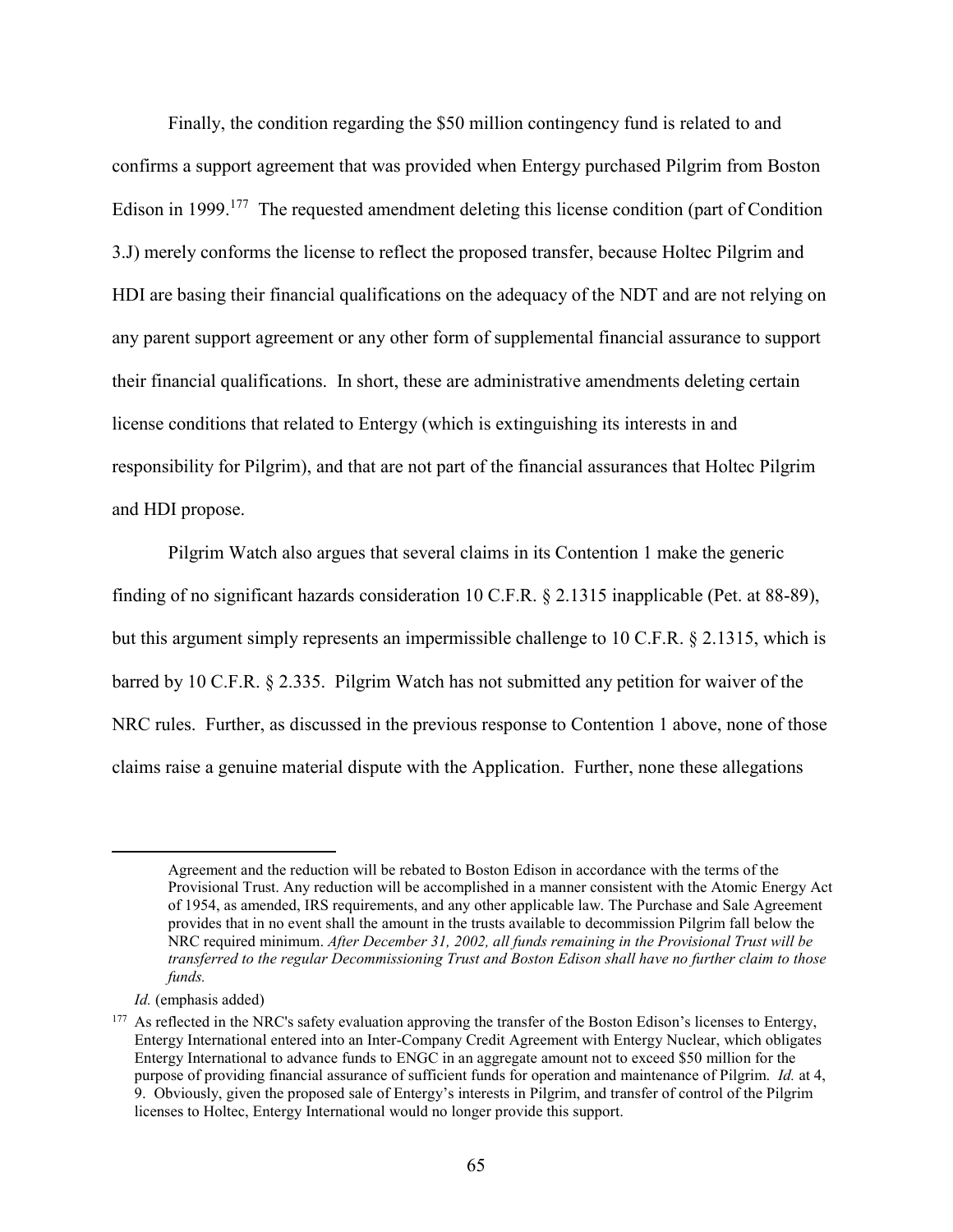would justify waiving the categorical exclusion. None of these allegations (items a through i on pages 88-89 of the Petition) relate to whether the *conforming license amendments* involve any significant hazards considerations, which is the sole focus of 10 C.F.R. § 2.1315.

Because Pilgrim Watch has failed to provide a basis to overturn the categorical exclusion, all of its additional allegations in Contention 2 are barred. Pilgrim Watch's general NEPA arguments are particularly irrelevant. If Pilgrim Watch believed that the categorical exclusion should not apply, then it should have sought a waiver in this case. Pilgrim Watch has not submitted a petition for waiver, nor could it demonstrate that the special circumstances with respect to this proceeding are such that application of the rule would not serve the purposes for which the rule was adopted.

## **2. Pilgrim Watch's Allegations Regarding the PSDAR Are Outside the Scope of this Proceeding and Impermissibly Challenge NRC Rules**

In addition to representing an impermissible challenge to the categorical exclusion, Pilgrim Watch's allegations in Contention 2 are also inadmissible because they seek to raise issues outside the scope of this proceeding and challenge the NRC's decommissioning rules. In this regard, Pilgrim Watch is incorrectly attempting to conflate the Application with the PSDAR, and to treat the Application as approving the PSDAR or approving decommissioning.

Citing *Citizens Network, Inc. v. NRC*, Pilgrim Watch asserts that "'[p]ermitting [Holtec] to decommission the facility' requires NEPA review." Pet. at 82, *citing Citizens Awareness Network, Inc. v. Nuclear Regulatory Comm'n*, 59 F.3d 284, 293 (1st Cir. 1995). And as previously discussed, in Contention 1, Pilgrim Watch asserts that "NRC approval of the license transfer and amendment request would effectively approve the PSDAR and its financial and environmental analyses and assurance." Pet. at 19. In addition, Pilgrim Watch asserts that "[a]pproval of Holtec's proposal as a whole would constitute a major federal action. Pet. at 82.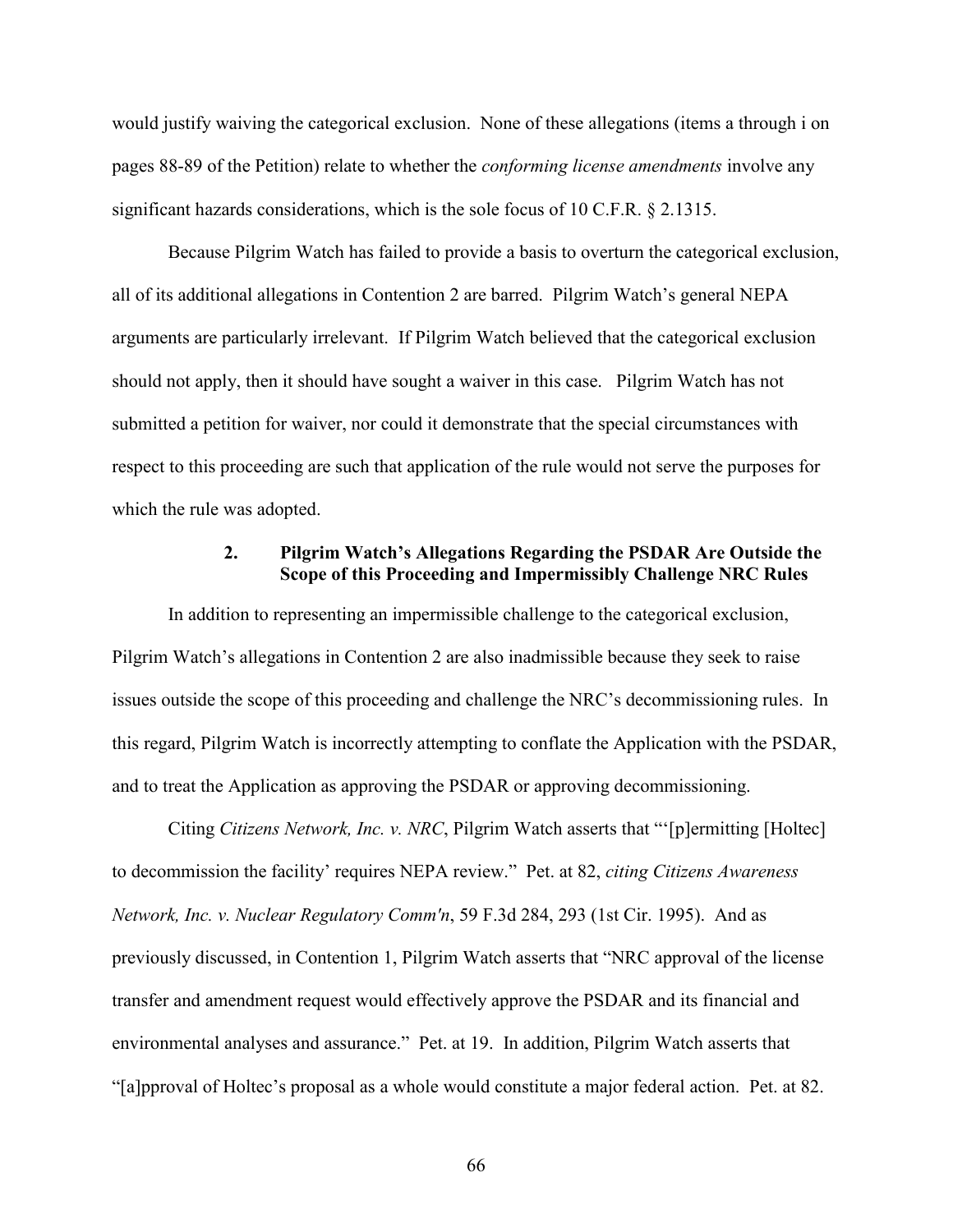Pilgrim Watch also seeks to challenge the statement in the Revised PSDAR that environmental impacts associated with planned PNPS site-specific decommissioning activities are less than and bounded by the previously-issued environmental impact statements. Pet. at 91. None of Pilgrim Watch's assertions is correct or supportable.

As previously discussed, Pilgrim Watch's argument that the PSDAR is being approved lacks any basis and represents a challenge to the NRC rules. 10 C.F.R. § 50.82(a)(4), which requires the submission of a PSDAR, does not require any approval of that document.<sup>178</sup> Further, as the Commission has stated, the PSDAR does not amend the license, and as such the licensee is not required to submit a corresponding environmental report.<sup>179</sup> After a plant permanently ceases operation and is permanently defueled, and ninety days after the PSDAR is submitted, the NRC rules allow a licensee to perform major decommissioning activities without any further approval.<sup>180</sup> Thus, the activities that HDI and Holtec Pilgrim plan to take, as described in the Revised PSDAR, are activities that the NRC rules allow. HDI and Holtec Pilgrim must demonstrate in the Application that they are financially qualified to perform these activities, but they neither need nor are requesting any approval of the decommissioning activities.

In the same vein, the PSDAR does not represent a federal action. As Pilgrim Watch notes in its Petition, there is federal action "where regulatory approval is necessary to a

 <sup>178</sup> *See also* 1996 Decommissioning Rule, 61 Fed. Reg. at 39,281 ("The purpose of the PSDAR is to provide a general overview for the public and the NRC of the licensee's proposed decommissioning activities until 2 years before termination of the license. The PSDAR is part of the mechanism for informing and being responsive to the public prior to significant decommissioning activities taking place. It also serves to inform and alert the NRC staff to the schedule of license activities for inspection and planning purposes and for decisions regarding NRC oversight activities. . . . [T]he final rule eliminates the need for an approved decommissioning plan . . ."); *Vermont Yankee*, CLI-16-17, 84 N.R.C. at 126 n.130 ("the Staff does not formally approve a licensee's PSDAR").

<sup>179</sup> *Vermont Yankee*, CLI-16-17, 84 N.R.C. at 124.

<sup>180</sup> *See* 10 C.F.R. § 50.82(a)(5).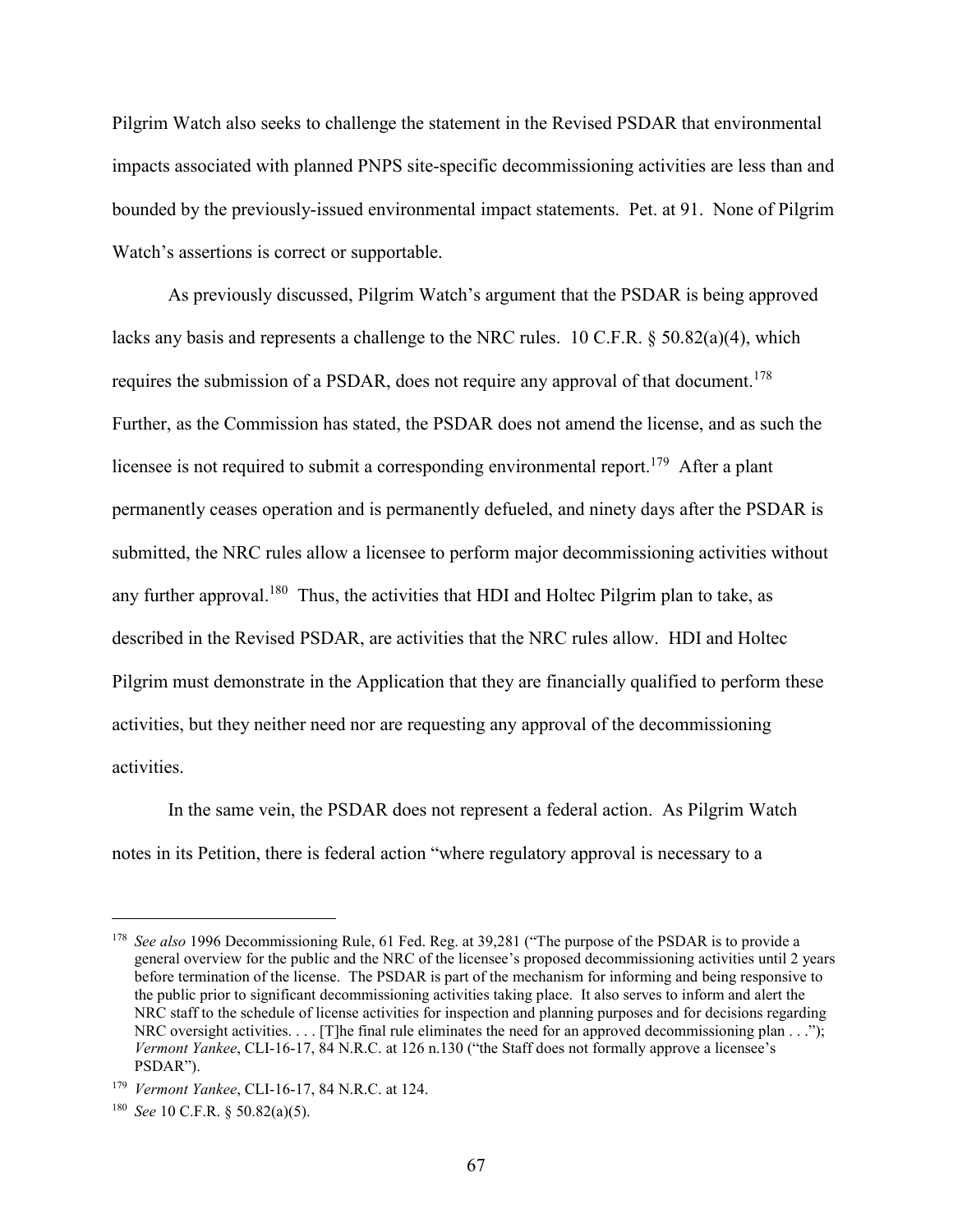licensee's actions." *See* Pet. at 83 (citing 40 C.F.R. § 1508.18). The approval of a license transfer application does not require NRC approval over any decommissioning activities. Moreover, if Pilgrim Watch's argument were accepted, all license transfers would require a full NEPA analysis, as the financial qualifications of transferees always relate to the transferee's ability to fund subsequent, projected licensed activities (such as plant operations).

Additionally, the caselaw that Pilgrim Watch cites for the proposition that decommissioning activities require a NEPA analysis is no longer applicable. The Commission has previously determined that *Citizens Awareness Network, Inc. v. Nuclear Regulatory Comm'n*, 59 F.3d 284, 293 (1st Cir. 1995), has been rendered obsolete by the more recent 1996 Decommissioning Rule. Since the 1996 Rule prohibits any major decommissioning with impacts outside existing environmental analysis, the NRC has rejected the idea that review of the PSDAR "should be defined as a major federal action under NEPA."181 The Commission has also rejected the argument that, under *Ramsey v. Kantor* cited by Pilgrim Watch (Pet. at 83), the NRC Staff's review of a PSDAR renders it a major federal action.<sup>182</sup>

Moreover, as the Commission has explained:

In promulgating the Final Decommissioning Rule, the NRC specifically considered and rejected the idea that review of the PSDAR should be defined as a major federal action under NEPA because environmental analysis of activities to be performed under the PSDAR will necessarily have been performed in accordance with prior site-specific or generic analysis. Unless the environmental impacts of *particular decommissioning activities* will fall outside the previously performed analysis, the rule does not contemplate additional NEPA analysis at the PSDAR stage.<sup>183</sup>

 <sup>181</sup> *See Vermont Yankee*, CLI-16-17, 84 N.R.C. at 126.

<sup>182</sup> *Id.* at 126-127.

<sup>&</sup>lt;sup>183</sup> *Id.* at 126 (footnote omitted).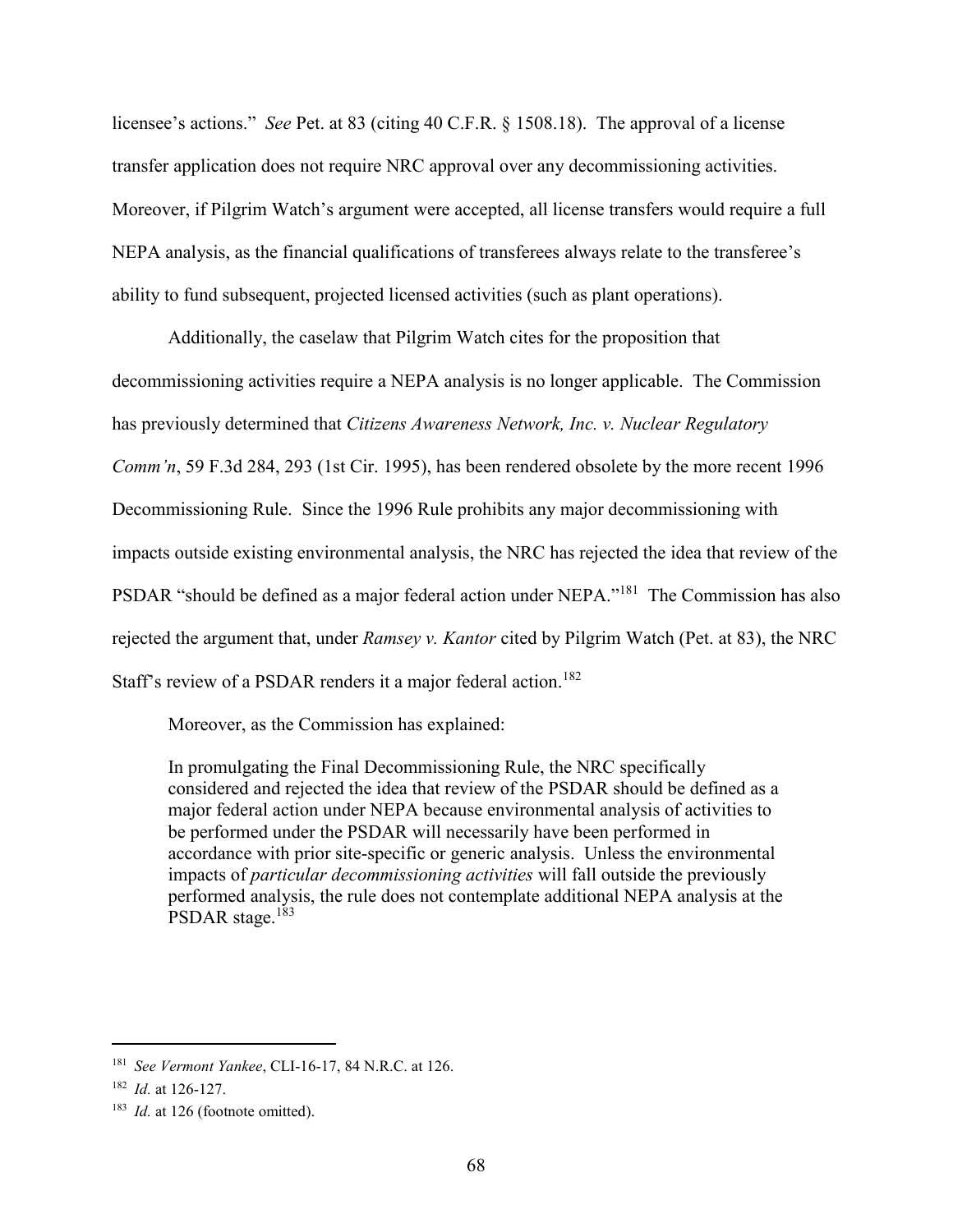Yet, contrary to this clear precedent, Pilgrim Watch alleges that the Commission's rules amount to "skirt[ing] NEPA or other statutory commands" (Pet. at 82), in a clear challenge to the NRC rules.

Even if the environmental impacts of the decommissioning activities described in the Revised PSDAR were within the scope of this proceeding (which they are not), Pilgrim Watch does not demonstrate that environmental impacts from any "*particular decommissioning activities*"184 at Pilgrim fall outside the bounds of prior environmental impact statements. Pilgrim Watch merely states, in a vague and conclusory manner, that the conclusion in the PSDAR that impacts are bounded is "wrong," apparently because all of the "'previously issued environmental impact statements' were inadequate." Pet. at 91. Even if the Revised PSDAR were within the scope of this proceeding, such a vague and conclusory assertion would raise no genuine dispute with its conclusions.185

## **3. Pilgrim Watch Does Not Demonstrate that the Application Will Result in Any Significant Environmental Impact**

Even if it were not barred by the categorical exclusion, Contention 2 is inadmissible because it is not supported by information demonstrating that *the Application* would result in any significant environmental impact. Although Pilgrim Watch never provides any clear or concise explanation why it believes that the Application could have an environmental impact – which in itself warrants rejection of Contention 2 – one might glean that Pilgrim Watch's concern is that the license transfer might lead to a funding shortfall,<sup>186</sup> with associated environmental and

 <sup>184</sup> *Id*. (emphasis added).

<sup>185</sup> As previously discussed, Pilgrim Watch's Contention 1 includes a number of claims challenging the discussion of environmental impacts in the Revised PSDAR. As previously discussed, none of those claims raises any genuine dispute with the Revised PSDAR. *See supra* notes 83, 84, 85, 86, 87.

<sup>186</sup> *See* Pet. at 92 ("a shortfall in decommissioning funding would place the public health, safety and the environment at risk"). Indeed, most of the concerns raised in Contention 1 relate to the possibility that costs could be higher than estimated.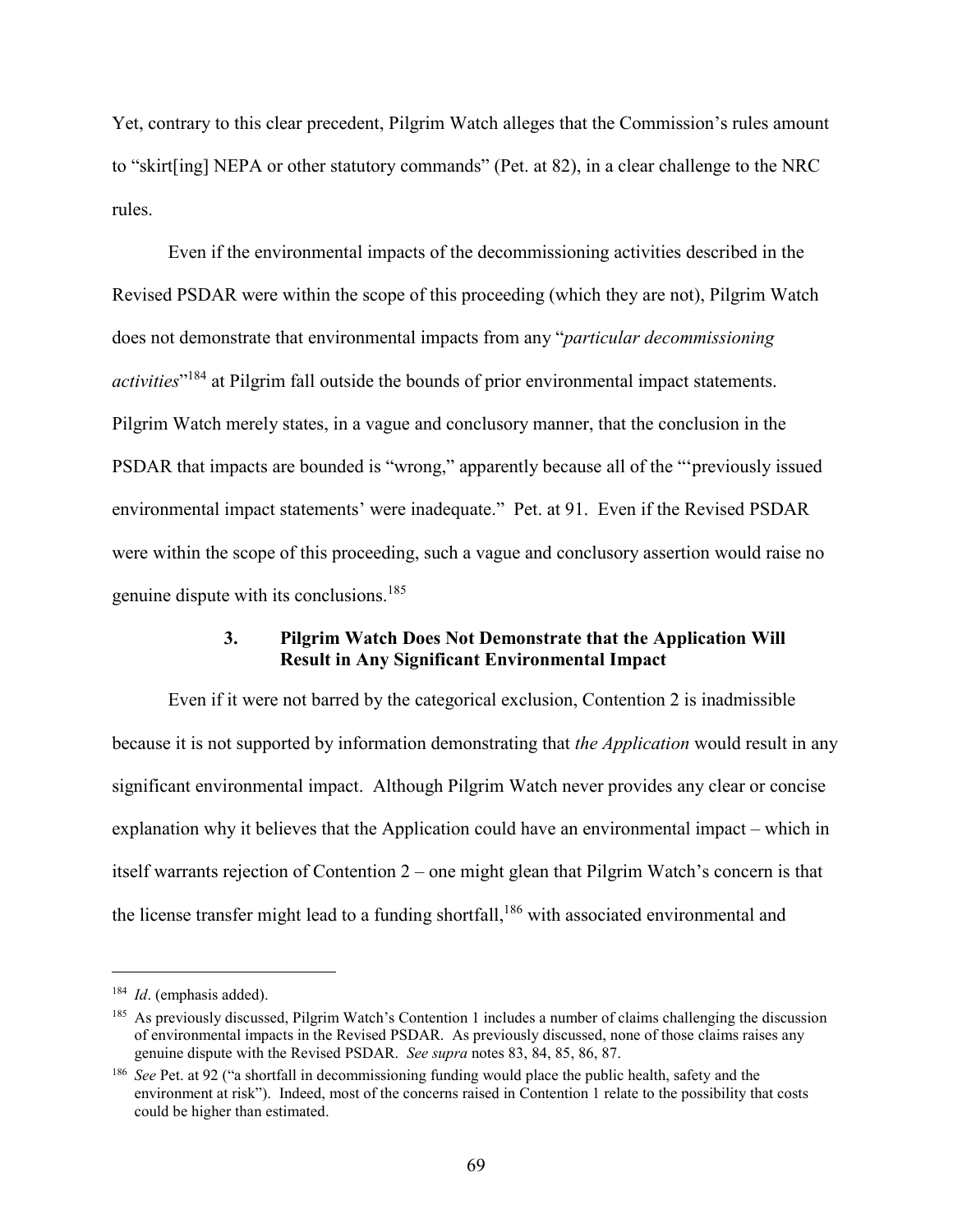economic effects. As previously discussed, Pilgrim Watch ignores the NRC's oversight of the use of the NDT (which includes annual reporting and funding adjustment requirements), as well as the provisions in the NRC's rules that prohibit withdrawals that would inhibit the ability of the licensee to complete the funding of any shortfalls or inhibit the completion of decommissioning.<sup>187</sup> "[T]he NRC does not presume that a licensee will violate agency regulations wherever the opportunity arises."188 Pilgrim Watch also ignores the information in the Application demonstrating Holtec Pilgrim's ability to adjust funding, if needed.

Furthermore, Pilgrim Watch's concern is based on the incorrect premise that the mere possibility of a problem or an environmental effect requires an environmental impact statement. *See* Pet. at 83-84. Pilgrim Watch cites *Ramsey v, Kantor*, 96 F.3d 434, 445 (9th Cir. 1996), 42 U.S.C. § 4332(2)(C), and *Blue Mountains Biodiversity Project v. Blackwood*, 161 F.3d 1208, 1211 (9th Cir. 1998). *Id.* None of these citations supports this premise. As the Commission has held, NEPA is governed by a rule of reason and does not extend to all conceivable consequences of agency decisions.<sup>189</sup> Instead, NEPA requires only a discussion of "reasonably foreseeable" impacts and not "remote and speculative" scenarios.<sup>190</sup>

As discussed in detail above in Section V.A.1, Pilgrim Watch does not establish how the NDT would become underfunded, given the substantial protections in place in the NRC's

 <sup>187</sup> *See* 10 C.F.R. § 50.82(a)(8)(i)(C).

<sup>188</sup> *Private Fuel Storage, L.L.C.* (Indep. Spent Fuel Storage Installation), CLI-01-9, 53 N.R.C. 232, 235 (2001). *See also GPU Nuclear, Inc.* (Oyster Creek Nuclear Generating Station), CLI-00-6, 51 N.R.C. 193, 207 (2000) ("NIRS also fails to offer documentary support for its argument that AmerGen is likely to violate our safety regulations. Absent such support, this agency has declined to assume that licensees will contravene our regulations.").

<sup>189</sup> *Private Fuel Storage, LLC* (Indep. Spent Fuel Storage Installation), CLI-02-25, 56 N.R.C. 340, 347 (2002). As the Commission observed, CEQ regulations require an EIS to direct effects, which are those which are caused by the action and occur at the same time and place, and indirect effects, which are caused by the action and are later in time or farther removed in distance, but still reasonably foreseeable. *Id*. at 348, citing 10 C.F.R. § 1508.8.

<sup>190</sup> *Id.* at 348-49.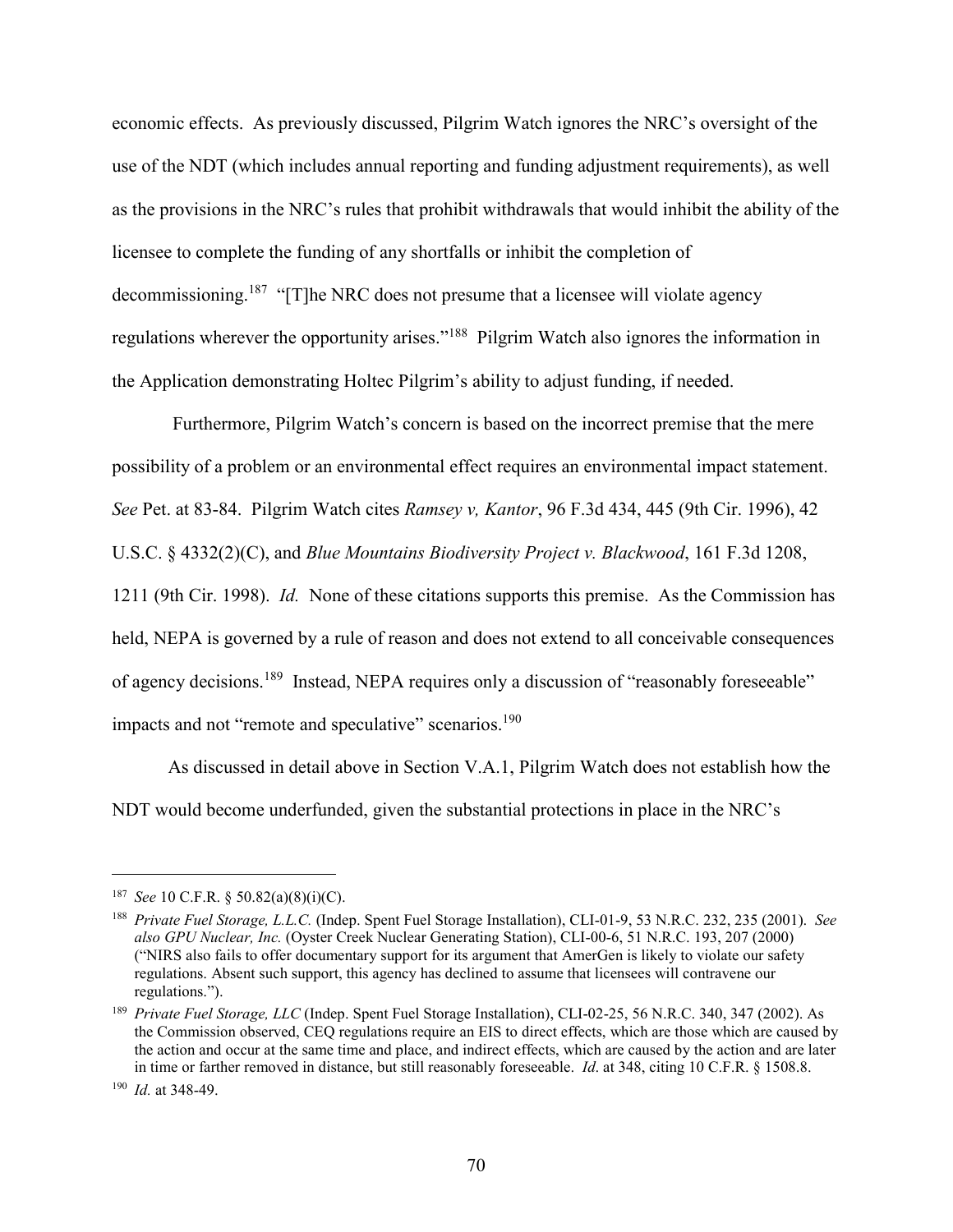decommissioning funding rules and Holtec Pilgrim's ability to adjust decommissioning funding as needed. As detailed in the Application "financial assurance status reports must be submitted to the NRC annually" throughout decommissioning.<sup>191</sup>

The report must include, among other things, amounts spent on decommissioning, the remaining trust fund balance, and estimated costs to complete radiological decommissioning. If the remaining NDT balance, plus earnings on such funds calculated at not greater than a 2 percent real rate of return, plus any other financial assurance methods being relied upon, does not cover the estimated costs to complete radiological decommissioning, 10 CFR 50.82(a)(8)(vi) requires that *additional financial assurance to cover the estimated costs to complete radiological decommissioning must be provided*. These annual reports provide a means for the NRC to monitor the adequacy of the funding available for the radiological decommissioning of PNPS notwithstanding the exemption allowing HDI to use funds for spent fuel management and site restoration activities from the trust fund. $192$ 

The Application shows that over \$500 million of the projected expenditure from the NDT is for spent fuel management costs, recovery of which from DOE provides a substantial additional cash flow.<sup>193</sup> Pilgrim Watch does not address this significant conservatism identified in the Application, and does not provide any reasonable explanation why this additional cash flow would not be available if needed.

Nor is there any basis for a concern that DOE recoveries might not be available, leading to a shortfall in funds for site decommissioning and restoration. Under HDI's schedule for decommissioning, decommissioning and restoration of the site (other than the ISFSI) will be completed in 2026, at which time over \$200 million will still remain in the fund<sup>194</sup> without any credit for DOE recoveries, and the additional cash flow from DOE recoveries (that could be used to adjust funding if necessary) will continue for many years thereafter. For this reason, the

 $191$  LTA, Encl. 2 at E-7.

<sup>&</sup>lt;sup>192</sup> *Id.* at E-7 – E-8 (emphasis added).

<sup>193</sup> *See supra* at Section V.A.1.

<sup>&</sup>lt;sup>194</sup> LTA, Encl. 1, Att. D ( $5<sup>th</sup>$  and  $6<sup>th</sup>$  unnumbered pages) (Pilgrim Nuclear Power Station Decommissioning Cash Flow Analysis).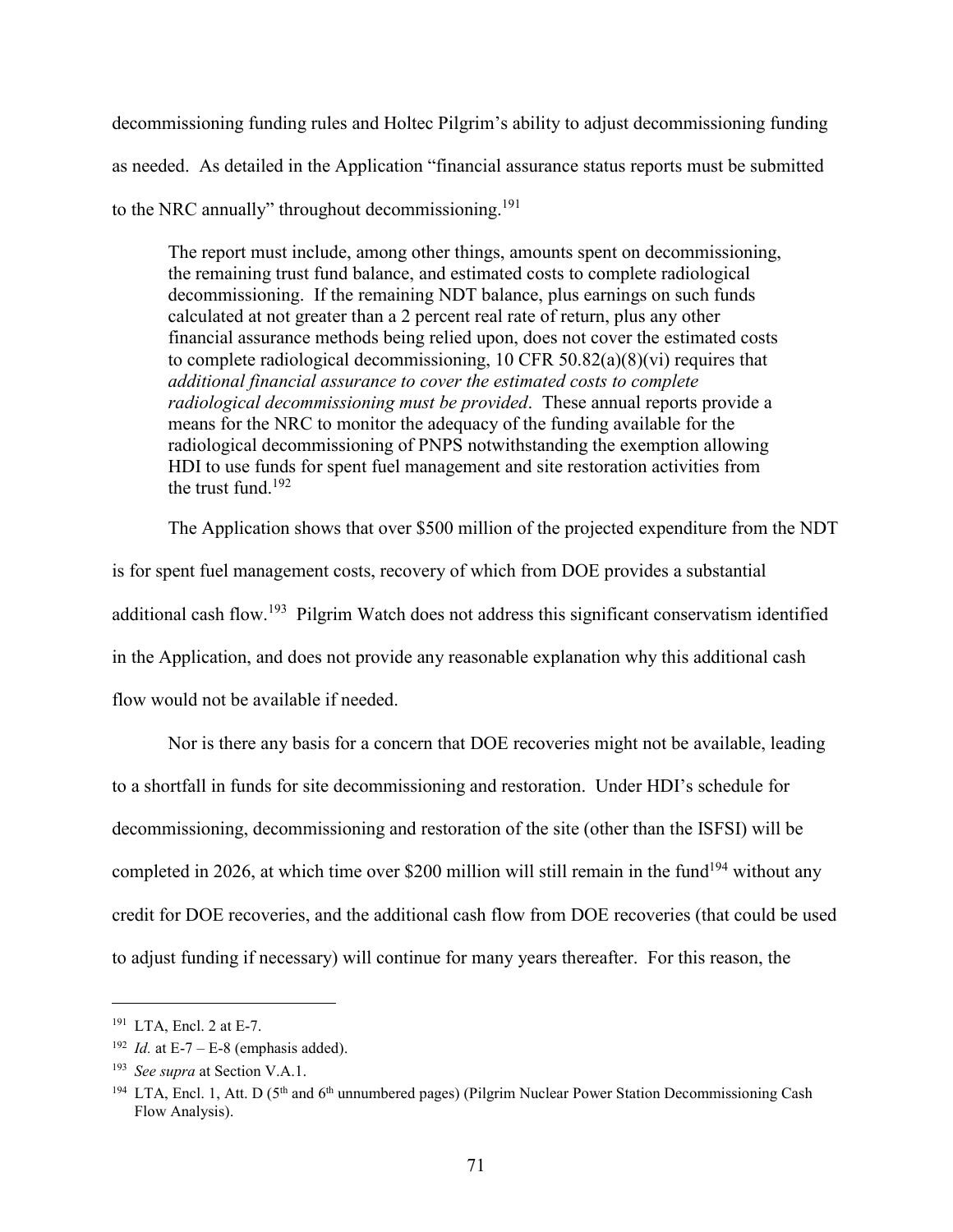possibility that there could be some radiological or non-radiological contamination that might increase costs does not call into question HDI and Holtec Pilgrim's ability to complete decommissioning and site restoration, and therefore does not support any concern that there might a shortfall somehow affecting the environment.<sup>195</sup>

Consequently, the possibility of a shortfall in decommissioning funding preventing completion of decommissioning or spent fuel management is not a reasonably foreseeable consequence of the license transfer. On the contrary, it is a remote and speculative claim that presupposes that (1) the determination of adequate funding that the NRC must make in order to approve the Application and exemption is incorrect, (2) the continuing funding assurance required by the comprehensive NRC's rules and oversight is inadequate, (3) none of the hundreds of millions recoverable from DOE would be available to provide additional funding assurance if needed, and (4) HDI and Holtec Pilgrim would violate their licenses and the NRC rules by failing to provide funding assurance and complete licensed activities.

For all of these reasons, Contention 2 should be rejected.

## **C. Pilgrim Watch Should Not Be Permitted to Adopt the Commonwealth's Contentions**

Pilgrim Watch seeks to adopt and incorporate the Commonwealth's contentions, together with all of the supporting bases and evidence. Pet. at 130-131. Pilgrim Watch is not entitled to adopt the Commonwealth's contentions, because Pilgrim Watch has failed to demonstrate standing or proffer any admissible contention of its own. As the Commission has held, "we

<sup>&</sup>lt;sup>195</sup> To the extent that Pilgrim Watch might be claiming that there could be a shortfall in funding for spent fuel management, it provides no explanation why continuing recovery from DOE would not be sufficient. If a longer period of spent fuel management is required than is projected in the DCE, DOE would be liable for the increased cost. Further, any concerns regarding the environmental risks from spent fuel management are barred by the Continued Storage Rule, which codifies NUREG-2157, "Generic Environmental Impact Statement for Continued Storage of Spent Nuclear Fuel."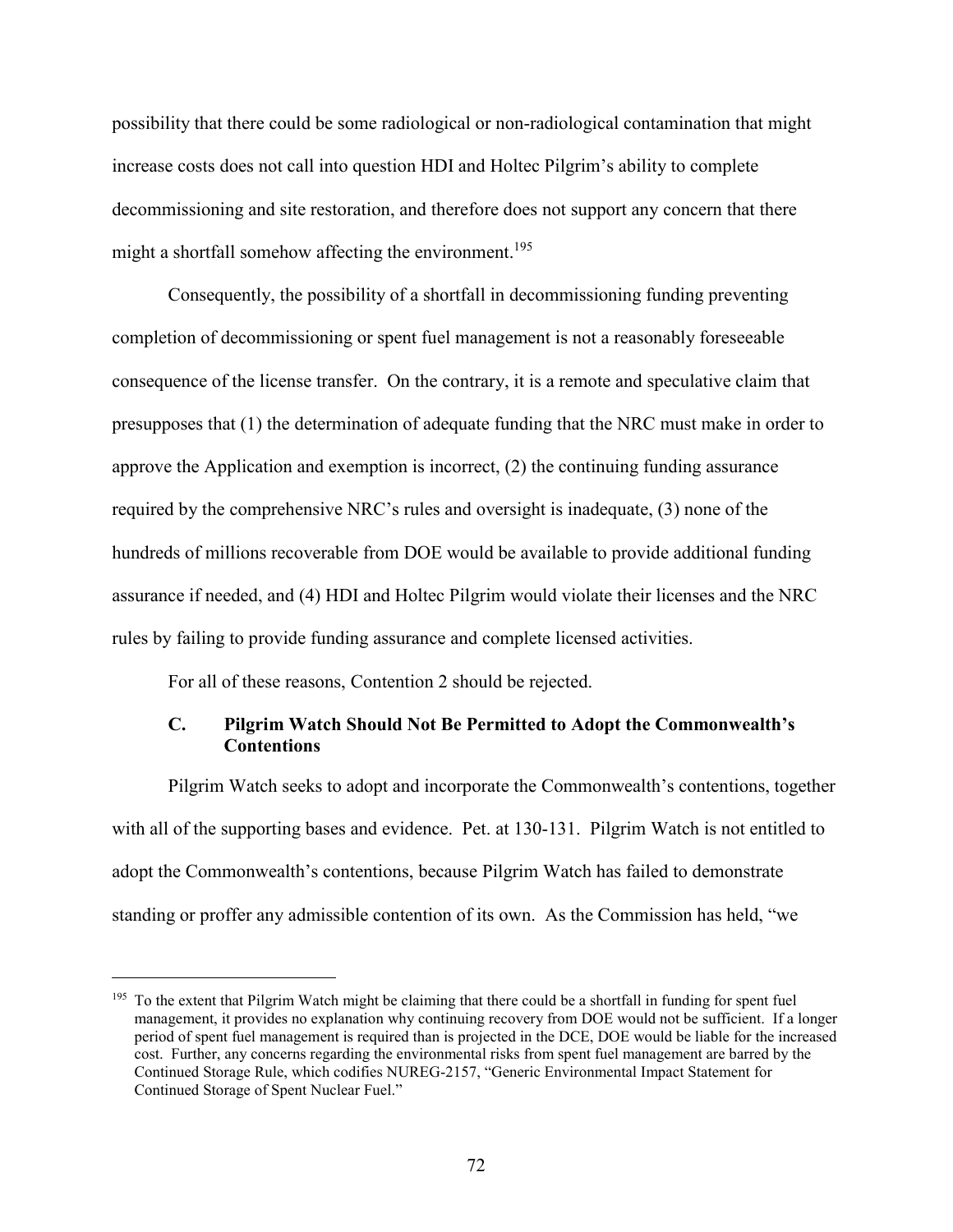would not accept incorporation by reference of another petitioner's issues in an instance where the petitioner has not independently established compliance with our requirements for admission as a party in its own pleadings by submitting at least one admissible issue of its own."<sup>196</sup>

In addition, Pilgrim Watch has not complied with 10 C.F.R.  $\S$  2.309(f)(3), which requires a petitioner seeking to adopt another sponsoring petitioner's contention to either agree that the sponsoring petitioner shall act as the representative with respect to that contention or jointly designate with the sponsoring petitioner a representative who shall have the authority to act for the petitioners with respect to the contention. As Pilgrim Watch has not done so, its attempt to adopt the Commonwealth's contentions is contrary to the NRC rules.

Further, to the extent that Pilgrim Watch may be attempting to incorporate "all of

Attorney General's supporting bases and evidence" in support of Pilgrim Watch's own

contentions, such an attempt would clearly violate NRC practice and should be rejected.

Commission practice is clear that a petitioner may not simply incorporate massive documents by reference as the basis for or a statement of his contentions. . . . Such a wholesale incorporation by reference does not serve the purposes of a pleading. . . . The Commission expects parties to bear their burden and to clearly identify the matters on which they intend to rely with reference to a specific point. The Commission cannot be faulted for not having searched for a needle that may be in a haystack.<sup>197</sup>

# **VI. PILGRIM WATCH HAS NOT DEMONSTRATED STANDING TO INTERVENE AS A MATTER OF RIGHT OR AS A MATTER OF DISCRETION**

If the Commission determines that Pilgrim Watch has not proffered an admissible

contention, then it need not address the question of Pilgrim Watch's standing to intervene in this

 <sup>196</sup> *Consol. Edison Co.* (Indian Point, Units 1 and 2), CLI-01-19, 54 N.R.C. 109, 132-133 (2001).

<sup>197</sup> *Public Service Co. of New Hampshire* (Seabrook Station, Units 1 and 2), CLI-89-03, 29 N.R.C. 234, 240–41 (1989) (citations omitted).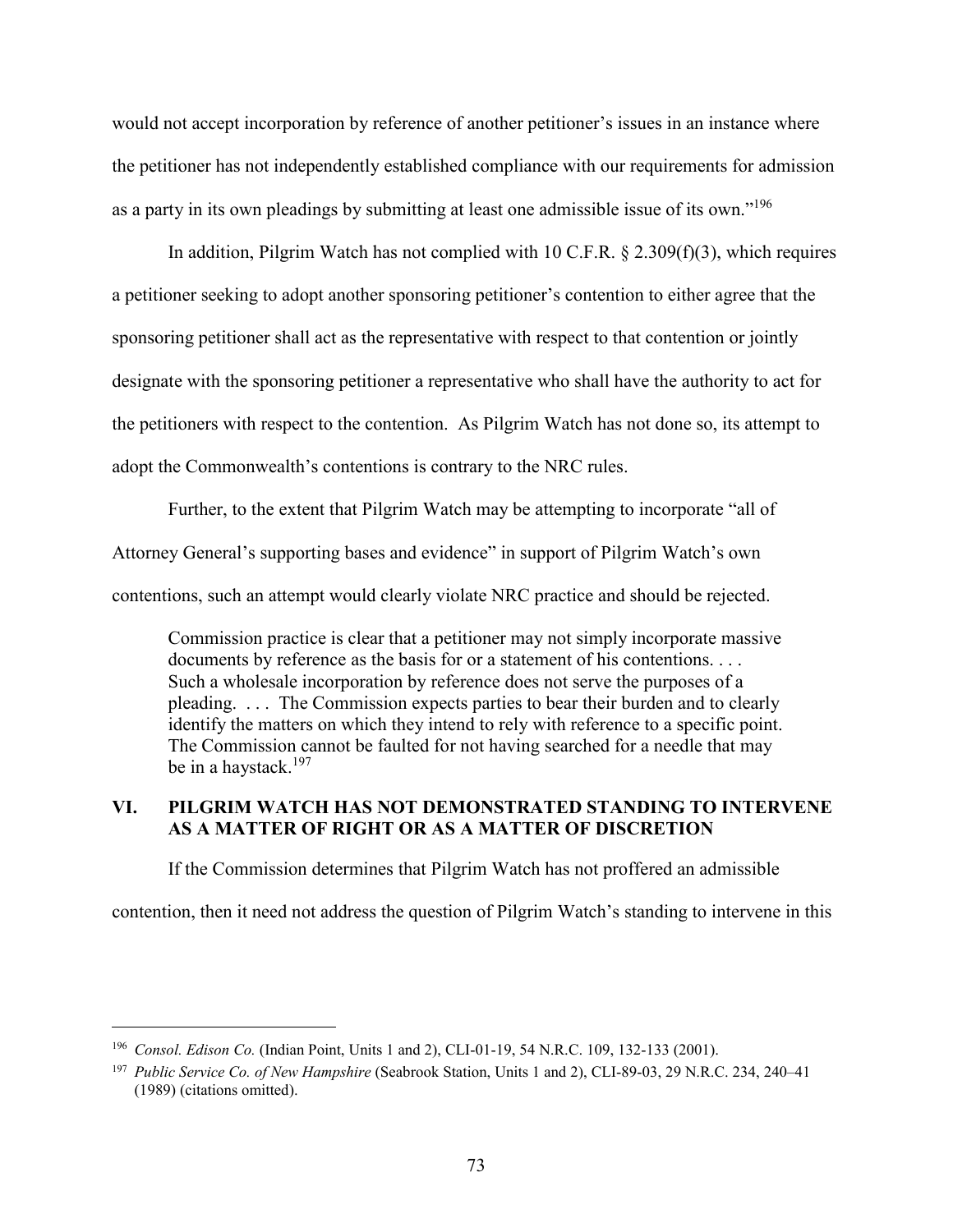proceeding.198 As explained below, Pilgrim Watch, in any case, also has not established standing to intervene in this proceeding as a matter of right under 10 C.F.R. § 2.309(d). Nor has it shown that it is entitled to discretionary intervention under 10 C.F.R. § 2.309(e).

### **A. Applicable NRC Legal Standards and Precedent**

To demonstrate that it has standing pursuant to 10 C.F.R. § 2.309(d), Pilgrim Watch must address: (1) the nature of its right under the AEA to be made a party to the proceeding; (2) the nature and extent of its property, financial, or other interest in the proceeding; and (3) the possible effect of any decision or order that may be issued in the proceeding on its interest.<sup>199</sup> Thus, it must show either that it satisfies the traditional elements of standing, or that it has presumptive standing based on geographic proximity to the proposed facility.200 These concepts, as well as representational standing, are discussed below.

### **1. Traditional Standing**

To determine whether a petitioner's interest provides a sufficient basis for intervention, "the Commission has long looked for guidance to current judicial concepts of standing."201 To demonstrate standing, a petitioner must show: (1) an actual or threatened, concrete and particularized injury that is (2) fairly traceable to the challenged action, and (3) likely to be redressed by a favorable decision.<sup>202</sup> These criteria are commonly referred to as injury-in-fact,

 <sup>198</sup> *See PPL Susquehanna, LLC* (Susquehanna Steam Electric Station, Units 1 and 2), CLI-15-8, 81 N.R.C. 500, 503 n.19 (2015) ("Because [the petitioner's] contentions all fall far short of our contention admissibility standards, we need not address his standing to intervene.").

<sup>&</sup>lt;sup>199</sup> 10 C.F.R. § 2.309(d)(l)(ii)-(iv).

<sup>200</sup> *See Exelon Generation Co., LLC* (Peach Bottom Atomic Power Station, Units 2 and 3), CLI-05-26, 62 N.R.C. 577, 579-83 (2005).

<sup>201</sup> *Quivira Mining Co.* (Ambrosia Lake Facility, Grants, New Mexico), CLI-98-11, 48 N.R.C. 1, 5-6 (1998), *aff'd sub nom. Envirocare of Utah, Inc. v. NRC*, 194 F.3d 72 (D.C. Cir. 1999) (citations omitted).

<sup>202</sup> *See Yankee Atomic Elec. Co.* (Yankee Nuclear Power Station), CLI-98-21, 48 N.R.C. 185, 195 (1998) (citing *Steel Co. v. Citizens for a Better Env't*, 523 U.S. 83, 103-04 (1998); *Kelley v. Selin*, 42 F.3d 1501, 1508 (6th Cir. 1998)).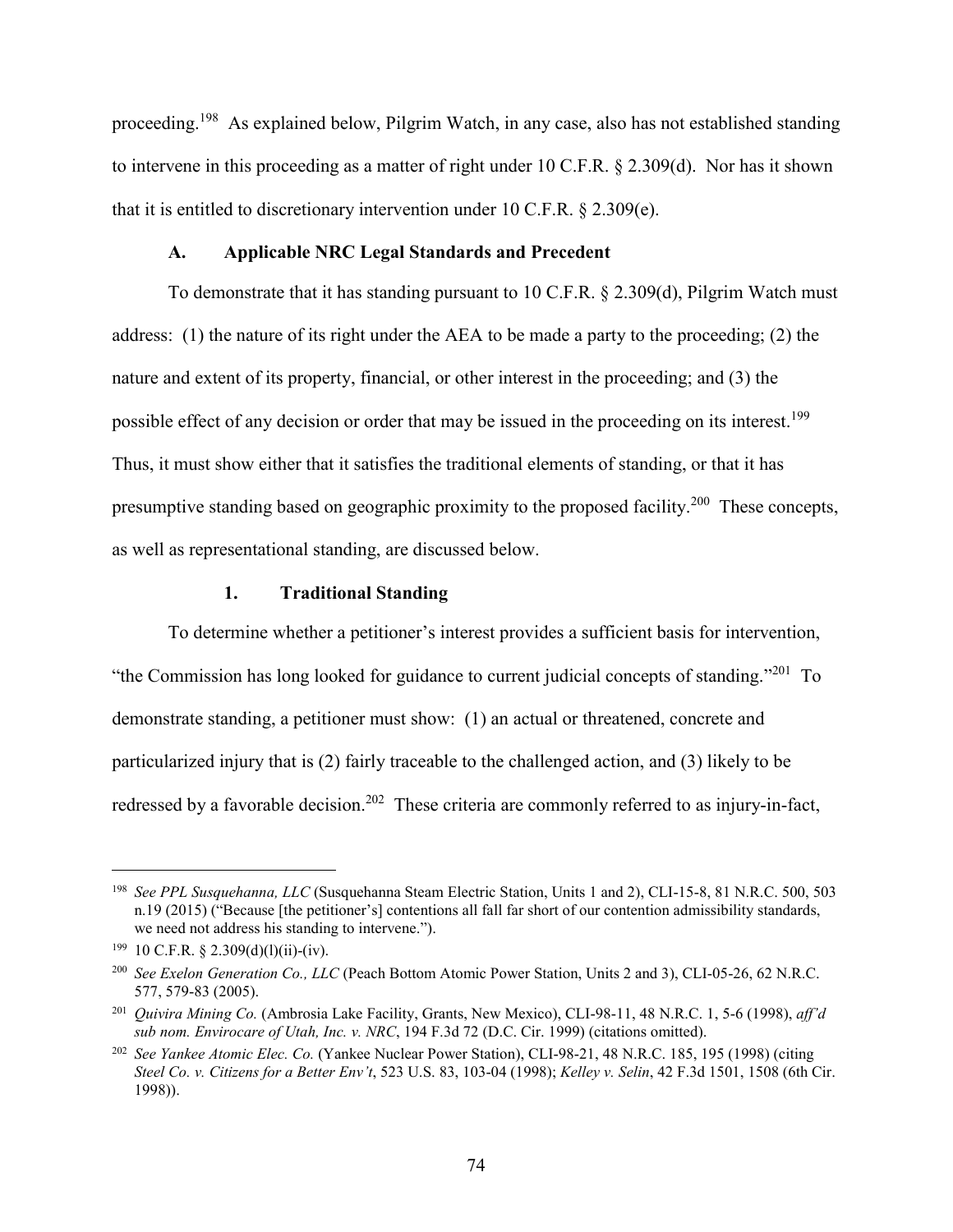causality, and redressability, respectively. The asserted injury must be "distinct and palpable, particular and concrete, as opposed to being conjectural or hypothetical."<sup>203</sup> Also, "when future harm is asserted, it must be 'threatened,' 'certainly impending,' and 'real and immediate.'"<sup>204</sup> Although a petitioner is not required to show that the injury flows directly from the challenged action, it must nonetheless show that the "chain of causation is plausible."205 Finally, a petitioner must show that "its actual or threatened injuries can be cured by some action of the tribunal."206

#### **2. Representational Standing Organizations**

To invoke representational standing, an organization must: (1) show that at least one of its members has standing in his or her own right (*i.e.*, by demonstrating geographic proximity in cases where the presumption applies, or by demonstrating injury-in-fact within the zone of protected interests, causation, and redressability), (2) identify that member by name and address, and (3) show—preferably by affidavit—that the organization is authorized by that member to request a hearing on behalf of the member.<sup>207</sup> Where the affidavit of the member is devoid of any statement that he or she wants and has authorized the organization to represent his or her interests, the presiding officer should not infer such authorization.<sup>208</sup>

 <sup>203</sup> *Int'l Uranium (USA) Corp.* (White Mesa Uranium Mill), CLI-98-6, 47 N.R.C. 116, 117-18 (1998) (citing *Steel Co. v. Citizens for a Better Env't*, 118 S. Ct. 1003, 1016 (1998); *Warth v. Seldin*, 422 U.S. 490, 501, 508, 509 (1975); *Sequoyah Fuels Corp.* (Gore, Oklahoma Site), CLI-94-12, 40 N.R.C. 64, 72 (1994)).

<sup>204</sup> *Int'l Uranium (USA) Corp.* (White Mesa Uranium Mill), LBP-01-15, 53 N.R.C. 344, 349 (2001), *aff'd*, CLI-01- 18, 54 N.R.C. 27 (2001) (citations omitted).

<sup>205</sup> *Sequoyah Fuels*, CLI-94-12, 40 N.R.C. at 75. *See also Crow Butte Res., Inc.* (In-Situ Leach Facility, Crawford, Nebraska), CLI-09-9, 69 N.R.C. 331, 345 (2009).

<sup>206</sup> *Sequoyah Fuels Corp.* (Gore, Oklahoma Site Decommissioning), CLI-01-2, 53 N.R.C. 9, 14 (2001).

<sup>207</sup> *See, e.g.*, *N. States Power Co.* (Monticello Nuclear Generating Plant, Prairie Island Nuclear Generating Plant, Units 1 and 2; Prairie Island Independent Spent Fuel Storage Installation), CLI-00-14, 52 N.R.C. 37, 47 (2000); *GPU Nuclear Inc*. (Oyster Creek Nuclear Generating Station), CLI-00-6, 51 N.R.C. 193, 202 (2000).

<sup>208</sup> *Duquesne Light Co.* (Beaver Valley Power Station, Unit 2), LBP-84-6, 19 N.R.C. 393, 411 (1984).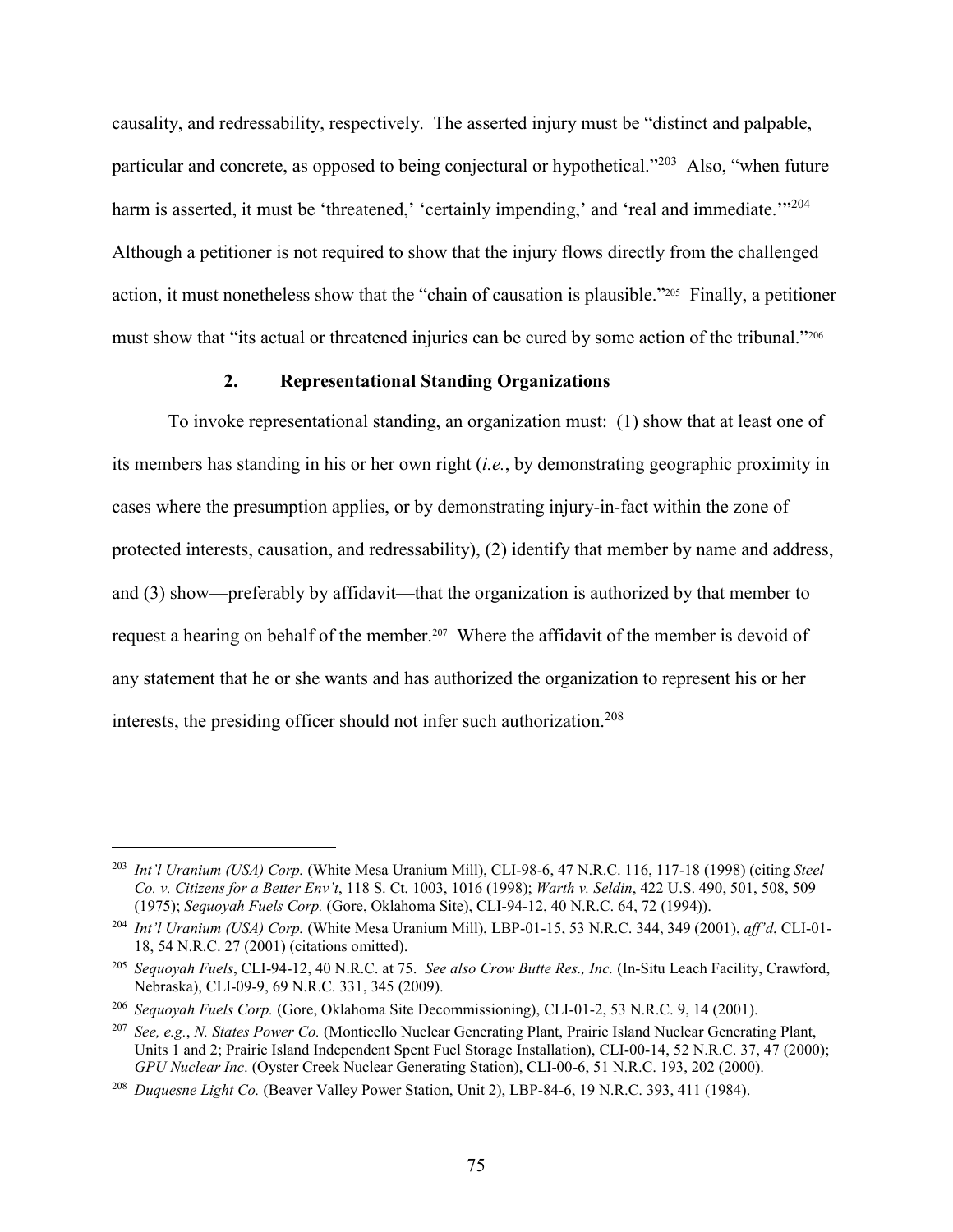### **3. Standing Based on Geographic Proximity**

Under NRC case law, a petitioner may, in some instances, be presumed to have fulfilled the judicial standards for standing based on his or her geographic proximity to a facility or source of radioactivity.<sup>209</sup> "Proximity" standing rests on the presumption that an accident associated with the nuclear facility could adversely affect the health and safety of people working or living offsite but within a certain distance of that facility.210 The NRC has held that the proximity presumption may be sufficient to confer standing on an individual or group in proceedings conducted pursuant to Part 50 for reactor construction permits, operating licenses, or significant license amendments.<sup>211</sup>

Although the NRC has applied a presumption of standing in initial reactor operating license proceedings for individuals who live within 50 miles of a plant, it has held that a more stringent standard applies to proceedings involving approvals lacking a "clear potential for offsite consequences."212 Such proceedings include license transfer cases, where the Commission "determine[s] on a case-by-case basis whether the proximity presumption should apply, considering the 'obvious potential for offsite [radiological] consequences,' or lack thereof, from the application at issue, and specifically 'taking into account the nature of the proposed action and the significance of the radioactive source."<sup>213</sup>

 <sup>209</sup> *Peach Bottom*, CLI-05-26, 62 N.R.C. at 580.

<sup>210</sup> *Id.* (citations omitted).

<sup>211</sup> *Fla. Power & Light Co.* (St. Lucie Nuclear Power Plant, Units 1 and 2), CLI-89-21, 30 N.R.C. 325, 329 (1989) (citations omitted).

<sup>212</sup> *Id.* at 329; *see also Boston Edison Co.* (Pilgrim Nuclear Power Station), LBP-85-24, 22 N.R.C. 97, 98-99, *aff'd on other grounds*, ALAB-816, 22 N.R.C. 461 (1985) (residence 43 miles from the plant is inadequate for standing with respect to a spent fuel pool expansion).

<sup>213</sup> *Consumers Energy Co.* (Big Rock Point Independent Spent Fuel Storage Installation), CLI-07-19, 65 N.R.C. 423, 426 (2007) (quoting *Peach Bottom*, CLI-05-26, 62 N.R.C. at 580-81).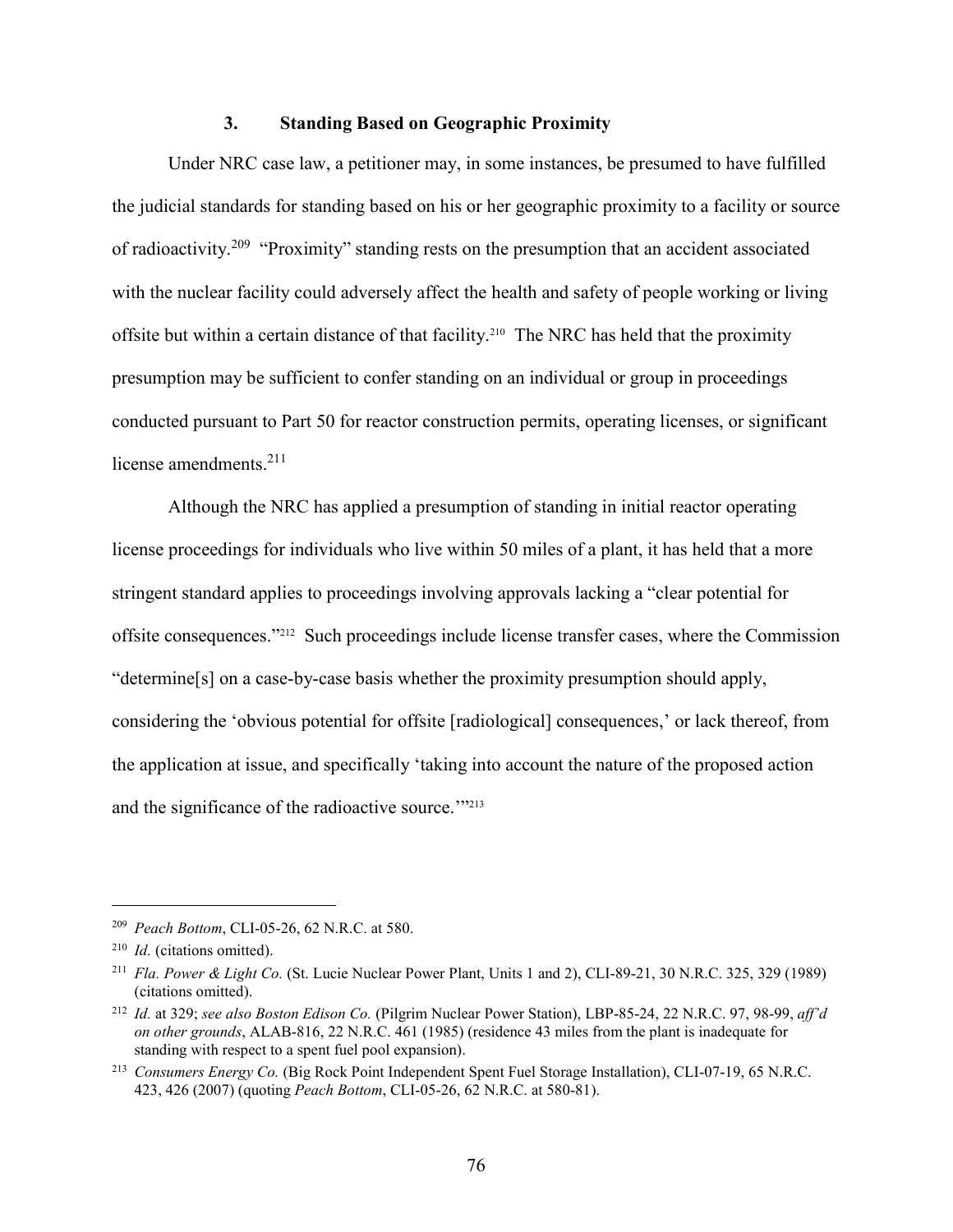NRC tribunals have "recognized proximity standing at such close distances where a petitioner *frequently* engages in *substantial* business and related activities in the vicinity of the facility, engages in normal everyday activities in the vicinity, has regular and frequent contacts in an area near a license facility, or otherwise has visits of a length and nature showing an ongoing connection and presence."214 Conversely, the NRC has denied proximity-based standing where contact has been limited to "mere occasional trips to areas located close to reactors."215 Furthermore, to establish proximity standing, a petitioner must provide "*fact-specific standing allegations*, not conclusory assertions," as the Commission "cannot find the requisite 'interest' based on . . . general assertions of proximity."216

### **4. Discretionary Intervention**

Pursuant to 10 C.F.R. § 2.309(e), the Commission may consider a request for discretionary intervention where a party lacks standing to intervene as a matter of right under 10 C.F.R. § 2.309(d)(1). However, discretionary intervention may be granted only when at least one petitioner has established standing and at least one contention has been admitted for hearing.<sup>217</sup> In addition to addressing the factors in 10 C.F.R. § 2.309(d)(1), a petitioner who seeks intervention as a matter of discretion (if it is determined that standing as a matter of right is not demonstrated) must specifically address in its initial petition the six factors set forth in 10 C.F.R. § 2.309(e), which the Commission will consider and balance.<sup>218</sup> Of the six factors,

 <sup>214</sup> *Consumers Energy* Co*.* (Big Rock Point Independent Spent Fuel Storage Installation), CLI-07-21, 65 N.R.C. 519, 523-524 (2007) (internal quotation marks and citations omitted) (emphasis in original).

<sup>&</sup>lt;sup>215</sup> *Id.* at 520 (citation omitted).

<sup>216</sup> *Palisades*, CLI-07-18, 65 N.R.C. at 410 (emphasis added).

<sup>217</sup> 10 C.F.R. § 2.309(e). *See also PPL Susquehanna LLC*, (Susquehanna Steam Electric Station, Units 1 and 2), LBP-07-10, 66 N.R.C. 1, 21 n.14 (2007) ("[D] iscretionary standing [is] only appropriate when one petitioner has been shown to have standing as of right and an admissible contention so that a hearing will be conducted.").

<sup>218</sup> Factors weighing in *favor* of allowing intervention include (i) the extent to which its participation would assist in developing a sound record; (ii) the nature of petitioner's property, financial or other interests in the proceeding;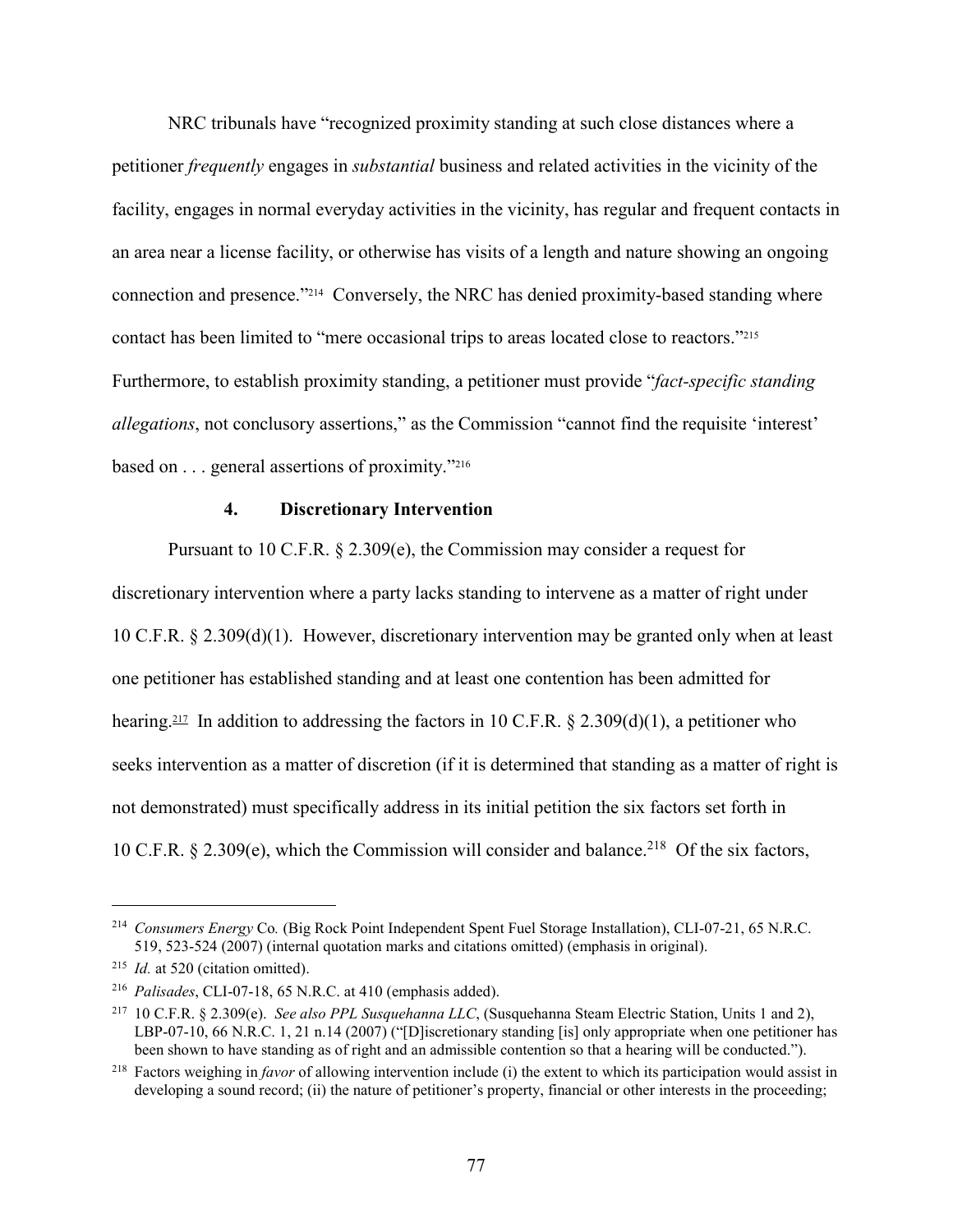primary consideration is given to the first factor—assistance in developing a sound record.219 The petitioner has the burden to establish that the factors in favor of intervention outweigh those against intervention.220

# **B. Pilgrim Watch Has Not Established Standing to Intervene as a Matter of Right Under Section 2.309(d)**

Pilgrim Watch requests that it be admitted as a party to this proceeding as an advocate for affected representative members; *i.e.*, it asserts representational standing to intervene. *See* Pet. at 6-9. Pilgrim Watch, however, does not make the requisite demonstrations to support either form of standing.

As a threshold matter, the physical proximity of Pilgrim Watch's members' residences or business places does not by itself establish proximity-based injury. As stated above, even in a license transfer or amendment proceeding involving an *operating* reactor, a petitioner cannot base his or her standing simply upon a residence or visits near the plant, unless the proposed action "quite obvious<sup>[1</sup>y] entails an increased potential for offsite consequences."<sup>221</sup> Here, given the shutdown and defueled status of Pilgrim at the time of the license transfer, the proposed

 $\overline{a}$ 

and (iii) the possible effect of any decision or order that may be issued in the proceeding. *See* 10 C.F.R. § 2.309(e)(1)(i)-(iii). Conversely, factors weighing *against* allowing intervention include (i) the availability of other means whereby the petitioner's interest might be protected; (ii) the extent to which petitioner's interest will be represented by existing parties; and (iii) the extent to which petitioner's participation will inappropriately broaden the issues or delay the proceeding. *See* 10 C.F.R. §§ 2.309(e)(2)(i)-(iii).

<sup>219</sup> *See Portland Gen. Elec. Co.* (Pebble Springs Nuclear Power Plant, Units 1 and 2), CLI-76-27, 4 N.R.C. 610, 616 (1976); *see also Gen. Pub. Utils. Nuclear Corp.* (Oyster Creek Nuclear Generating Station), LBP-96-23, 44 N.R.C. 143, 160 (1996).

<sup>&</sup>lt;sup>220</sup> *See Nuclear Eng'g Co. Inc.* (Sheffield, Illinois Low-Level Radioactive Waste Disposal Site), ALAB-473, 7 N.R.C. 737, 744 (1978) (requiring potential discretionary intervenor to show "that it is both willing and able to make a valuable contribution to the full airing of the issues . . . in this proceeding").

<sup>221</sup> *Commonwealth Edison Co.* (Zion Nuclear Power Station, Units 1 and 2), CLI-99-4, 49 N.R.C. 185, 191 (1999) (citing *St. Lucie*, CLI-89-21, 30 N.R.C. at 329-30) (internal quotation marks omitted). *See also Peach Bottom*, CLI-05-26, 62 N.R.C. at 580-81 (explaining how the Commission considers proximity-based standing in license transfer cases, and stating that "[i]f the petitioner fails to show that a particular licensing action raises an *obvious potential for offsite consequences*, then our standing inquiry reverts to a traditional standing analysis of whether the petitioner has made a specific showing of injury, causation and redressability") (emphasis in original).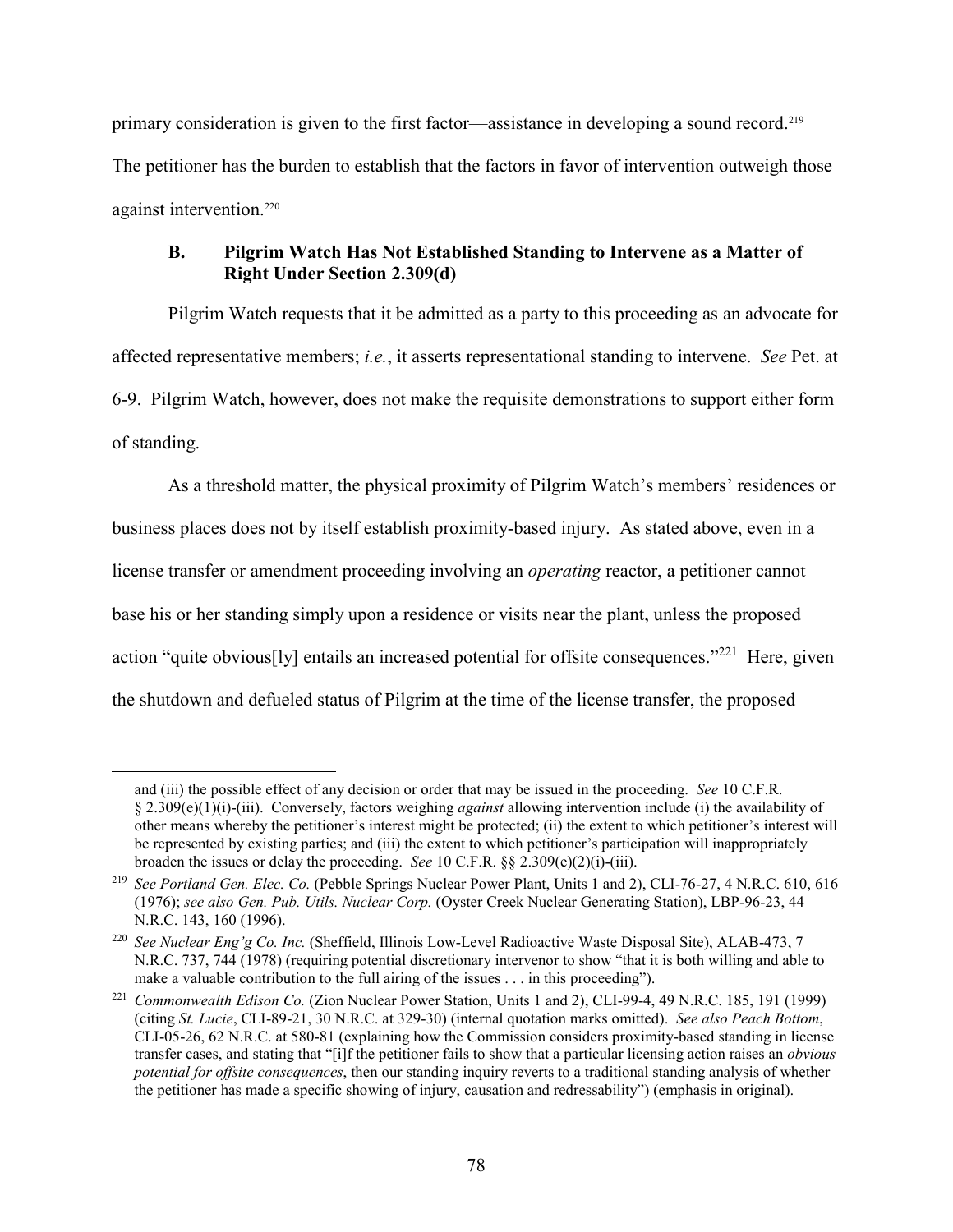license transfers and conforming license amendment do not "on their face present any 'obvious' potential of offsite radiological consequences."<sup>222</sup> At the time of the license transfer, the primary significant nuclear activities ongoing at Pilgrim will be the storage and handling of spent fuel bundles in the spent fuel pool and the transfer of spent fuel assemblies to dry cask storage. Because the reactor will not operate again, the scope of activities at the plant—and in turn, the risk of an offsite radiological release—will be greatly reduced. As a result, "the spectrum of accidents and events that remain credible is significantly reduced," and it is incumbent upon Pilgrim Watch and its members to provide "some 'plausible chain of causation,' some scenario suggesting how these particular license [transfers and] amendments would result in a distinct new harm or threat to [them]."223 It is also up to Pilgrim Watch to show that "its actual or threatened injuries can be cured by some action of the tribunal" on the license transfer.<sup>224</sup>

Applicants respectfully assert that they have failed to do so here. In support of its claim of standing, Pilgrim Watch asserts that it "had standing in an earlier NRC [license renewal] proceeding." Pet. at 6. Pilgrim Watch further states that it has numerous members that reside in the immediate vicinity of Pilgrim with interests that may be affected by the proceeding. *Id.* at 6. Pilgrim Watch also references the five declarations attached to the Petition. *Id.* at 7 (citing Exhibit 1 to the Petition).

As an initial matter, standing in an earlier proceeding does not automatically convey standing rights in a subsequent proceeding. Longstanding Commission precedent holds that "a

 <sup>222</sup> *Zion*, CLI-99-4, 49 N.R.C. at 191.

<sup>&</sup>lt;sup>223</sup> *Id.* at 192. The Commission has specifically noted that "the radiological effects of decommissioning a power plant are far less than those associated with the operation of a plant," and that "[a]s a result, the decommissioning activities have considerably less potential to impact public health and safety." *Yankee Atomic Elec. Co.* (Yankee Nuclear Power Station), CLI-96-7, 43 N.R.C. 235, 246 (1996).

<sup>224</sup> *Sequoyah Fuels Corp.* (Gore, Oklahoma Site Decommissioning), CLI-01-2, 53 N.R.C. 9, 14 (2001).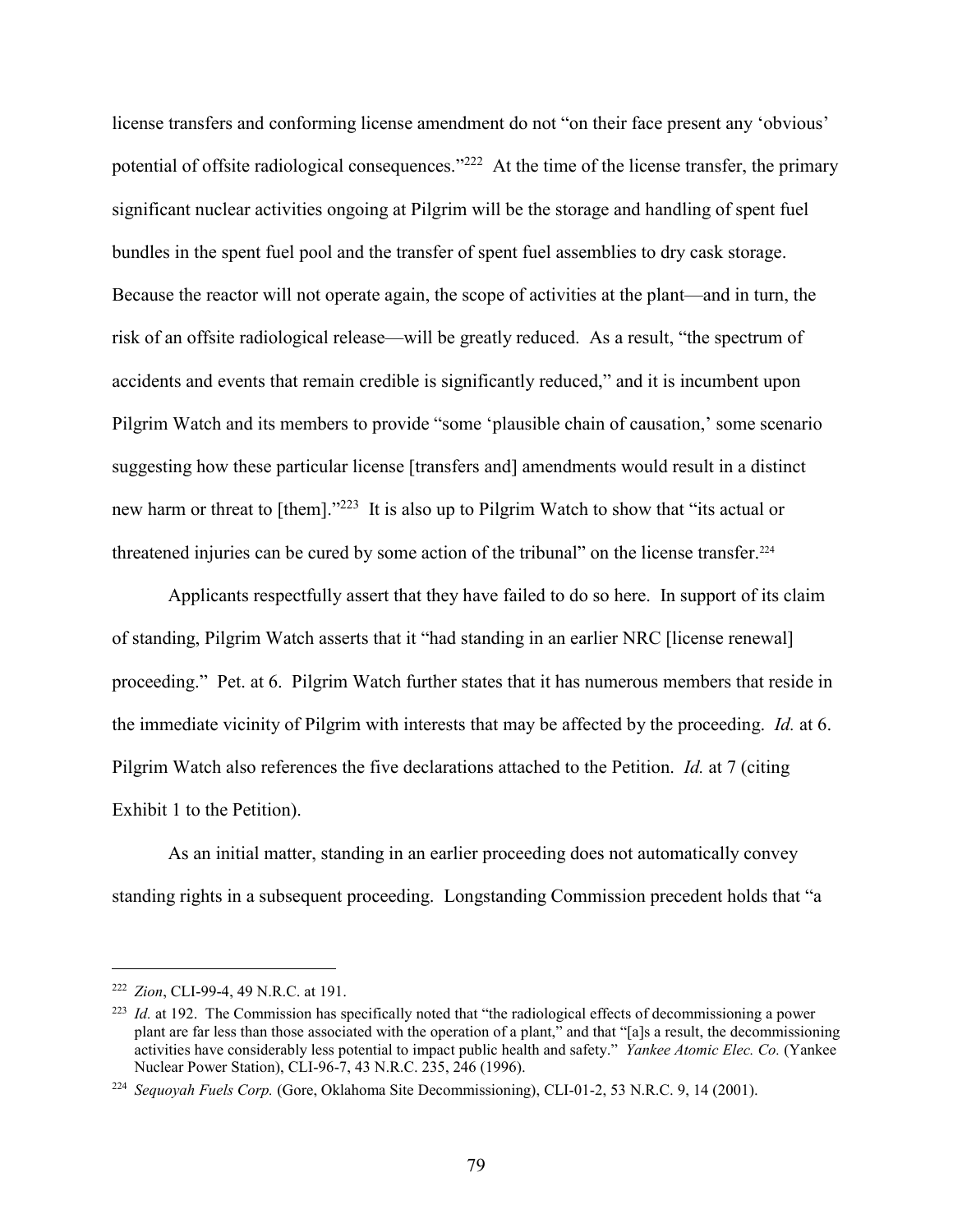prospective petitioner has an affirmative duty to demonstrate that it has standing in each proceeding in which it seeks to participate since a petitioner's status can change over time and the bases or its standing in an earlier proceeding may no longer obtain."<sup>225</sup> Pilgrim Watch is required to demonstrate that it has standing in this proceeding, regardless of its ability to obtain standing in prior proceedings.

Pilgrim Watch's claim of representational standing fails because Pilgrim Watch's members rely on unsupported, conclusory assertions of injury, and fail to establish a plausible nexus between the alleged harms and the proposed license transfers.<sup>226</sup> For example, Pilgrim Watch member Mary Lampert, who claims to live approximately six miles from the site, speculates that if the "press later reports that there is runoff into the Bay or that the licensee is cutting corners" it would devalue her property.<sup>227</sup> Ms. Lampert further claims that her grandchildren visit the area and she "want[s] to assure that they are safe" and she purchases local

 <sup>225</sup> *Texas Util. Elec. Co.* (Comanche Peak Steam Electric Station, Unit 2), CLI-93-4, 37 N.R.C. 156, 162-63 (1993) (emphasis omitted). *See also PPL Bell Bend, LLC* (Bell Bend Nuclear Power Plant), CLI-10-7, 71 N.R.C. 133, 138 (2010) ("[O]ur case law is clear that a petitioner must make a fresh standing demonstration in *each*  proceeding in which intervention is sought because a petitioner's circumstances may change from one proceeding to the next." (citing *Comanche Peak*) (emphasis in original)).

<sup>&</sup>lt;sup>226</sup> Applicants recognize that past petitioners have established standing to intervene in proceedings to challenge the adequacy of facility decommissioning activities by alleging injuries that are not dissimilar to certain injuries alleged by Pilgrim Watch's members here. *See*, *e.g.*, *Yankee*, CLI-96-7, 43 N.R.C. at 247-48; *Sequoyah Fuels*, CLI-94-12, 40 N.R.C. at 71-75. However, those proceedings are procedurally and/or factually distinguishable. For example, *Yankee Rowe* predated the NRC's implementation of the 1996 Decommissioning Rule and involved the issuance of an order approving the licensee's decommissioning plan and related amendments to the facility Final Safety Analysis Report. The *Sequoyah Fuels* stemmed from an NRC enforcement order related to financial assurance for decommissioning an NRC materials licensee's site. Neither of these proceedings involved a license transfer application, which here proposes no physical changes to Pilgrim and the ISFSI or operational changes. *See* Notice, 84 Fed. Reg. at 817.

 $227$  Ms. Lampert Decl. at 133 (Ex. 1 to Petition). Pilgrim Watch's members each assert the risk of diminished property values as a basis for standing. This alleged economic harm is insufficient, by itself, to support a claim of standing. *See Quivira Mining Co.* (Ambrosia Lake Facility, Grants, New Mexico), CLI-98-11, 48 N.R.C. 1, 9 (1998) ("The fact that economic interest or motivation is involved will not preclude standing, but the petitioner must also be threatened by environmental harm."). *See also Int'l Uranium (USA) Corp.* (Receipt of Material from Tonawanda, New York), CLI-98-23, 48 N.R.C. 259, 265 (1998) ("[I]t has long been our practice as an agency to reject standing for petitioners asserting a bare economic injury, unlinked to any radiological harm.").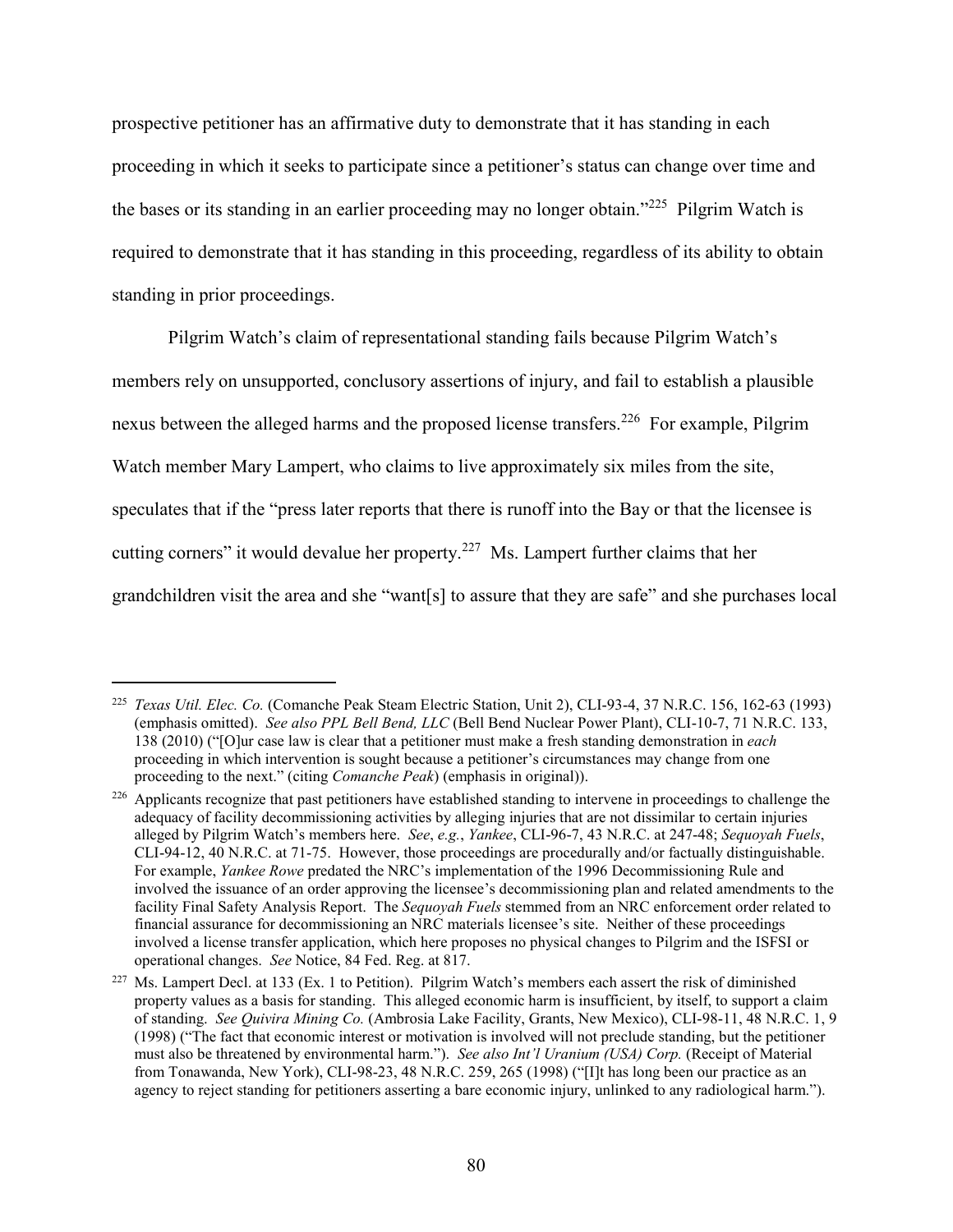shellfish that she "want[s] to believe [] is safe."<sup>228</sup> These statements do not amount to any actual or threatened, concrete and particularized injuries. Ms. Lampert claims that Holtec "will run short of money and abandon the site."<sup>229</sup> Such unsubstantiated and conclusory assertions are insufficient to establish standing to intervene and trigger an adjudicatory hearing. Ms. Lampert fails to explain her concerns are plausibly linked to the proposed license transfers, which, while transferring licensed authority to HDI, do not authorize it to perform any decommissioning activities that the current licensed operator could not already perform under 10 C.F.R. § 50.59. Moreover, while Ms. Lampert claims that "[Pilgrim Watch] will be able to present evidence showing the need for NRC to require modifying the proposed license transfer to address the concerns raised,"<sup>230</sup> she does not specify how her concerns regarding decommissioning could be redressed in the scope of a license transfer proceeding. If the tribunal were to deny the license transfer, then the site would still be decommissioned (more slowly through SAFSTOR) and there would be no change in the radiological risk profile, except that the plant would be at the site even longer and most of the radiological decommissioning and restoration would not occur until after the dormancy period.

Pilgrim Watch member James Lampert similarly relies on unsupported, speculative statements in alleging threatened injury from the proposed license transfers. Mr. Lampert, who states that he resides approximately six miles from Pilgrim, asserts that public perception of Holtec "not completely and properly decommission[ing]" Pilgrim would reduce the value of his house and property.<sup>231</sup> He further claims that he wants to be "assured" that the beaches and bays

 <sup>228</sup> *Id.*

<sup>229</sup> *Id.*

<sup>230</sup> *Id.*

 $231$  Mr. Lampert Decl. at 135 (Ex. 1 to Petition).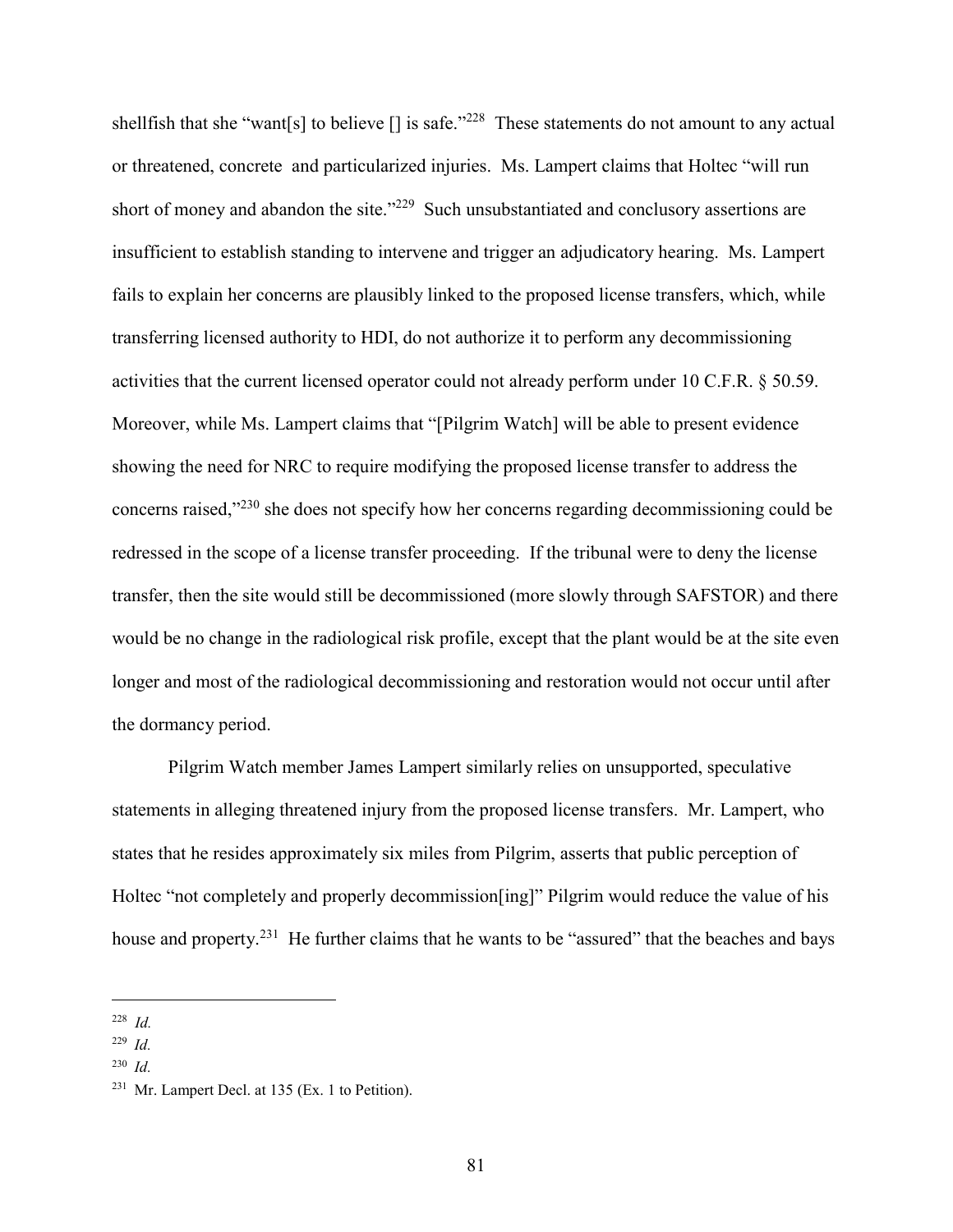are safe and free from radiological run-off and he speculates that "Holtec International will run short of money and abandon the site."<sup>232</sup> Again, such unsubstantiated and conclusory assertions are insufficient to establish standing to intervene and trigger an adjudicatory hearing. Moreover, Mr. Lampert fails to link his claims to the proposed license transfers, which do not confer any decommissioning authority beyond that already existing under the NRC rules.

The third Pilgrim Watch member, Molly Bartlett, relies on assertions that are substantially the same as those of Mr. and Ms. Lampert. Ms. Bartlett states that she resides approximately 3 miles from Pilgrim and also asserts that later press reports of runoff or the licensee cutting corners would devalue her property.<sup>233</sup> Ms. Bartlett also asserts that she enjoys the environment and local fish and produce--though she does not assert any potential for harm to the environment, fish, or produce--and she speculates that "Holtec International will run short of money and abandon the site."<sup>234</sup> These statements also fail to establish a plausible chain of causation relative to the proposed action.<sup>235</sup> Indeed, the alleged harms derive solely from the *assumption* that Applicants "will later cut corners" and "abandon the site" that there will be too little money to decommission or that something may cause "runoff."<sup>236</sup> Ms. Bartlett provides no evidence or other factual support for her underlying assumptions, which are entirely unfounded, and provides no link between these concerns (related to decommissioning actions at the site) and the instant licensing action.

 <sup>232</sup> *Id.* at 136.

<sup>233</sup> Bartlett Decl. at 138 (Ex. 1 to Petition).

<sup>234</sup> *Id.*

<sup>235</sup> *See Peach Bottom*, CLI-05-26, 62 N.R.C. at 581 ("The initial question we need to address is whether the kind of action at issue, when considered in light of the radioactive sources at the plant, justifies a presumption that the licensing action could plausibly lead to the offsite release of radioactive fission products from the reactors.").

<sup>236</sup> Bartlett Decl. at 138 (Ex. 1 to Petition).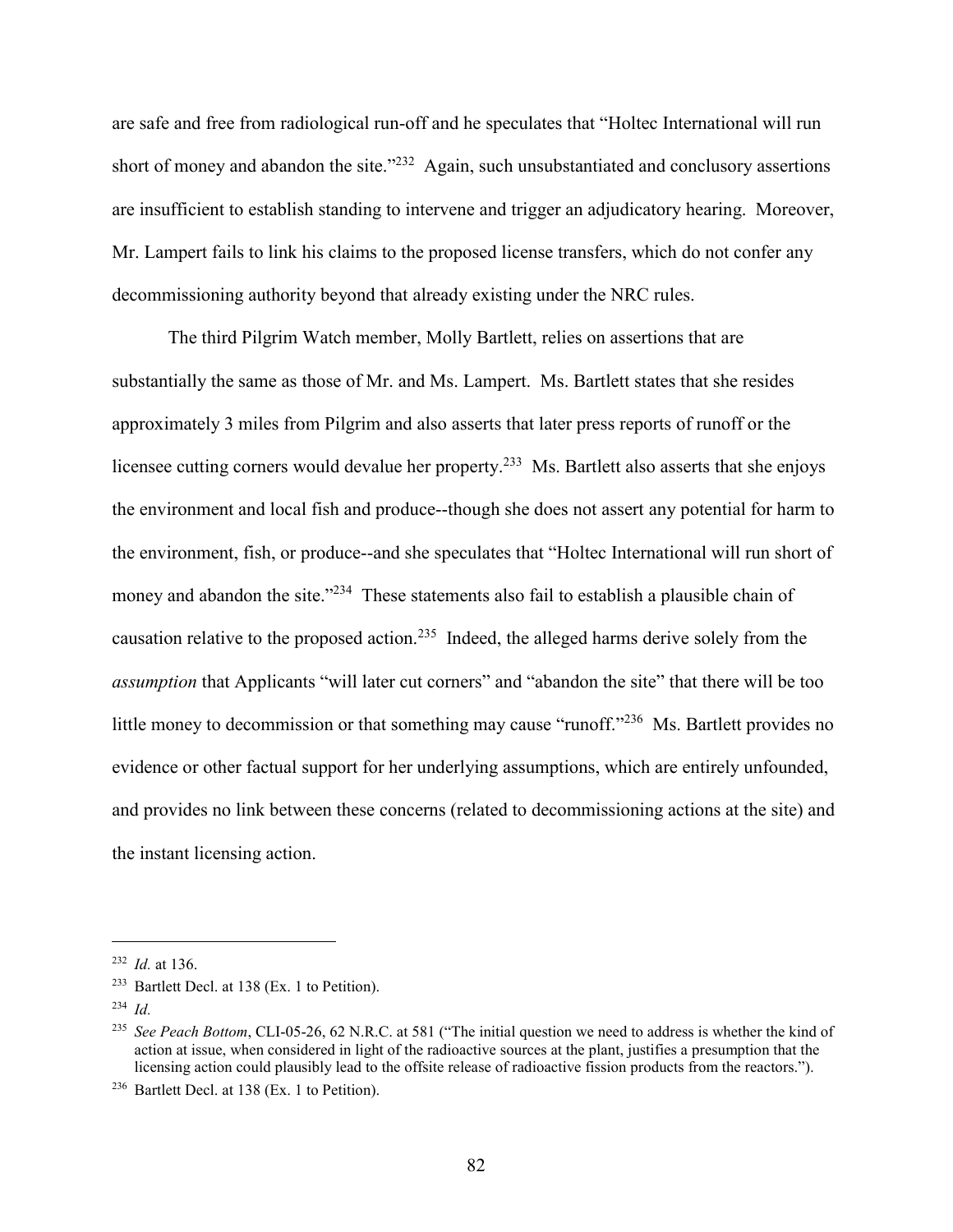The fourth Pilgrim Watch member, Rebecca Chin, lives within the Emergency Planning Zone for Pilgrim, and makes precisely the same claims as Ms. Bartlett.<sup>237</sup> These claims are insufficient to establish standing for the same reasons noted above.

The fifth and final declaration of a Pilgrim Watch member, David O'Connell, states that he lives approximately 7 miles from the Plymouth Nuclear Power Station (presumably Pilgrim). Mr. O'Connell expresses concerns about "ocean currents [that] are swift and far reaching" were "a fault [to] develop in the waste containment system which causes a flow of contaminated material into Cape Cod Bay."238 Mr. O'Connell then asks if there will be "enough funding to cover the cost of the possible degradation or some natural occurrence (sea rise for example) that compromises the waste containment system."239 Mr. O'Connell also provides no evidence or other factual support for his concerns, which are entirely unfounded, and provides no link between these concerns (related to decommissioning) and the instant licensing action.

In conclusion, Pilgrim Watch has failed to establish representational standing, due in large part to the inability of its members to identify real and immediate injuries in fact that are plausibly linked to the proposed license transfers. Indeed, they simply postulate, without any demonstrable factual basis, that the proposed license transfers will lead to the offsite release of radiological contamination in the ocean or for HDI to later cut corners and abandon the site. They have not shown a realistic threat of a direct injury from any contamination to members of Pilgrim Watch. As noted in the Application, the proposed transfers are intended to place licensed responsibility in an organization (HDI) that will promptly decommission the Pilgrim site. In actuality, the proposed transaction will benefit local citizens, because it will facilitate the

 $237$  Chin Decl. at 140 (Ex. 1 to Petition).

<sup>&</sup>lt;sup>238</sup> O'Connell Decl. at 142 (Ex. 1 to Petition).

<sup>239</sup> *Id.*.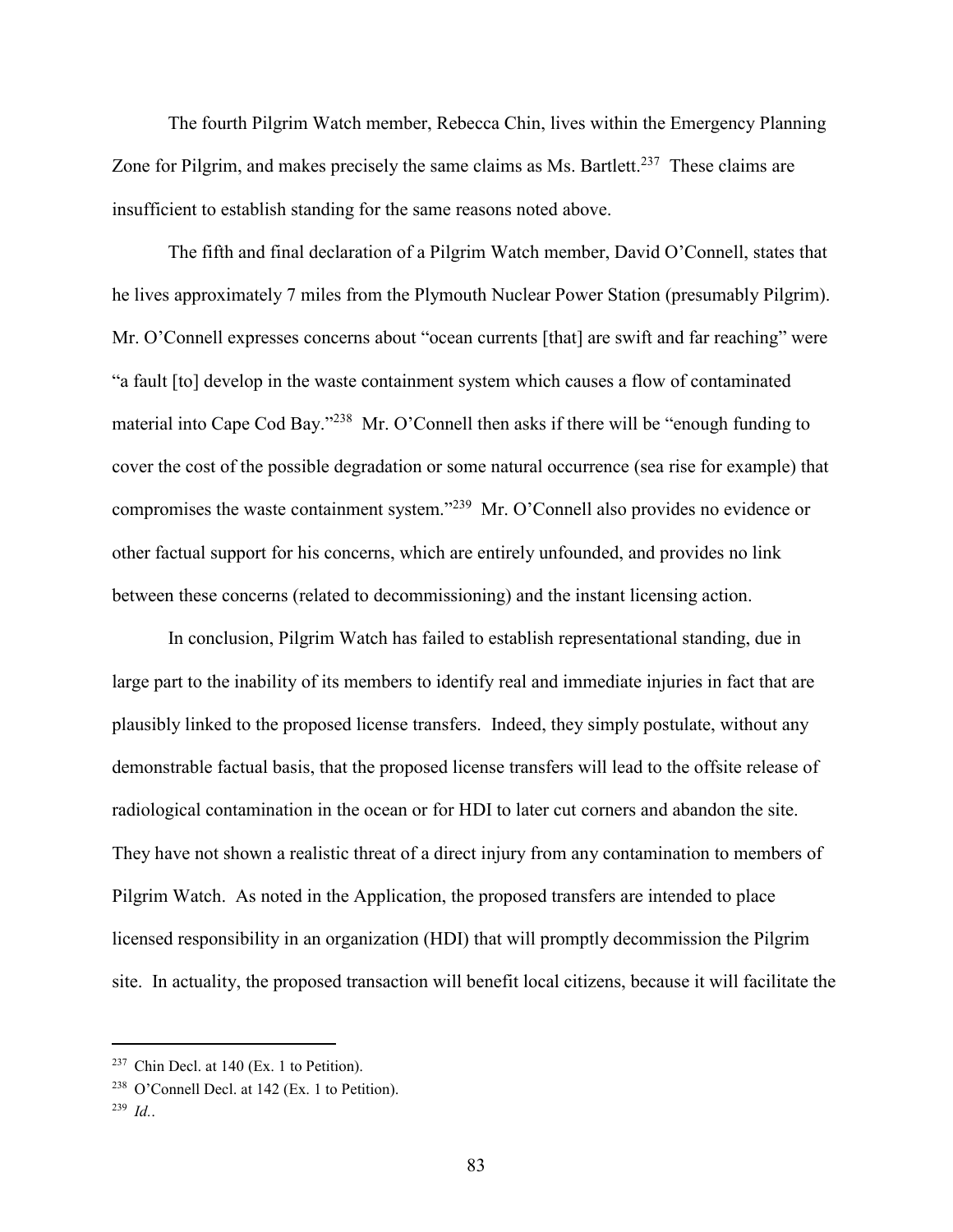decommissioning of Pilgrim and the release of all portions of the site other than the ISFSI on an accelerated schedule.

In contrast, if the Application were denied, Entergy would implement the SAFSTOR method of decommissioning, deferring most radiological decommissioning until after a dormancy period. Whatever concerns Pilgrim Watch's members may have concerning runoff and the impact of the site on their property values would still exist, and indeed, would persist for a longer period. Further, to the extent that they are alleging that they would be injured if decommissioning is not completed, their concerns are hypothetical and conjectural, presupposing that HDI and Holtec Pilgrim would at some point in the future violate NRC's rules requiring adequate funding and completion of decommissioning. Such speculative concerns do not suffice, as the alleged injury is not "certainly impending," and "real and immediate." Consequently, none of the alleged injuries is concrete, fairly traceable to the license transfer, or likely to be redressed by a favorable decision.

### **C. Pilgrim Watch Has Not Demonstrated a Sufficient Basis for Granting Discretionary Intervention Under Section 2.309(e)**

Pilgrim Watch's alternative request for discretionary intervention under 10 C.F.R. § 2.309(e) is procedurally and factually deficient. As an initial matter, Pilgrim Watch fails to address each of the six factors or criteria enumerated in Section 2.309(e), much less show that a balancing of those factors militates in favor of the Commission's exceptional granting of discretionary intervention status. In support of its request, Pilgrim Watch states only that: (1) its participation reasonably may be expected to assist in developing a sound record in light of its participation in numerous NRC adjudicatory proceedings dating back to the 1980s (e.g., Pilgrim's recent license renewal proceeding, and (2) Pilgrim Watch members are "neighbors"

84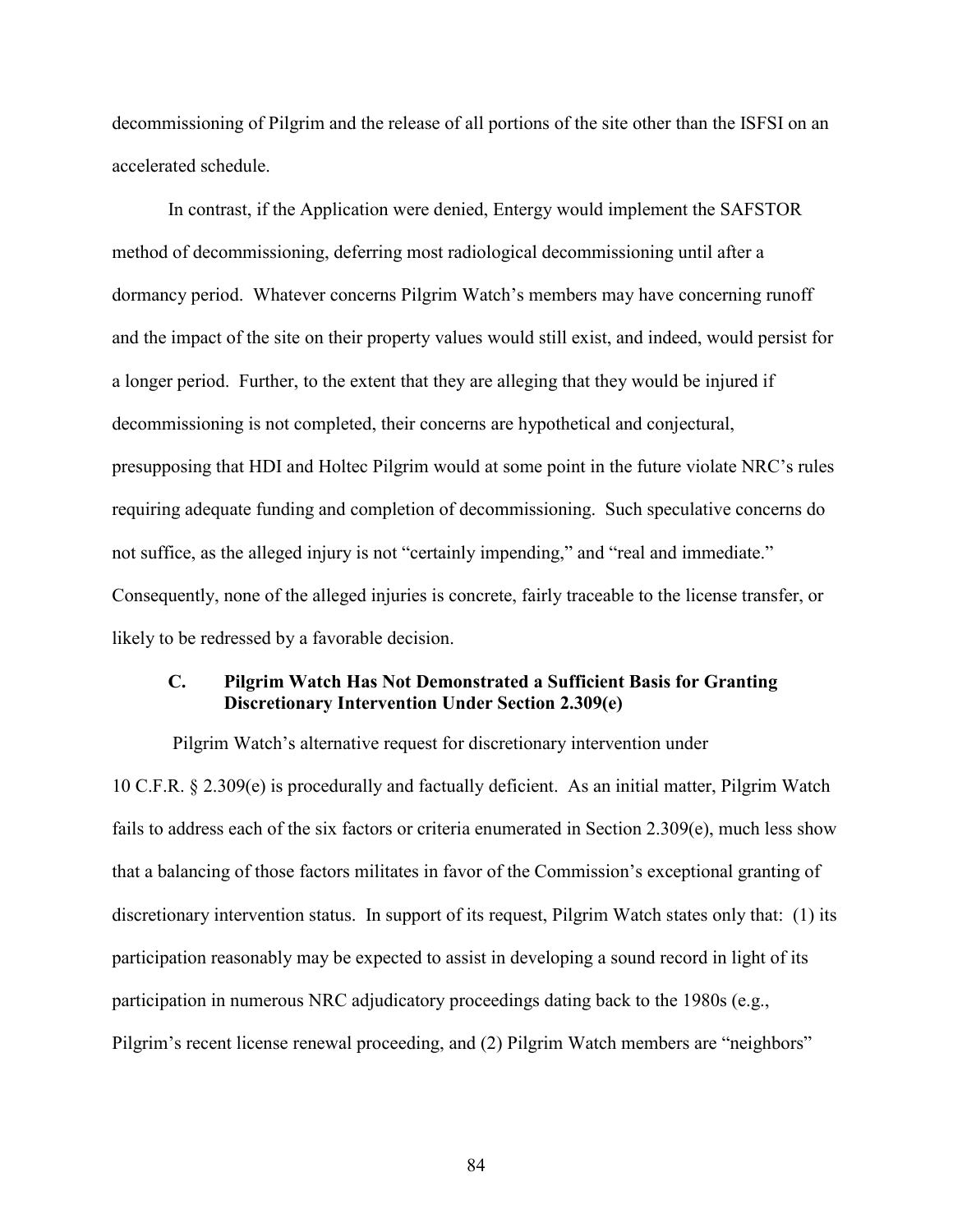and can provide "local insight" that cannot be provided by the Applicants or other potential parties. Pet. at 8-9.

Pilgrim Watch has provided no specific and compelling reasons as to why an exceptional grant of discretionary intervention would be warranted in this license transfer proceeding. Pilgrim Watch's statements are vague and unparticularized; indeed, they could be made by any similarly situated petitioner. Furthermore, the burden of convincing the Commission that a petitioner can make a valuable contribution to the agency's decision-making process lies with the petitioner.<sup>240</sup> Pilgrim Watch addresses none of the considerations that NRC tribunals typically have considered as potential indicia of a petitioner's ability to contribute to development of a sound record. Such considerations include a petitioner's showing of significant ability to contribute on substantial issues of law or fact that will not be otherwise properly raised or presented; the specificity of such ability to contribute on those substantial issues of law or fact; justification of time spent on considering the substantial issues of law or fact; the ability to provide additional testimony, particular expertise, or expert assistance; and specialized education or pertinent experience. $241$ 

Vague and conclusory assertions of the type proffered by Pilgrim Watch are not sufficient to discharge a petitioner's burden under 10 C.F.R. § 2.309(e).<sup>242</sup> Pilgrim Watch's clear failure to allege any particularized and material deficiencies in the Application, particularly

 <sup>240</sup> *Nuclear Eng'g Co.*, ALAB-473, 7 N.R.C. at 745 (1978).

<sup>&</sup>lt;sup>241</sup> *See Duke Power Co.* (Catawba Nuclear Station, Units 1 and 2), LBP-81-1, 13 N.R.C. 27, 33 (1981) (and cases cited therein). *See also Fla. Power and Light Co.* (Turkey Point Nuclear Generating Plant, Units 3 and 4), LBP-90-24, 32 N.R.C. 12, 16-17 (1990), *aff'd*, ALAB-952, 33 N.R.C. 521, 532 (1991).

<sup>&</sup>lt;sup>242</sup> As noted above, discretionary intervention may be granted only when at least one petitioner has established standing and at least one contention has been admitted in the proceeding so that a hearing will be held. *See*  10 C.F.R. § 2.309(e). Here, the only other petitioner is the Commonwealth of Massachusetts. Although Applicants did not oppose the Commonwealth's standing, they are opposing the admission of its proposed contentions.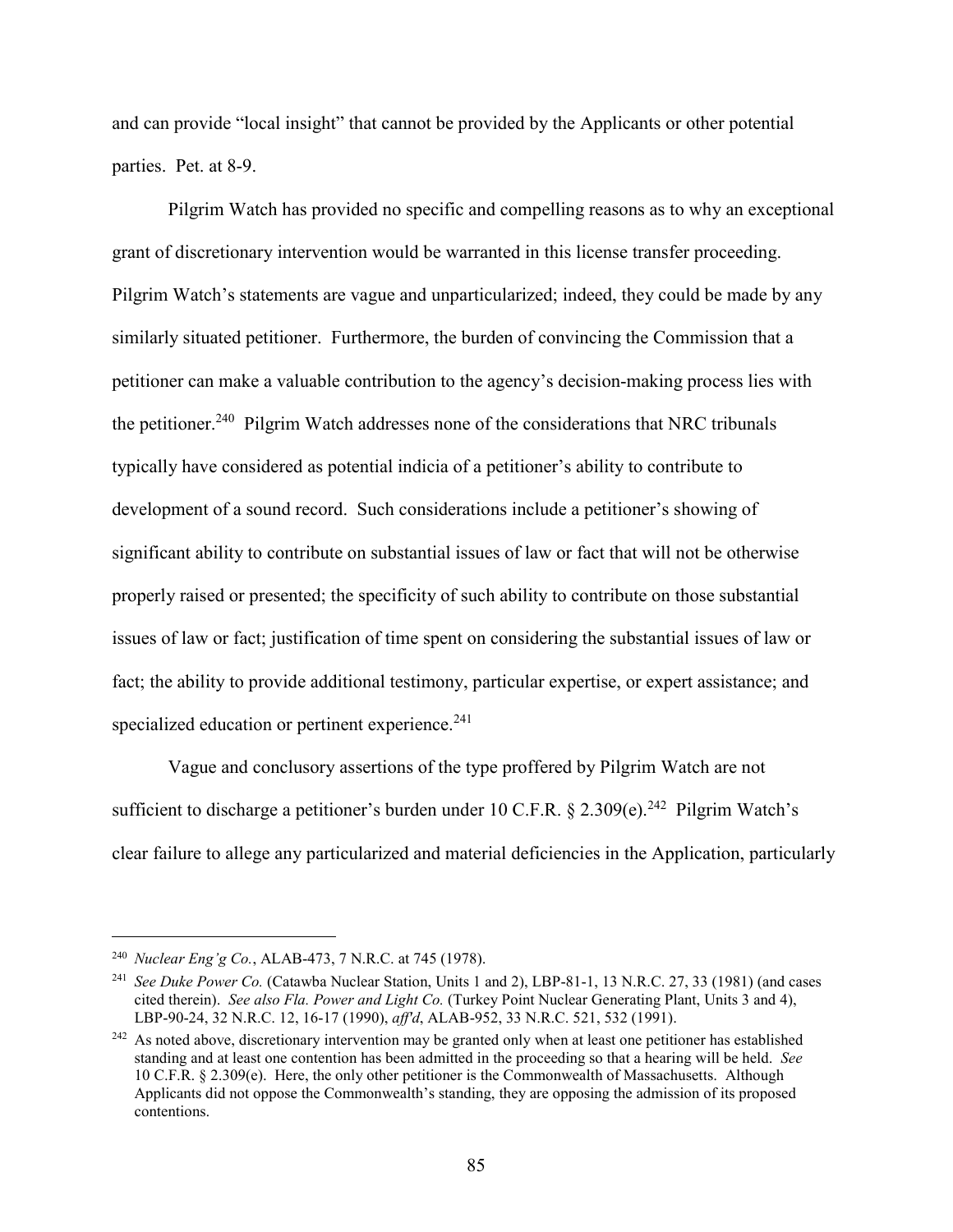with respect to the technical and financial qualifications of the proposed transferees or decommissioning financial assurance, belie its claim that it can be expected to contribute on substantial issues of law or fact. Finally, in accordance with NRC regulations, Pilgrim Watch has been given the opportunity to provide comments on the decommissioning activities and schedules described in the Revised PSDAR.

#### **VII. CONCLUSION**

For the foregoing reasons, the Commission should determine that Pilgrim Watch has failed to put forward an admissible contention or establish standing and should therefore deny Pilgrim Watch's Petition.

Respectfully submitted,

*/Signed electronically by David R. Lewis /*

Susan H. Raimo Entergy Services, LLC 101 Constitution Avenue, NW Suite 200 East Washington, DC 20001 Tel. 202-530-7330 Email: sraimo@entergy.com

Counsel for Entergy

and

Andrew Ryan Holtec International Holtec Technology Campus 1 Holtec Boulevard Camden, NJ 08104 Tel. (856) 797-0900 x 3875 Email: a.ryan@holtec.com

Counsel for Holtec

March 18, 2019

\_\_\_\_\_\_\_\_\_\_\_\_\_\_\_\_\_\_\_\_\_\_\_\_\_\_\_\_\_\_ David R. Lewis Anne Leidich Pillsbury Winthrop Shaw Pittman, LLP 1200 Seventeenth Street, N.W. Washington, DC 20036-3006 Tel. 202-663-8474 Email: david.lewis@pillsburylaw.com

Peter D. LeJeune Alan D. Lovett Balch & Bingham LLP 1710 Sixth Avenue North Birmingham, AL 35203-2015 Tel. 205-226-8774 205-226-8769 Email: plejeune@balch.com alovett@balch.com